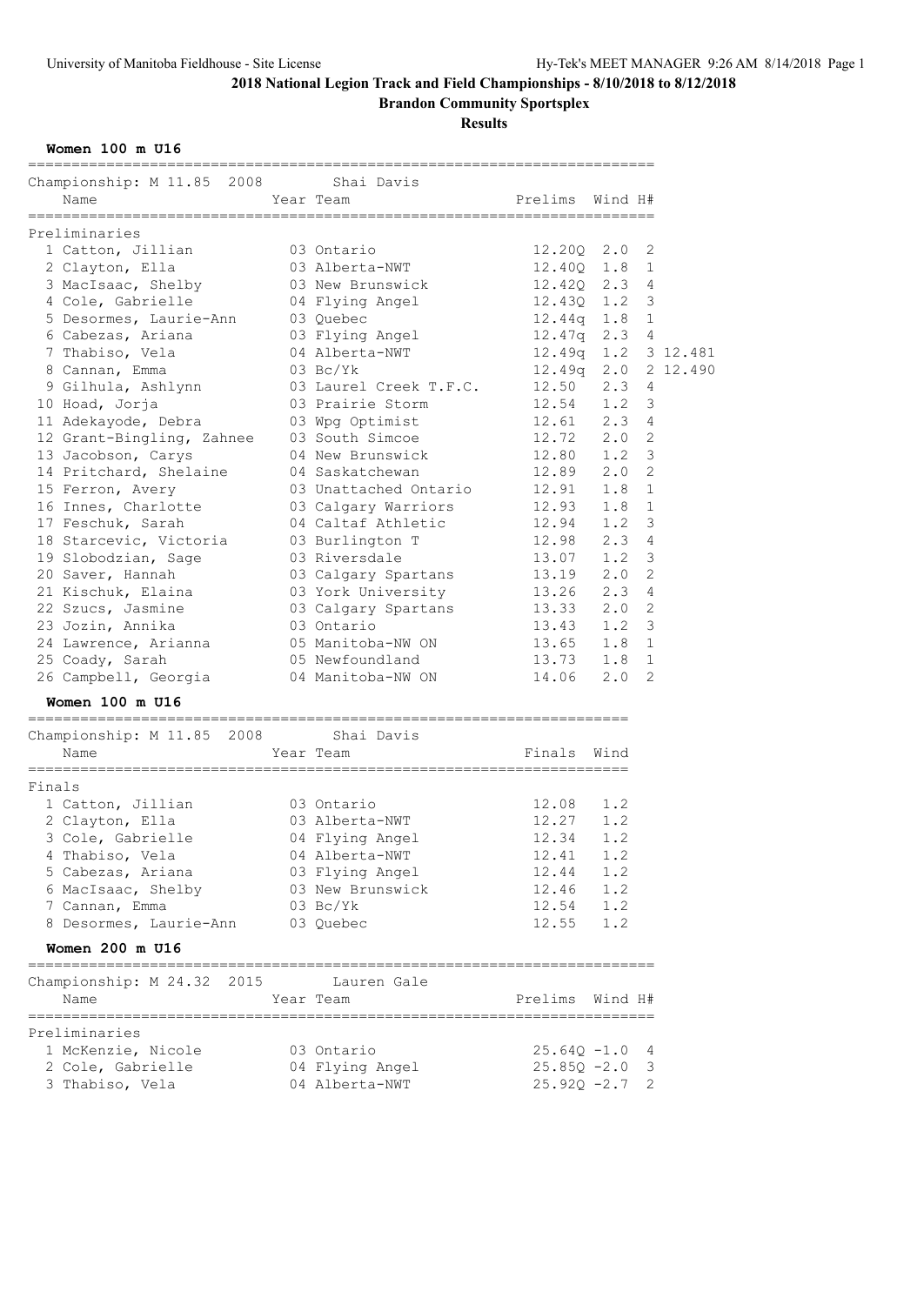**Brandon Community Sportsplex**

### **Results**

### **....Women 200 m U16**

| 4 Cannan, Emma                                                       | $03\thinspace$ Bc/Yk $03\thinspace$ | $26.220 - 3.5$ 1 |              |
|----------------------------------------------------------------------|-------------------------------------|------------------|--------------|
| 5 Desormes, Laurie-Ann 03 Quebec                                     |                                     | $26.10q -2.7$ 2  |              |
| 6 MacIsaac, Shelby 03 New Brunswick 26.34q -3.5 1                    |                                     |                  |              |
| 7 Grant-Bingling, Zahnee 03 South Simcoe 26.49q -1.0 4               |                                     |                  |              |
| 8 Hoad, Jorja               03 Prairie Storm           26.78q -3.5 1 |                                     |                  |              |
| 9 Innes, Charlotte 63 Calgary Warriors 26.88 -1.0 4                  |                                     |                  |              |
| 10 Jacobson, Carys 64 New Brunswick 27.03 -1.0 4                     |                                     |                  |              |
| 11 Carrion, Franchery 03 Mississauga 27.05 -2.7 2                    |                                     |                  |              |
| 12 Gilhula, Ashlynn 63 Laurel Creek T.F.C. 27.06 -3.5 1              |                                     |                  |              |
| 13 Ferron, Avery 63 Unattached Ontario 27.12 -2.0 3                  |                                     |                  |              |
| 14 Aitken, Sophia 64 Vancouver TB 27.25 -2.7 2                       |                                     |                  |              |
| 15 James, Jenna (a) 13 Athletiques (27.29 -3.5 1                     |                                     |                  |              |
| 16 Giles, Larissa $03$ Unattached Ontario 27.64 -2.0 3               |                                     |                  |              |
| 17 Summers, Charlie <b>33 Newfoundland</b> 27.72 -2.0 3              |                                     |                  |              |
| 18 Dasilva, Aly                                                      | 03 Manitoba-NW ON 27.89 -3.5 1      |                  |              |
| 19 Saver, Hannah                                                     | 03 Calgary Spartans 28.02 -2.7 2    |                  |              |
| 20 Coady, Sarah 65 Newfoundland 28.03 -2.7 2                         |                                     |                  |              |
| 21 MacDonald, Cara 65 Nova Scotia/Nunavut 28.55 -2.0 3               |                                     |                  |              |
| -- Vellinga, Kyra 63 St Thomas Legion 2008 DNF -1.0 4                |                                     |                  |              |
| -- Nfon, Ashley 03 Manitoba-NW ON DQ -1.0                            |                                     |                  | 4 Rule 163.3 |

#### **Women 200 m U16**

=====================================================================

| Championship: M 24.32 2015<br>Name | Lauren Gale<br>Year Team | Finals Wind         |
|------------------------------------|--------------------------|---------------------|
| Finals                             |                          |                     |
| 1 Cole, Gabrielle                  | 04 Flying Angel          | $25.09 - 0.9$       |
| 2 McKenzie, Nicole                 | 03 Ontario               | $25.50 - 0.9$       |
| 3 Desormes, Laurie-Ann             | 03 Ouebec                | $25.57 - 0.9$       |
| 4 Cannan, Emma                     | $03 \text{ Bc/Yk}$       | $25.79 - 0.925.781$ |
| 5 Thabiso, Vela                    | 04 Alberta-NWT           | $25.79 - 0.925.783$ |
| 6 Hoad, Jorja                      | 03 Prairie Storm         | $26.25 - 0.9$       |
| 7 Grant-Bingling, Zahnee           | 03 South Simcoe          | $26.38 - 0.9$       |
| -- MacIsaac, Shelby                | 03 New Brunswick         | DO -0.9 Rule 163.2  |

### **Women 300 m U16**

| Championship: M 37.17 2010 Christian Brennan |                        |            |                |          |
|----------------------------------------------|------------------------|------------|----------------|----------|
| Name                                         | Year Team              | Prelims H# |                |          |
|                                              |                        |            |                |          |
| Preliminaries                                |                        |            |                |          |
| 1 James, Jenna                               | 03 Athletiques         | 40.470 4   |                |          |
| 2 Clayton, Ella                              | 03 Alberta-NWT         | 40.700 1   |                |          |
| 3 Cannan, Emma                               | $03 \text{ Bc/Yk}$     | 41.320 2   |                |          |
| 4 Sutherland, Savannah                       | 03 Saskatchewan        | 41.380 3   |                |          |
| 5 McKenzie, Nicole                           | 03 Ontario             | $40.65q$ 4 |                |          |
| 6 Martin, Emily                              | 04 South Simcoe        | $41.89q$ 3 |                |          |
| 7 Vellinga, Kyra                             | 03 St Thomas Legion    | $42.20q$ 2 |                |          |
| 8 Denbow, Lara                               | 03 Prairie Storm       | $42.23q$ 3 |                |          |
| 9 Courteau, Laurie                           | 03 Ouebec              | 42.30      | 2              |          |
| 10 Zinck, Sara                               | 03 Airdrie Aces        | 42.81      | $\mathbf{1}$   |          |
| 11 Innes, Charlotte                          | 03 Calgary Warriors    | 42.95      | $\overline{4}$ |          |
| 12 Artibello, Malia                          | 03 Nova Scotia/Nunavut | 43.11      |                | 4 43,106 |
| 12 MacDonald, Cara                           | 05 Nova Scotia/Nunavut | 43.11      |                | 1 43.106 |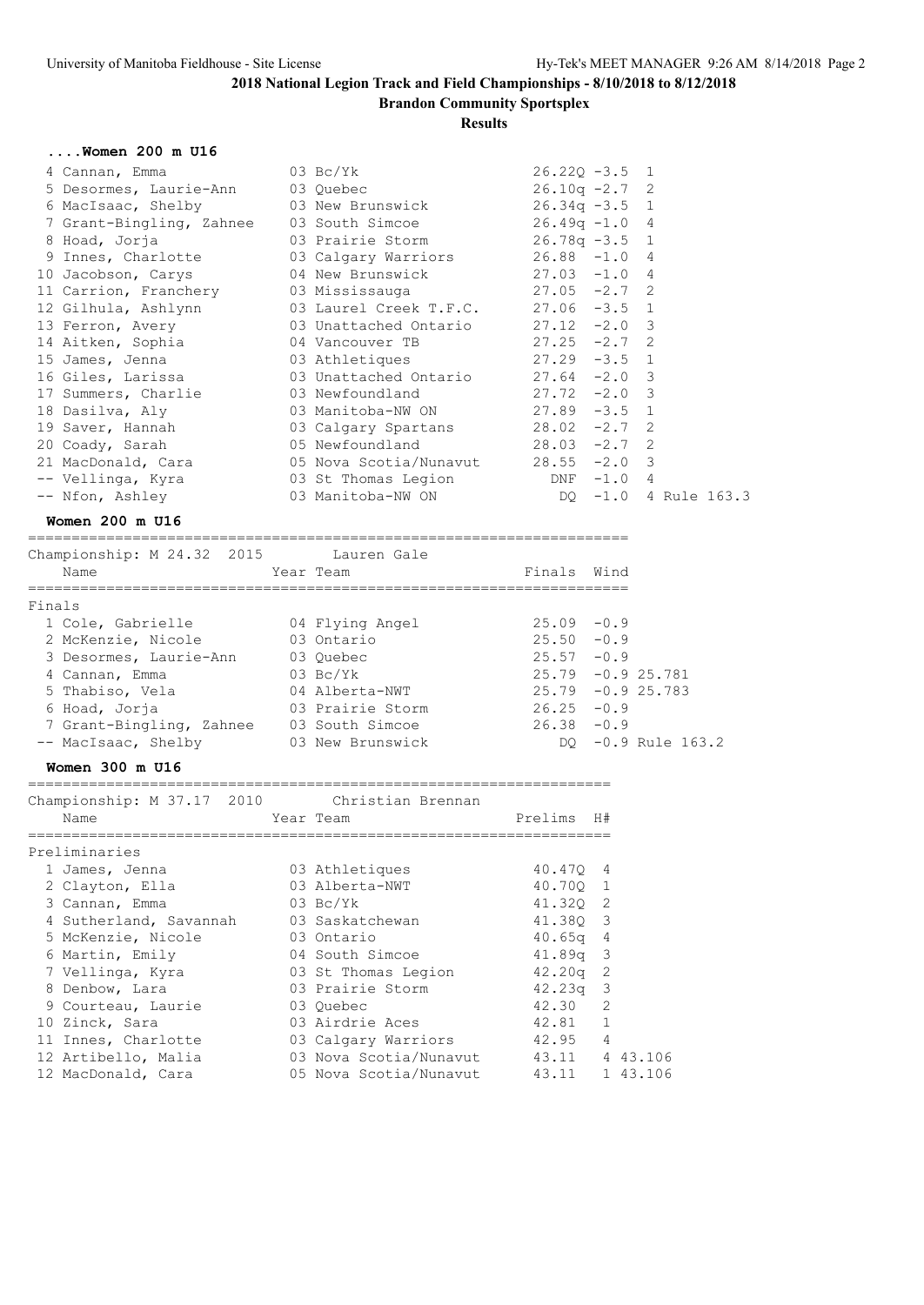**Brandon Community Sportsplex**

**Results**

|  | Women 300 m U16 |  |  |
|--|-----------------|--|--|
|  |                 |  |  |

| 14 Dalkie, Mikayla     | 03 Wpg Optimist       | 43.18 | 2                          |
|------------------------|-----------------------|-------|----------------------------|
| 15 Dasilva, Aly        | 03 Manitoba-NW ON     | 43.27 | 1                          |
| 16 Bauman, Isabella    | 03 Hamilton Oly       | 43.33 | $\overline{4}$             |
| 17 Macwhinnie, Makenna | 04 Capital City       | 43.42 | $\overline{\phantom{a}}$   |
| 18 Nfon, Ashley        | 03 Manitoba-NW ON     | 43.45 | $\overline{\phantom{0}}^2$ |
| 19 Allanach, Janelle   | 03 New Brunswick      | 43.53 | $\mathbf{1}$               |
| 20 Boccacci, Ilona     | 03 Ouebec             | 43.57 | $\overline{\mathbf{3}}$    |
| 21 Swartz, Jenica      | 03 Unattached Alberta | 43.62 | $\overline{\phantom{a}}$   |
| 22 Murrell, Avery      | 03 South Simcoe       | 43.67 | $\overline{4}$             |
| 23 Summers, Charlie    | 03 Newfoundland       | 44.11 | $\overline{\mathbf{3}}$    |
| 24 Johnson, Emberley   | 04 Newfoundland       | 44.20 | $\overline{1}$             |
| 25 Zaldivar, Alicia    | 03 Calgary Warriors   | 44.53 | 2                          |
| 26 Nonato, Zoe         | 04 Wpg Optimist       | 44.89 | - 2                        |
| 27 Aitken, Sophia      | 04 Vancouver TB       | 45.24 | 1                          |

### **Women 300 m U16**

| Championship: M 37.17 2010<br>Name | Christian Brennan<br>Year Team | Finals |              |
|------------------------------------|--------------------------------|--------|--------------|
| Finals                             |                                |        |              |
| 1 Sutherland, Savannah             | 03 Saskatchewan                |        | 39.61 39.603 |
| 2 Clayton, Ella                    | 03 Alberta-NWT                 |        | 39.61 39.609 |
| 3 McKenzie, Nicole                 | 03 Ontario                     | 40.38  |              |
| 4 Cannan, Emma                     | $03 \text{ Bc/Yk}$             | 40.70  |              |
| 5 James, Jenna                     | 03 Athletiques                 | 41.44  |              |
| 6 Martin, Emily                    | 04 South Simcoe                | 41.65  |              |
| 7 Vellinga, Kyra                   | 03 St Thomas Legion            | 42.07  |              |
|                                    |                                |        |              |

8 Denbow, Lara **03 Prairie Storm** 42.56

# **Women 800 m U16**

|                          | Championship: M 2:07.91 2014 Victoria Tachinski |         |                |
|--------------------------|-------------------------------------------------|---------|----------------|
| Name                     | Year Team                                       | Finals  | H#             |
| 1 Schaber, Jillian       | 03 Edmonton Columb                              | 2:13.42 | 3              |
| 2 Clayton, Ella          | 03 Alberta-NWT                                  | 2:15.42 | 3              |
| 3 Knelsen, Hallee        | 03 St Thomas Legion                             | 2:16.79 | 3              |
| 4 Swartz, Jenica         | 03 Unattached Alberta                           | 2:17.36 | $\overline{2}$ |
| 5 Courteau, Laurie       | 03 Ouebec                                       | 2:20.07 | 3              |
| 6 Baechler, Maya         | 05 Vancouver TB                                 | 2:21.02 | $\overline{2}$ |
| 7 Lewans, Alexis         | 04 Riversdale                                   | 2:21.10 | $\overline{2}$ |
| 8 Boucher, Jaya          | 04 Alberta-NWT                                  | 2:21.22 | 3              |
| 9 Pearson, Avery         | 03 Saskatchewan                                 | 2:21.23 | $\mathbf{1}$   |
| 10 Somers, Abigail Grace | 03 Nova Scotia/Nunavut                          | 2:21.98 | 3              |
| 11 Stefaniuk, Katrina    | 04 Wpg Optimist                                 | 2:22.55 | 3              |
| 12 Murrell, Avery        | 03 South Simcoe                                 | 2:23.24 | $\overline{2}$ |
| 13 Ross, Kristen         | 03 Nova Scotia/Nunavut                          | 2:23.53 | 3              |
| 14 Martin, Emily         | 04 South Simcoe                                 | 2:24.36 | $\mathbf 1$    |
| 15 Ricard, Raegan        | 04 Manitoba-NW ON                               | 2:24.98 | $\overline{2}$ |
| 16 Goveia, Isabella      | 04 Niagara Olympic                              | 2:25.06 | $\mathbf{1}$   |
| 17 Hunt, Emily           | 04 Mid Island Distance                          | 2:26.77 | $\mathbf{1}$   |
| 18 McLeod, Madeleine     | 03 New Brunswick                                | 2:27.23 | $\mathbf{1}$   |
| 19 Gross, Marina         | 04 Manitoba-NW ON                               | 2:27.66 | $\mathfrak{D}$ |
| 20 Johnson, Emberley     | 04 Newfoundland                                 | 2:29.81 | $\mathbf 1$    |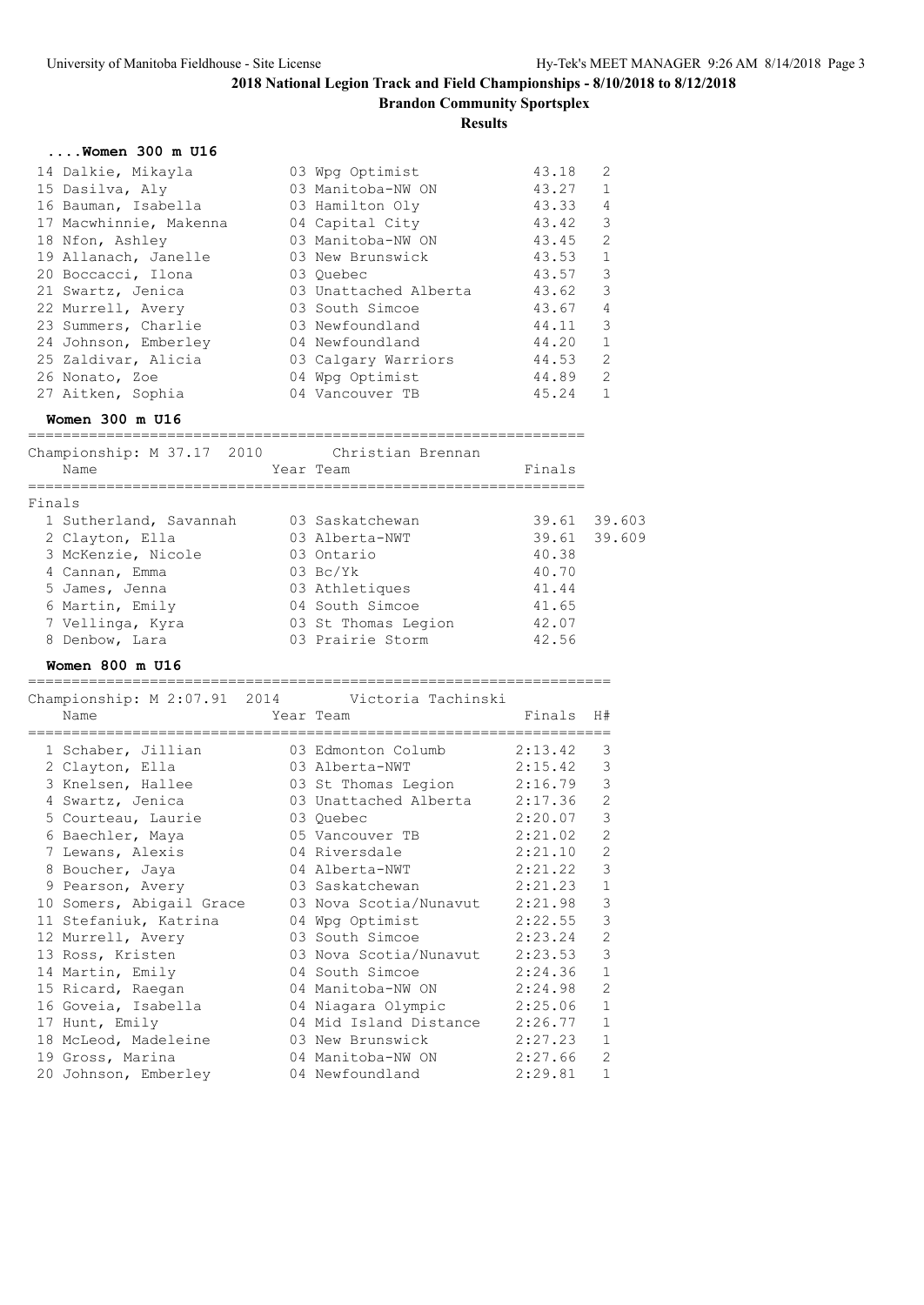# **2018 National Legion Track and Field Championships - 8/10/2018 to 8/12/2018 Brandon Community Sportsplex**

**Results**

| $\ldots$ . Women 800 m U16 |                  |                           |
|----------------------------|------------------|---------------------------|
| 21 Richard, Grace          | 03 Prince Edward | 2:31.11<br>$\overline{1}$ |
| 22 Richard, Katie          | 03 Prince Edward | $\overline{1}$<br>2:33.66 |
| 23 Kroi, Emily             | 03 Newmarket     | - 2<br>2:33.81            |

### **Women 1200 m U16**

| :===================<br>Championship: M 3:26.16 2015<br>Name | Sophie Sigfstead<br>Year Team | Finals  | H#             |
|--------------------------------------------------------------|-------------------------------|---------|----------------|
| 1 Vringer, Erin                                              | 04 New Brunswick              | 3:32.93 | 2              |
| 2 Ylipahkala, Abby                                           | 03 Newmarket                  | 3:33.51 | $\mathbf{2}$   |
| 3 Maurice, Aysia                                             | 04 Ontario                    | 3:34.91 | $\overline{2}$ |
| 4 Sigfstead, Sadie                                           | 03 Alberta-NWT                | 3:35.59 | $\overline{2}$ |
| 5 Stewart-Barnett, Katelyn                                   | $03 \text{ Bc/Yk}$            | 3:36.39 | $\overline{c}$ |
| 6 Cunniam, Erika                                             | 03 Alberta-NWT                | 3:38.39 | $\mathbf{2}$   |
| 7 Knelsen, Hallee                                            | 03 St Thomas Legion           | 3:42.48 | $\overline{c}$ |
| 8 Baechler, Maya                                             | 05 Vancouver TB               | 3:42.73 | $\overline{c}$ |
| 9 Bryce, Emily                                               | 03 Ontario                    | 3:42.85 | $\mathbf{2}$   |
| 10 Chisholm, Siona                                           | 03 Nova Scotia/Nunavut        | 3:42.97 | $\overline{c}$ |
| 11 Canning, Mairin                                           | 03 Nova Scotia/Nunavut        | 3:44.98 | $\mathbf{1}$   |
| 12 Swartz, Jenica                                            | 03 Unattached Alberta 3:45.18 |         | $\,1\,$        |
| 13 Lewans, Alexis                                            | 04 Riversdale                 | 3:45.88 | $\overline{c}$ |
| 14 Ricard, Raegan                                            | 04 Manitoba-NW ON             | 3:45.89 | $\mathbf{1}$   |
| 15 Pearson, Avery                                            | 03 Saskatchewan               | 3:46.26 | $\mathbf 1$    |
| 16 Kielo, Eryn                                               | 03 Saskatchewan               | 3:49.78 | $\mathbf{1}$   |
| 17 Peterson, Sophie                                          | 03 Prince Edward              | 3:50.01 | $\mathbf{1}$   |
| 18 Gross, Marina                                             | 04 Manitoba-NW ON             | 3:51.26 | $\mathbf 1$    |
| 19 Bélanger, Juliette                                        | 04 Ouebec                     | 3:51.53 | $\mathbf{2}$   |
| 20 Hunt, Emily                                               | 04 Mid Island Distance        | 3:52.03 | $\mathbf{1}$   |
| 21 Ledevehat, Brooke                                         | 04 Newfoundland               | 3:55.84 | $\,1\,$        |
| 22 Doucet, Emily                                             | 03 New Brunswick              | 3:55.85 | $\mathbf 1$    |
| 23 Goveia, Isabella                                          | 04 Niagara Olympic            | 3:56.07 | $\mathbf 1$    |
| 24 Richard, Katie                                            | 03 Prince Edward              | 4:01.90 | $\mathbf 1$    |

### **Women 2000 m U16**

| Name |                                                                                                                                                                                                                                                                                                                                            | Sophie Sigfstead | Finals                                                                                                                                                                                                                                                                                                                                                         | H#             |
|------|--------------------------------------------------------------------------------------------------------------------------------------------------------------------------------------------------------------------------------------------------------------------------------------------------------------------------------------------|------------------|----------------------------------------------------------------------------------------------------------------------------------------------------------------------------------------------------------------------------------------------------------------------------------------------------------------------------------------------------------------|----------------|
|      |                                                                                                                                                                                                                                                                                                                                            |                  |                                                                                                                                                                                                                                                                                                                                                                |                |
|      |                                                                                                                                                                                                                                                                                                                                            |                  | 6:19.08                                                                                                                                                                                                                                                                                                                                                        | 2              |
|      |                                                                                                                                                                                                                                                                                                                                            |                  | 6:19.37                                                                                                                                                                                                                                                                                                                                                        | 2              |
|      |                                                                                                                                                                                                                                                                                                                                            |                  | 6:23.50                                                                                                                                                                                                                                                                                                                                                        | $\overline{2}$ |
|      |                                                                                                                                                                                                                                                                                                                                            |                  | 6:24.57                                                                                                                                                                                                                                                                                                                                                        | $\overline{2}$ |
|      |                                                                                                                                                                                                                                                                                                                                            |                  | 6:29.70                                                                                                                                                                                                                                                                                                                                                        | 2              |
|      |                                                                                                                                                                                                                                                                                                                                            |                  | 6:31.06                                                                                                                                                                                                                                                                                                                                                        | $\overline{c}$ |
|      |                                                                                                                                                                                                                                                                                                                                            |                  | 6:32.39                                                                                                                                                                                                                                                                                                                                                        | $\overline{c}$ |
|      |                                                                                                                                                                                                                                                                                                                                            |                  | 6:34.73                                                                                                                                                                                                                                                                                                                                                        | $\overline{2}$ |
|      |                                                                                                                                                                                                                                                                                                                                            |                  | 6:39.41                                                                                                                                                                                                                                                                                                                                                        | $\overline{2}$ |
|      |                                                                                                                                                                                                                                                                                                                                            |                  | 6:40.30                                                                                                                                                                                                                                                                                                                                                        | $\overline{2}$ |
|      |                                                                                                                                                                                                                                                                                                                                            |                  | 6:44.51                                                                                                                                                                                                                                                                                                                                                        | $\mathbf{1}$   |
|      |                                                                                                                                                                                                                                                                                                                                            |                  | 6:47.76                                                                                                                                                                                                                                                                                                                                                        | $\mathbf{1}$   |
|      |                                                                                                                                                                                                                                                                                                                                            |                  | 6:49.84                                                                                                                                                                                                                                                                                                                                                        | $\mathbf{1}$   |
|      |                                                                                                                                                                                                                                                                                                                                            |                  | 6:49.99                                                                                                                                                                                                                                                                                                                                                        | $\mathbf{1}$   |
|      |                                                                                                                                                                                                                                                                                                                                            |                  | 6:53.79                                                                                                                                                                                                                                                                                                                                                        | $\mathbf{1}$   |
|      |                                                                                                                                                                                                                                                                                                                                            |                  | 6:56.90                                                                                                                                                                                                                                                                                                                                                        | $\mathbf{1}$   |
|      | 1 Sigfstead, Sadie<br>2 Cunniam, Erika<br>3 Vringer, Erin<br>4 Maurice, Aysia<br>5 Chisholm, Siona<br>6 Bryce, Emily<br>7 Ylipahkala, Abby<br>8 Baechler, Maya<br>9 Canning, Mairin<br>10 Brunoro, Isabella<br>11 Gross, Marina<br>12 Peterson, Sophie<br>13 Lewans, Alexis<br>14 Pearson, Avery<br>15 Kielo, Eryn<br>16 McLeod, Madeleine |                  | Championship: M 6:06.59 2015<br>Year Team<br>03 Alberta-NWT<br>03 Alberta-NWT<br>04 New Brunswick<br>04 Ontario<br>03 Nova Scotia/Nunavut<br>03 Ontario<br>03 Newmarket<br>05 Vancouver TB<br>03 Nova Scotia/Nunavut<br>$03 \text{ Bc/Yk}$<br>04 Manitoba-NW ON<br>03 Prince Edward<br>04 Riversdale<br>03 Saskatchewan<br>03 Saskatchewan<br>03 New Brunswick |                |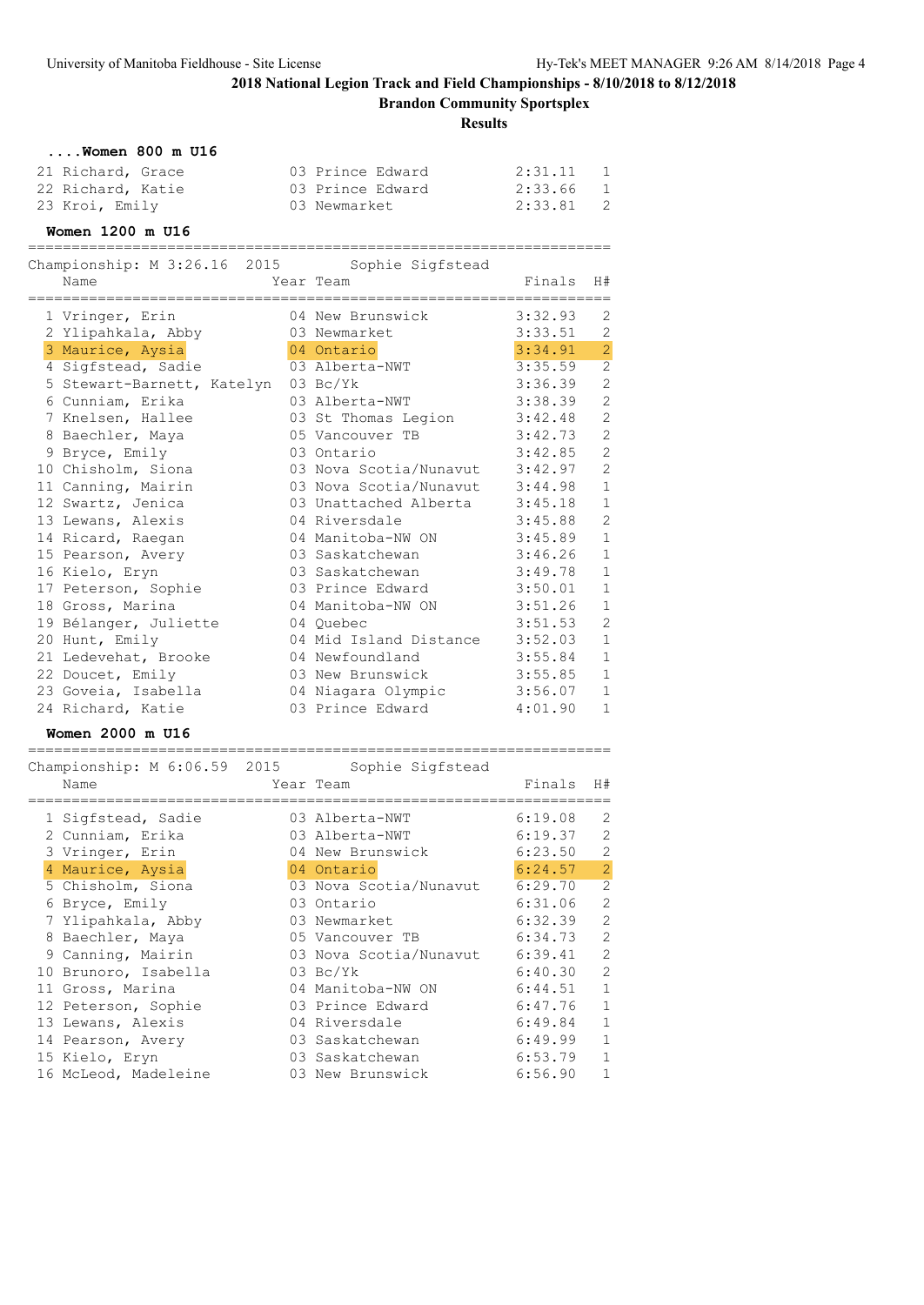**Brandon Community Sportsplex**

**Results**

| $\ldots$ Women 2000 m U16                                                   |           |                                |                 |              |                |
|-----------------------------------------------------------------------------|-----------|--------------------------------|-----------------|--------------|----------------|
| 17 Ledevehat, Brooke                                                        |           | 04 Newfoundland 6:57.53        |                 | $\mathbf{1}$ |                |
| 18 Richard, Grace                                                           |           | 03 Prince Edward 6:59.17 1     |                 |              |                |
| 19 Novecosky, Allison                                                       |           | 03 Saskatoon TF Club 6:59.60 1 |                 |              |                |
| 20 Hunt, Emily                                                              |           | 04 Mid Island Distance 7:04.74 |                 | $\mathbf{1}$ |                |
| Women 80 m Hurdles 0.762m-8.0m U16<br>===================================== |           |                                |                 |              |                |
|                                                                             |           |                                |                 |              |                |
| Name                                                                        | Year Team |                                | Prelims         | Wind H#      |                |
| Preliminaries                                                               |           |                                |                 |              |                |
| 1 Goudros, Isabella 63 Ontario                                              |           |                                | 11.280 1.4 1    |              |                |
| 2 Sutherland, Savannah 03 Saskatchewan                                      |           |                                | 11.48Q 1.8 2    |              |                |
| 3 Tunti, Laysha                                                             |           | $03\;\mathrm{Bc/Yk}$           | 11.830 1.4 1    |              |                |
| 4 Bremer, Alicia                                                            |           | $03\ \text{Bc/Yk}$             | 12.05Q 1.8 2    |              |                |
| 5 Albertson, Rachel                                                         |           | 03 Saskatchewan                | 12.140 1.4      |              | $\mathbf{1}$   |
| 6 Richards, Paige                                                           |           | 03 Passtrak                    | 12.38Q 1.8 2    |              |                |
| 7 Valero, Verona                                                            |           | 03 Calgary Warriors            | $12.29q$ 1.4 1  |              |                |
| 8 Desousa, Tayah 63 St Thomas Legion                                        |           |                                | 12.42q 1.8 2    |              |                |
| 9 Kang, Karman                                                              |           | 03 Universal AC                | $12.55$ $1.8$   |              | $\overline{c}$ |
| 10 Gaudry, Abbigael 63 Nova Scotia/Nunavut                                  |           |                                | $12.73$ $1.8$   |              | $\overline{c}$ |
| 11 Marsden, Kya                                                             |           | 03 Caltaf Athletic             | 12.79 1.8       |              | $\overline{c}$ |
| 12 Starr, Madeline Ruth 04 Ouebec                                           |           |                                | $12.80$ $1.4$ 1 |              |                |
| 13 Francis, Lily                                                            |           | 03 St Thomas Legion            | $12.90 \t1.4$   |              | $\mathbf{1}$   |
| 14 Hastings, Avery                                                          |           | 04 Laurel Creek T.F.C.         | 14.01 1.4       |              | $\mathbf{1}$   |
| 15 Carrion, Franchery 03 Mississauga                                        |           |                                | $15.68$ 1.4 1   |              |                |
| Women 80 m Hurdles 0.762m-8.0m U16                                          |           |                                |                 |              |                |
| Championship: M 11.26 2014 Arielle Bykovskaia-Dominique                     |           |                                |                 |              |                |

|        | Championship: M 11.26 2014 | Arielle Bykovskaia-Dominique |        |      |
|--------|----------------------------|------------------------------|--------|------|
|        | Name                       | Year Team                    | Finals | Wind |
|        |                            |                              |        |      |
| Finals |                            |                              |        |      |
|        | 1 Sutherland, Savannah     | 03 Saskatchewan              | 11.27  | 1.3  |
|        | 2 Goudros, Isabella        | 03 Ontario                   | 11.30  | 1.3  |
|        | 3 Tunti, Laysha            | $03 \text{ Bc/Yk}$           | 11.80  | 1.3  |
|        | 4 Bremer, Alicia           | $03 \text{ Bc/Yk}$           | 11.88  | 1.3  |
|        | 5 Desousa, Tayah           | 03 St Thomas Legion          | 12.16  | 1.3  |
|        | 6 Albertson, Rachel        | 03 Saskatchewan              | 12.27  | 1.3  |
|        | 7 Richards, Paige          | 03 Passtrak                  | 12.38  | 1.3  |
|        | 8 Valero, Verona           | 03 Calgary Warriors          | 12.57  | 1.3  |
|        |                            |                              |        |      |

### **Women 200 m Hurdles 0.762m-35m U16**

======================================================================== Championship: M 26.25 8/7/2016 Jasneet Nijjar, British Colu

| CHAMPIONSNIP; M 20.23 - 0/7/2010 - JASNEEL NI  df, BIILISN COIU<br>Name | Year Team              | Prelims Wind H#  |  |
|-------------------------------------------------------------------------|------------------------|------------------|--|
| Preliminaries                                                           |                        |                  |  |
| 1 Albertson, Rachel                                                     | 03 Saskatchewan        | $28.740 - 0.9$ 2 |  |
| 2 Sutherland, Savannah                                                  | 03 Saskatchewan        | $29.040 - 0.3$ 1 |  |
| 3 Zinck, Sara                                                           | 03 Airdrie Aces        | $29.460 - 0.9$ 2 |  |
| 4 Vellinga, Kyra                                                        | 03 St Thomas Legion    | $29.890 - 0.3$ 1 |  |
| 5 Gaudry, Abbigael                                                      | 03 Nova Scotia/Nunavut | $29.730 - 0.9$ 2 |  |
| 6 Macwhinnie, Makenna                                                   | 04 Capital City        | $29.980 - 0.3$ 1 |  |
| 7 Aitken, Sophia                                                        | 04 Vancouver TB        | $30.30q - 0.3$ 1 |  |
|                                                                         |                        |                  |  |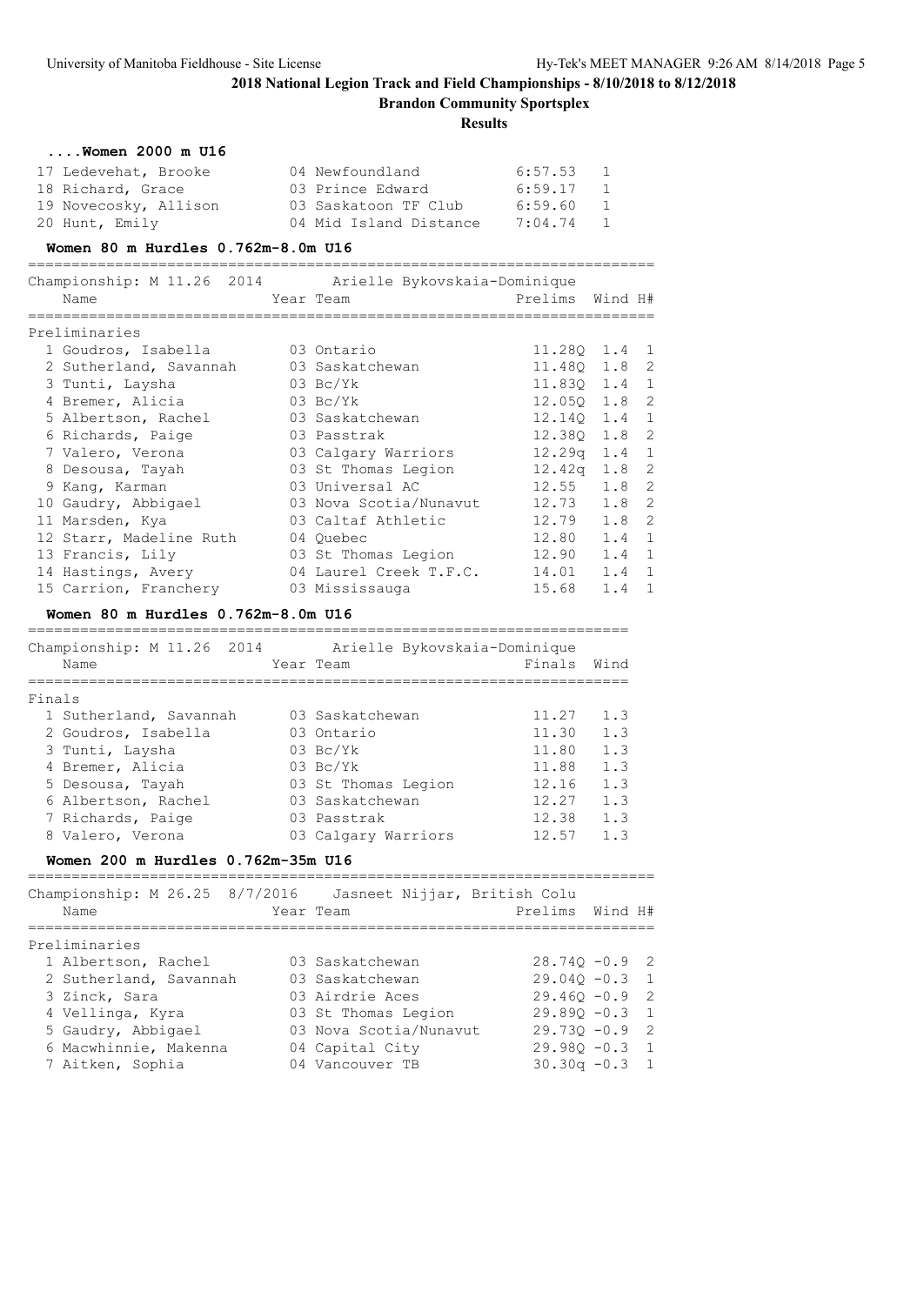### **2018 National Legion Track and Field Championships - 8/10/2018 to 8/12/2018 Brandon Community Sportsplex**

| Women 200 m Hurdles 0.762m-35m U16                                                                                                                                                                                                                                                                                                                                                       |                              |                         |            |
|------------------------------------------------------------------------------------------------------------------------------------------------------------------------------------------------------------------------------------------------------------------------------------------------------------------------------------------------------------------------------------------|------------------------------|-------------------------|------------|
| 8 Kang, Karman                                                                                                                                                                                                                                                                                                                                                                           | 03 Universal AC              | $30.45q - 0.3$ 1 30.443 |            |
|                                                                                                                                                                                                                                                                                                                                                                                          |                              |                         |            |
| 10 Desousa, Tayah 10 03 St Thomas Legion 30.53 -0.9 2                                                                                                                                                                                                                                                                                                                                    |                              |                         |            |
| 11 Marsden, Kya (03 Caltaf Athletic 30.63 -0.3                                                                                                                                                                                                                                                                                                                                           |                              |                         | 1          |
|                                                                                                                                                                                                                                                                                                                                                                                          |                              |                         |            |
|                                                                                                                                                                                                                                                                                                                                                                                          |                              |                         |            |
| 12 Dasilva, Aly $13$ Bauman, Isabella $14$ Marcinkovic, Danijela $15$ Caltaf Athletic $16$ Marcinkovic, Danijela $16$ Caltaf Athletic $17$ $18$ Marcinkovic, Danijela $180$ Caltaf Athletic $180$ $-0.9$ 2                                                                                                                                                                               |                              |                         |            |
| Women 200 m Hurdles 0.762m-35m U16                                                                                                                                                                                                                                                                                                                                                       |                              |                         |            |
| Championship: M 26.25 8/7/2016 Jasneet Nijjar, British Colu                                                                                                                                                                                                                                                                                                                              |                              |                         |            |
| Name                                                                                                                                                                                                                                                                                                                                                                                     | Year Team                    | Finals Wind             |            |
|                                                                                                                                                                                                                                                                                                                                                                                          |                              |                         |            |
| Finals<br>1 Sutherland, Savannah 03 Saskatchewan 27.66 -2.6                                                                                                                                                                                                                                                                                                                              |                              |                         |            |
| 2 Zinck, Sara                                                                                                                                                                                                                                                                                                                                                                            | 03 Airdrie Aces 29.01 -2.6   |                         |            |
|                                                                                                                                                                                                                                                                                                                                                                                          |                              |                         |            |
|                                                                                                                                                                                                                                                                                                                                                                                          |                              |                         |            |
|                                                                                                                                                                                                                                                                                                                                                                                          |                              |                         |            |
|                                                                                                                                                                                                                                                                                                                                                                                          |                              |                         |            |
| 7 Kang, Karman                                                                                                                                                                                                                                                                                                                                                                           | 03 Universal AC 32.19 -2.6   |                         |            |
| 8 Gaudry, Abbigael 03 Nova Scotia/Nunavut 38.70 -2.6                                                                                                                                                                                                                                                                                                                                     |                              |                         |            |
| Women 1500 m Steeplechase 0.762m U16                                                                                                                                                                                                                                                                                                                                                     |                              |                         |            |
|                                                                                                                                                                                                                                                                                                                                                                                          |                              |                         |            |
| Championship: M 4:42.83 8/7/2017 Sadie Sigfstead, EDMONTON H                                                                                                                                                                                                                                                                                                                             |                              |                         |            |
| Name<br>===============                                                                                                                                                                                                                                                                                                                                                                  | Year Team                    | Finals                  |            |
| 1 Stewart-Barnett, Katelyn 03 Bc/Yk                                                                                                                                                                                                                                                                                                                                                      | 4:50.45                      |                         |            |
|                                                                                                                                                                                                                                                                                                                                                                                          |                              | 4:51.09                 |            |
|                                                                                                                                                                                                                                                                                                                                                                                          |                              | 4:56.59                 |            |
| 2 Sigfstead, Sadie <sup>1</sup> 03 Alberta-NWT<br>3 Vringer, Erin 104 New Brunswick<br><mark>4 Maurice, Aysia</mark> 104 Ontario<br>4 Maurice, Aysia<br>5 Kielo, Eryn (b. 1994)<br>19 Maurice, Aysia<br>19 Maurice, Aysia<br>19 Maurice, Aysia<br>19 Maurice, Aysia<br>19 Maurice, Aysia<br>19 Maurice, Aysia<br>19 Maurice, Aysia<br>19 Maurice, Aysia<br>19 Maurice, Aysia<br>19 Mauri |                              |                         |            |
|                                                                                                                                                                                                                                                                                                                                                                                          |                              |                         |            |
| 6 Bélanger, Juliette 04 Quebec                                                                                                                                                                                                                                                                                                                                                           |                              | 5:16.29                 |            |
| 7 Peterson, Sophie <b>03 Prince Edward</b> 5:19.16                                                                                                                                                                                                                                                                                                                                       |                              |                         |            |
|                                                                                                                                                                                                                                                                                                                                                                                          |                              | 5:23.33                 |            |
| 8 Brunoro, Isabella<br>9 Doucet, Emily                                                                                                                                                                                                                                                                                                                                                   | 03 Bc/Yk<br>03 New Brunswick | 5:31.31                 |            |
| 10 Richard, Grace 63 Prince Edward 5:40.88                                                                                                                                                                                                                                                                                                                                               |                              |                         |            |
| 11 Boyle, Mikaela                                                                                                                                                                                                                                                                                                                                                                        | 03 Wpg Optimist 5:53.38      |                         |            |
| Women 4x100 m Relay U16                                                                                                                                                                                                                                                                                                                                                                  |                              |                         |            |
| Championship: M 47.69 2013                                                                                                                                                                                                                                                                                                                                                               | $\overline{C}$               |                         |            |
| Team                                                                                                                                                                                                                                                                                                                                                                                     |                              | Finals                  |            |
| =============<br>1 Ontario 'A'                                                                                                                                                                                                                                                                                                                                                           |                              | 48.24                   |            |
| 2 Saskatchewan 'A'                                                                                                                                                                                                                                                                                                                                                                       |                              | 48.88                   |            |
| 3 Quebec 'A'                                                                                                                                                                                                                                                                                                                                                                             |                              | 49.95                   |            |
| 4 New Brunswick 'A'                                                                                                                                                                                                                                                                                                                                                                      |                              | 49.99                   |            |
| 5 Alberta-Northwest Territories                                                                                                                                                                                                                                                                                                                                                          | $^{\prime}$ A $^{\prime}$    | 50.50                   |            |
| 6 Winnipeg Optimist Athletics                                                                                                                                                                                                                                                                                                                                                            | 'A'                          | 52.01                   |            |
| -- Manitoba & Northwest Ontario                                                                                                                                                                                                                                                                                                                                                          | ' A'                         | DQ.                     | Rule 170.7 |
|                                                                                                                                                                                                                                                                                                                                                                                          |                              |                         |            |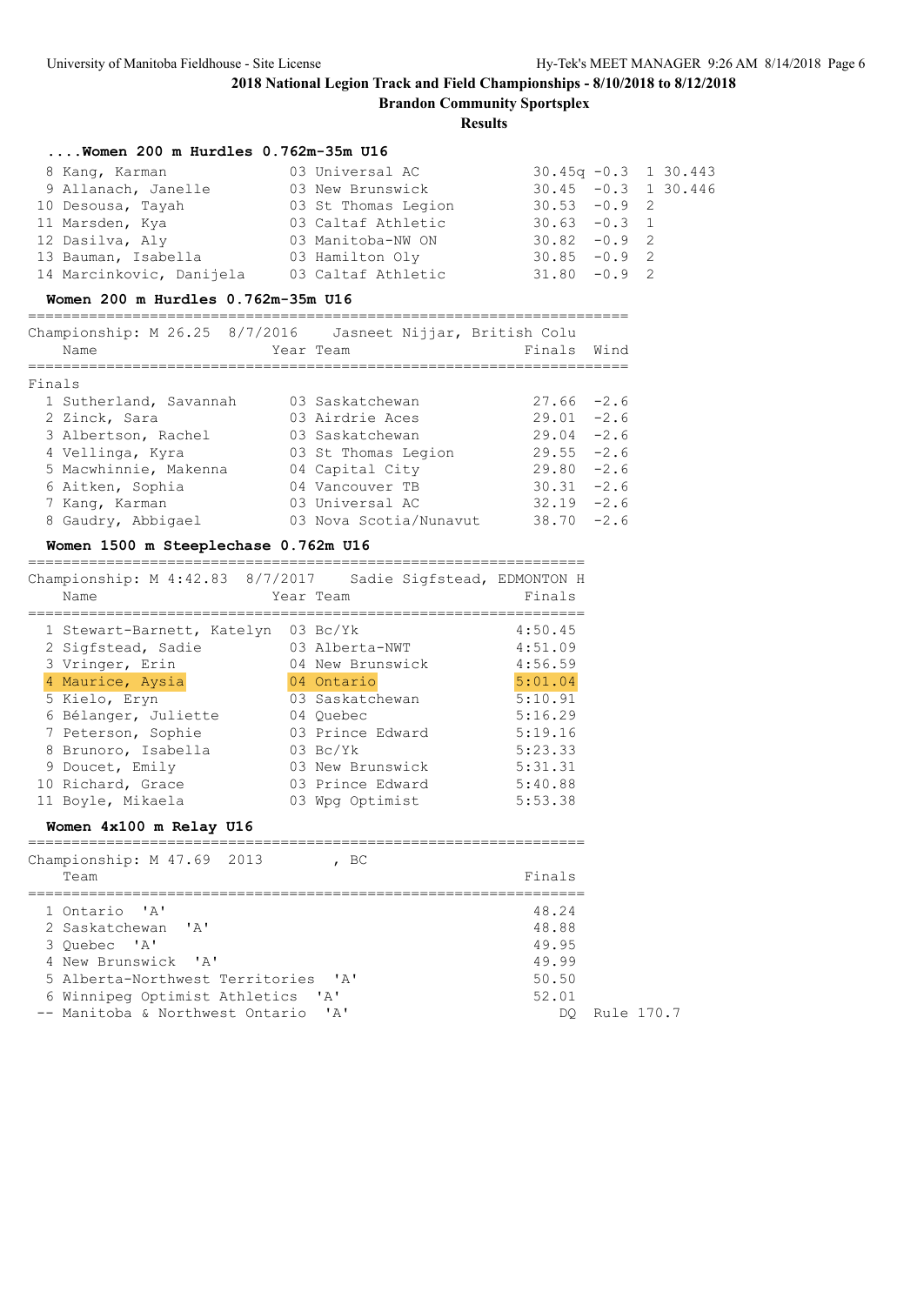**Brandon Community Sportsplex**

|  |  |  | Women 1600 Sprint Medley U16 |  |
|--|--|--|------------------------------|--|
|--|--|--|------------------------------|--|

| Championship: M 4:03.09 8/6/2016 Ontario, Ontario<br>Bechard, Withersppon, Pierre-Webster, Ormond |         |               |
|---------------------------------------------------------------------------------------------------|---------|---------------|
| Team                                                                                              | Finals  |               |
| 1 Ontario 'A'                                                                                     | 4:10.44 |               |
| 2 Alberta-Northwest Territories 'A'                                                               | 4:11.14 |               |
| 3 Saskatchewan 'A'                                                                                | 4:13.58 |               |
| 4 Winnipeg Optimist Athletics 'A'                                                                 | 4:20.41 |               |
| 5 Ouebec 'A'                                                                                      | 4:21.09 |               |
| 6 Manitoba & Northwest Ontario 'A'                                                                | 4:22.86 |               |
| 7 Newfoundland/Labrador 'A'                                                                       | 4:30.74 |               |
| -- St Thomas Legion Track & Field 'A'                                                             |         | DO Rule 170.7 |
| Women High Jump U16                                                                               |         |               |
| Championship: M 1.76m 2007<br>Alvxandria Treasure                                                 |         |               |

| Name                                                                                                | Year Team                                        | Finals |
|-----------------------------------------------------------------------------------------------------|--------------------------------------------------|--------|
| 1.55 1.58 1.61 1.64 1.67 1.70 1.73                                                                  | 1 Denbow, Lara 63 Prairie Storm 1.70m            |        |
| 0 0 0 0 0 XXO XXX<br>2 Deboer, Emma 03 Bc/Yk<br>1.50 1.55 1.58 1.61 1.64 1.67 1.70 1.73             |                                                  | J1.70m |
| 0 0 0 0 0 XXO XXO XXX<br>3 Stewart-Barnett, Katelyn 03 Bc/Yk<br>1.50 1.55 1.58 1.61 1.64 1.67 1.70  |                                                  | 1.67m  |
| XO O XO O O XO XXX<br>4 Cudmore, Gwendolyn 03 Niagara Olympic                                       |                                                  | 1.64m  |
| 1.35 1.40 1.45 1.50 1.55 1.58 1.61 1.64 1.67<br>0 0 0 0 0 XO XO 0 XXX<br>5 Jozin, Annika (3 Ontario |                                                  | J1.64m |
| 1.45 1.50 1.55 1.58 1.61 1.64 1.67<br>0 0 0 XO 0 XXO XXX<br>6 Deurbrouck, Jaylyn 03 Manitoba-NW ON  |                                                  | 1.55m  |
| 1.45 1.50 1.55 1.58<br>O O O XXX                                                                    |                                                  |        |
| 1.50 1.55 1.58<br>O XXO XXX                                                                         | 7 Pritchard, Shelaine 04 Saskatchewan 51.55m     |        |
| 8 Bernier, Emma 603 Sundown Ath<br>1.35 1.40 1.45 1.50 1.55<br>0 0 0 XO XXX                         |                                                  | 1.50m  |
| 8 MacIsaac, Shelby 03 New Brunswick<br>1.35 1.40 1.45 1.50 1.55                                     |                                                  | 1.50m  |
| O O O XO XXX<br>1.40 1.45 1.50 1.55                                                                 | 10 Mattinson, Emma 63 Nova Scotia/Nunavut J1.50m |        |
| O XO XO XXX<br>11 Dovichak, Jayel 64 Alberta-NWT<br>1.35 1.40 1.45 1.50 1.55                        |                                                  | J1.50m |
| O O XXO XO XXX<br>11 Hicks, Kiersten<br>1.40 1.45 1.50 1.55                                         | 04 New Brunswick                                 | J1.50m |
| O XXO XO XXX                                                                                        |                                                  |        |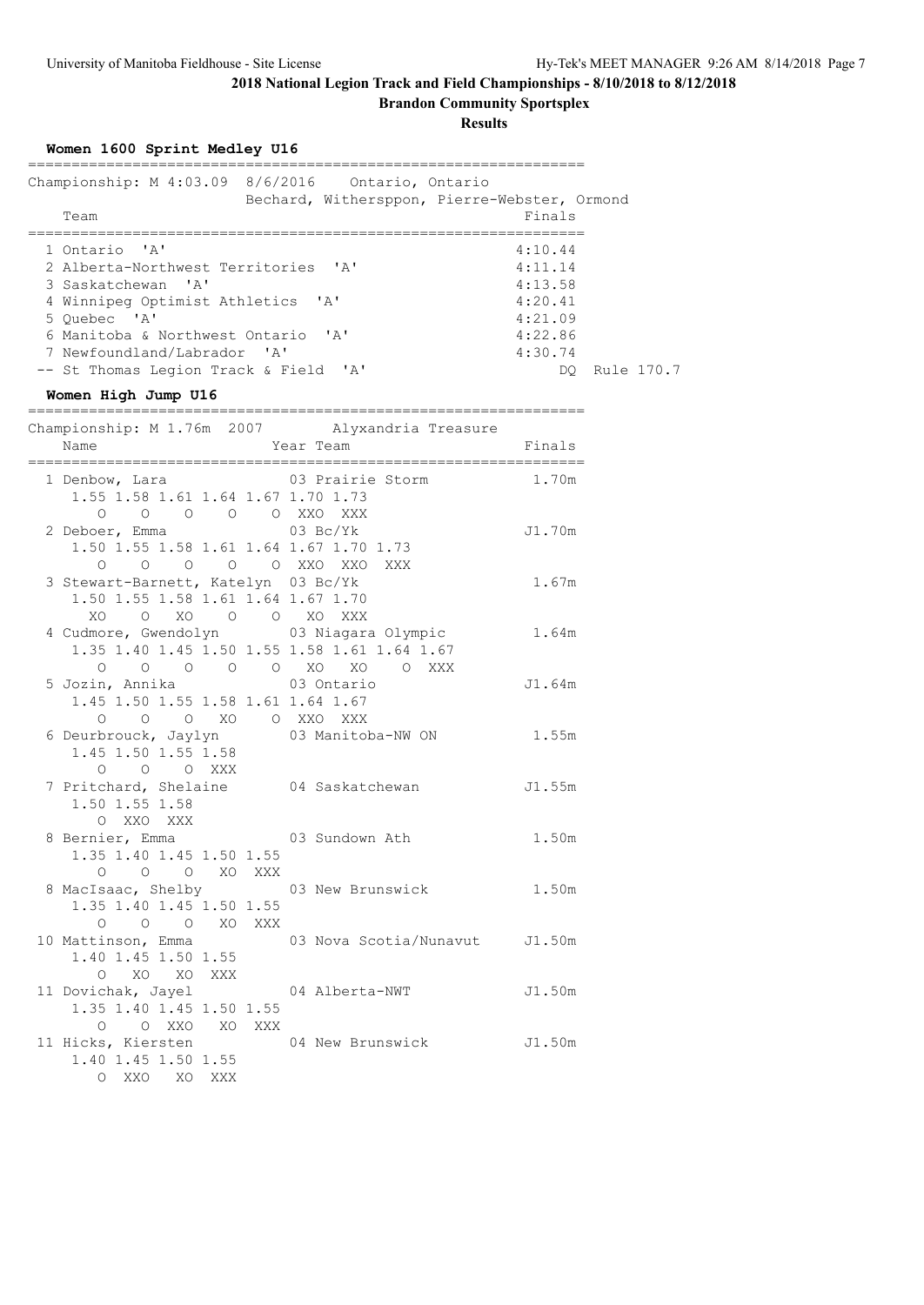## **2018 National Legion Track and Field Championships - 8/10/2018 to 8/12/2018 Brandon Community Sportsplex**

| Women High Jump U16                                                         |                                               |        |      |
|-----------------------------------------------------------------------------|-----------------------------------------------|--------|------|
| 13 Johannink, Tara<br>$1.40$ $1.45$ $1.50$ $1.55$<br>O O XXO XXX            | 03 310 Running                                | J1.50m |      |
| 1.35 1.40<br>O XXX                                                          | 14 Caldwell, Ashtynn 63 Niagara Olympic 1.35m |        |      |
| Women Pole Vault U16                                                        |                                               |        |      |
| Championship: M 3.20m 2013 Kassandra Hordal                                 |                                               |        |      |
| Name                                                                        | Year Team                                     | Finals |      |
|                                                                             |                                               |        |      |
| 1 Hill, Isabelle 63 Ontario<br>2.50 2.60 2.70 2.80 2.90 3.00 3.10 3.20 3.21 |                                               | 3.10m  |      |
|                                                                             | O P O P O O XO P XXX                          |        |      |
| 2 Lundman, Olivia 03 Bc/Yk                                                  |                                               | 3.00m  |      |
| 2.60 2.70 2.80 2.90 3.00 3.10                                               |                                               |        |      |
| 0 0 0 XO 0 XXX                                                              |                                               |        |      |
| 3 Foster, Ella 63 Royal City                                                |                                               | J3.00m |      |
| 2.60 2.70 2.80 2.90 3.00 3.10                                               |                                               |        |      |
| O XO XO O XXO XXX<br>4 Skipp, Phoebe 63 U of Toronto TC                     |                                               | 2.90m  |      |
| 2.50 2.60 2.70 2.80 2.90 3.00                                               |                                               |        |      |
| O P O O XO XXX                                                              |                                               |        |      |
| 5 Jaseniuk, Teagan 63 Saskatchewan                                          |                                               | J2.90m |      |
| 2.40 2.50 2.60 2.70 2.80 2.90 3.00                                          |                                               |        |      |
| O O XO O XXO XXX<br>$\cap$                                                  |                                               |        |      |
| 6 Godbout Fowler, Alexandr 03 U of Toronto TC<br>2.40 2.50 2.60 2.70 2.80   |                                               | 2.70m  |      |
| O O XO XXO XXX                                                              |                                               |        |      |
| Women Long Jump U16                                                         |                                               |        |      |
|                                                                             |                                               |        |      |
| Championship: M 6.02m 2006 Christabel Nettey<br>Name                        | Year Team                                     | Finals | Wind |
|                                                                             |                                               |        |      |

| 1 Tunti, Laysha 03 Bc/Yk                                                                              |  | $5.53m$ 2.7 |  |
|-------------------------------------------------------------------------------------------------------|--|-------------|--|
| $5.15m(2.0)$ FOUL $(4.2)$ FOUL $(2.2)$ $5.25m(0.6)$ $5.53m(2.7)$ $5.46m(0.5)$                         |  |             |  |
| 2 Catton, Jillian 03 Ontario                                                                          |  | $5.50m$ 1.7 |  |
| FOUL(1.7) $5.03m(3.4)$ $5.02m(1.8)$ $5.23m(0.8)$ FOUL(1.9) $5.50m(1.7)$                               |  |             |  |
| 3 Adekayode, Debra 603 Wpg Optimist                                                                   |  | $5.37m$ 0.7 |  |
| $5.07$ m $(3.3)$ $5.00$ m $(1.7)$ $5.09$ m $(0.4)$ $4.96$ m $(0.6)$ $5.17$ m $(1.7)$ $5.37$ m $(0.7)$ |  |             |  |
| 4 Boccacci, Ilona (1986) 03 Quebec                                                                    |  | $5.31m$ 0.6 |  |
| $5.31\text{m}(0.6)$ FOUL $(0.1)$ $5.09\text{m}(+0.0)$ $5.21\text{m}(0.3)$ FOUL $(0.6)$ FOUL $(0.8)$   |  |             |  |
| 5 Starr, Madeline Ruth 04 Quebec                                                                      |  | $5.27m$ 2.2 |  |
| $5.25m(1.3)$ $5.27m(2.2)$ $5.08m(2.1)$ $5.17m(2.0)$ $5.24m(2.1)$ $5.26m(2.6)$                         |  |             |  |
| 6 Valero, Verona 63 Calgary Warriors 5.21m 1.5                                                        |  |             |  |
| $5.06m(3.1)$ FOUL $(+0.0)$ $4.92m(1.8)$ $5.21m(1.5)$ $4.98m(2.2)$ FOUL $(1.6)$                        |  |             |  |
|                                                                                                       |  |             |  |
| $5.10$ m $(2.1)$ $4.93$ m $(2.0)$ $5.02$ m $(0.4)$ $4.77$ m $(0.6)$ $5.20$ m $(3.6)$ FOUL $(1.4)$     |  |             |  |
| 8 Gaudry, Abbigael 63 Nova Scotia/Nunavut 5.08m 1.5                                                   |  |             |  |
| $2.48m (+0.0)$ 4.79 $m(1.7)$ 5.08 $m(1.5)$ FOUL $(1.7)$ FOUL $(1.7)$ 4.99 $m(0.6)$                    |  |             |  |
| 9 Desousa, Tayah (a) 8 St Thomas Legion (b) 4.95m 1.5                                                 |  |             |  |
| $4.91m(2.5)$ $4.78m(+0.0)$ $4.95m(1.5)$                                                               |  |             |  |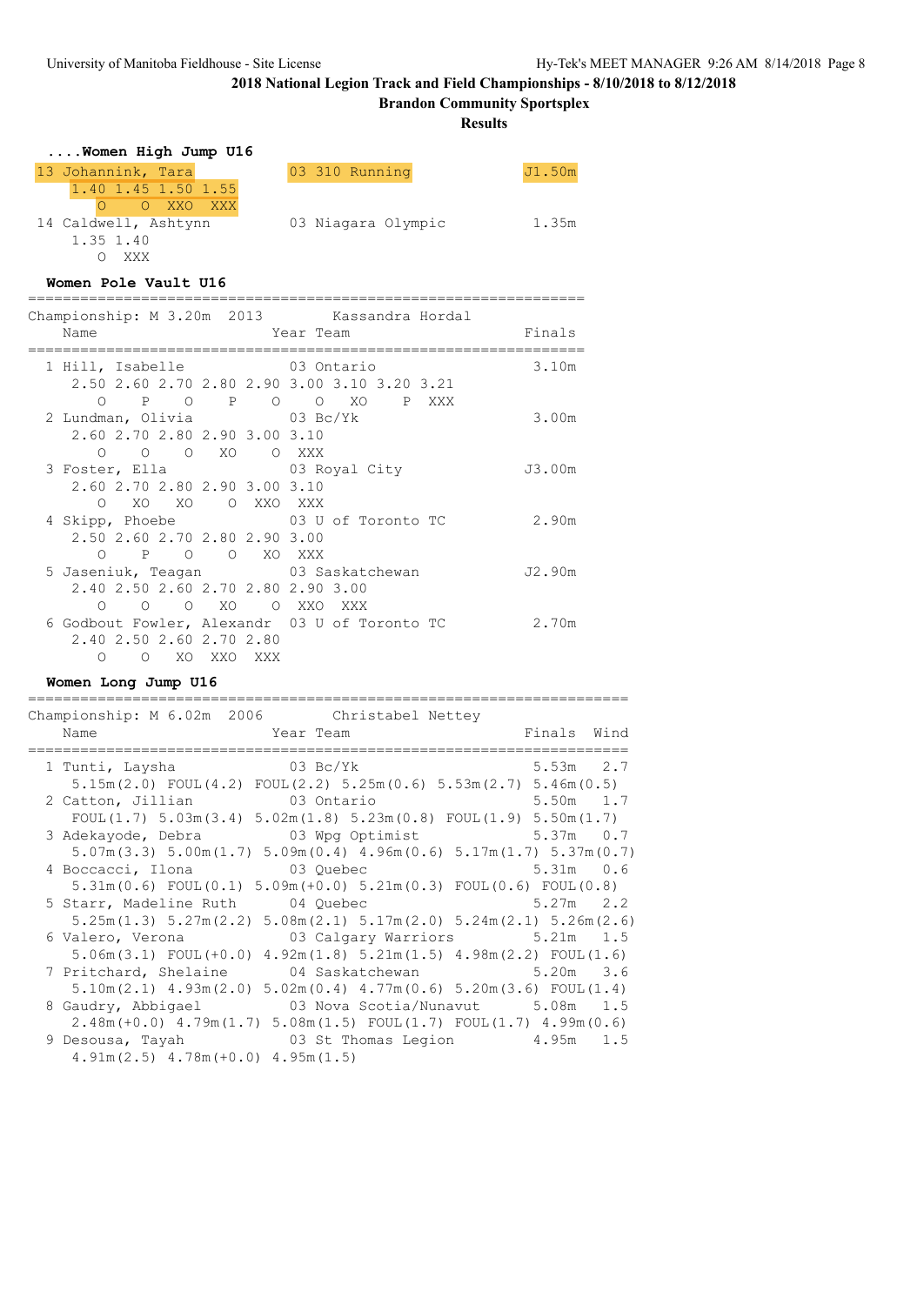**Brandon Community Sportsplex**

### **Results**

|  |  |  | Women Long Jump U16 |  |  |  |
|--|--|--|---------------------|--|--|--|
|--|--|--|---------------------|--|--|--|

| 10 Starcevic, Victoria 03 Burlington T             |            | $4.52m$ 1.0   |  |
|----------------------------------------------------|------------|---------------|--|
| $4.51m(2.3)$ $4.10m(1.9)$ $4.52m(1.0)$             |            |               |  |
| 11 Primrose, Kennedy 03 Universal AC               |            | $4.42m$ $0.1$ |  |
| $3.58$ m $(1.6)$ $4.36$ m $(2.2)$ $4.42$ m $(0.1)$ |            |               |  |
| 12 Szucs, Jasmine 63 Calgary Spartans              |            | $4.33m$ 1.2   |  |
| $4.32m(1.3)$ $4.27m(1.6)$ $4.33m(1.2)$             |            |               |  |
| 13 Halaoui, Marena-Solim 03 New Brunswick          |            | $4.27m$ 1.1   |  |
| $3.60$ m $(1.2)$ $3.72$ m $(3.0)$ $4.27$ m $(1.1)$ |            |               |  |
| 14 Hachey, Eloise 63 New Brunswick                 |            | $4.17m$ 2.2   |  |
| $4.12m(3.1)$ $4.17m(2.2)$ FOUL $(+0.0)$            |            |               |  |
| 15 Jozin, Annika                                   | 03 Ontario | $1.95m$ 4.5   |  |
| 1.95m(4.5) PASS PASS                               |            |               |  |
| -- Olaloku, Olamide 63 Saskatchewan                |            | FOUL          |  |
| FOUL $(3.0)$ FOUL $(1.1)$ FOUL $(1.6)$             |            |               |  |

#### **Women Triple Jump U16**

===================================================================== Championship: M 12.00m 2008 Rachel Romu Name **The Year Team Finals** Wind ===================================================================== 1 Catton, Jillian 03 Ontario 11.91m 2.5 11.53m(1.8) FOUL(2.4) 11.06m(1.0) 10.87m(+0.0) 11.91m(2.5) 11.47m(0.6) 2 Starr, Madeline Ruth 04 Quebec 11.13m +0.0 11.11m(3.2) 11.08m(1.8) 11.01m(0.9) 11.13m(+0.0) FOUL(2.0) 11.11m(2.4) 3 Primrose, Kennedy 03 Universal AC 11.10m 2.2 FOUL 10.90m(2.6) 11.10m(2.2) 10.31m(+0.0) 10.82m(1.7) 10.52m(2.4) 4 Olaloku, Olamide 03 Saskatchewan 10.96m +0.0 10.15m(1.4) 10.51m(3.7) FOUL(+0.0) 10.60m(+0.0) 10.96m(+0.0) 10.94m(1.9) 5 Williams, Emily 03 Riversdale 10.77m 0.9 9.89m(1.9) 10.68m(1.7) 10.77m(0.9) 10.23m(2.0) 10.39m(1.7) 10.54m(1.8) 6 Hill, Isabelle 03 Ontario 10.75m 1.8 10.75m(1.8) FOUL FOUL 7 Valpy, Madelyn 04 Alberta-NWT 10.70m 1.9 10.15m(1.4) 10.52m(1.9) 10.62m(2.0) 10.70m(1.9) 10.22m(0.3) 9.53m(2.5) 8 Adams, Jenna 04 Nova Scotia/Nunavut 10.59m 0.5 10.22m(2.0) 10.59m(0.5) 10.30m(1.1) 9.97m(1.2) 10.34m(0.2) 10.01m(+0.0) 9 Ferguson, Evelyn 04 Nova Scotia/Nunavut 10.46m 2.0 10.46m(2.0) 10.37m(1.7) 10.03m(0.3) 10 Bélanger-Cyrenne, Alexie 04 Quebec 10.34m 1.9 FOUL 10.33m(2.6) 10.34m(1.9)

#### **Women Shot Put 3kg U16**

| Championship: M 16.45m 2015<br>Trinity Tutti<br>Year Team<br>Name                                                         | Finals |
|---------------------------------------------------------------------------------------------------------------------------|--------|
| 1 Gagnon, Anne-Marie<br>03 Ouebec                                                                                         | 12.92m |
| FOUL 12.71m 12.92m 11.94m FOUL 10.98m<br>03 Ontario<br>2 Windle, Alexa                                                    | 12.78m |
| 12.78m  11.70m  12.19m  11.46m  12.77m  FOUL<br>03 Nova Scotia/Nunavut<br>3 Decoff, Keighan                               | 12.10m |
| FOUL 11.68m 10.47m 12.00m 12.10m 11.98m<br>4 Hunter, Nicole<br>03 Ontario<br>11.01m  11.58m  11.75m  FOUL  11.20m  11.77m | 11.77m |
|                                                                                                                           |        |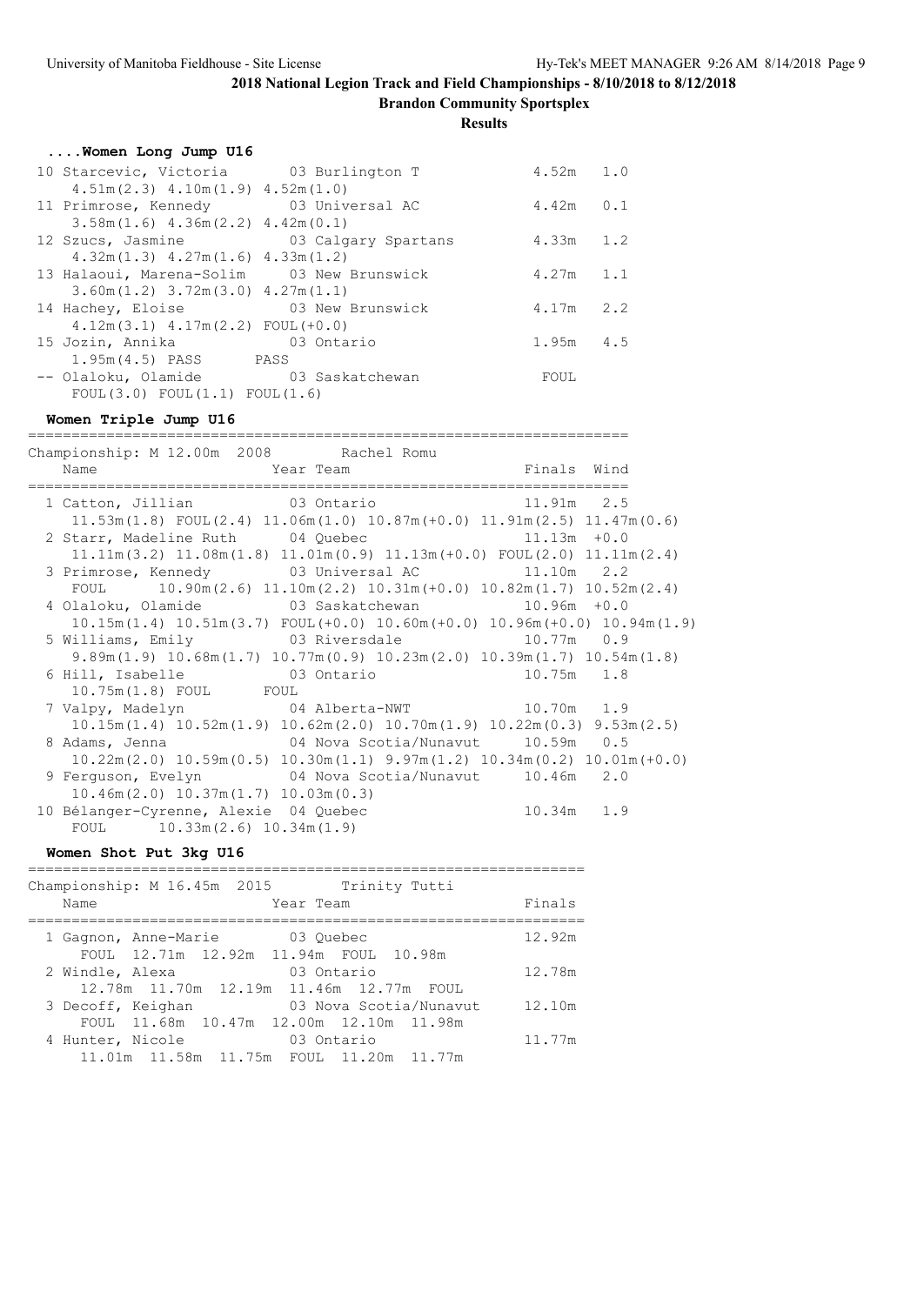**Brandon Community Sportsplex**

### **Results**

### **....Women Shot Put 3kg U16**

| 5 Shomachuk, Jinaye                     | 03 Airdrie Aces<br>10.96m |
|-----------------------------------------|---------------------------|
| 10.96m FOUL FOUL 10.70m 10.70m 10.38m   |                           |
| 6 Yau, Noelle                           | 10.65m<br>03 Vancouver TB |
| 9.25m 9.79m 10.36m 10.65m 10.49m 10.41m |                           |
| 7 Sylvester, Ashley 03 Quebec           | 10.01m                    |
| 9.86m FOUL FOUL 9.48m 10.01m 9.94m      |                           |
| 8 Keefe, Vanessa 64 Prince Edward       | 9.36m                     |
| 8.86m 8.99m 8.42m 8.72m 8.88m 9.36m     |                           |

### **Women Discus 1kg U16**

| Championship: M 46.01m 2015 Trinity Tutti                                       |                 |         |
|---------------------------------------------------------------------------------|-----------------|---------|
| Name                                                                            | Year Team       | Finals  |
| 1 Shomachuk, Jinaye 03 Airdrie Aces<br>33.92m 39.27m 37.52m FOUL 37.14m 34.38m  |                 | 39.27m  |
| 2 Windle, Alexa 63 Ontario<br>39.15m 37.88m FOUL 39.24m FOUL FOUL               |                 | 39.24m  |
| 3 Decoff, Keighan 6.24m<br>36.24m 32.39m 25.00m FOUL 29.68m 29.57m              |                 |         |
| 4 Gagnon, Anne-Marie 03 Quebec<br>FOUL 34.11m FOUL FOUL FOUL 28.48m             |                 | 34.11m  |
| 5 Sylvester, Ashley 03 Quebec<br>FOUL FOUL 29.69m 33.02m FOUL 32.94m            |                 | 33.02m  |
| 6 Yau, Noelle 6 23 Vancouver TB<br>30.28m  26.96m  FOUL  33.02m  28.03m  30.82m |                 | J33.02m |
| 7 Buck, Jessie<br>29.62m 28.31m 29.34m 26.80m 28.35m 27.81m                     | 04 South Simcoe | 29.62m  |
| 8 Keefe, Vanessa 64 Prince Edward<br>25.77m 22.00m 20.31m 23.72m 21.22m 19.21m  |                 | 25.77m  |
| 9 Hunter, Nicole 63 Ontario<br>25.38m FOUL 24.35m                               |                 | 25.38m  |

### **Women Hammer 3kg U16**

| Championship: M 58.47m 2014 Lindsay Frederikse<br>Name<br>Year Team               | Finals |
|-----------------------------------------------------------------------------------|--------|
| 03 Airdrie Aces<br>1 Shomachuk, Jinaye<br>43.45m 45.59m FOUL 46.12m 48.33m 45.79m | 48.33m |
| 03 Ontario<br>2 Windle, Alexa<br>46.94m FOUL 42.72m 46.16m 45.56m 45.45m          | 46.94m |
| 03 Ouebec<br>3 Sylvester, Ashley                                                  | 38.64m |
| 38.19m FOUL 37.07m 38.64m 30.90m FOUL<br>4 Gagnon, Anne-Marie 63 Quebec           | 38.58m |
| FOUL FOUL FOUL 38.58m FOUL FOUL<br>04 South Simcoe<br>5 Buck, Jessie              | 35.92m |
| FOUL FOUL 34.71m 33.76m FOUL 35.92m<br>-- Birnie, Julia<br>03 Wpg Optimist        | FOUL   |
| ND PASS PASS PASS<br>FOUL FOUL                                                    |        |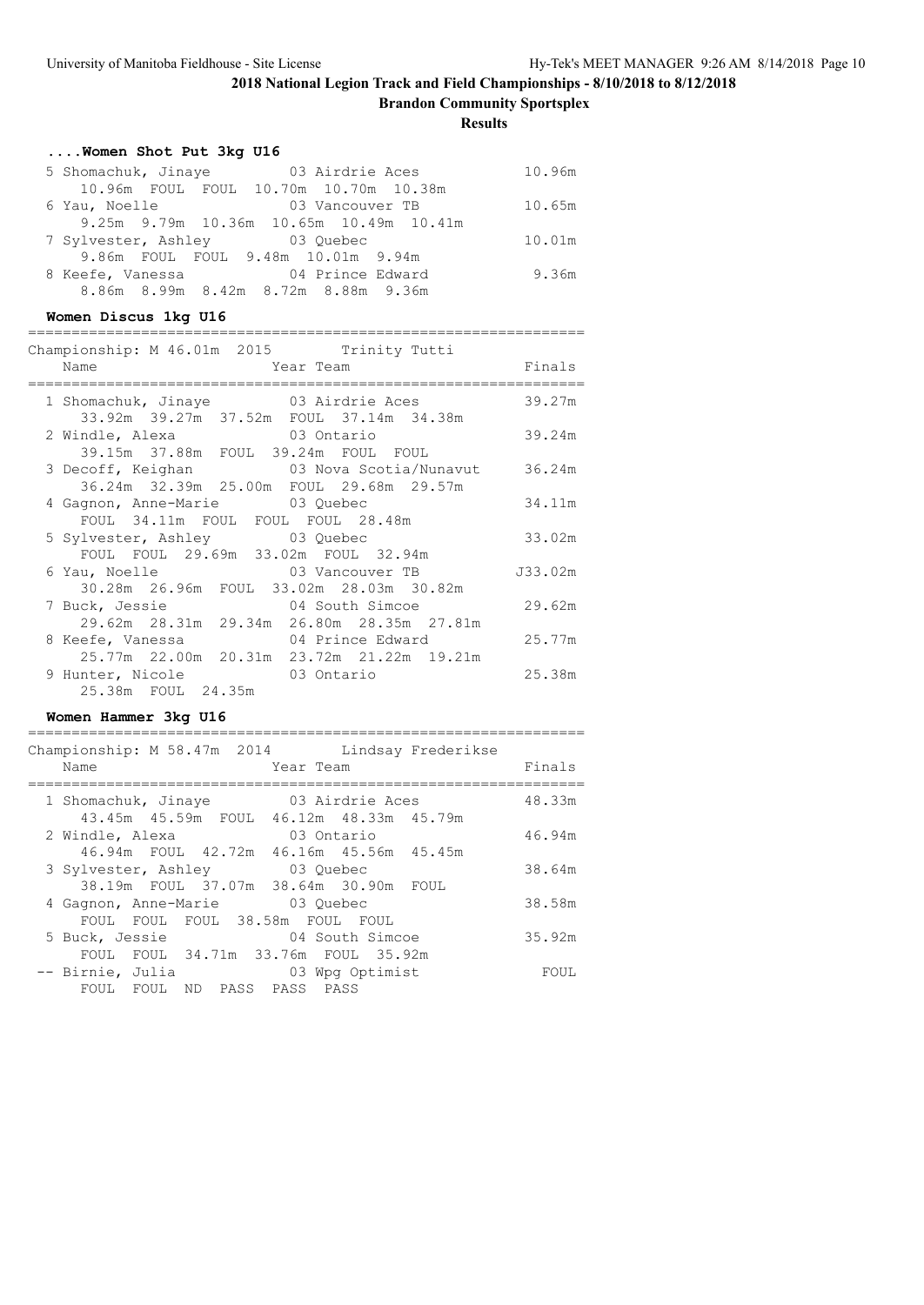**Brandon Community Sportsplex**

**Results**

#### **Women Javelin 500g U16**

| Championship: M 46.32m 1982<br>Name        | Chantal Carpentier<br>Year Team | Finals |
|--------------------------------------------|---------------------------------|--------|
|                                            |                                 |        |
|                                            |                                 |        |
| 1 Buck, Jessie                             | 04 South Simcoe                 | 29.92m |
| 27.40m 27.05m 28.66m 28.05m 29.92m 28.30m  |                                 |        |
| 2 Winters, Sa'mone                         | 03 Athletiques                  | 27.47m |
| 22.97m  23.83m  27.47m  FOUL  24.26m  FOUL |                                 |        |
| 3 Hunter, Nicole                           | 03 Ontario                      | 25.86m |
| 22.25m FOUL 22.04m 23.02m FOUL 25.86m      |                                 |        |

#### **Outdoor Pentathlon: #5 Women 800 m U16 Outdoor Pentathlon**

=======================================================================

| Championship: M 2:29.60 8/7/2016 | Chloé Royce, Quebec    |                 |
|----------------------------------|------------------------|-----------------|
| Name                             | Year Team              | Finals Points   |
| 1 Goudros, Isabella              | 03 Ontario             | 739<br>2:26.41M |
| 2 Feschuk, Sarah                 | 04 Caltaf Athletic     | 649<br>2:33.56  |
| 3 Bremer, Alicia                 | $03 \text{BC/Yk}$      | 551<br>2:41.93  |
| 4 Boisvert, Laurie               | 03 Ouebec              | 513<br>2:45.35  |
| 5 Francis, Lily                  | 03 St Thomas Legion    | 455<br>2:50.84  |
| 6 Bélanger-Cyrenne, Alexie       | 04 Ouebec              | 429<br>2:53.40  |
| 7 Hastings, Avery                | 04 Laurel Creek T.F.C. | 262<br>3:11.91  |
| 8 Bernier, Emma                  | 03 Sundown Ath         | 173<br>3:24.16  |
|                                  |                        |                 |

#### **Outdoor Pentathlon: #1 Women 80 m Hurdles 0.762m-8.0m U16 Outdoor Pentathlon**

============================================================================ Championship: M 11.87 8/7/2016 Chloé Royce, Quebec Name Team Team Team Finals Wind Points ============================================================================ 1 Goudros, Isabella 03 Ontario 11.69M -3.1 883 2 Bremer, Alicia 03 Bc/Yk 12.52 -3.1 757 3 Feschuk, Sarah 04 Caltaf Athletic 13.04 -3.1 682 4 Francis, Lily 03 St Thomas Legion 13.11 -3.1 672 5 Boisvert, Laurie 03 Quebec 13.48 -3.1 622 6 Bélanger-Cyrenne, Alexie 04 Quebec 13.77 -3.1 584 7 Bernier, Emma 03 Sundown Ath 14.30 -3.1 516 8 Hastings, Avery 04 Laurel Creek T.F.C. 14.37 -3.1 508

#### **Outdoor Pentathlon: #2 Women High Jump U16 Outdoor Pentathlon**

| Name                                                                                              | Championship: M 1.56m 8/7/2016 Lexi Kundlacz, Ontario<br>Year Team                                    | Finals Points |     |
|---------------------------------------------------------------------------------------------------|-------------------------------------------------------------------------------------------------------|---------------|-----|
| 1 Goudros, Isabella 63 Ontario<br>$\circ$ 0<br>$\circ$<br>$\circ$<br>$\bigcirc$<br>PPP            | 1.35 1.38 1.41 1.44 1.47 1.50 1.53 1.56 1.59 1.62<br>$\circ$<br>$\circ$<br>$\Omega$<br>XXX<br>$\circ$ | 1.59mM        | 724 |
| 2 Boisvert, Laurie<br>1.47 1.50 1.53<br>$\bigcirc$<br>O XXX                                       | 03 Ouebec                                                                                             | 1.50m         | 621 |
| 2 Feschuk, Sarah<br>1.41 1.44 1.47 1.50 1.53<br>XO.<br>XO XXO<br>XXO XXX                          | 04 Caltaf Athletic                                                                                    | 1.50m         | 621 |
| 2 Bremer, Alicia 63 Bc/Yk<br>1,32 1,35 1,38 1,41 1,44 1,47 1,50 1,53<br>PPP<br>∩<br>XO.<br>∩<br>∩ | XO.<br>XO<br>XXX                                                                                      | 1.50m         | 621 |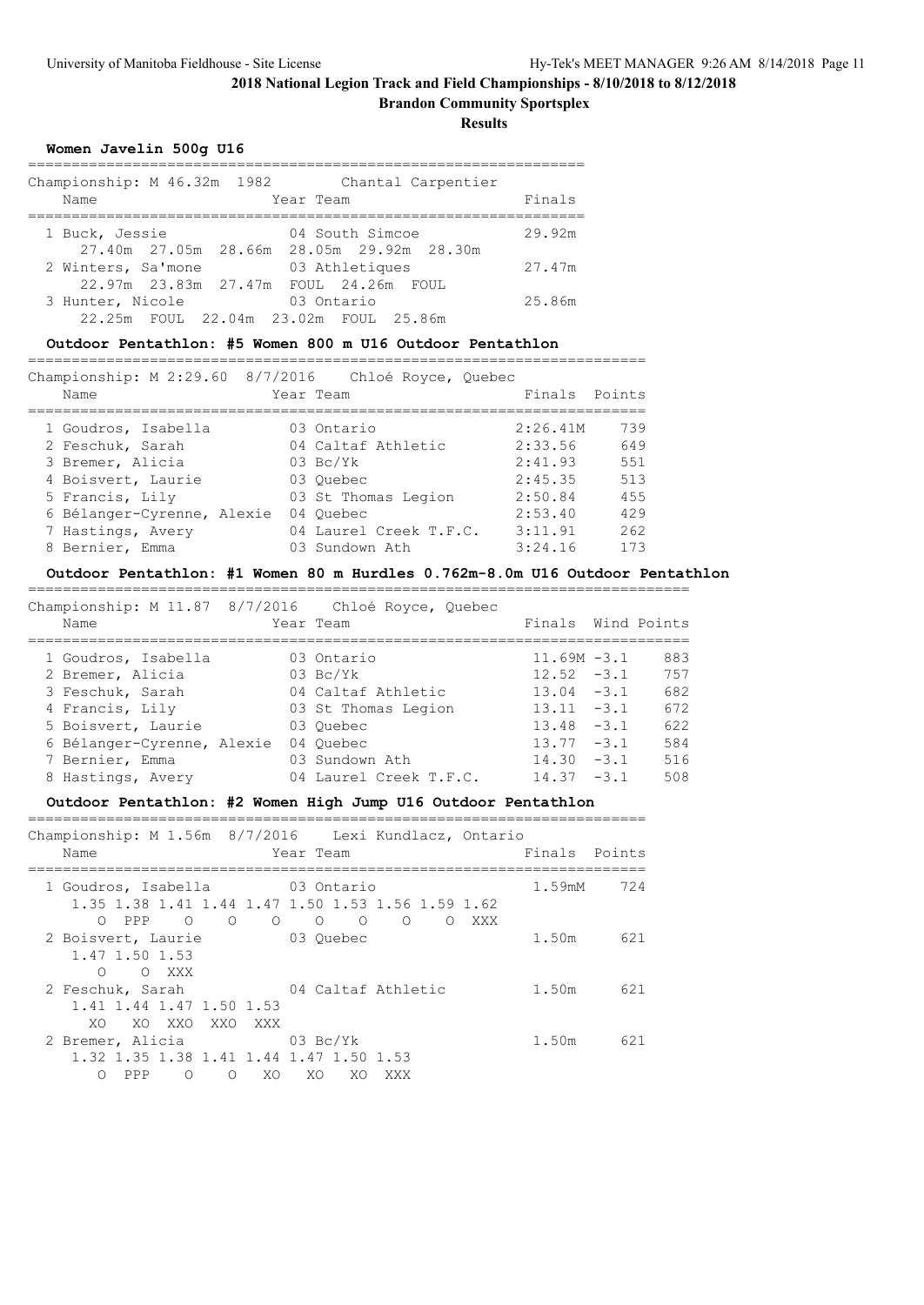#### **Brandon Community Sportsplex**

**Results**

| Outdoor Pentathlon: #2 Women High Jump U16 Outdoor Pentathlon    |       |     |
|------------------------------------------------------------------|-------|-----|
| 2 Bernier, Emma 63 Sundown Ath                                   | 1.50m | 621 |
| 1.35 1.38 1.41 1.44 1.47 1.50 1.53                               |       |     |
| OPPP O O O OXXX                                                  |       |     |
| 6 Bélanger-Cyrenne, Alexie 04 Ouebec                             | 1.44m | 555 |
| 1.35 1.38 1.41 1.44 1.47                                         |       |     |
| O PPP XO XO XXX                                                  |       |     |
| 7 Francis, Lily 63 St Thomas Legion                              | 1.41m | 523 |
| 1.32 1.35 1.38 1.41 1.44                                         |       |     |
| XO XO O XXX<br>$\Omega$                                          |       |     |
| 8 Hastings, Avery 64 Laurel Creek T.F.C. 1.23m                   |       | 340 |
| 1.05 1.08 1.11 1.14 1.17 1.20 1.23 1.26                          |       |     |
| XO.<br>PPP<br>$\circ$<br>$\Omega$<br>$\Omega$<br>XO.<br>XXX<br>∩ |       |     |

### **Outdoor Pentathlon: #4 Women Long Jump U16 Outdoor Pentathlon**

============================================================================ Championship: M 5.33m 8/7/2016 Chloé Royce, Quebec Name **The Year Team Constant Points** Pinals Wind Points ============================================================================ 1 Goudros, Isabella 03 Ontario 5.33mM 1.8 651 5.02m(0.3) 5.30m(1.3) 5.33m(1.8) 2 Bélanger-Cyrenne, Alexie 04 Quebec 5.25m 1.3 628 5.25m(1.3) 5.06m(1.3) 5.25m(1.5) 3 Feschuk, Sarah 04 Caltaf Athletic 5.18m 2.1 609 4.91m(0.8) 4.87m(1.1) 5.18m(2.1) 4 Francis, Lily 63 St Thomas Legion 4.76m 1.9 495 4.42m(1.8) 4.61m(1.5) 4.76m(1.9) 5 Bremer, Alicia 03 Bc/Yk 4.68m 1.3 474 4.50m(0.6) 4.66m(+0.0) 4.68m(1.3) 4.3000(0.0) 4.0000(0.0) 4.0000(0.0) 4.0000(1.0)<br>6 Boisvert, Laurie 03 Quebec 4.40m 1.4 403 4.04m(1.5) 4.40m(1.4) 3.15m(1.4) 7 Bernier, Emma 1999 Communication of Sundown Ath 1999 4.14m 0.3 340 3.99m(1.7) 4.14m(0.3) 4.11m(2.7) 8 Hastings, Avery 04 Laurel Creek T.F.C. 4.07m 1.7 324 4.06m(1.7) 4.06m(1.9) 4.07m(1.7)

#### **Outdoor Pentathlon: #3 Women Shot Put 3kg U16 Outdoor Pentathlon**

=======================================================================

| Championship: M 11.38m 8/7/2016 Sarah Saldutto, NIAGARA REGI<br>Name | Year Team           | Finals Points |           |
|----------------------------------------------------------------------|---------------------|---------------|-----------|
| 1 Feschuk, Sarah<br>$9.26m$ $8.45m$ $8.73m$                          | 04 Caltaf Athletic  | 9.26m 481     |           |
| 2 Boisvert, Laurie<br>8.49m 9.18m FOUL                               | 03 Ouebec           |               | 9.18m 476 |
| 3 Goudros, Isabella<br>8.33m FOUL 8.83m                              | 03 Ontario          | 8.83m         | 453       |
| 4 Bremer, Alicia<br>7.96m 8.76m 7.77m                                | $03 \text{ Bc/Yk}$  |               | 8.76m 449 |
| 5 Bélanger-Cyrenne, Alexie 04 Quebec<br>7.96m 8.61m 7.58m            |                     | 8.61m         | 439       |
| 6 Francis, Lily<br>7.86m 8.54m 8.35m                                 | 03 St Thomas Legion | 8.54m         | 434       |
| 7 Bernier, Emma<br>6.89m 7.57m 7.36m                                 | 03 Sundown Ath      | 7.57m         | 372       |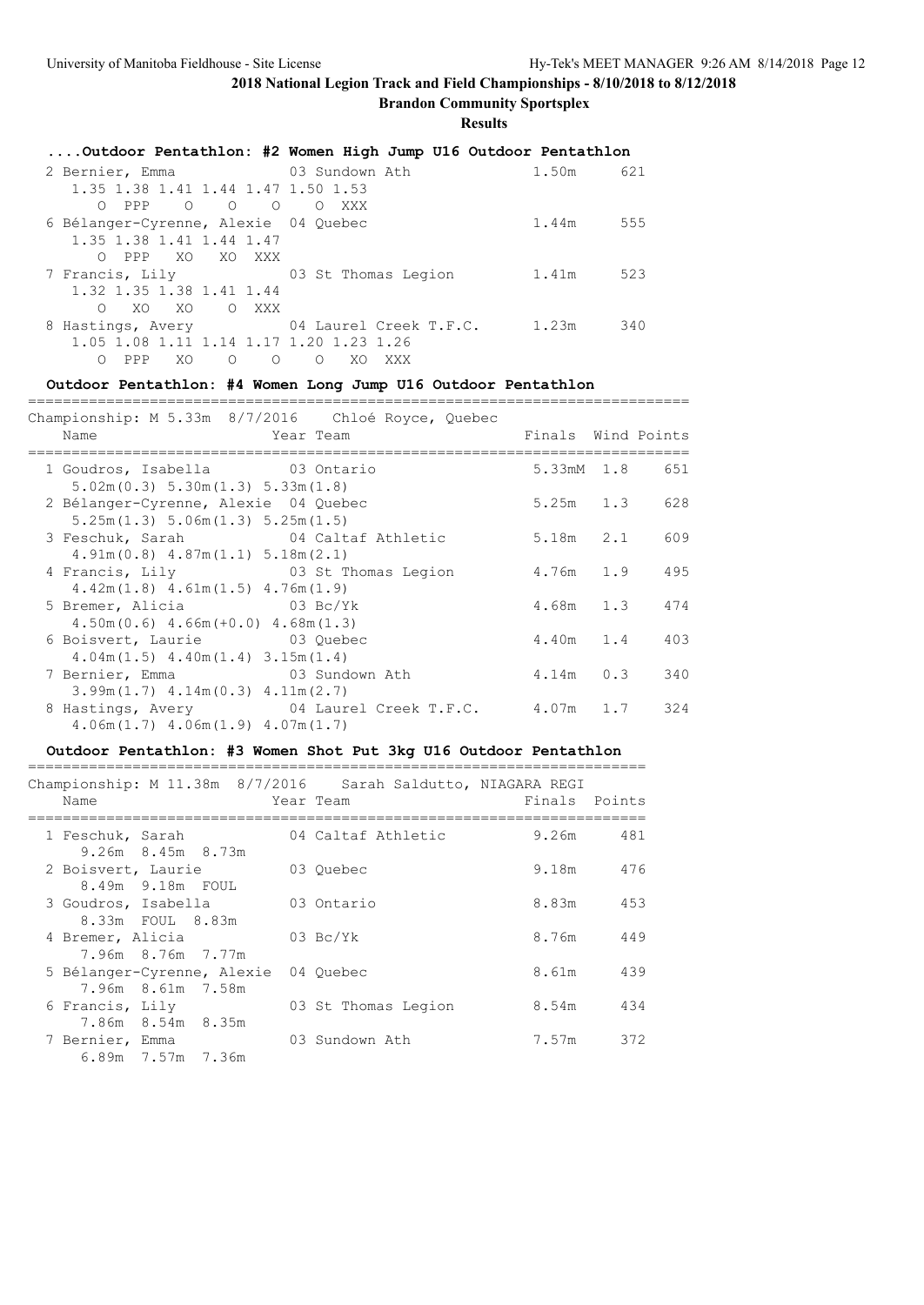## **Brandon Community Sportsplex**

**Results**

| 8 Hastings, Avery<br>7.42m 7.01m 6.78m                               |           | 04 Laurel Creek T.F.C. 7.42m | 362 |
|----------------------------------------------------------------------|-----------|------------------------------|-----|
| Women Outdoor Pentathlon U16                                         |           |                              |     |
| Championship: M 3458 8/7/2016 Chloé Royce, Quebec<br>$N \cap m \cap$ | Voor Toom | $F: n \wedge \neg \neg$      |     |

**....Outdoor Pentathlon: #3 Women Shot Put 3kg U16 Outdoor Pentathlon**

| Name                       | Year Team              | Finals |
|----------------------------|------------------------|--------|
| 1 Goudros, Isabella        | 03 Ontario             | 3450   |
| 2 Feschuk, Sarah           | 04 Caltaf Athletic     | 3042   |
| 3 Bremer, Alicia           | $03 \text{ Bc/Yk}$     | 2852   |
| 4 Boisvert, Laurie         | 03 Ouebec              | 2635   |
| 4 Bélanger-Cyrenne, Alexie | 04 Ouebec              | 2635   |
| 6 Francis, Lily            | 03 St Thomas Legion    | 2579   |
| 7 Bernier, Emma            | 03 Sundown Ath         | 2022   |
| 8 Hastings, Avery          | 04 Laurel Creek T.F.C. | 1796   |

### **Women 1500 m Race Walk U16**

| Championship: M 7:07.17 2017 | Cassidy Cardle     |         |
|------------------------------|--------------------|---------|
| Name                         | Year Team          | Finals  |
|                              |                    |         |
| 1 Lundman, Olivia            | $03 \text{ Bc/Yk}$ | 7:34.33 |
| 2 Haintz, Kaia               | 04 Racewalk West   | 8:38.51 |
| 3 Sharpe, Breagha            | 03 Athletiques     | 8:51.20 |

#### **Women 100 m U18**

========================================================================

| Championship: M 11.55 2010     | Khamica Bingham                           |                    |     |                |
|--------------------------------|-------------------------------------------|--------------------|-----|----------------|
| National: N 11.53 2011<br>Name | Khamica Bingham<br>Year Team              | Prelims Wind H#    |     |                |
| Preliminaries                  |                                           |                    |     |                |
| 1 Pierre-Webster, Makenzy      | 01 Ontario                                | 11.960 3.3 3       |     |                |
| 2 Dyck, Daniele                | 01 Prairie Storm                          | 12.070 2.2 4       |     |                |
| 3 Heise, Hannah                | 02 Alberta-NWT                            | 12.080 1.8         |     | $\mathbf{1}$   |
| 4 Merrick, Sydonie             | 01 Flying Angel                           | 12.480 1.2 2       |     |                |
| 5 Omogbai, Praise              | 02 Ouebec                                 | 12.24q 2.2         |     | $\overline{4}$ |
| 6 Sartain, Alese               | 02 Lakeland                               | 12.29q 3.3 3       |     |                |
| 7 Toth, Irelyn                 | 01 Saskatchewan                           | $12.32q$ $1.8$ 1   |     |                |
| 8 Lange, Reese                 | 02 Manitoba-NW ON                         | 12.57q 1.8 1       |     |                |
| 9 Ostoforoff, Jaeda            | 01 Vernon                                 | 12.60 2.2 4        |     |                |
| 10 Ojinnaka, Ijeoma            | 01 Alberta-NWT                            | 12.69 1.2 2 12.683 |     |                |
| 11 Wolfe, Collette             | 02 Laurel Creek T.F.C. 12.69 1.8 1 12.687 |                    |     |                |
| 12 Mitchell, Mahalia           | 02 Ontario                                | $12.72 \t1.2 \t2$  |     |                |
| 13 Ogumubi, Ann                | 01 Riversdale                             | 12.75 3.3 3        |     |                |
| 14 Esan, Adesola               | 02 Calgary Spartans                       | 12.77 3.3 3        |     |                |
| 15 Barnard, Mackenzie          | 01 Hamilton Oly                           | 12.79 3.3 3        |     |                |
| 16 Fatoye, Oluwatoni           | 02 Wpg Optimist 12.81 3.3 3               |                    |     |                |
| 17 Wiley, Sheleena             | 02 Langley Mustangs 12.84 1.2 2           |                    |     |                |
| 18 Pothier, Jaylin             | 01 Nova Scotia/Nunavut 12.85 1.8 1        |                    |     |                |
| 19 Ryan, Olivia                | 02 Newfoundland                           | 12.93 1.8 1 12.921 |     |                |
| 20 Bryson, Megan               | 01 Manitoba-NW ON                         | 12.93 3.3 3 12.929 |     |                |
| 21 Ronse, Dominique            | 02 Langley Mustangs 12.95 2.2 4           |                    |     |                |
| 22 MacLean, Hillary            | 01 Prince Edward                          | 12.97              | 1.2 | $\overline{2}$ |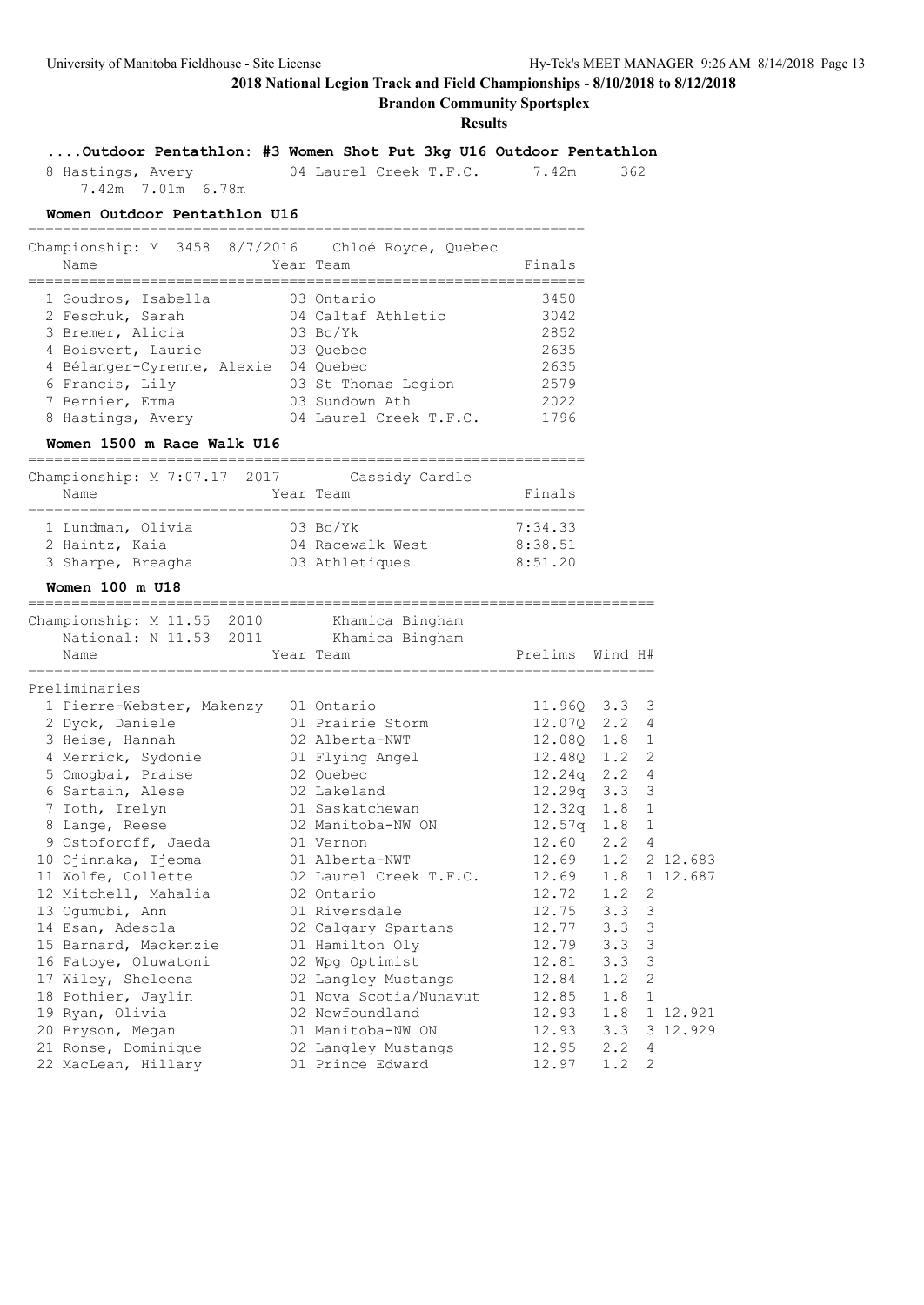**Brandon Community Sportsplex**

|        | Women 100 m U18                        |                               |                                  |         |                   |
|--------|----------------------------------------|-------------------------------|----------------------------------|---------|-------------------|
|        | 23 Attah, Ojamalie                     | 01 Riversdale                 | 13.01 2.2 4                      |         |                   |
|        | 24 Ebos, Nia                           | 01 Hamilton Oly               | 13.07 2.2 4                      |         |                   |
|        | 25 Leblanc, Julia                      | 01 New Brunswick              | 13.50 1.2 2                      |         |                   |
|        | 26 Simmie, Alicia                      | 01 New Brunswick              | 13.62 1.8 1                      |         |                   |
|        | Women 100 m U18                        |                               |                                  |         |                   |
|        | Championship: M 11.55 2010             | Khamica Bingham               |                                  |         |                   |
|        | National: N 11.53 2011 Khamica Bingham |                               |                                  |         |                   |
|        | Name                                   | Year Team                     | Finals Wind                      |         |                   |
| Finals |                                        |                               | :=====================           |         |                   |
|        | 1 Heise, Hannah                        | 02 Alberta-NWT                | 11.98                            | 1.2     |                   |
|        | 2 Pierre-Webster, Makenzy 01 Ontario   |                               | 12.01                            | 1.2     |                   |
|        | 3 Omogbai, Praise                      | 02 Quebec                     | 12.22                            | 1.2     |                   |
|        | 4 Dyck, Daniele                        | 01 Prairie Storm              | 12.27                            | 1.2     |                   |
|        | 5 Sartain, Alese                       | 02 Lakeland                   | 12.30                            | 1.2     |                   |
|        | 6 Merrick, Sydonie                     | 01 Flying Angel               | 12.36 1.2                        |         |                   |
|        | 7 Toth, Irelyn                         | 01 Saskatchewan               | 12.51 1.2                        |         |                   |
|        | 8 Lange, Reese                         | 02 Manitoba-NW ON             | 12.56 1.2                        |         |                   |
|        | Women 200 m U18                        |                               |                                  |         |                   |
|        | Championship: M 23.43 2011             | Christian Brennan             |                                  |         |                   |
|        | National: N 23.43 2011                 | Christian Brennan             |                                  |         |                   |
|        | Name                                   | Year Team                     | Prelims                          | Wind H# |                   |
|        |                                        |                               |                                  |         |                   |
|        | Preliminaries                          |                               |                                  |         |                   |
|        | 1 Pierre-Webster, Makenzy 01 Ontario   |                               | $24.48Q - 3.3$ 2                 |         |                   |
|        | 2 Roberts, Princess                    | 01 Airdrie Aces               | $25.47Q - 2.8$                   |         | $\mathbf{1}$<br>4 |
|        | 3 Witherspoon, Anna                    | 01 Ontario<br>01 Saskatchewan | $25.82Q - 2.3$<br>$25.85Q - 2.6$ |         | 3                 |
|        | 4 Toth, Irelyn<br>5 Omogbai, Praise    | 02 Quebec                     | $25.78q -3.3$                    |         | 2                 |
|        | 6 Heise, Hannah                        | 02 Alberta-NWT                | $25.88q - 2.6$                   |         | $\mathcal{S}$     |
|        | 7 Moser, Angela                        | 01 Saskatoon TF Club          | $25.98q -3.3$                    |         | $\overline{c}$    |
|        | 8 Sartain, Alese                       | 02 Lakeland                   | $26.12q - 2.3$                   |         | 4                 |
|        | 9 Bechard, Krystalann                  | 02 Border City AC             | $26.31 -2.6$ 3                   |         |                   |
|        | 10 Wesolowski, Gabrielle               | 01 Caltaf Athletic            | $26.43 - 2.6$ 3                  |         |                   |
|        | 11 Lange, Reese                        | 02 Manitoba-NW ON             | $26.48 - 2.8$ 1                  |         |                   |
|        | 12 White, Sydney                       | 02 Manitoba-NW ON             | $26.59 - 3.3$ 2                  |         |                   |
|        | 13 Esan, Adesola                       | 02 Calgary Spartans           | $26.65 -2.3 4$                   |         |                   |
|        | 14 Habash, Milenne                     | 02 Speed River                | 26.78                            | $-2.3$  | - 4               |
|        | 15 Ojinnaka, Ijeoma                    | 01 Alberta-NWT                | 26.83                            | $-2.8$  | $\mathbf{1}$      |
|        | 16 Savage, Robyn                       | 01 Caltaf Athletic            | 26.88                            | $-2.8$  | 1                 |
|        | 17 Ryan, Olivia                        | 02 Newfoundland               | 26.92                            | $-2.8$  | 1                 |
|        | 18 Ogumubi, Ann                        | 01 Riversdale                 | 26.96                            | $-2.8$  | $\mathbf{1}$      |
|        | 19 Wolfe, Collette                     | 02 Laurel Creek T.F.C.        | 26.96                            | $-2.3$  | 4                 |
|        | 20 Barnard, Mackenzie                  | 01 Hamilton Oly               | 27.06                            | $-3.3$  | $\mathbf{2}$      |
|        | 21 Throndson, Alexzandra               | 01 U of Toronto TC            | 27.20                            | $-2.6$  | 3                 |
|        | 22 Johnson, Peighton                   | 02 Prairie Storm              | 27.23                            | $-2.3$  | 4                 |
|        | 23 MacLean, Hillary                    | 01 Prince Edward              | 27.32                            | $-2.6$  | 3                 |
|        | 24 Davis, Alex                         | 02 Stride Ahead               | 27.39                            | $-2.8$  | $\mathbf{1}$      |
|        | 25 Pothier, Jaylin                     | 01 Nova Scotia/Nunavut        | 27.40                            | $-3.3$  | 2                 |
|        | 26 Attah, Ojamalie                     | 01 Riversdale                 | 27.47                            | $-2.8$  | 1                 |
|        | 27 Steeneveld, Holly                   | 02 Laurel Creek T.F.C.        | 27.53                            | $-2.6$  | 3                 |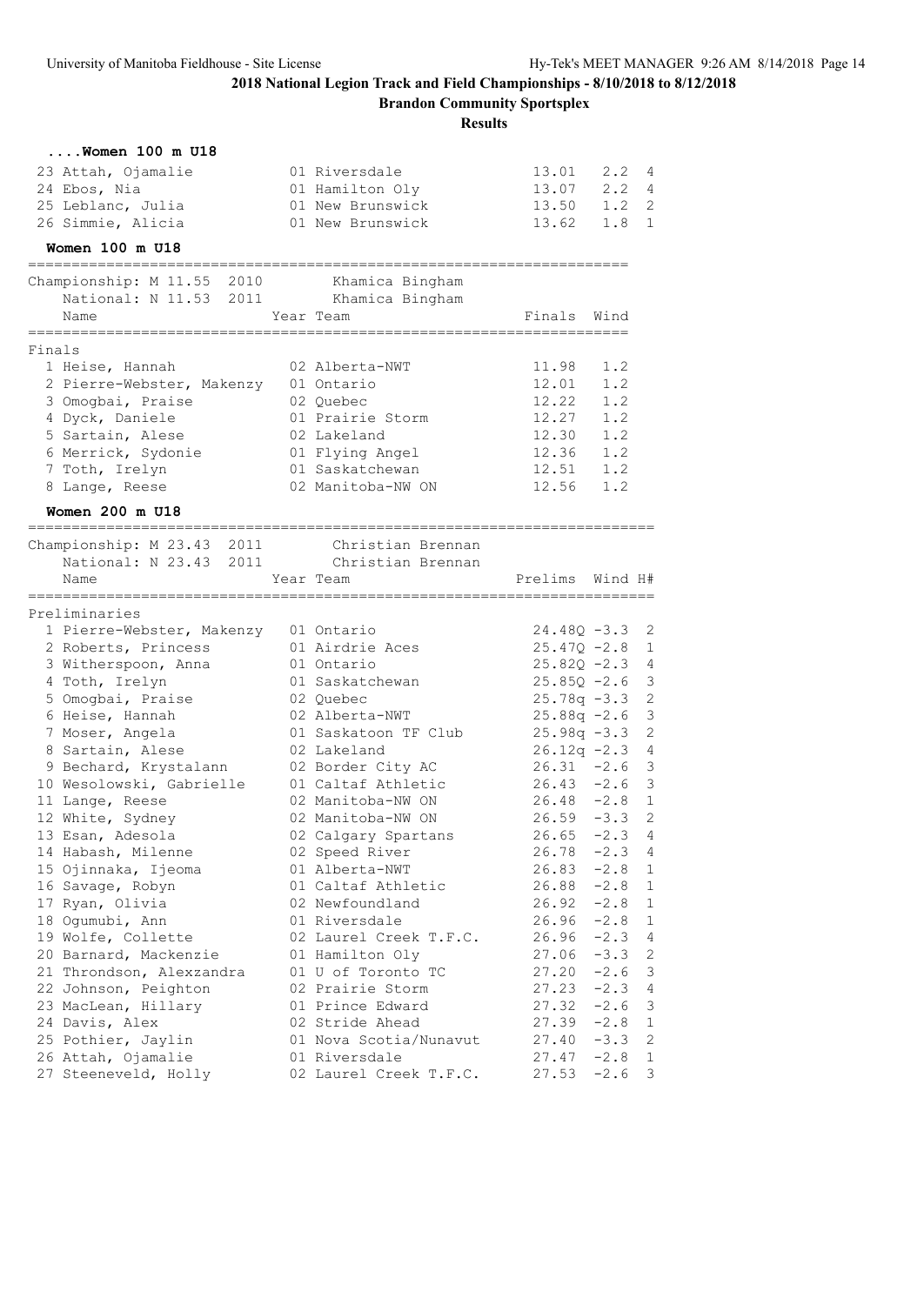**Brandon Community Sportsplex**

|        | $\ldots$ . Women 200 m U18                                  |                                           |                    |                     |                |
|--------|-------------------------------------------------------------|-------------------------------------------|--------------------|---------------------|----------------|
|        | 28 Pomeroy, Molly                                           | 02 Newfoundland                           | $27.98 - 2.3$ 4    |                     |                |
|        | 29 Leblanc, Julia                                           | 01 New Brunswick                          | $28.22 - 3.3$      |                     | $\overline{2}$ |
|        | 30 Simmie, Alicia                                           | 01 New Brunswick                          | $28.69 - 2.3$      |                     | $\overline{4}$ |
|        | 31 Wong, Alison                                             | 01 Stride Ahead                           | $29.07 -2.6$       |                     | 3              |
|        | Women 200 m U18                                             |                                           |                    |                     |                |
|        | -----------------------------<br>Championship: M 23.43 2011 | Christian Brennan                         |                    |                     |                |
|        | National: N 23.43 2011 Christian Brennan                    |                                           |                    |                     |                |
|        | Name<br>=====================                               | Year Team                                 | Finals Wind        |                     |                |
| Finals |                                                             |                                           |                    |                     |                |
|        | 1 Pierre-Webster, Makenzy 01 Ontario                        |                                           | $24.52 - 2.5$      |                     |                |
|        | 2 Roberts, Princess                                         | 01 Airdrie Aces                           | $25.18 - 2.5$      |                     |                |
|        | 3 Witherspoon, Anna                                         | 01 Ontario                                | $25.35 -2.5$       |                     |                |
|        | 4 Heise, Hannah                                             | 02 Alberta-NWT                            | $25.56 - 2.5$      |                     |                |
|        | 5 Omogbai, Praise                                           | 02 Quebec                                 | $25.70 -2.5$       |                     |                |
|        | 6 Toth, Irelyn                                              | 01 Saskatchewan                           | $25.83 - 2.5$      |                     |                |
|        | 7 Sartain, Alese                                            | 02 Lakeland                               | $25.98 - 2.5$      |                     |                |
|        | 8 Moser, Angela                                             | 01 Saskatoon TF Club                      | $26.15 -2.5$       |                     |                |
|        | Women 400 m U18                                             |                                           |                    |                     |                |
|        | Championship: M 53.11 2011                                  | Christian Brennan                         |                    |                     |                |
|        | National: N 52.12 2011 Christian Brennan                    |                                           |                    |                     |                |
|        | Name                                                        | Year Team                                 | Prelims            | H#                  |                |
|        | Preliminaries                                               |                                           |                    |                     |                |
|        | 1 Roberts, Princess                                         | 01 Airdrie Aces                           | 56.920 3           |                     |                |
|        | 2 Hutchins, Aleeya                                          | 01 Ontario                                | 57.20Q             | 2                   |                |
|        | 3 Chéry, Orianne                                            | 02 Quebec                                 | 57.200 4           |                     |                |
|        | 4 Stieh, Amy                                                | 01 Manitoba-NW ON                         | 57.470 1           |                     |                |
|        | 5 Vanderput, Elizabeth                                      | 02 Alberta-NWT                            | 57.98q 3           |                     |                |
|        | 6 Wesolowski, Gabrielle                                     | 01 Caltaf Athletic                        | 58.37q             | 1                   |                |
|        | 7 Moser, Angela                                             | 01 Saskatoon TF Club                      | 58.37q             | 1                   |                |
|        | 8 Bechard, Krystalann                                       | 02 Border City AC                         | 58.62q             | 4                   |                |
|        | 9 Smith, Cayla                                              | 01 Ocean Athletics                        | 59.08              | 3                   |                |
|        | 10 Blunden, Katie                                           | 01 Nova Scotia/Nunavut                    | 59.47              | 3                   |                |
|        | 11 Savage, Robyn                                            | 01 Caltaf Athletic                        | 59.55              | 4                   |                |
|        | 12 Hall, Mackenzie                                          | 02 New Brunswick                          | 59.96              | 4<br>$\overline{2}$ |                |
|        | 13 Zrinyi, Ilona                                            | 02 Stride Ahead<br>01 Laurel Creek T.F.C. | 1:00.06<br>1:00.33 | 2                   |                |
|        | 14 Klosa, Elizabeth<br>15 Bonia, Camryn                     | 02 Newfoundland                           | 1:00.75            | 3                   |                |
|        | 16 Bullock, Madelyn                                         | 01 London Legion                          | 1:00.88            | 2                   |                |
|        | 17 Davis, Alex                                              | 02 Stride Ahead                           | 1:00.98            | 4                   |                |
|        | 18 Steeneveld, Holly                                        | 02 Laurel Creek T.F.C.                    | 1:01.33            | 1                   |                |
|        | 19 Sun, Sophie                                              | 02 Etobicoke Track                        | 1:01.63            | 1                   |                |
|        | 20 Wong, Alison                                             | 01 Stride Ahead                           | 1:02.22            | 4                   |                |
|        | 21 Germain, Emma                                            | 01 Prince Edward                          | 1:03.41            | 2                   |                |
|        | 22 Pomeroy, Molly                                           | 02 Newfoundland                           | 1:03.47            | 2                   |                |
|        | 23 Niemi, Saige                                             | 02 Manitoba-NW ON                         | 1:03.59            | 1                   |                |
|        | 24 Johnson, Peighton                                        | 02 Prairie Storm                          | 1:03.62            | 2                   |                |
|        | 25 Trites, Hannah                                           | 01 New Brunswick                          | 1:04.06            | 1                   |                |
|        | 26 Crevier, Simone                                          | 01 Wpg Optimist                           | 1:04.15            | 3                   |                |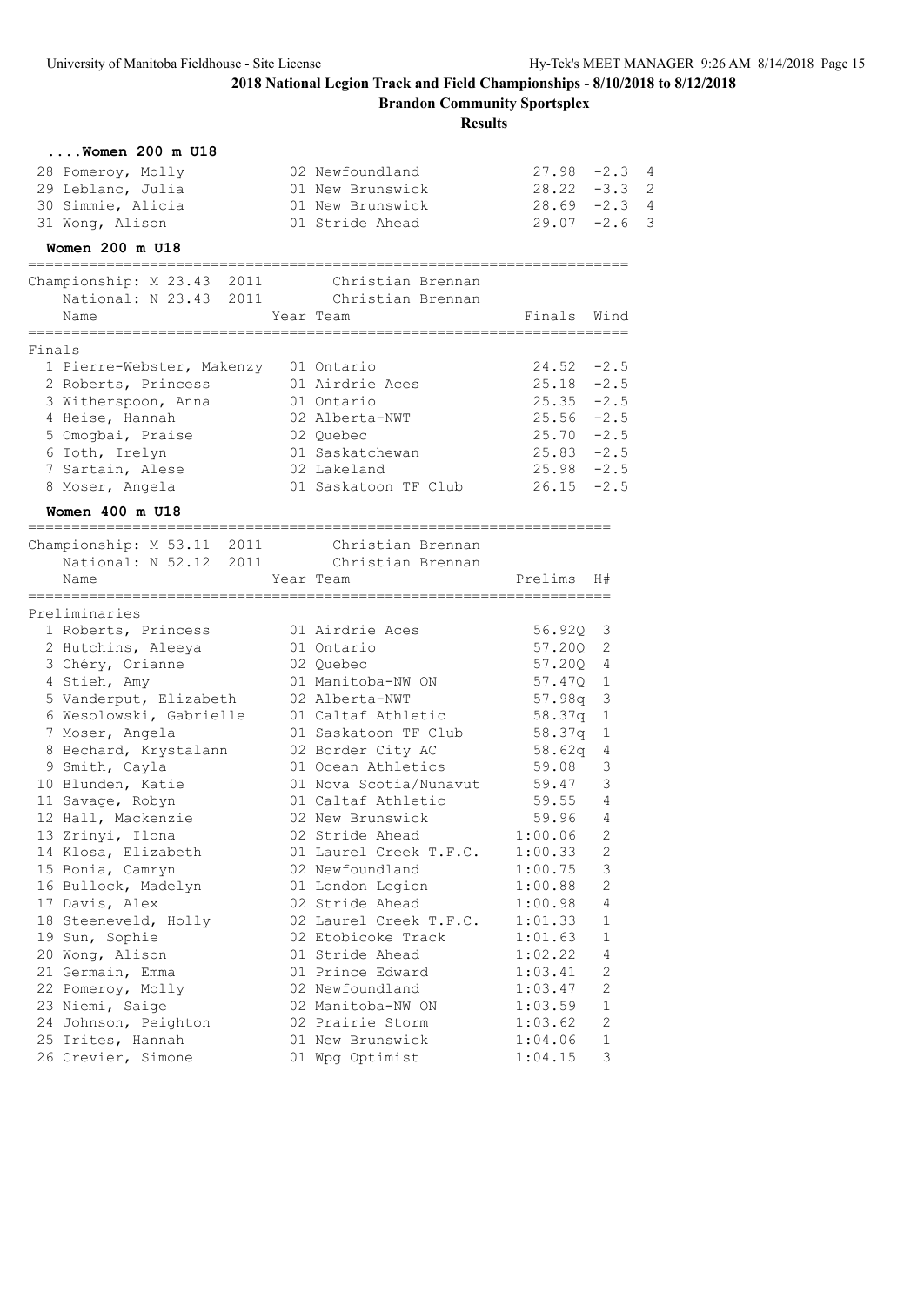**Brandon Community Sportsplex**

| Women 400 m U18                                                                                                                                                                                                                                                                                                |                                                                                                                                                                                                                                                                                       |                                                                                                                                                                    |                                                                                                                                                                                                                |
|----------------------------------------------------------------------------------------------------------------------------------------------------------------------------------------------------------------------------------------------------------------------------------------------------------------|---------------------------------------------------------------------------------------------------------------------------------------------------------------------------------------------------------------------------------------------------------------------------------------|--------------------------------------------------------------------------------------------------------------------------------------------------------------------|----------------------------------------------------------------------------------------------------------------------------------------------------------------------------------------------------------------|
| Championship: M 53.11 2011<br>National: N 52.12 2011<br>Name                                                                                                                                                                                                                                                   | Christian Brennan<br>Christian Brennan<br>Year Team                                                                                                                                                                                                                                   | Finals                                                                                                                                                             |                                                                                                                                                                                                                |
| Finals<br>1 Roberts, Princess<br>2 Stieh, Amy<br>3 Hutchins, Aleeya<br>4 Chéry, Orianne<br>5 Vanderput, Elizabeth<br>6 Moser, Angela<br>7 Wesolowski, Gabrielle<br>8 Bechard, Krystalann                                                                                                                       | 01 Airdrie Aces<br>01 Manitoba-NW ON<br>01 Ontario<br>02 Quebec<br>02 Alberta-NWT<br>01 Saskatoon TF Club<br>01 Caltaf Athletic<br>02 Border City AC                                                                                                                                  | 56.18<br>56.22<br>56.83<br>57.23<br>57.69<br>58.43<br>58.55<br>59.68                                                                                               |                                                                                                                                                                                                                |
| Women 800 m U18                                                                                                                                                                                                                                                                                                |                                                                                                                                                                                                                                                                                       |                                                                                                                                                                    |                                                                                                                                                                                                                |
| Championship: M 2:06.88 2015<br>Name                                                                                                                                                                                                                                                                           | Victoria Tachinski<br>-<br>National: N 2:03.58 2016    Victoria Tachinski<br>Year Team                                                                                                                                                                                                | Finals<br>H#                                                                                                                                                       |                                                                                                                                                                                                                |
| 1 Hutchins, Aleeya<br>2 Towns, Tracy<br>3 Cooper, Olivia<br>4 Palmer, Chloe<br>5 Hall, Mackenzie<br>6 Bonia, Camryn<br>7 Lewis, Sarah<br>8 McCabe, Ceili<br>9 Zrinyi, Ilona<br>10 Trites, Hannah<br>11 Boucher, Mikayla<br>12 Germain, Emma<br>13 Niemi, Saige<br>Women 1500 m U18                             | 01 Ontario<br>01 Stride Ahead<br>01 Alberta-NWT<br>02 Alberta-NWT<br>02 New Brunswick<br>02 Newfoundland<br>01 Newfoundland<br>$01 \text{ Bc/Yk}$<br>02 Stride Ahead<br>01 New Brunswick<br>02 Nova Scotia/Nunavut<br>01 Prince Edward<br>02 Manitoba-NW ON                           | 2:09.76<br>2:10.16<br>2:11.07<br>2:14.76<br>2:17.30<br>2:17.48<br>2:17.92<br>2:19.03<br>2:19.89<br>2:21.52<br>2:23.88<br>2:24.76<br>2:30.18                        | 2<br>$\overline{2}$<br>$\overline{2}$<br>$\overline{2}$<br>$\mathbf{1}$<br>$\overline{2}$<br>$\mathbf{1}$<br>$\overline{c}$<br>$\overline{2}$<br>$\mathbf{1}$<br>$\overline{2}$<br>$\mathbf 1$<br>$\mathbf{1}$ |
| =============<br>Championship: M 4:26.80 1984<br>National: N 4:06.71 1972<br>Name                                                                                                                                                                                                                              | Robyn Meagher<br>Glenda Reiser<br>Year Team                                                                                                                                                                                                                                           | Finals                                                                                                                                                             |                                                                                                                                                                                                                |
| 1 Smith, Maggie<br>2 Towns, Tracy<br>3 Bains, Baneet<br>4 Watt, Margrett<br>5 Palmer, Chloe<br>6 DeKay, Rebecca<br>7 Keefe, Danielle<br>8 Owens, Erin<br>9 Cooper, Olivia<br>10 Birrell, Carley<br>11 Howes, Cecilia<br>12 Boston, Eliza Jane<br>13 Lewis, Sarah<br>14 Harrison, Kaitlyn<br>15 Boyer, Mérédith | 01 Nova Scotia/Nunavut<br>01 Stride Ahead<br>$01$ Bc/Yk<br>02 Wpg Optimist<br>02 Alberta-NWT<br>01 Ontario<br>02 New Brunswick<br>02 Wpg Optimist<br>01 Alberta-NWT<br>02 Nova Scotia/Nunavut<br>02 Wpg Optimist<br>02 Newmarket<br>01 Newfoundland<br>01 U of Regina TC<br>02 Quebec | 4:25.11M<br>4:37.42<br>4:38.75<br>4:41.04<br>4:41.53<br>4:41.80<br>4:41.87<br>4:44.20<br>4:44.56<br>4:44.88<br>4:53.12<br>4:53.52<br>4:55.95<br>5:00.05<br>5:02.82 |                                                                                                                                                                                                                |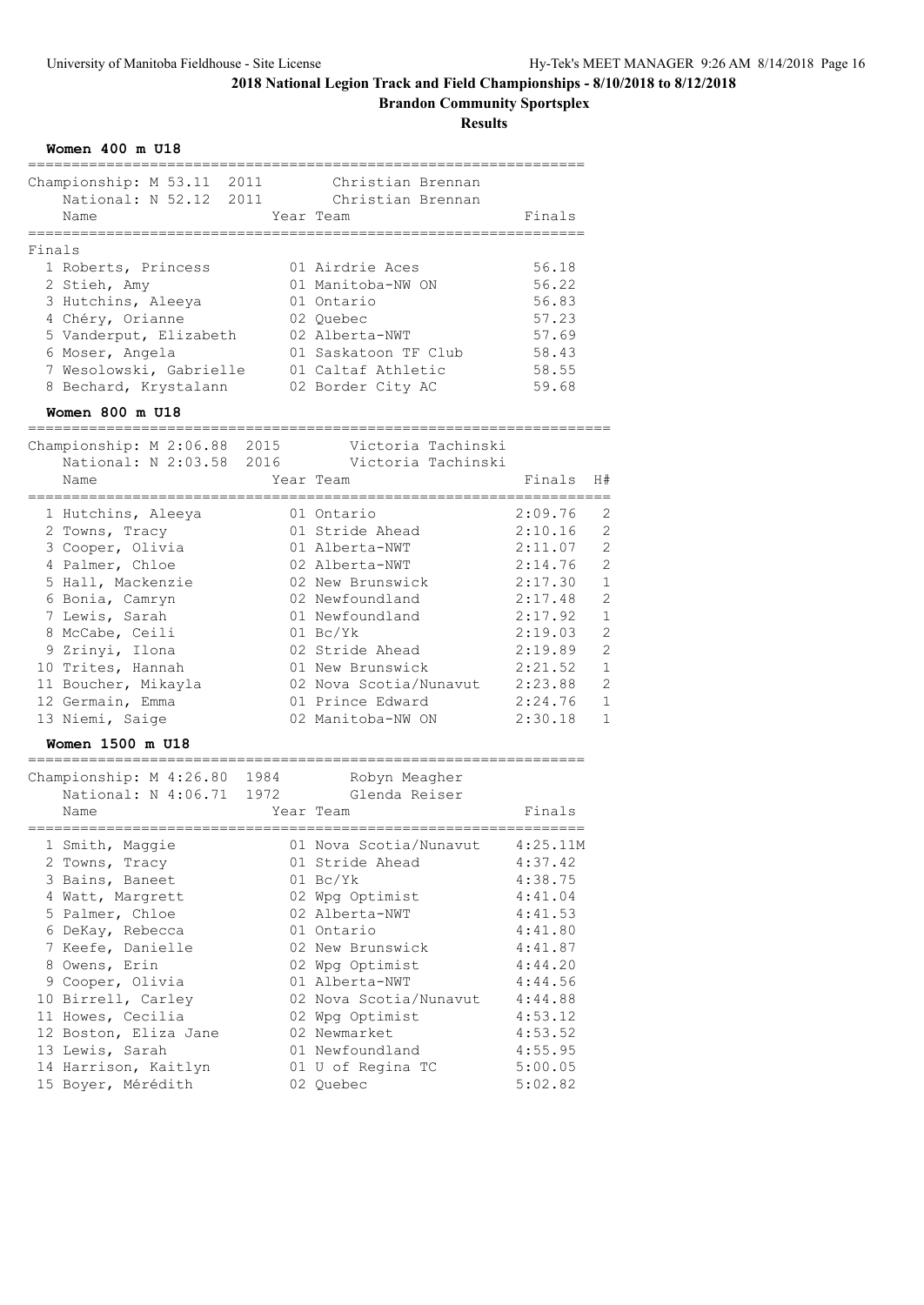**Brandon Community Sportsplex**

|                                                                                                                                                                                                                                        |                                                                                                                                                                                                                                        | Dranuon Community opertspics<br><b>Results</b>                                                                                                 |         |                                                                                  |
|----------------------------------------------------------------------------------------------------------------------------------------------------------------------------------------------------------------------------------------|----------------------------------------------------------------------------------------------------------------------------------------------------------------------------------------------------------------------------------------|------------------------------------------------------------------------------------------------------------------------------------------------|---------|----------------------------------------------------------------------------------|
| $\ldots$ . Women $1500$ m $U18$<br>16 Wright, Frances<br>17 Germain, Emma<br>18 Keedwell, Bridget<br>Women 3000 m U18                                                                                                                  | 02 New Brunswick<br>01 Prince Edward<br>01 Prince Edward                                                                                                                                                                               | 5:05.91<br>5:12.16<br>5:22.56                                                                                                                  |         |                                                                                  |
| Championship: M 9:27.52 1998<br>National: N 9:22.75 2014 Claire Smith<br>Name                                                                                                                                                          | Emilie Mondor<br>Year Team                                                                                                                                                                                                             | Finals                                                                                                                                         |         |                                                                                  |
| 1 Smith, Maggie<br>2 Yuhasz, Abbey<br>3 McFadyen, Jenna<br>4 Birrell, Carley<br>5 DeKay, Rebecca<br>6 Keefe, Danielle<br>7 Trites, Emily<br>8 Boudreau, Camille<br>9 Boston, Eliza Jane<br>10 Battams, Mikayla<br>11 Keedwell, Bridget | 01 Nova Scotia/Nunavut<br>02 Laurel Creek T.F.C. 10:00.72<br>02 Saskatchewan<br>02 Nova Scotia/Nunavut 10:04.81<br>01 Ontario<br>02 New Brunswick<br>02 New Brunswick<br>01 Ouebec<br>02 Newmarket<br>02 Newmarket<br>01 Prince Edward | 9:36.32<br>10:02.76<br>10:10.89<br>10:20.21<br>10:35.79<br>10:38.74<br>10:39.81<br>11:01.17<br>11:27.47                                        |         |                                                                                  |
| Women 100 m Hurdles 0.762m-8.5m U18<br>___________________________________<br>Championship: M 13.38 2012<br>National: N 13.33 2016 Keira Christie-Galloway                                                                             | -----------<br>Nicole Setterington                                                                                                                                                                                                     |                                                                                                                                                |         |                                                                                  |
| Name<br>:=================                                                                                                                                                                                                             | Year Team<br>============                                                                                                                                                                                                              | Prelims                                                                                                                                        | Wind H# |                                                                                  |
| Preliminaries<br>1 Witherspoon, Anna<br>2 Moore, Karlie<br>3 Lovsin, Julia<br>4 Kirzinger-Kosolofski, Ki 01 Manitoba-NW ON<br>5 Ostoforoff, Jaeda<br>6 Sangha, Manreet<br>7 Gagnon, Caroline<br>8 McDonald, Abi<br>9 Crowther, Ireland | 01 Ontario<br>01 Ontario<br>01 Edmonton Harriers<br>01 Vernon<br>01 Universal AC<br>01 New Brunswick<br>01 Niagara Olympic<br>01 London Legion                                                                                         | 13.840 1.0 1<br>14.200 0.6 2<br>14.290 0.6 2<br>15.09Q 1.0 1<br>14.980 0.6<br>15.150 1.0<br>$15.22q$ $1.0$<br>$15.42q$ $1.0$<br>$15.43 \t 0.6$ |         | $\overline{c}$<br>$\mathbf{1}$<br>$\mathbf{1}$<br>$\mathbf{1}$<br>$\overline{c}$ |
| 10 Esan, Adesola                                                                                                                                                                                                                       | 02 Calgary Spartans                                                                                                                                                                                                                    | 15.52                                                                                                                                          | 1.0     | $\mathbf{1}$                                                                     |

 12 Sweeney, Sierra 02 Nova Scotia/Nunavut 16.09 0.6 2 13 Leonard, Sierra 01 Saskatchewan 16.98 0.6 2 -- Phan, Adriana 01 Quebec DQ 1.0 1 Rule 162.8

**Women 100 m Hurdles 0.762m-8.5m U18**

|        | Championship: M 13.38<br>National: N 13.33<br>Name | 2012<br>2016 | Nicole Setterington<br>Keira Christie-Galloway<br>Year Team | Finals         | Wind       |
|--------|----------------------------------------------------|--------------|-------------------------------------------------------------|----------------|------------|
|        |                                                    |              |                                                             |                |            |
| Finals | 1 Witherspoon, Anna                                |              | 01 Ontario                                                  | 13.58          | 3.0        |
|        | 2 Moore, Karlie                                    |              | 01 Ontario                                                  | 13.88          | 3.0        |
|        | 3 Lovsin, Julia<br>4 Kirzinger-Kosolofski, Ki      |              | 01 Edmonton Harriers<br>01 Manitoba-NW ON                   | 14.03<br>14.67 | 3.0<br>3.0 |

11 Ertl, Jo-Jo 01 Manitoba-NW ON 15.96 0.6 2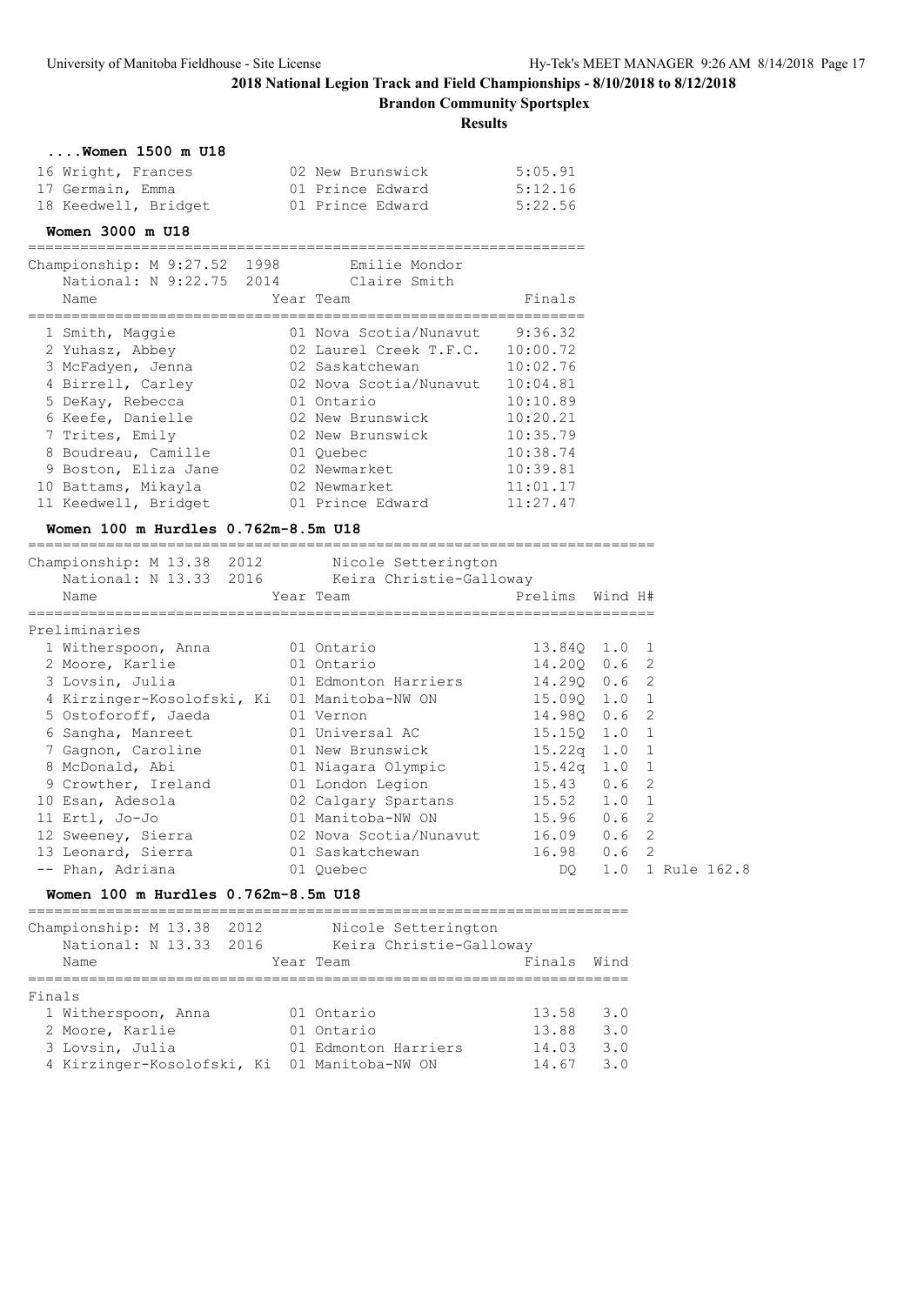**Brandon Community Sportsplex**

**Results**

| Women $100$ m Hurdles $0.762m-8.5m$ U18 |                    |           |     |
|-----------------------------------------|--------------------|-----------|-----|
| 5 Sangha, Manreet                       | 01 Universal AC    | 14.98     | 3.0 |
| 6 Ostoforoff, Jaeda                     | 01 Vernon          | 15.04     | 3.0 |
| 7 Gagnon, Caroline                      | 01 New Brunswick   | 15.10     | 3.0 |
| 8 McDonald, Abi                         | 01 Niagara Olympic | 15.46 3.0 |     |

#### **Women 400 m Hurdles 0.762m-35m U18**

===================================================================

| Championship: M 1:00.27 8/7/2016 Megan Champoux, British Colu<br>National: N 56.79 2015 Xahria Santiago<br>Name | Year Team                      | Finals H# |               |  |
|-----------------------------------------------------------------------------------------------------------------|--------------------------------|-----------|---------------|--|
|                                                                                                                 |                                |           |               |  |
| 1 Lovsin, Julia 61 Edmonton Harriers 1:00.74                                                                    |                                |           | -2            |  |
| 2 Moore, Karlie 61 Ontario                                                                                      | $1:03.76$ 2                    |           |               |  |
| 3 Kirzinger-Kosolofski, Ki 01 Manitoba-NW ON 1:03.92 1                                                          |                                |           |               |  |
| 4 Crowther, Ireland 01 London Legion 1:05.24 2                                                                  |                                |           |               |  |
| 5 Gagnon, Caroline 61 New Brunswick 1:06.19 1                                                                   |                                |           |               |  |
| 6 Sweeney, Sierra 62 Nova Scotia/Nunavut 1:06.86 2                                                              |                                |           |               |  |
| 7 Dolman, Emma (2 Royal City 1:07.39 1                                                                          |                                |           |               |  |
| 8 Wesolowski, Gabrielle 01 Caltaf Athletic 1:07.44 2                                                            |                                |           |               |  |
| 9 Bullock, Madelyn (1 London Legion 1:07.59 2                                                                   |                                |           |               |  |
| 10 Watson, Rachel 62 Hamilton Oly 1:07.77 1                                                                     |                                |           |               |  |
| 11 Matthewman, Samantha 101 Langley Mustangs 1:08.41                                                            |                                |           | 2             |  |
| 12 Klosa, Elizabeth                                                                                             | 01 Laurel Creek T.F.C. 1:08.73 |           | $\mathbf{1}$  |  |
| 13 Savage, Robyn                                                                                                | 01 Caltaf Athletic 1:08.94     |           | $\mathbf{1}$  |  |
| 14 Smith, Cayla 61 Ocean Athletics 1:09.79                                                                      |                                |           | 2             |  |
| 15 Thomson, Ella and 02 Wpg Optimist 1:15.84 1                                                                  |                                |           |               |  |
| -- Suen, Bethany 101 York University                                                                            |                                | DO        | 1 Rule 168.7a |  |

### **Women 2000 m Steeplechase 0.762m U18**

| Championship: M 6:41.46<br>National: N 6:39.36 2007<br>Name | 2017 | Grace Fetherstonehaugh<br>Jessica Furlan<br>Year Team | Finals  |
|-------------------------------------------------------------|------|-------------------------------------------------------|---------|
| 1 Boudreau, Camille                                         |      | 01 Ouebec                                             | 7:09.51 |
| 2 McFadyen, Jenna                                           |      | 02 Saskatchewan                                       | 7:09.61 |
| 3 Hebert, Brynn                                             |      | 02 Alberta-NWT                                        | 7:09.85 |
| 4 Kobylanski, Maya                                          |      | $02 \text{ Bc/Yk}$                                    | 7:10.72 |
| 5 Owens, Erin                                               |      | 02 Wpg Optimist                                       | 7:14.65 |
| 6 Howes, Cecilia                                            |      | 02 Wpg Optimist                                       | 7:15.22 |
| 7 Yuhasz, Abbey                                             |      | 02 Laurel Creek T.F.C.                                | 7:16.37 |
| 8 Harrison, Kaitlyn                                         |      | 01 U of Regina TC                                     | 7:21.67 |
| 9 Ford, Madison                                             |      | 02 Alberta-NWT                                        | 7:28.80 |
| 10 Boyer, Mérédith                                          |      | 02 Ouebec                                             | 7:33.40 |
| 11 Bains, Baneet                                            |      | $01 \text{ Bc/Yk}$                                    | 7:41.70 |
| 12 Watt, Margrett                                           |      | 02 Wpg Optimist                                       | 7:48.06 |
| 13 Wright, Frances                                          |      | 02 New Brunswick                                      | 7:59.12 |
| 14 Lemaire, Isabella                                        |      | 02 New Brunswick                                      | 8:18.69 |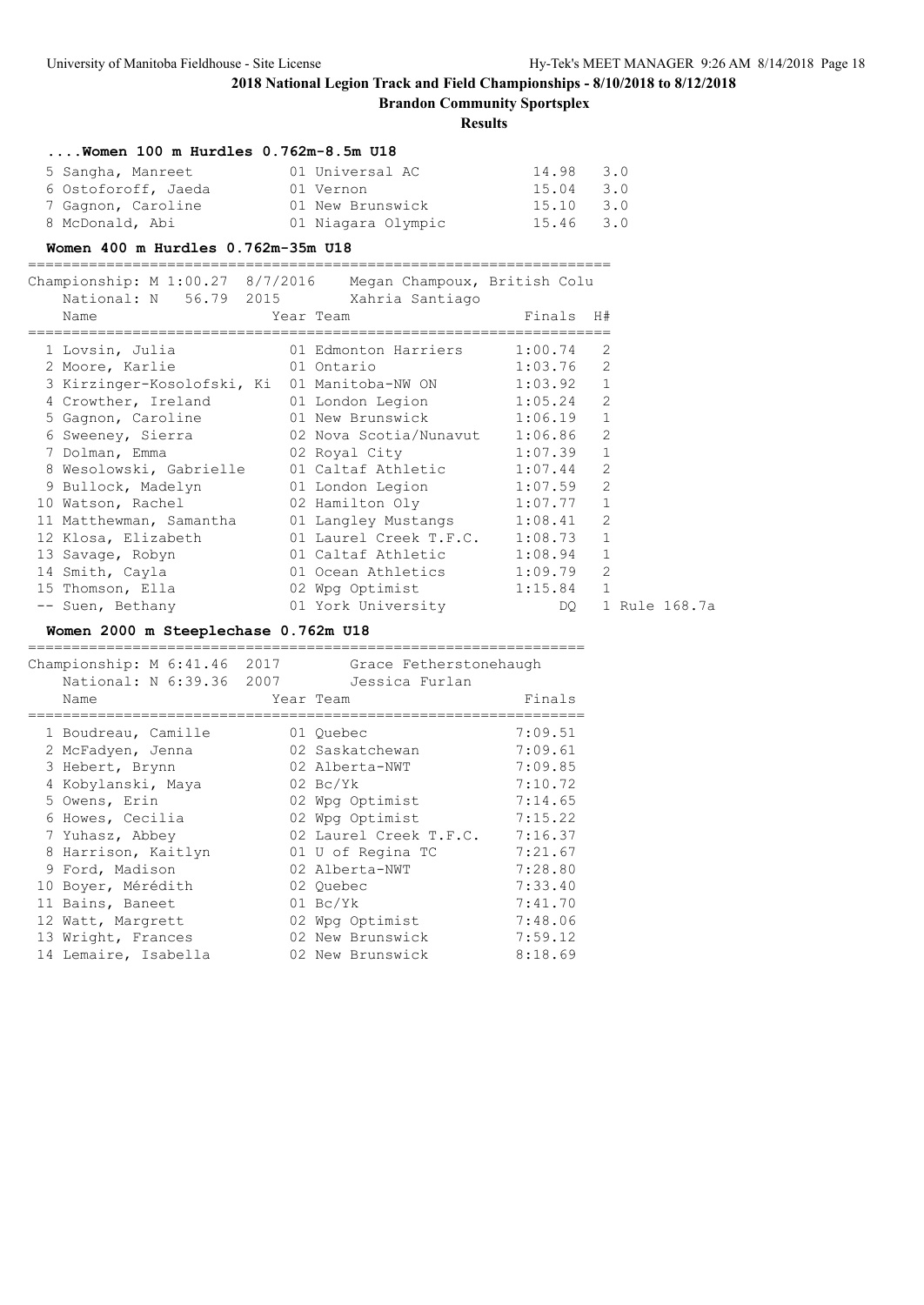**Brandon Community Sportsplex**

| Women 4x100 m Relay U18                                                                          |                    |                     |
|--------------------------------------------------------------------------------------------------|--------------------|---------------------|
| Championship: M 46.58 2011<br>, $QC$<br>National: N 44.77 2016                                   |                    |                     |
| M. Sangha, A. Kurucz, J. Nijjar, K. Vlahovic<br>Team                                             | Finals             | H#                  |
| ' A'<br>1 Ontario                                                                                | 47.23              | 2                   |
| 2 Flying Angels Academy 'A'                                                                      | 47.74              | 2                   |
| 3 Manitoba & Northwest Ontario<br>$\mathsf{A}$                                                   | 49.26              | $\mathbf{1}$        |
| 4 Laurel Creek T.F.C. 'A'                                                                        | 49.71              | $\mathbf{1}$        |
| 5 Ouebec 'A'<br>6 Alberta-Northwest Territories 'A'                                              | 50.41<br>50.50     | 2<br>2              |
| 7 Hamilton Olympic Club<br>$\mathsf{A}$                                                          | 50.58              | $\mathbf{1}$        |
| 8 Newfoundland/Labrador<br>' A'                                                                  | 51.80              | $\mathbf{1}$        |
| -- Riversdale Athletics Track<br>$^{\prime}$ A $^{\prime}$                                       | DO.                | 1 Rule 170.7        |
| Women 4x400 m Relay U18                                                                          |                    |                     |
| Championship: M 3:45.32 2011<br>, AB-NWT<br>National: N 3:45.32 2011                             |                    |                     |
| E. Hirst, J. Westaway, A. Hrycun, S. Watson                                                      |                    |                     |
| Team                                                                                             | Finals             | H#                  |
| 1 Ontario<br>' A'                                                                                | 3:54.01            | 1                   |
| 2 Alberta-Northwest Territories<br>$\mathsf{A}$                                                  | 3:56.38            | $\overline{2}$      |
| 3 Nova Scotia/Nunavut<br>' A'                                                                    | 3:59.19            | 2                   |
| 4 Manitoba & Northwest Ontario<br>$\mathsf{A}$                                                   | 4:00.82            | $\mathbf{1}$        |
| 5 Stride Ahead Tough Track Club<br>'A'                                                           | 4:02.06            | $\mathbf{1}$        |
| 6 Quebec 'A'                                                                                     | 4:02.85            | 2                   |
| 7 Newfoundland/Labrador<br>$\mathsf{A}$<br>8 British Columbia/Yukon Territo<br>$\mathsf{A}$      | 4:12.64            | 1<br>$\overline{2}$ |
| 9 New Brunswick 'A'                                                                              | 4:13.27<br>4:20.15 | $\mathbf{1}$        |
| 10 Winnipeg Optimist Athletics<br>$\mathsf{A}$                                                   | 4:20.81            | 2                   |
| 11 Prince Edward Island 'A'                                                                      | 4:40.27            | 2                   |
| Women High Jump Jump Off U18<br>-------------------------<br>------------------------------      |                    |                     |
| Championship: M 1.81m 2008<br>Alyzandra Treasure                                                 |                    |                     |
| National: N 1.87m 2016<br>Julie Whyte                                                            |                    |                     |
| Year Team<br>Name                                                                                | Finals             |                     |
| 1 Mayr, Madison and 01 Calgary Warriors<br>1.60 1.63 1.66 1.69 1.72 1.72 1.74<br>0 P 0 0 XXX 0 0 | 1.74m              |                     |
| 2 Bigger, Autumn 01 Ontario<br>1.60 1.63 1.66 1.69 1.72 1.72 1.74<br>0 0 0 0 XXX 0 X             | 1.72m              |                     |
| 3 Kundlacz, Lexi (01 Ontario<br>1.60 1.63 1.66 1.69<br>O O XXO XXX                               | 1.66m              |                     |
| 4 Schultz, Taylor 61 Alberta-NWT<br>1.50 1.55 1.60 1.63 1.66<br>O O XO XO XXX                    | 1.63m              |                     |
| 5 Hamilton, Asia 62 Plying Angel 5 1.63m<br>1.45 1.50 1.55 1.60 1.63 1.66<br>O O O O XXO XXX     |                    |                     |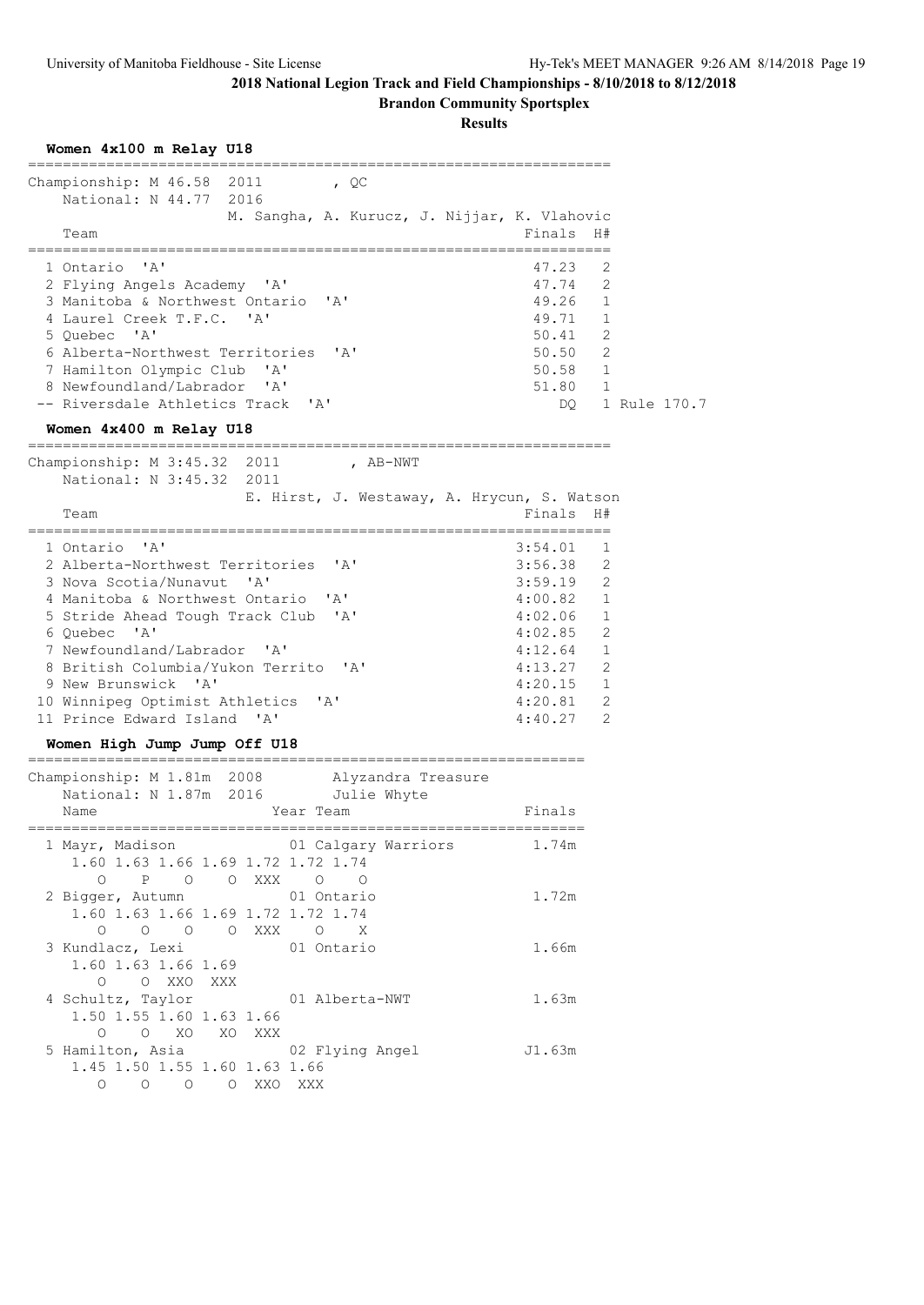**Brandon Community Sportsplex**

**Results**

| Women High Jump Jump Off U18                                 |  |                              |        |  |
|--------------------------------------------------------------|--|------------------------------|--------|--|
| 6 Luke, Tia                                                  |  | 01 Mississauga               | J1.63m |  |
| 1.50 1.55 1.60 1.63 1.66                                     |  |                              |        |  |
| O O XO XXO XXX                                               |  |                              |        |  |
| 7 Sabourin, Venus 02 Alberta-NWT                             |  |                              | 1.60m  |  |
| 1.50 1.55 1.60 1.63                                          |  |                              |        |  |
| O OXXOXXX                                                    |  |                              |        |  |
| 8 Cameron, Dennita                                           |  | 01 Unattached-Manitoba 1.55m |        |  |
| 1.45 1.50 1.55 1.60                                          |  |                              |        |  |
| $O$ $O$ $O$ XXX                                              |  |                              |        |  |
| 9 Adelugba, Timi 62 Saskatchewan                             |  |                              | J1.55m |  |
| 1.40 1.45 1.50 1.55 1.60                                     |  |                              |        |  |
| $O$ $O$ $O$ $XO$ $XXX$                                       |  |                              |        |  |
| 10 Henneberry, Samantha     01 Nova Scotia/Nunavut     1.50m |  |                              |        |  |
| 1.45 1.50 1.55                                               |  |                              |        |  |
| O XXX<br>$\circ$                                             |  |                              |        |  |
| 10 Mills, Morgan                                             |  | 02 Vernon                    | 1.50m  |  |
| 1.40 1.45 1.50 1.55                                          |  |                              |        |  |
| O O O XXX                                                    |  |                              |        |  |
| -- Burt, Emiley                                              |  | 02 Caltaf Athletic           | NH     |  |
| 1.45                                                         |  |                              |        |  |
| XXX                                                          |  |                              |        |  |
| -- Ertl, Jo-Jo                                               |  | 01 Manitoba-NW ON            | NΗ     |  |
| 1.50                                                         |  |                              |        |  |

### **Women Pole Vault U18**

XXX

| ============<br>Championship: M 3.91m 2010 Alysha Newman                                           |                                                            |        |
|----------------------------------------------------------------------------------------------------|------------------------------------------------------------|--------|
| National: N 3.91m 2010 Alysha Newman<br><b>Example 21 Year Team</b><br>Name                        |                                                            | Finals |
| 1 Throndson, Alexzandra 01 U of Toronto TC<br>3.40 3.50 3.60 3.75 3.92 4.00                        |                                                            | 3.92mM |
| O P XO O O XXX<br>2 Rodney, Mia 61 U of Toronto TC<br>3.10 3.20 3.30 3.40 3.50                     |                                                            | 3.40m  |
| 0 0 0 0 XXX<br>3 Petkovic, Zoe 5 01 U of Toronto TC<br>3.00 3.10 3.20 3.30 3.40                    |                                                            | 3.30m  |
| $O$ $O$ $O$ $O$ $XXX$<br>4 Van Ryswyk, Olivia 02 Bc/Yk<br>3.10 3.20 3.30                           |                                                            | 3.20m  |
| $O$ $O$ XXX<br>5 Hoare, Nicole 61 Saskatchewan<br>2.50 2.60 2.70 2.80 2.90 3.00 3.10               |                                                            | 3.00m  |
| $0\qquad 0\qquad 0\qquad 0$<br>2.70 2.80 2.90 3.00                                                 | O XO XXX<br>6 Bumphrey, Jacinta 61 Saskatoon TF Club 2.90m |        |
| $\begin{matrix} 0 & 0 & 0 \end{matrix}$<br>7 Guenter, Kathryn 01 Riversdale<br>2.50 2.60 2.70 2.80 |                                                            | 2.70m  |
| O O O XXX<br>8 Leonard, Sierra 61 Saskatchewan<br>2.70 2.80<br>XO XXX                              |                                                            | J2.70m |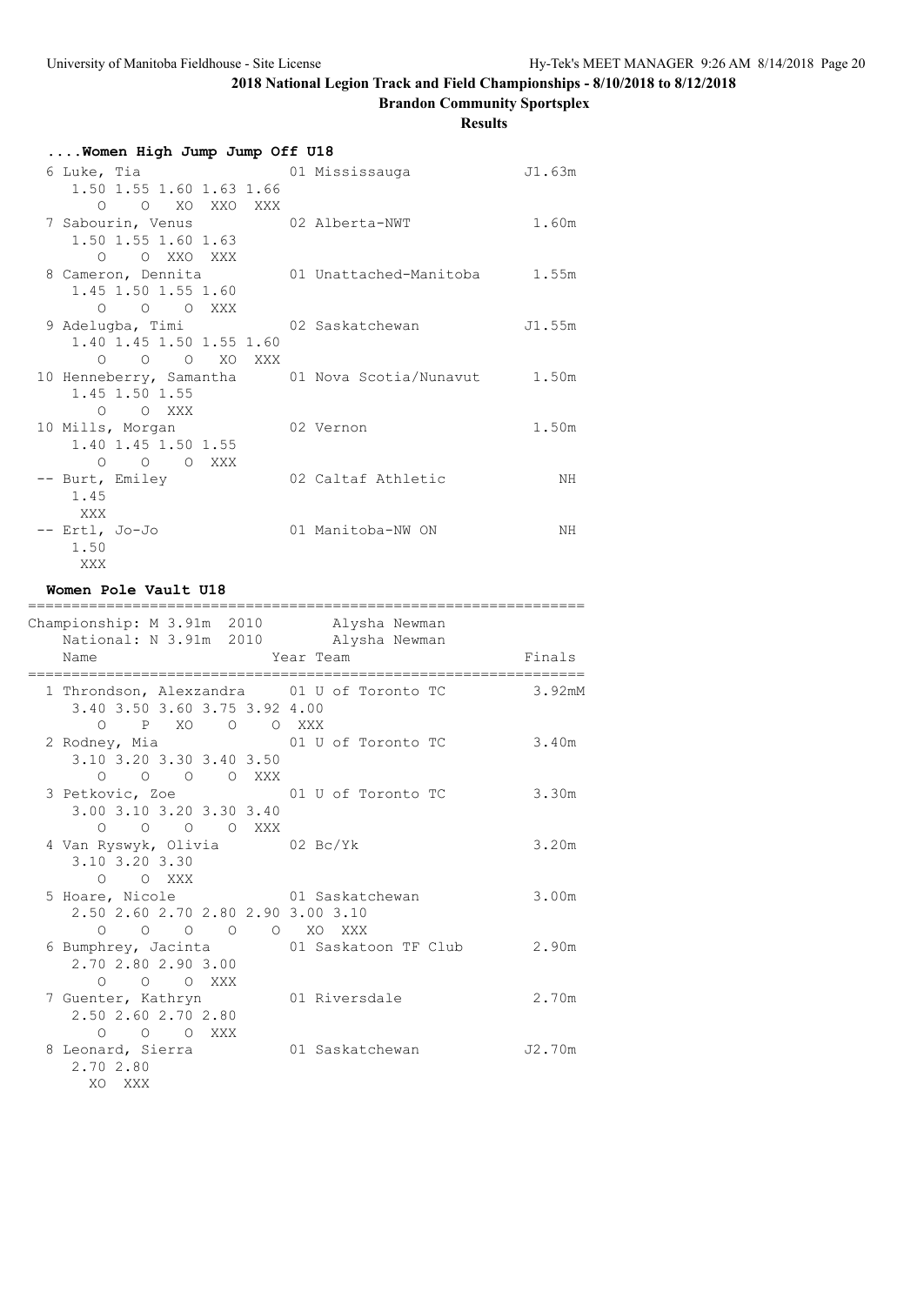**Brandon Community Sportsplex**

| Women Long Jump U18 |  |  |  |
|---------------------|--|--|--|
|---------------------|--|--|--|

|  | Championship: M 6.21m 2008 Christibel Nettey<br>National: N 6.41m 2016 Nicole Ali                                  | Finals Wind   |     |  |  |  |  |
|--|--------------------------------------------------------------------------------------------------------------------|---------------|-----|--|--|--|--|
|  |                                                                                                                    |               |     |  |  |  |  |
|  | 1 Manners, Hayley 61 Etobicoke Track 5.77m +0.0                                                                    |               |     |  |  |  |  |
|  | $5.73m(0.2)$ $5.34m(1.5)$ $5.77m(1.1)$ $5.53m(1.0)$ $F0UL(+0.0)$ $5.77m(+0.0)$                                     |               |     |  |  |  |  |
|  | 2 Akinduro, Busola (2 Plying Angel 5.63m 2.2                                                                       |               |     |  |  |  |  |
|  | $4.64m(1.8)$ $5.63m(2.2)$ $5.13m(1.5)$ $3.64m(0.2)$ $5.37m(0.2)$ $5.32m(1.0)$                                      |               |     |  |  |  |  |
|  | 3 Mayr, Madison 61 Calgary Warriors 55.63m 0.8                                                                     |               |     |  |  |  |  |
|  | $5.34$ m $(2.0)$ $5.35$ m $(0.1)$ $5.63$ m $(0.8)$ $5.17$ m $(0.8)$ $5.06$ m $(0.8)$ $5.35$ m $(1.8)$              |               |     |  |  |  |  |
|  | 4 Roach, Jada (01 Saskatoon TF Club) 5.61m +0.0                                                                    |               |     |  |  |  |  |
|  | $5.05m(0.3)$ $5.08m(+0.0)$ $5.48m(1.6)$ $5.35m(1.5)$ $5.31m(+0.0)$ $5.61m(+0.0)$<br>5 Mitchell, Mahalia 62 Ontario | $5.59m + 0.0$ |     |  |  |  |  |
|  | $5.28$ m $(0.2)$ $5.56$ m $(1.0)$ $5.56$ m $(1.4)$ $5.28$ m $(0.7)$ $5.59$ m $(+0.0)$ $5.44$ m $(+0.0)$            |               |     |  |  |  |  |
|  | 6 Dutchak, Rebecca 01 Bc/Yk                                                                                        | $5.54m$ 1.6   |     |  |  |  |  |
|  | 5.54 $m(1.6)$ FOUL $(0.8)$ 5.48 $m(0.8)$ 5.12 $m(+0.0)$ 5.02 $m(+0.0)$ FOUL $(+0.0)$                               |               |     |  |  |  |  |
|  | 7 Habash, Milenne (2 Speed River (5.44m) + 0.0                                                                     |               |     |  |  |  |  |
|  | $5.21m(1.8)$ $4.75m(0.3)$ $5.38m(0.1)$ $5.35m(1.1)$ $5.44m(+0.0)$ FOUL(+0.0)                                       |               |     |  |  |  |  |
|  | 8 Woitas, Kailee $02$ Excel Athletika $J5.44$ m +0.0                                                               |               |     |  |  |  |  |
|  | $5.25m(1.3)$ $5.44m(+0.0)$ $5.09m(2.0)$ $4.86m(1.1)$ $5.33m(0.8)$ $2.47m(1.7)$                                     |               |     |  |  |  |  |
|  | 9 Adelugba, Timi (02 Saskatchewan (5.25m 0.8)                                                                      |               |     |  |  |  |  |
|  | $5.23m(0.5) 5.11m(+0.0) 5.25m(0.8)$                                                                                |               |     |  |  |  |  |
|  | 10 Agboola, Rofiat 62 Manitoba-NW ON 55.25m 1.2                                                                    |               |     |  |  |  |  |
|  | 5.21m(1.2) 5.25m(1.2) F0UL                                                                                         |               |     |  |  |  |  |
|  | 11 Wiley, Sheleena 62 Langley Mustangs 5.25m                                                                       |               | NWI |  |  |  |  |
|  | FOUL $(+0.0)$ 5.25m (NWI) FOUL $(0.9)$                                                                             |               |     |  |  |  |  |
|  | 02 Caltaf Athletic 5.22m<br>12 Burt, Emiley                                                                        |               | 1.2 |  |  |  |  |
|  | $5.22m(1.2)$ $4.10m(3.2)$ $5.04m(2.0)$                                                                             |               |     |  |  |  |  |
|  | 13 Phan, Adriana 61 Quebec                                                                                         | 5.17m         | 1.0 |  |  |  |  |
|  | FOUL $(1.0)$ 4.92m $(+0.0)$ 5.17m $(1.0)$                                                                          |               |     |  |  |  |  |
|  | 14 Ronse, Dominique (02 Langley Mustangs 5.15m                                                                     |               | 2.3 |  |  |  |  |
|  | FOUL $(2.1)$ 4.95m $(1.8)$ 5.15m $(2.3)$                                                                           |               |     |  |  |  |  |
|  | 15 Leonard, Sierra 61 Saskatchewan 5.14m                                                                           |               | 1.4 |  |  |  |  |
|  | 5.14m(1.4) 5.13m(2.8) 5.01m(2.1)                                                                                   |               |     |  |  |  |  |
|  | 16 Saldutto, Sarah<br>01 Unattached Ontario 5.13m                                                                  |               | 0.1 |  |  |  |  |
|  | $5.13m(0.1)$ FOUL $(+0.0)$ PASS                                                                                    |               |     |  |  |  |  |
|  | 02 Unattached Alberta 5.11m<br>17 Tuininga, Hannah                                                                 |               | 0.2 |  |  |  |  |
|  | $5.11m(0.2)$ 4.89m (+0.0) 4.97m (0.8)                                                                              |               |     |  |  |  |  |
|  | 18 Barnard, Mackenzie (01 Hamilton Oly 5.05m                                                                       |               | 1.9 |  |  |  |  |
|  | $4.91m(1.9)$ $4.84m(2.2)$ $5.05m(1.9)$                                                                             | J5.05m        | 0.9 |  |  |  |  |
|  | 19 Kirzinger-Kosolofski, Ki 01 Manitoba-NW ON<br>4.84m(0.3) 5.05m(0.9) F0UL(0.4)                                   |               |     |  |  |  |  |
|  | 20 Ebos, Nia<br>01 Hamilton Oly                                                                                    | 5.04m         | 2.2 |  |  |  |  |
|  | $5.04m(2.2) 5.03m(2.5)$ FOUL $(2.5)$                                                                               |               |     |  |  |  |  |
|  | 21 Gagnon, Caroline<br>01 New Brunswick                                                                            | J5.04m        | 1.4 |  |  |  |  |
|  | $4.79m(1.6)$ $4.72m(1.6)$ $5.04m(1.4)$                                                                             |               |     |  |  |  |  |
|  | 22 Yiridoe, Martha<br>02 Nova Scotia/Nunavut                                                                       | 5.01m         | 2.3 |  |  |  |  |
|  | 4.70m(0.7) 5.01m(2.3)<br>4.95m(1.9)                                                                                |               |     |  |  |  |  |
|  | 23 Mah, Jadyn<br>02 New Brunswick                                                                                  | 4.92m         | 2.0 |  |  |  |  |
|  | $4.68m(2.8)$ $4.73m(2.3)$<br>4.92m(2.0)                                                                            |               |     |  |  |  |  |
|  | 01 London Western<br>24 Cox, Miranda                                                                               | 4.84m         | 1.8 |  |  |  |  |
|  | $4.45m(1.9)$ $4.84m(1.8)$ $4.72m(1.3)$                                                                             |               |     |  |  |  |  |
|  | 25 Vrolyk, Paige<br>01 Sarnia                                                                                      | 4.83m         | 2.8 |  |  |  |  |
|  | $4.65m(2.5)$ $4.79m(1.9)$ $4.83m(2.8)$                                                                             |               |     |  |  |  |  |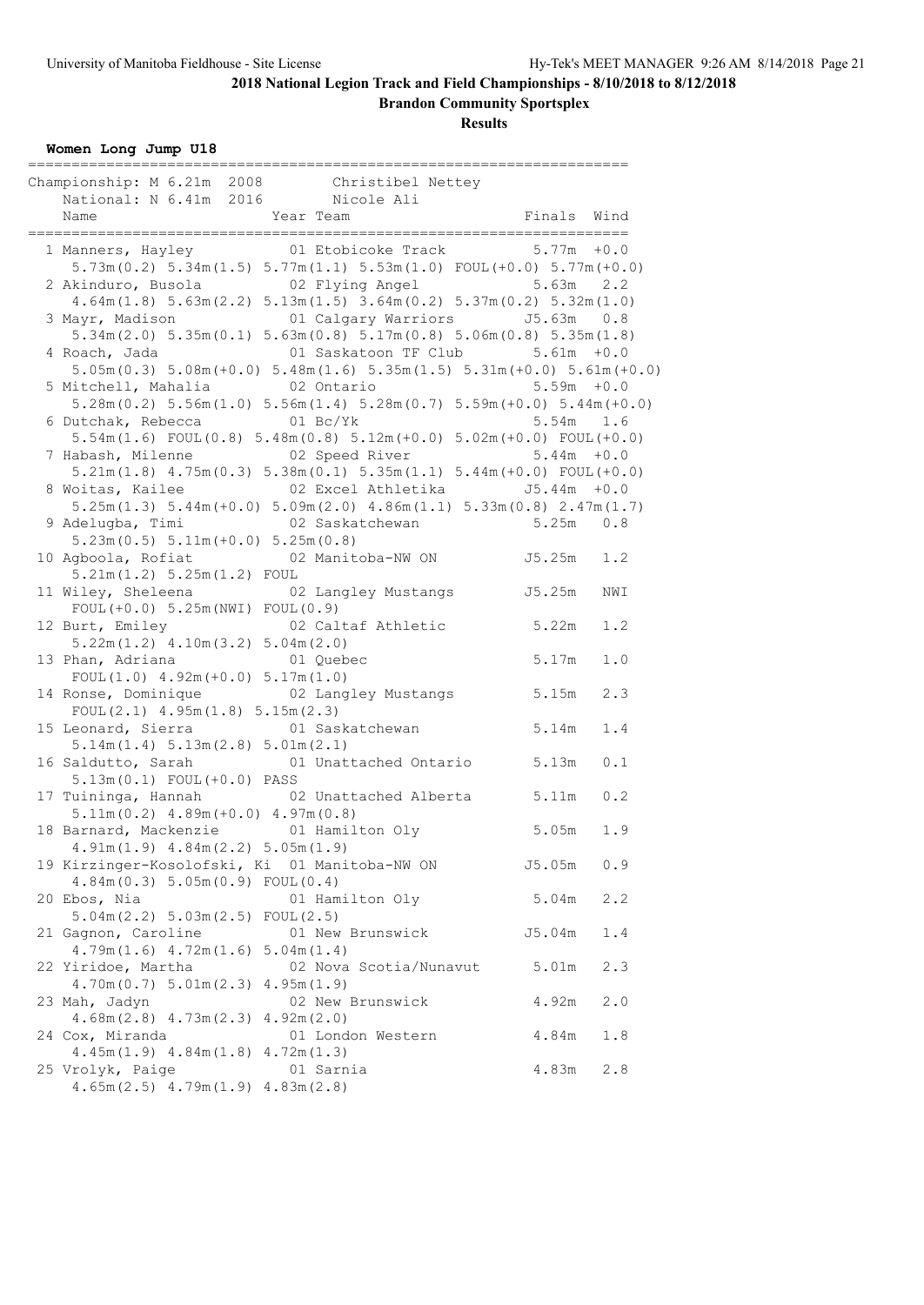**Brandon Community Sportsplex**

**Results**

| Women Long Jump U18                    |                                                     |             |  |
|----------------------------------------|-----------------------------------------------------|-------------|--|
| 26 Ryan, Olivia                        | 02 Newfoundland                                     | $4.69m$ 1.3 |  |
| $4.53m(0.9)$ $4.64m(2.0)$ $4.69m(1.3)$ |                                                     |             |  |
| 27 Crowther, Ireland 01 London Legion  |                                                     | $4.55m$ 1.7 |  |
| $4.49m(1.4)$ FOUL $(1.1)$ $4.55m(1.7)$ |                                                     |             |  |
|                                        | 28 Pothier, Jaylin 61 Nova Scotia/Nunavut 4.51m 2.0 |             |  |
| $1.84m(1.8)$ $4.51m(2.0)$ $4.40m(1.9)$ |                                                     |             |  |
| 29 Kozan, Sara                         | 02 Excel Athletika                                  | $3.49m$ 2.2 |  |
| $FOUL$ 3.49m (2.2) FOUL                |                                                     |             |  |
|                                        | 30 Throndson, Alexzandra 01 U of Toronto TC         | $3.40m$ 1.3 |  |
| 3.40m(1.3) PASS PASS                   |                                                     |             |  |
| -- Obioha, Chisom 02 Bc/Yk             |                                                     | FOUL        |  |
| FOUL(0.8) PASS                         | PASS                                                |             |  |

## **Women Triple Jump U18**

| =======================                                                                                     |                              |               |
|-------------------------------------------------------------------------------------------------------------|------------------------------|---------------|
| Championship: M 12.61m 2014 Jamilah James                                                                   |                              |               |
| National: N 12.95m 2001 Tabia Charles                                                                       |                              |               |
|                                                                                                             |                              |               |
| 1 Akinduro, Busola (2 Plying Angel (2.23m 2.3                                                               |                              |               |
| $11.46m(3.1)$ $11.87m(3.2)$ FOUL $(+0.0)$ FOUL $(1.5)$ $11.78m(2.0)$ $12.23m(2.3)$                          |                              |               |
| 2 Dutchak, Rebecca 01 Bc/Yk                                                                                 |                              | 11.59m 1.9    |
| $11.24$ m $(2.0)$ $11.59$ m $(1.9)$ $11.44$ m $(1.8)$ $11.43$ m $(4.2)$ $11.41$ m $(1.3)$ $11.18$ m $(1.4)$ |                              |               |
|                                                                                                             |                              |               |
| $11.13m(3.9)$ $11.55m(1.6)$ $11.56m(2.7)$ $11.50m(3.7)$ $10.19m(3.6)$ $11.56m(2.2)$                         |                              |               |
| 4 Agboola, Rofiat 62 Manitoba-NW ON                                                                         |                              | 11.46m 2.9    |
| $FOUL(3.0)$ 11.41m(2.8) 11.46m(2.9) 11.18m(1.7) 11.24m(1.9) 11.25m(0.7)                                     |                              |               |
|                                                                                                             |                              | 3.1           |
| $10.80$ m $(3.5)$ $11.19$ m $(2.2)$ $11.28$ m $(3.1)$ FOUL $(3.9)$ $10.77$ m $(2.4)$ $10.86$ m $(1.6)$      |                              |               |
| 6 Tuininga, Hannah (02 Unattached Alberta 11.09m 3.1                                                        |                              |               |
| $11.09m(3.1)$ $11.05m(2.3)$ $10.94m(1.9)$ $10.75m(1.6)$ $11.03m(3.7)$ $10.87m(3.0)$                         |                              |               |
|                                                                                                             |                              |               |
| 7 Hamilton, Asia $02$ Flying Angel 11.04m 2.5<br>10.55m(3.3) 10.65m(2.0) 11.04m(2.5) FOUL FOUL 10.55m(1.1)  |                              |               |
|                                                                                                             |                              |               |
| $10.86$ m $(3.4)$ $10.59$ m $(2.6)$ $10.73$ m $(2.1)$ $10.70$ m $(2.7)$ $10.94$ m $(1.7)$ $10.87$ m $(1.8)$ |                              |               |
|                                                                                                             |                              |               |
| $10.08m(2.1)$ FOUL $(2.1)$ 10.80m $(0.5)$                                                                   |                              |               |
| 10 Mayr, Madison 61 Calgary Warriors 10.77m 1.8                                                             |                              |               |
| $10.10m(3.2)$ $10.77m(1.8)$ $10.76m(1.9)$                                                                   |                              |               |
| 11 Vrolyk, Paige                                                                                            | 01 Sarnia                    | $10.74m$ 3.1  |
| $10.57m(1.7)$ $10.74m(3.1)$ $10.53m(1.8)$                                                                   |                              |               |
| 12 Mah, Jadyn (02 New Brunswick 10.66m)                                                                     |                              | 1.5           |
| $10.41m(2.9)$ $10.41m(1.8)$ $10.66m(1.5)$                                                                   |                              |               |
| 13 Cox, Miranda 61 London Western 10.51m                                                                    |                              | 2.5           |
| $10.05m(3.8)$ $10.50m(2.8)$ $10.51m(2.5)$                                                                   |                              |               |
| 14 Rajapakse, Dinu (01 Wpg Optimist 10.32m                                                                  |                              | 3.4           |
| $10.20m(2.4)$ $10.32m(3.4)$ FOUL $(1.6)$                                                                    |                              |               |
| 15 Larre, Kennedy                                                                                           | 02 Unattached Alberta 10.29m | 4.0           |
| $10.29m(4.0)$ $9.92m(1.8)$ $FOUL(2.9)$                                                                      |                              |               |
| 16 Sanders, Maxine 62 Wpg Optimist                                                                          |                              | 10.24m<br>1.5 |
| 10.24m (1.5) FOUL (1.8) 10.18m (3.1)                                                                        |                              |               |
| 17 Nguyen, Ann                                                                                              | 01 York University 10.02m    | 1.7           |
| FOUL $(2.0)$ 9.94m $(3.7)$ 10.02m $(1.7)$                                                                   |                              |               |
| -- Adelugba, Timi and 02 Saskatchewan                                                                       |                              | FOUL          |
| FOUL FOUL<br>${\tt FOUL}$                                                                                   |                              |               |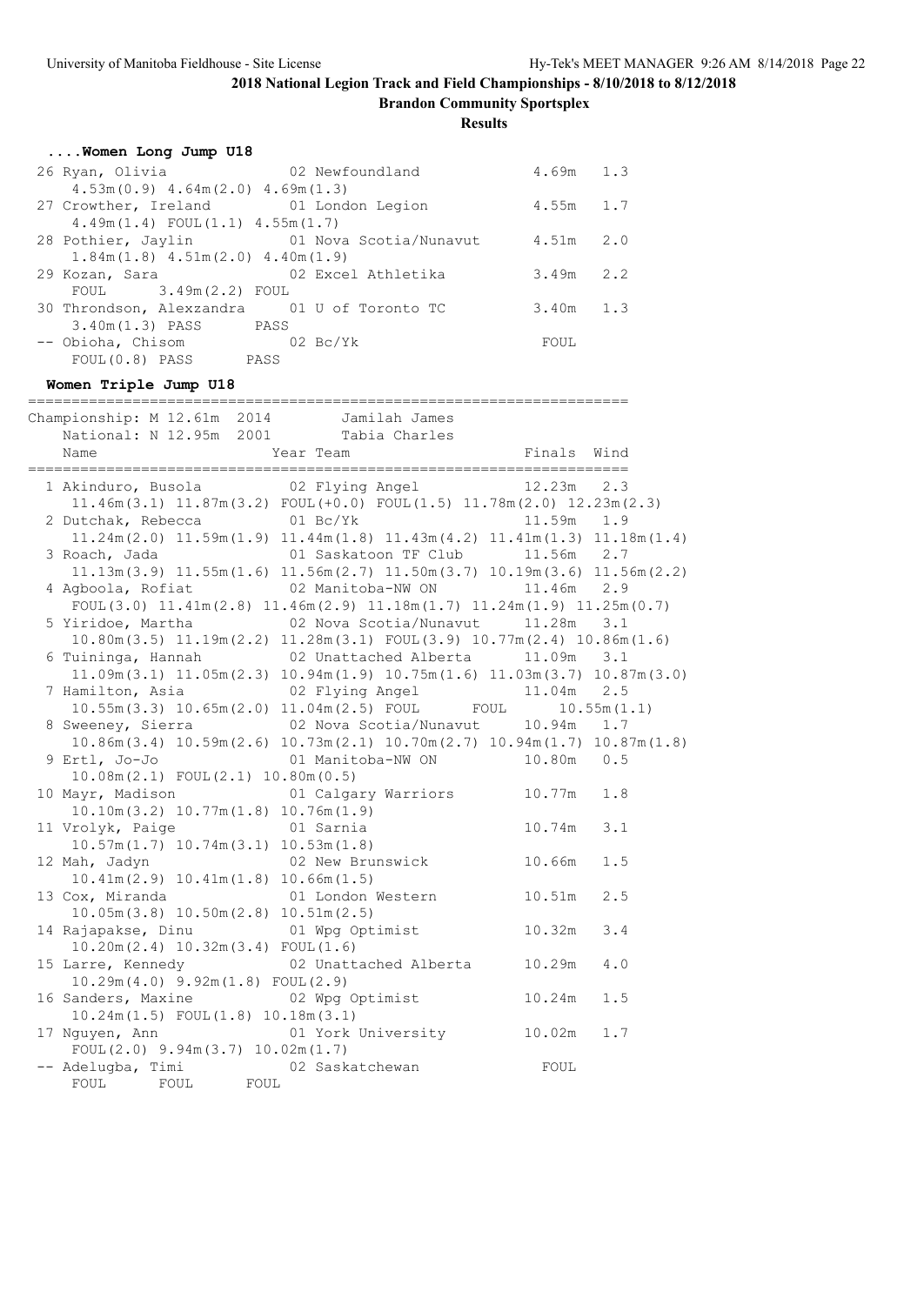**Brandon Community Sportsplex**

| <b>Results</b> |                                                                                                                |                                                        |        |
|----------------|----------------------------------------------------------------------------------------------------------------|--------------------------------------------------------|--------|
|                | Women Triple Jump U18<br>-- Woitas, Kailee<br>FOUL $(0.5)$ FOUL $(2.5)$ FOUL $(3.7)$<br>Women Shot Put 3kg U18 |                                                        |        |
|                | National: N 16.79m 2015 Trinity Tutti                                                                          | Championship: M 17.05m 8/6/2017 Trinity Tutti, Ontario |        |
|                | Name                                                                                                           | Year Team                                              | Finals |
|                | 1 Gabri, Dolly<br>14.54m  13.66m  FOUL  FOUL  14.52m  13.85m                                                   | $01 \text{ Bc/Yk}$                                     | 14.54m |
|                | 2 Dadson, Michelle<br>13.67m  13.42m  13.04m  13.80m  13.74m  14.03m                                           | $02\ \text{Bc/Yk}$                                     | 14.03m |
|                | 3 Kramchynsky, Nicole<br>FOUL 12.56m 13.04m 13.51m 13.19m 13.97m                                               | 01 Saskatoon TF Club                                   | 13.97m |
|                | 4 O'Connor, Audrey<br>13.28m FOUL 13.25m 13.27m 13.73m 13.87m                                                  | 01 Ontario                                             | 13.87m |
|                | 5 Hebert, Megan 01 Alberta-NWT<br>12.06m 13.47m 13.03m 12.52m 13.24m FOUL                                      |                                                        | 13.47m |
|                | 6 Corrales Nelson, Shiloh 01 Burnaby Stri<br>12.40m  12.94m  13.05m  12.97m  12.46m  13.19m                    |                                                        | 13.19m |
|                | 7 Martin, Billie<br>12.33m  13.04m  12.57m  12.37m  12.31m  12.91m                                             | 02 Saugeen Track                                       | 13.04m |
|                | 8 MacIsaac, Chelsea 61 Nova Scotia/Nunavut<br>FOUL 12.34m 12.86m 13.03m 12.71m 12.61m                          |                                                        | 13.03m |
|                | 9 Latham, Efe<br>12.22m FOUL 12.85m                                                                            | 02 Quebec                                              | 12.85m |
|                | 10 Osezua, Omonye<br>10.84m  12.40m  12.63m                                                                    | 02 Project Athletic                                    | 12.63m |
|                | 11 Webb, Alexandria<br>12.18m FOUL 12.42m                                                                      | 02 Invictus Ath                                        | 12.42m |
|                | 12 Ayers, Vanessa<br>10.90m  12.27m  FOUL                                                                      | 02 Quebec                                              | 12.27m |
|                | 13 Rudichuk, Jaedyn<br>10.67m  11.80m  FOUL                                                                    | 01 Saskatoon TF Club                                   | 11.80m |
|                | 14 Fleming, Jenna<br>10.65m  10.87m  10.63m                                                                    | 01 Ontario                                             | 10.87m |
|                | 15 Roy, Makayla<br>FOUL 10.58m 10.72m                                                                          | 02 London Western                                      | 10.72m |
|                | 16 Beck, Jillian<br>9.34m 8.67m 9.62m                                                                          | 01 New Brunswick                                       | 9.62m  |

### **Women Discus 1kg U18**

| Championship: M 49.25m 8/5/2017<br>National: N 48.98m 2012<br>Name |  | Trinity Tutti, Ontario<br>Asianna Covington<br>Year Team | Finals |
|--------------------------------------------------------------------|--|----------------------------------------------------------|--------|
|                                                                    |  |                                                          |        |
| 1 Gabri, Dolly                                                     |  | $01 \text{ Bc/Yk}$                                       | 43.55m |
|                                                                    |  | 38.16m 38.68m 39.17m 43.55m FOUL 41.16m                  |        |
| 2 Dyck, Rachael                                                    |  | 01 Alberta-NWT                                           | 40.83m |
|                                                                    |  | 40.83m 38.88m 34.41m 39.36m 36.21m 32.52m                |        |
| 3 Stephens, Alison                                                 |  | 01 London Western                                        | 40.63m |
|                                                                    |  | 34.41m 36.94m 38.22m 40.33m 40.63m 40.48m                |        |
|                                                                    |  |                                                          |        |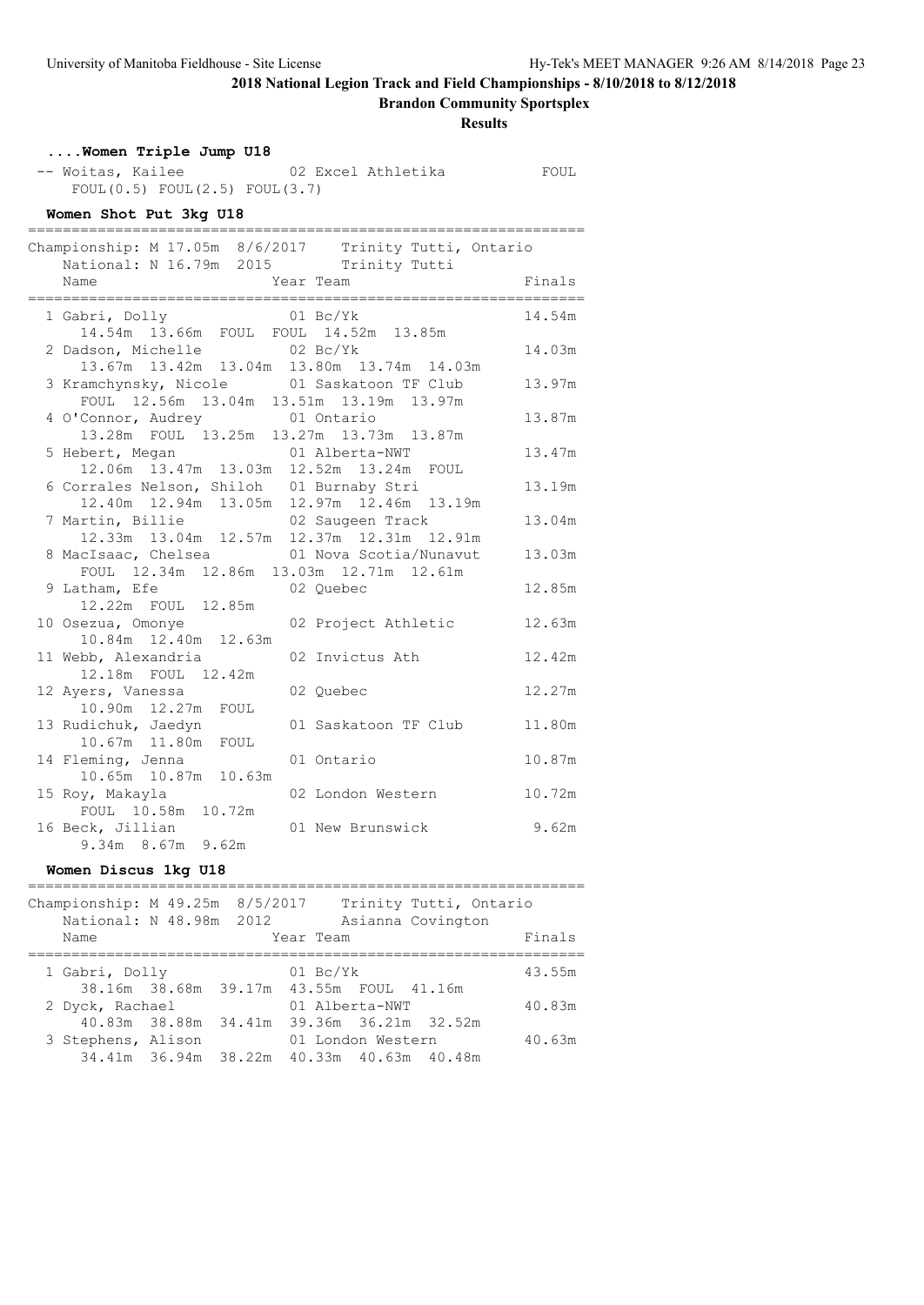**Brandon Community Sportsplex**

**Results**

| Women Discus 1kg U18                                                                      |        |
|-------------------------------------------------------------------------------------------|--------|
| 4 Van Stuyvenberg, Hanna 02 Saugeen Track<br>36.84m  34.26m  37.70m  37.06m  35.93m  FOUL | 37.70m |
| 5 Dadson, Michelle 02 Bc/Yk<br>37.60m  36.59m  34.62m  FOUL  32.70m  FOUL                 | 37.60m |
| 6 Wilson, Mackenzie 01 U Windsor AC<br>37.49m 32.29m 33.77m FOUL 31.81m FOUL              | 37.49m |
| 7 Ayers, Vanessa a 02 Quebec<br>FOUL 34.27m FOUL 32.94m 35.92m 34.92m                     | 35.92m |
| 8 O'Connor, Audrey 01 Ontario<br>FOUL 32.41m 33.40m 33.60m 31.46m 32.11m                  | 33.60m |
| 9 Corrales Nelson, Shiloh 01 Burnaby Stri<br>24.35m  25.89m  32.76m                       | 32.76m |
| 10 MacIsaac, Chelsea<br>01 Nova Scotia/Nunavut                                            | 31.44m |
| FOUL 31.44m FOUL<br>11 Rudichuk, Jaedyn<br>01 Saskatoon TF Club<br>29.86m  25.62m  30.87m | 30.87m |
| 02 Invictus Ath<br>12 Webb, Alexandria<br>30.77m 28.52m FOUL                              | 30.77m |
| 13 Tcheutchoua, Miranda 01 Quebec<br>30.74m FOUL FOUL                                     | 30.74m |
| 14 Osezua, Omonye<br>02 Project Athletic<br>28.20m FOUL 29.32m                            | 29.32m |
| 15 Fleming, Jenna<br>01 Ontario                                                           | 28.98m |
| 16 Imola, Sophia<br>02 Brantford T.F.C.                                                   | 27.86m |
| 17 Kramchynsky, Nicole 01 Saskatoon TF Club 26.70m<br>26.70m FOUL FOUL                    |        |
| Women Hammer 3kg U18                                                                      |        |
| Championship: M 61.06m 2014 Cyerra Cassel<br>National: N 65.16m 2015 Camryn Rogers        |        |
| Year Team<br>Name                                                                         | Finals |
| 1 Haintz, Mateya 61 Bc/Yk<br>FOUL 57.41m 61.01m FOUL FOUL FOUL                            | 61.01m |
| 2 Price-Roberts, Phoebe 01 Bc/Yk<br>55.34m 59.95m 60.21m 59.84m 60.64m 59.62m             | 60.64m |
| 3 Tcheutchoua, Miranda 01 Quebec<br>FOUL 56.66m 58.29m 58.35m FOUL FOUL                   | 58.35m |
| 4 Blouin, Catherina 02 Quebec<br>FOUL 52.15m 54.47m 57.46m 52.13m FOUL                    | 57.46m |
| 5 Tchoumak, Kristina 101 Etobicoke Track<br>55.66m 53.31m FOUL FOUL 52.05m FOUL           | 55.66m |
| 01 Nova Scotia/Nunavut<br>6 Reid, Jenna<br>53.14m 51.57m FOUL 52.02m FOUL 53.13m          | 53.14m |
| 7 Wilson, Mackenzie<br>01 U Windsor AC<br>FOUL 44.47m 47.40m 47.15m 51.07m 51.32m         | 51.32m |
| 8 Corrales Nelson, Shiloh 01 Burnaby Stri<br>44.79m  48.16m  50.44m  FOUL  FOUL  48.01m   | 50.44m |
| 9 Martin, Billie 62 Saugeen Track                                                         | 47.13m |
| 46.94m FOUL FOUL 47.13m FOUL FOUL                                                         |        |

46.78m 46.67m 46.35m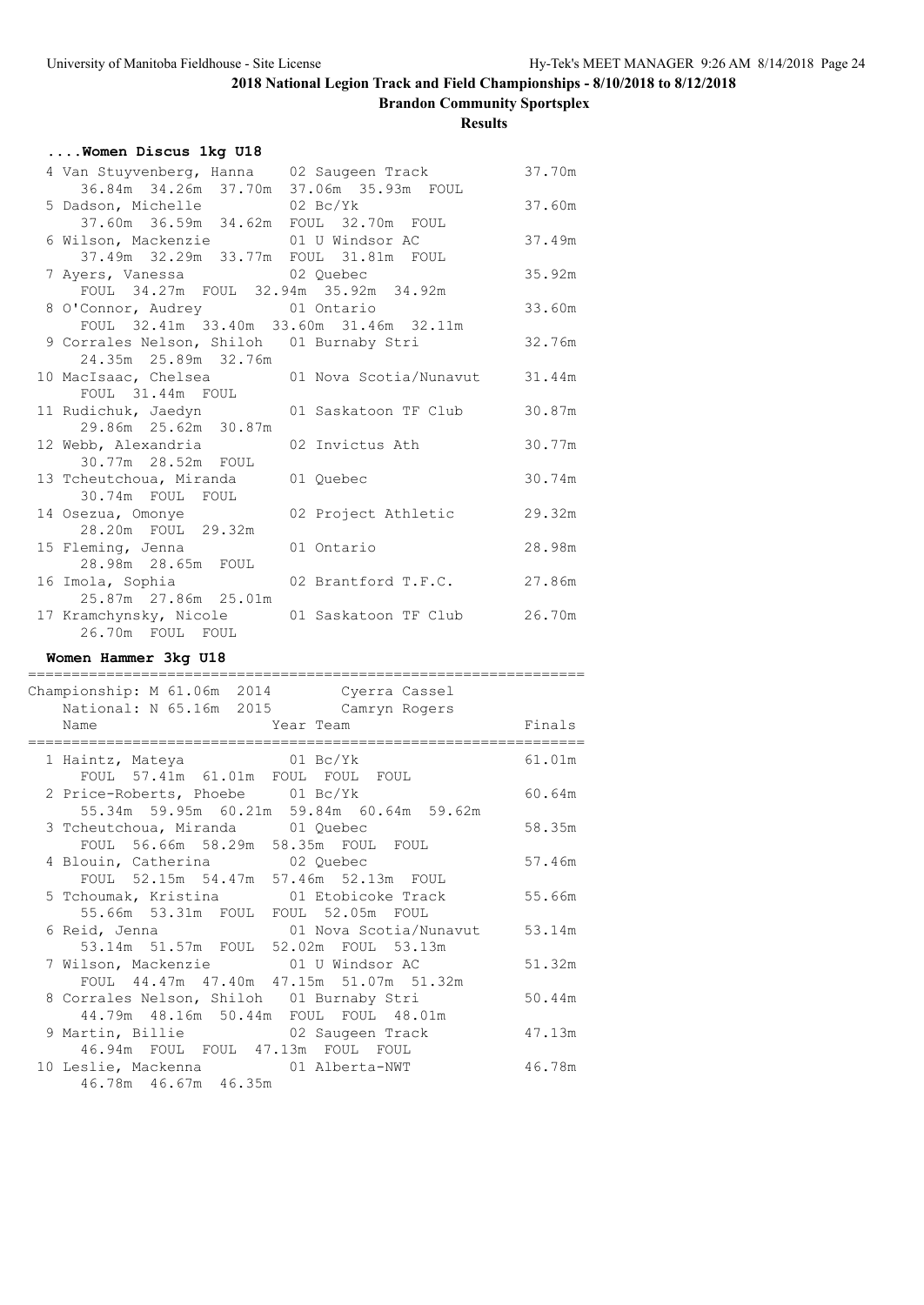**Brandon Community Sportsplex**

**Results**

| Women Hammer 3kg U18         |                        |        |
|------------------------------|------------------------|--------|
| 11 Imola, Sophia             | 02 Brantford T.F.C.    | 44.22m |
| 43.49m FOUL 44.22m           |                        |        |
| 12 O'Connor, Audrey          | 01 Ontario             | 42.19m |
| FOUL FOUL 42.19m             |                        |        |
| 13 Stephens, Alison          | 01 London Western      | 40.54m |
| 40.54m FOUL FOUL             |                        |        |
| -- MacIsaac, Chelsea         | 01 Nova Scotia/Nunavut | FOUL   |
| FOUL FOUL FOUL               |                        |        |
| -- Van Stuyvenberg, Hanna    | 02 Saugeen Track       | FOUL   |
| FOUL<br>FOUL.<br><b>FOUL</b> |                        |        |

### **Women Javelin 500g U18**

|                                                                                                         | ,,,,,,,,,,,,,,,,,,,,,,,,,,, |  |
|---------------------------------------------------------------------------------------------------------|-----------------------------|--|
| Championship: M 49.77m 2012 Victoria Smith                                                              |                             |  |
| National: N 50.53m 2005 Liz Gleadle<br>Name                                                             |                             |  |
|                                                                                                         | Year Team Finals            |  |
| 1 Fleming, Jenna 61 Ontario                                                                             | 46.13m                      |  |
| 45.56m  44.31m  FOUL  44.84m  46.03m  46.13m                                                            |                             |  |
| 2 Webb, Alexandria (02 Invictus Ath (45.61m)                                                            |                             |  |
| FOUL 41.20m FOUL FOUL 45.61m 40.00m                                                                     |                             |  |
|                                                                                                         | 44.55m                      |  |
| 3 Sara, Eniko                             02 Bc/Yk<br>44.55m   42.69m   43.81m   41.99m   33.33m   FOUL |                             |  |
| 4 McDougall, Emma 61 Niagara Olympic 44.19m                                                             |                             |  |
| $41.89m$ 39.26m 37.32m 42.05m 44.19m 40.44m                                                             |                             |  |
| 5 Patry-Smith, Jv 01 Bc/Yk                                                                              | 42.50m                      |  |
| 42.50m FOUL 41.84m FOUL FOUL 40.42m                                                                     |                             |  |
| 6 Savela, Lauryn               02 Royal City                                                            | 41.09m                      |  |
| 41.09m FOUL 37.73m 36.33m 40.66m 37.47m                                                                 |                             |  |
| 7 Reid, Jenna (01 Nova Scotia/Nunavut 41.06m                                                            |                             |  |
| 39.77m 39.53m 38.98m FOUL 41.06m 36.43m                                                                 |                             |  |
| 8 Beck, Jillian 61 New Brunswick                                                                        | 38.93m                      |  |
| 38.93m 38.68m FOUL 38.68m 37.82m 38.13m                                                                 |                             |  |
| 9 Dyck, Rachael 01 Alberta-NWT                                                                          | 37.20m                      |  |
| 36.75m 37.20m 36.26m                                                                                    |                             |  |
| 10 Roy, Makayla               02 London Western         36.44m                                          |                             |  |
| 36.26m 35.55m 36.44m                                                                                    |                             |  |
| 11 Powers-Luketic, Taylor 02 U of Toronto TC                                                            | 35.23m                      |  |
| 34.19m 34.35m 35.23m                                                                                    |                             |  |
| 12 Latham, Efe<br>02 Quebec                                                                             | 33.87m                      |  |
|                                                                                                         |                             |  |
| 13 Goodman, Grace                                                                                       | 01 Warren Collegiate 32.31m |  |
| 29.79m 32.31m FOUL                                                                                      |                             |  |

### **Heptathlon: #4 Women 200 m U18 Heptathlon**

===============================================================================

| Championship: M 25.54 8/5/2016 | Emily Coghill, Saskatchewan |                       |               |     |
|--------------------------------|-----------------------------|-----------------------|---------------|-----|
| Name                           | Year Team                   | Finals Wind H# Points |               |     |
| 1 Royce, Chloé                 | 01 Ouebec                   | 25.45M                | 1.0 1         | 846 |
| 2 O'Flaherty, Caleigh          | 02 New West Spartan         | 26.68                 | 1.0 1         | 739 |
| 3 Suchoplas, Mariya            | 01 Unattached Ontario       | 27.31                 | $1.0 \quad 1$ | 686 |
| 4 Harrison, Holly              | 02 Langley Mustangs         | 27.49                 | $1.0 \quad 1$ | 672 |
| 5 Ledevehat, Shae              | 01 Newfoundland             | 27.77                 | $1.0 \quad 1$ | 649 |
| 6 Cozma, Lisa                  | 01 Caltaf Athletic          | 27.88                 | $1.0 \quad 1$ | 640 |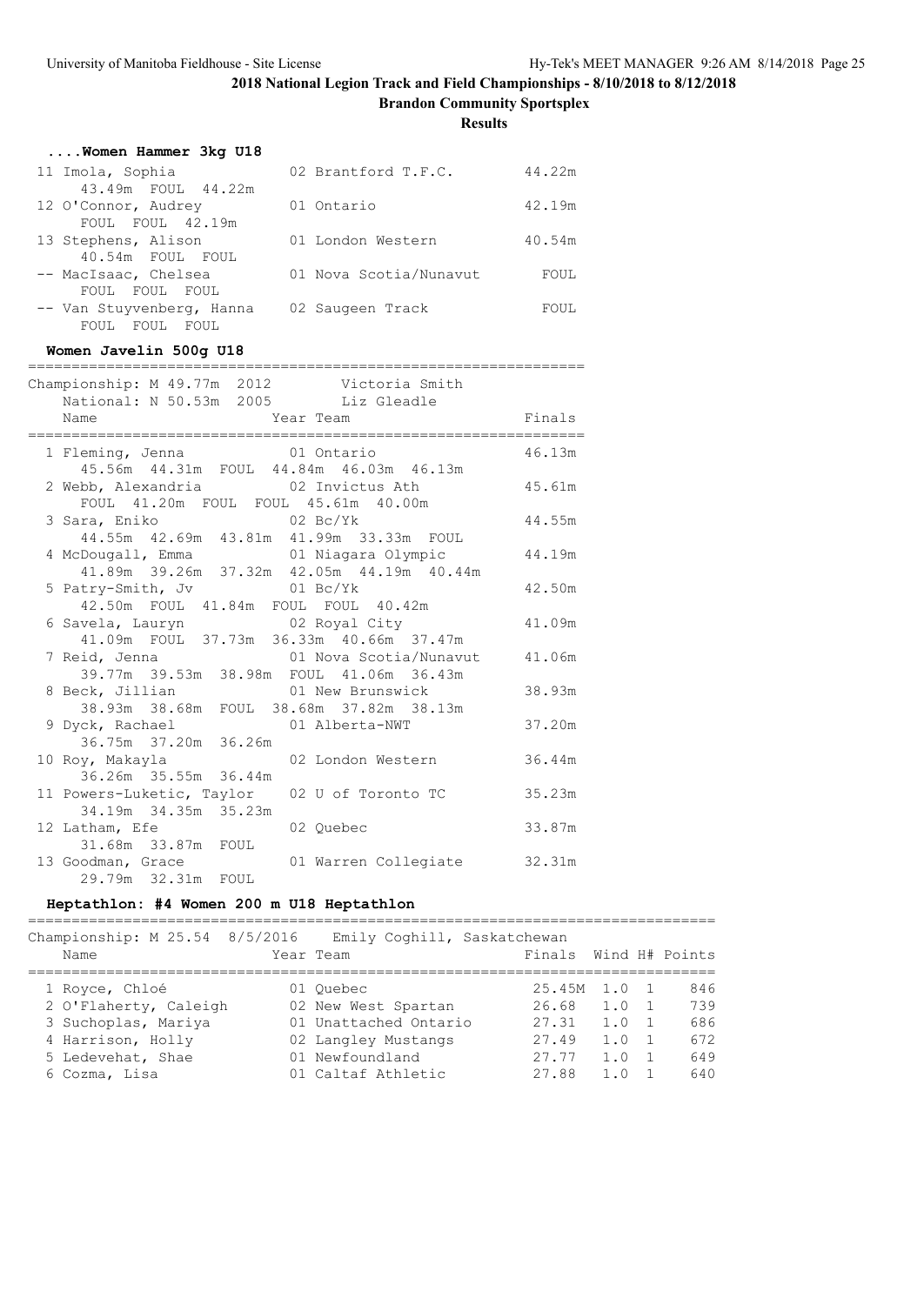**Brandon Community Sportsplex**

**Results**

#### **....Heptathlon: #4 Women 200 m U18 Heptathlon**

| 7 Wonago, Candace | 01 Edmonton Columb     | 27.89 1.3 2     |  | 640 |
|-------------------|------------------------|-----------------|--|-----|
| 8 Sauder, Kalea   | 01 Saskatchewan        | 28.17 1.3 2     |  | 617 |
| 9 Gurney, Asha    | 01 Unattached-Manitoba | 30.44 1.3 2     |  | 452 |
| 10 Leger, Annick  | 02 New Brunswick       | 35.82 1.3 2 155 |  |     |

#### **Heptathlon: #7 Women 800 m U18 Heptathlon**

=======================================================================

| Championship: $M$ 2:22.31 | 8/5/2016 | Marquerite Lorenzo, Saint-Lauren |               |     |
|---------------------------|----------|----------------------------------|---------------|-----|
| Name                      |          | Year Team                        | Finals Points |     |
| 1 Royce, Chloé            |          | 01 Ouebec                        | 2:27.55       | 724 |
| 2 O'Flaherty, Caleigh     |          | 02 New West Spartan              | 2:31.58       | 673 |
| 3 Ledevehat, Shae         |          | 01 Newfoundland                  | 2:32.15       | 666 |
| 4 Harrison, Holly         |          | 02 Langley Mustangs              | 2:33.27       | 652 |
| 5 Wonago, Candace         |          | 01 Edmonton Columb               | 2:41.10       | 560 |
| 6 Cozma, Lisa             |          | 01 Caltaf Athletic               | 2:44.01       | 528 |
| 7 Suchoplas, Mariya       |          | 01 Unattached Ontario            | 2:45.93       | 507 |
| 8 Sauder, Kalea           |          | 01 Saskatchewan                  | 2:47.80       | 487 |
| 9 Gurney, Asha            |          | 01 Unattached-Manitoba           | 2:50.21       | 461 |
| 10 Leger, Annick          |          | 02 New Brunswick                 | 3:35.67       | 106 |

#### **Heptathlon: #1 Women 100 m Hurdles 0.762m-8.5m U18 Heptathlon**

===============================================================================

| Championship: M 14.62 8/5/2016 | Emily Coghill, Saskatchewan |        |     |     |                |
|--------------------------------|-----------------------------|--------|-----|-----|----------------|
| Name                           | Year Team                   | Finals |     |     | Wind H# Points |
| 1 Royce, Chloé                 | 01 Ouebec                   | 14.22M | 1.3 | - 2 | 947            |
| 2 Cozma, Lisa                  | 01 Caltaf Athletic          | 15.20  | 1.3 | - 2 | 815            |
| 3 Harrison, Holly              | 02 Langley Mustangs         | 15.26  | 1.3 | -2  | 808            |
| 4 Suchoplas, Mariya            | 01 Unattached Ontario       | 15.45  | 1.3 | - 2 | 783            |
| 5 O'Flaherty, Caleigh          | 02 New West Spartan         | 15.54  | 1.3 | -2  | 772            |
| 6 Sauder, Kalea                | 01 Saskatchewan             | 15.75  | 1.7 |     | 745            |
| 7 Gurney, Asha                 | 01 Unattached-Manitoba      | 16.12  | 1.7 |     | 700            |
| 8 Ledevehat, Shae              | 01 Newfoundland             | 17.25  | 1.7 |     | 569            |
| 9 Wonago, Candace              | 01 Edmonton Columb          | 18.31  | 1.7 |     | 457            |
| 10 Leger, Annick               | 02 New Brunswick            | 19.10  |     |     | 381            |

## **Heptathlon: #2 Women High Jump U18 Heptathlon**

Championship: M 1.69m 8/5/2016 Julie Kawai Herdman, British Colu Name **The Year Team Parameter Points** Points ======================================================================= 1 Royce, Chloé 01 Quebec 1.62m 759 1.47 1.50 1.53 1.56 1.59 1.62 1.65 O O O O O O XXX 2 Harrison, Holly 02 Langley Mustangs 1.59m 724 1.44 1.47 1.50 1.53 1.56 1.59 1.62 O O O O XXO O XXX 3 Sauder, Kalea 01 Saskatchewan 1.50m 621 1.38 1.41 1.44 1.47 1.50 1.53 O O O O O XXX 3 Suchoplas, Mariya 01 Unattached Ontario 1.50m 621 1.41 1.44 1.47 1.50 1.53 O O O XO XXX

=======================================================================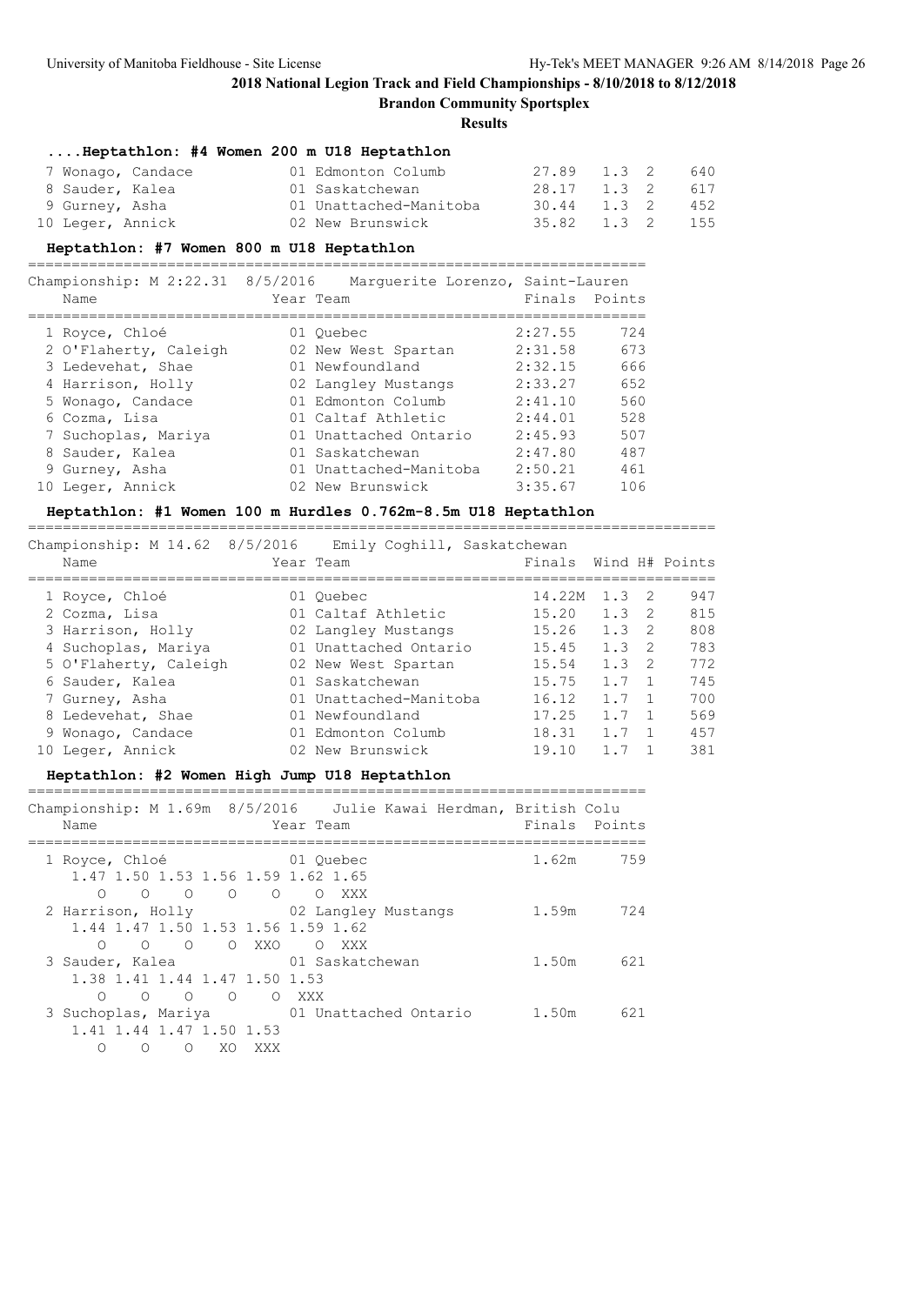## **2018 National Legion Track and Field Championships - 8/10/2018 to 8/12/2018 Brandon Community Sportsplex**

**Results**

| Heptathlon: #2 Women High Jump U18 Heptathlon   |                        |           |     |  |  |  |
|-------------------------------------------------|------------------------|-----------|-----|--|--|--|
| 3 Gurney, Asha                                  | 01 Unattached-Manitoba | 1.50m 621 |     |  |  |  |
| 1.44 1.47 1.50 1.53                             |                        |           |     |  |  |  |
| XO.<br>O XO XXX                                 |                        |           |     |  |  |  |
| 6 Wonago, Candace 61 Edmonton Columb            |                        | 1.47m     | 588 |  |  |  |
| 1.35 1.38 1.41 1.44 1.47 1.50                   |                        |           |     |  |  |  |
| O O O XXO XXX<br>$\circ$                        |                        |           |     |  |  |  |
| 6 Ledevehat, Shae 6 1 Newfoundland              |                        | 1.47m     | 588 |  |  |  |
| 1.41 1.44 1.47 1.50                             |                        |           |     |  |  |  |
| XO OXXX<br>$\bigcirc$                           |                        |           |     |  |  |  |
| 8 Leger, Annick 62 New Brunswick                |                        | 1.41m     | 523 |  |  |  |
| 1.32 1.35 1.38 1.41 1.44                        |                        |           |     |  |  |  |
| O O XO XXX<br>$\Omega$                          |                        |           |     |  |  |  |
| 8 O'Flaherty, Caleigh 02 New West Spartan       |                        | 1.41m     | 523 |  |  |  |
| 1.26 1.29 1.32 1.35 1.38 1.41                   |                        |           |     |  |  |  |
| O XO<br>$\circ$<br>P<br>$\circ$                 | $\circ$                |           |     |  |  |  |
| 10 Cozma, Lisa da da da a contra 10 Cozma, Lisa | 01 Caltaf Athletic     | 1.32m     | 429 |  |  |  |
| 1.32 1.35                                       |                        |           |     |  |  |  |
| – XXX<br>$\circ$                                |                        |           |     |  |  |  |

### **Heptathlon: #5 Women Long Jump U18 Heptathlon**

|                                              | Championship: $M 5.61m 8/5/2016$ Ashley Germain, Quebec |               |                   |
|----------------------------------------------|---------------------------------------------------------|---------------|-------------------|
| Name<br>Year Team                            | Finals Wind Points                                      |               |                   |
| 1 Royce, Chloé 61 Quebec                     |                                                         |               | $5.24m + 0.0$ 626 |
| $4.92m(-0.0)$ 5.16m $(+0.0)$ 5.24m $(+0.0)$  |                                                         |               |                   |
|                                              | 2 Suchoplas, Mariya 61 Unattached Ontario 5.08m -0.5    |               | 581               |
| $4.79m(-0.0) 5.08m(-0.5) FOUL(-0.6)$         |                                                         |               |                   |
| 3 Cozma, Lisa                                | 01 Caltaf Athletic                                      | $4.75m - 0.1$ | 492               |
| $4.74m (+0.0)$ $4.69m (-0.5)$ $4.75m (-0.1)$ |                                                         |               |                   |
| 4 Harrison, Holly 62 Langley Mustangs        |                                                         | $4.74m + 0.0$ | 490               |
| $4.62m (+0.0)$ $4.70m (-1.3)$ $4.74m (+0.0)$ |                                                         |               |                   |
| 5 Ledevehat, Shae 61 Newfoundland            |                                                         | $4.73m - 0.6$ | 487               |
| $4.49m(-0.0)$ $4.62m(-0.2)$ $4.73m(-0.6)$    |                                                         |               |                   |
| 6 Gurney, Asha                               | 01 Unattached-Manitoba 4.53m +0.0                       |               | 436               |
| $4.35m(-0.3)$ $4.53m(+0.0)$ $4.48m(-0.7)$    |                                                         |               |                   |
| 7 Sauder, Kalea                              | 01 Saskatchewan                                         | $4.46m - 1.4$ | 418               |
| $4.37m (+0.0)$ $4.46m (-1.4)$ $3.47m (+0.0)$ |                                                         |               |                   |
| 8 O'Flaherty, Caleigh 02 New West Spartan    |                                                         | $4.40m + 0.0$ | 403               |
| $4.29m (+0.0)$ FOUL $(+0.0)$ $4.40m (+0.0)$  |                                                         |               |                   |
| 9 Wonago, Candace 61 Edmonton Columb         |                                                         | $4.02m - 0.7$ | 312               |
| $3.83m (+0.0)$ FOUL $(-0.2)$ 4.02m $(-0.7)$  |                                                         |               |                   |
| 10 Leger, Annick 62 New Brunswick            |                                                         | $3.79m - 0.2$ | 261               |
| $3.59m(-0.0)$ $3.69m(-0.3)$ $3.79m(-0.2)$    |                                                         |               |                   |

### **Heptathlon: #3 Women Shot Put 3kg U18 Heptathlon**

| Championship: M 13.80m 8/5/2016 Kira Kopec, Alberta-Nort<br>Name | Year Team       | Finals Points |     |
|------------------------------------------------------------------|-----------------|---------------|-----|
| 1 Ledevehat, Shae<br>11.65m 11.58m 11.59m                        | 01 Newfoundland | 11.65m        | 638 |
| 2 Royce, Chloé<br>FOUL 11.13m 11.07m                             | 01 Ouebec       | 11.13m        | 604 |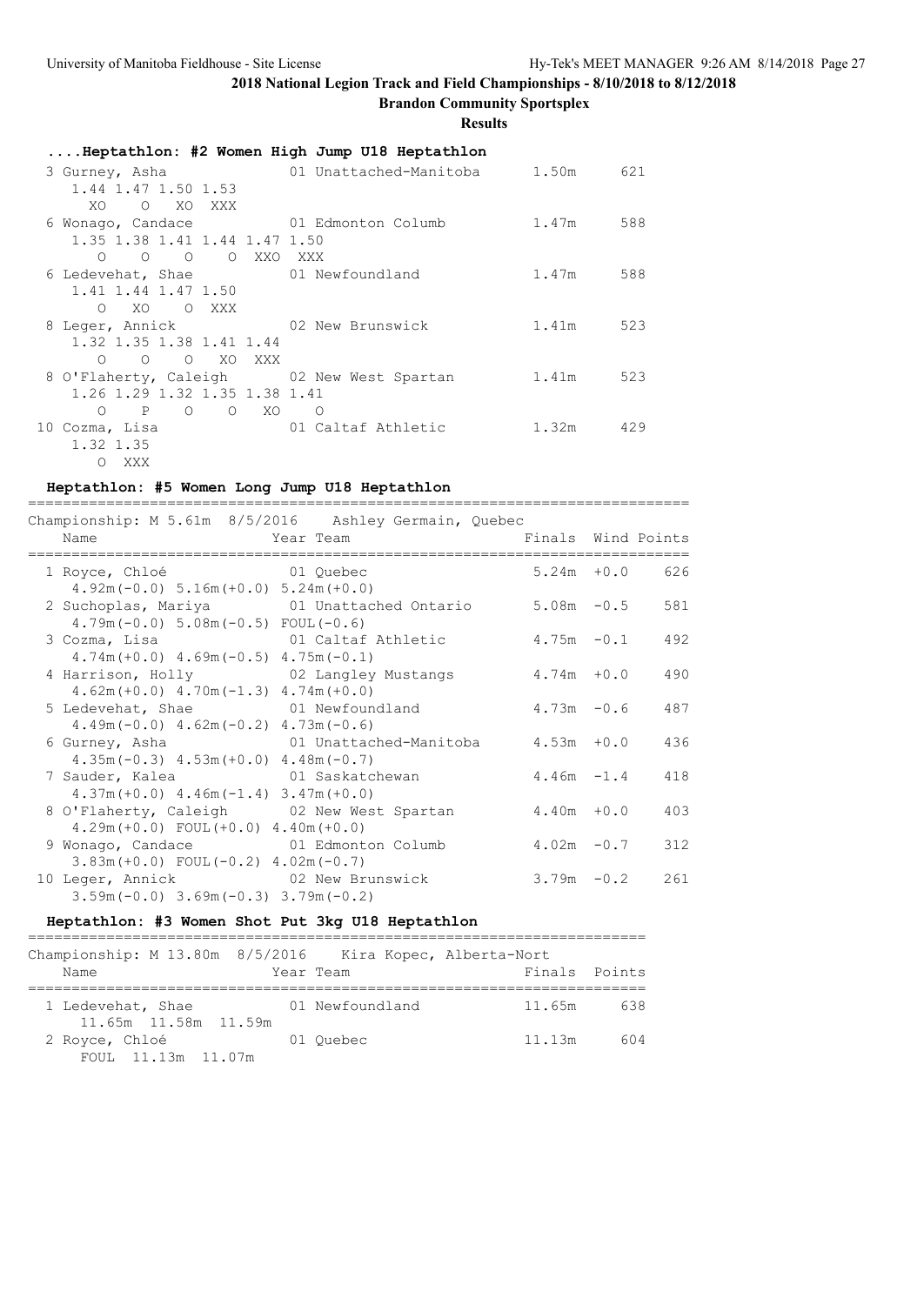**Brandon Community Sportsplex**

===================

**Results**

### **....Heptathlon: #3 Women Shot Put 3kg U18 Heptathlon**

| 3 O'Flaherty, Caleigh 02 New West Spartan<br>10.08m 10.17m 11.01m |                        | 11.01m | 596 |
|-------------------------------------------------------------------|------------------------|--------|-----|
| 4 Cozma, Lisa                                                     | 01 Caltaf Athletic     | 10.15m | 539 |
| 10.15m 10.12m 10.13m<br>5 Harrison, Holly                         | 02 Langley Mustangs    | 10.07m | 534 |
| 9.89m 9.27m 10.07m                                                |                        |        |     |
| 6 Leger, Annick<br>$9.67m$ 8.93m 9.90m                            | 02 New Brunswick       | 9.90m  | 523 |
| 7 Gurney, Asha                                                    | 01 Unattached-Manitoba | 9.58m  | 502 |
| 9.58m 8.65m 8.83m<br>8 Suchoplas, Mariya                          | 01 Unattached Ontario  | 8.98m  | 463 |
| 7.88m 8.98m 8.33m                                                 |                        |        |     |
| 9 Sauder, Kalea<br>8.50m 8.97m FOUL                               | 01 Saskatchewan        | 8.97m  | 462 |
| 10 Wonago, Candace                                                | 01 Edmonton Columb     | 7.39m  | 360 |
| 7.25m 7.11m 7.39m                                                 |                        |        |     |

### **Heptathlon: #6 Women Javelin 500g U18 Heptathlon**

| Championship: M 36.78m 8/5/2016 Megan Dunn, LONDON WESTE<br>Name                   | Year Team                     | Finals Points |     |
|------------------------------------------------------------------------------------|-------------------------------|---------------|-----|
| 1 Ledevehat, Shae $01$ Newfoundland $40.73 \text{m}$ 681<br>38.68m  40.73m  39.36m |                               |               |     |
| 2 Gurney, Asha<br>29.91m FOUL 31.80m                                               | 01 Unattached-Manitoba 31.80m |               | 511 |
| 3 Sauder, Kalea 61 Saskatchewan<br>26.62m 20.43m 29.08m                            |                               | 29.08m        | 459 |
| 4 Suchoplas, Mariya<br>23.55m FOUL 26.75m                                          | 01 Unattached Ontario         | 26.75m        | 415 |
| 5 Harrison, Holly<br>25.97m 23.50m 26.15m                                          | 02 Langley Mustangs           | 26.15m        | 404 |
| 6 Royce, Chloé<br>23.19m 26.09m 25.89m                                             | 01 Ouebec                     | 26.09m        | 403 |
| 7 Leger, Annick<br>25.05m 23.74m 24.16m                                            | 02 New Brunswick              | 25.05m        | 383 |
| 8 Cozma, Lisa<br>19.68m 19.95m FOUL                                                | 01 Caltaf Athletic            | 19.95m        | 288 |
| 9 Wonago, Candace 61 Edmonton Columb<br>19.28m FOUL 14.55m                         |                               | 19.28m        | 276 |
| 10 O'Flaherty, Caleigh 62 New West Spartan<br>16.60m  14.92m  16.38m               |                               | 16.60m        | 226 |

### **Women Heptathlon U18**

| Championship: M<br>National: N 5406<br>Name                                                                                 | 5124 | 2010<br>2015 | Year Team                                       | Niki Oudenaarden<br>Nina Schultz                                    | Finals |                                              |
|-----------------------------------------------------------------------------------------------------------------------------|------|--------------|-------------------------------------------------|---------------------------------------------------------------------|--------|----------------------------------------------|
| 1 Royce, Chloé<br>2 Harrison, Holly<br>3 Ledevehat, Shae<br>4 Suchoplas, Mariya<br>5 O'Flaherty, Caleigh<br>6 Sauder, Kalea |      |              | 01 Ouebec<br>01 Newfoundland<br>01 Saskatchewan | 02 Langley Mustangs<br>01 Unattached Ontario<br>02 New West Spartan |        | 4909<br>4284<br>4278<br>4056<br>3932<br>3809 |
|                                                                                                                             |      |              |                                                 |                                                                     |        |                                              |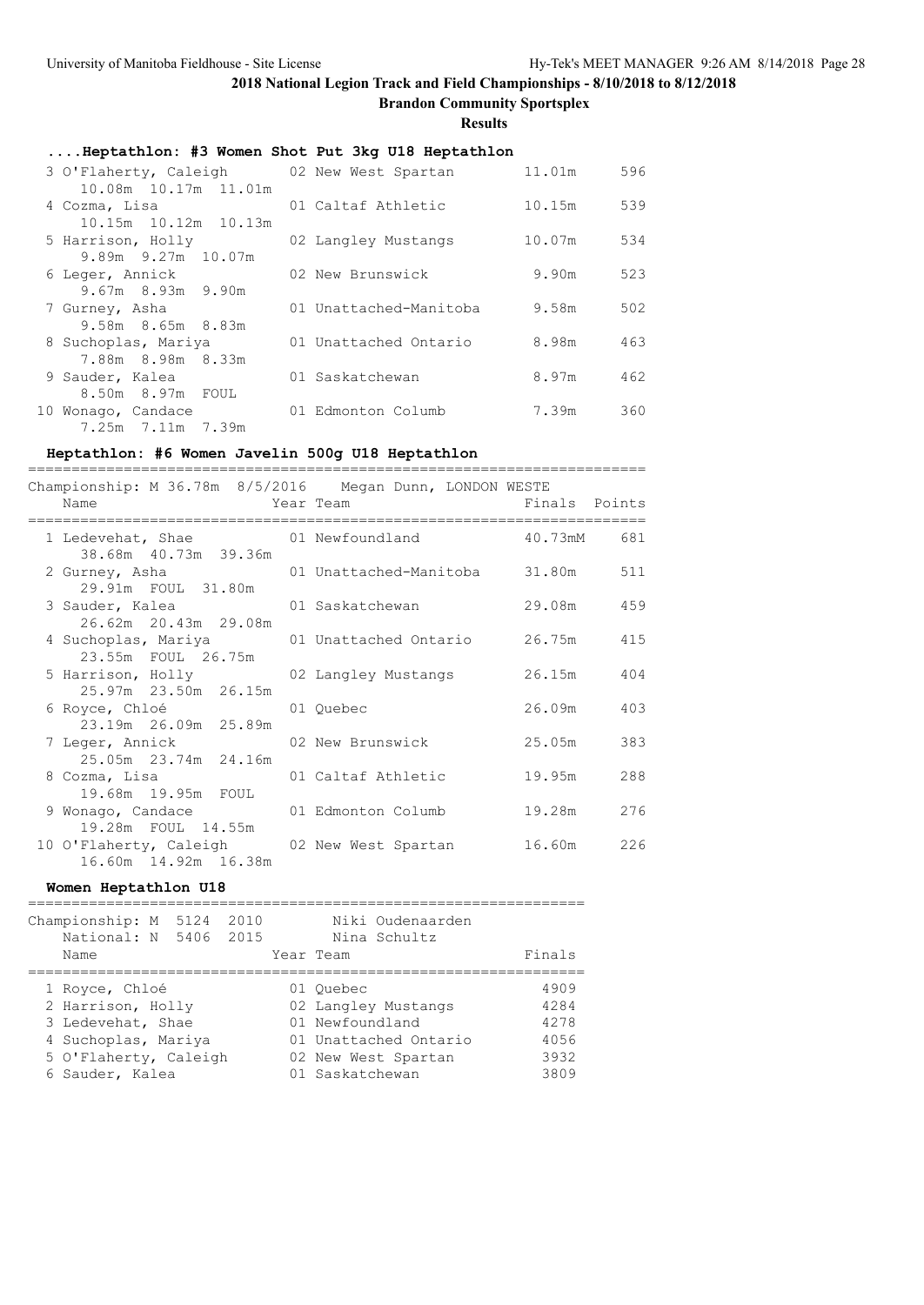**Brandon Community Sportsplex**

**Results**

| Women Heptathlon U18                                                                 |                              |                         |      |   |          |
|--------------------------------------------------------------------------------------|------------------------------|-------------------------|------|---|----------|
| 7 Cozma, Lisa                                                                        | 01 Caltaf Athletic           | 3731                    |      |   |          |
| 8 Gurney, Asha                                                                       | 01 Unattached-Manitoba       | 3683                    |      |   |          |
| 9 Wonago, Candace                                                                    | 01 Edmonton Columb           | 3193                    |      |   |          |
| 10 Leger, Annick                                                                     | 02 New Brunswick             | 2332                    |      |   |          |
| Women 3000 m Race Walk U18                                                           |                              |                         |      |   |          |
| Championship: M 15:46.84 2011 Hana Ready<br>National: N 15:41.22 2010 Rachael Inglis |                              |                         |      |   |          |
|                                                                                      |                              |                         |      |   |          |
| Name                                                                                 | Year Team                    | Finals                  |      |   |          |
| 1 Cardle, Cassidy 62 Racewalk West                                                   |                              | 15:12.00N               |      |   |          |
| 2 Yu, Joanna                                                                         | 01 Racewalk West             | 15:33.80N               |      |   |          |
| 3 McCarthy, Audrey                                                                   | 02 Ontario                   | 16:29.12                |      |   |          |
| Men 100 m U16                                                                        |                              |                         |      |   |          |
| Championship: M 10.75 2010 Andre Ford-Azonwanna                                      |                              |                         |      |   |          |
| Name                                                                                 | Year Team                    | Prelims Wind H#         |      |   |          |
|                                                                                      |                              |                         |      |   |          |
| Preliminaries                                                                        |                              |                         |      |   |          |
| 1 Rose, Jadon                                                                        | 03 Mississauga               | 11.00Q 2.8 1            |      |   |          |
| 2 Ezzeddine, Joe Bernard 03 Quebec                                                   |                              | 11.11Q 2.3 3            |      |   |          |
| 3 Barresi, Domenic                                                                   | 03 Hamilton Oly 11.13Q 2.9 4 |                         |      |   |          |
| 4 Rose, Jalon                                                                        | 03 Mississauga               | 11.160 2.5 2            |      |   |          |
| 5 Spicer, Logan                                                                      | 03 Ontario                   | 11.29q 2.9 4            |      |   |          |
| 6 Schultz, Caiden                                                                    | 03 Caltaf Athletic           | 11.31q 2.9 4            |      |   |          |
| 7 Thompson, Brendon                                                                  | 03 Alberta-NWT               | $11.37q$ 2.5            |      | 2 |          |
| 8 Kidd, Daniel                                                                       | 04 Voleo Athletics           | $11.42q$ 2.3            |      | 3 |          |
| 9 Richards, Matthias                                                                 | 03 Ontario                   | 11.43 2.3 3             |      |   |          |
| 10 Long, Dillinger                                                                   | 04 South Simcoe              | 11.46 2.9 4             |      |   |          |
| 11 Moseley, Melique                                                                  | 03 Flying Angel              | 11.48 2.8               |      | 1 |          |
| 12 Ayomanor, Elic                                                                    | 03 Alberta-NWT               | 11.50 2.8 1             |      |   |          |
| 13 Octave, Tyrick                                                                    | 03 Quebec                    | $11.51$ $2.8$ 1         |      |   |          |
| 14 Xuzhang, Jeffery                                                                  | 03 Flying Angel              | $11.53$ $2.5$           |      | 2 |          |
| 15 Jiang, Roy                                                                        | 03 Ocean Athletics           | 11.61 2.5 2             |      |   |          |
| 16 Gibbs, Mitchell                                                                   | $03$ Bc/Yk                   | 11.66 2.3 3             |      |   |          |
| 17 Hinsperger, Aiden<br>18 Haché, Brandon                                            | 03 Saugeen Track             | $11.75$ $2.8$ 1         |      |   |          |
| 18 Haché, Brandon                                                                    | 03 New Brunswick             | 11.79 2.5 2             |      |   |          |
| 19 Uchacz, Dayton                                                                    | 04 Saskatchewan              | 11.80 2.8               |      | 1 |          |
| 20 Miller Harms, Wilhelm                                                             | 03 Prairie Storm             | 11.87 2.5               |      | 2 |          |
| 21 Lander-Pinard, Michael                                                            | 03 Nova Scotia/Nunavut       | 11.88                   | 2.9  | 4 |          |
| 22 Hardy, Ryder                                                                      | 04 Riversdale                | 11.90                   | 2.5  | 2 |          |
| 23 Chambers, Tyson                                                                   | 03 Manitoba-NW ON            | 12.24                   | 2.9  | 4 |          |
| 24 Basque, Guillaume                                                                 | 04 New Brunswick             | 12.27                   | 2.8  | 1 |          |
| 25 Taylor, Nathen                                                                    | 03 Newfoundland              | 12.47                   | 2.3  |   | 3 12.463 |
| 26 McLean, Hunter                                                                    | 03 Manitoba-NW ON            | 12.47                   | 2.3  |   | 3 12.465 |
| Men 100 m U16<br>--------------------------------                                    |                              | ======================= |      |   |          |
| Championship: M 10.75 2010                                                           | Andre Ford-Azonwanna         |                         |      |   |          |
| Name                                                                                 | Year Team                    | Finals                  | Wind |   |          |

===================================================================== Finals

1 Rose, Jadon 03 Mississauga 10.94 1.8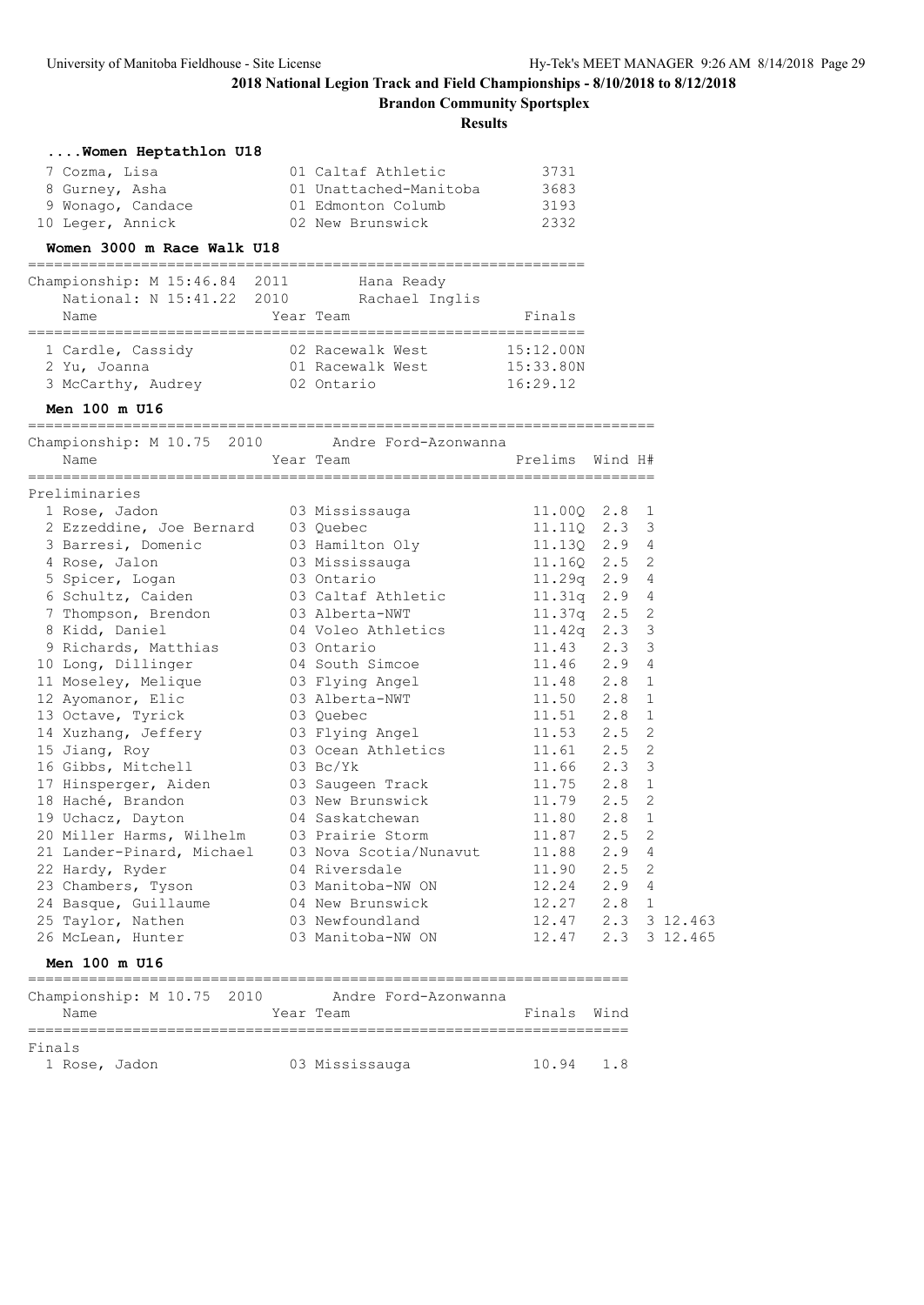**Brandon Community Sportsplex**

**Results**

| Men 100 m U16                                              |                                       |                                                                            |     |                      |
|------------------------------------------------------------|---------------------------------------|----------------------------------------------------------------------------|-----|----------------------|
| 2 Rose, Jalon                                              | 03 Mississauga                        | 11.00                                                                      | 1.8 |                      |
| 3 Ezzeddine, Joe Bernard 03 Quebec                         |                                       |                                                                            |     |                      |
| 4 Barresi, Domenic                                         |                                       | $11.07$ 1.8<br>11.27 1.8                                                   |     |                      |
| 5 Spicer, Logan                                            |                                       | $11.33$ $1.8$                                                              |     |                      |
| 6 Kidd, Daniel                                             | 04 Voleo Athletics                    | 11.38 1.8                                                                  |     |                      |
| 7 Thompson, Brendon 03 Alberta-NWT                         |                                       | 11.41 1.8                                                                  |     |                      |
| 8 Schultz, Caiden                                          | 03 Caltaf Athletic                    | 11.52 1.8                                                                  |     |                      |
| Men 200 m U16                                              |                                       |                                                                            |     |                      |
| Championship: M 21.90 1985 Brad McCuaig                    |                                       |                                                                            |     |                      |
| Name                                                       | Year Team                             | Prelims Wind H#                                                            |     |                      |
| Preliminaries                                              |                                       |                                                                            |     |                      |
| 1 Ezzeddine, Joe Bernard 03 Quebec                         |                                       | $23.029 - 3.2$<br>$23.159 - 2.2$ 1<br>$23.239 - 1.3$ 2<br>$23.239 - 2.4$ 3 |     |                      |
| 2 Rose, Jadon                                              |                                       |                                                                            |     |                      |
| 3 Rose, Jalon                                              | 03 Mississauga<br>03 Mississauga      |                                                                            |     |                      |
| 4 Hurst Jr, David 03 Mississauga                           |                                       | $23.35Q - 2.4$                                                             |     |                      |
| 5 Barresi, Domenic 63 Hamilton Oly 23.30q -3.1             |                                       |                                                                            |     | 4                    |
| 6 Kidd, Daniel                                             | 04 Voleo Athletics $23.33q -2.2$      |                                                                            |     | 1                    |
|                                                            | 03 Ontario                            |                                                                            |     | $\mathbf{2}$         |
| 7 Richards, Matthias<br>8 Octave, Tyrick                   | 03 Quebec                             | 23.35q -1.3 2<br>23.40q -1.3 2                                             |     |                      |
| 9 Reader, Daniel                                           | 03 Ontario                            | $23.50 -2.4$                                                               |     | 3                    |
| 10 Hinsperger, Aiden (1988) 03 Saugeen Track (23.52 -1.3 2 |                                       |                                                                            |     |                      |
| 11 Long, Dillinger                                         | 04 South Simcoe                       | $23.63 -2.4$ 3                                                             |     |                      |
| 12 Powell-Burgess, Diarra J 03 Mississauga                 |                                       | $23.87 - 3.1 4$                                                            |     |                      |
| 13 Schultz, Caiden                                         |                                       |                                                                            |     |                      |
| 14 Reid, Nathan                                            | 04 Etobicoke Track                    | $23.98 - 2.2$                                                              |     | $\mathbf{1}$         |
| 15 Thompson, Brendon 63 Alberta-NWT                        |                                       | $24.07 - 3.1$                                                              |     | 4                    |
| 16 Dizon, Ryden                                            |                                       | $24.15 - 1.3$ 2                                                            |     |                      |
| 17 Jiang, Roy                                              | 04 Wpg Optimist<br>03 Ocean Athletics | $24.17 -2.2$ 1                                                             |     |                      |
| 18 Uchacz, Dayton 64 Saskatchewan                          |                                       | $24.52 - 2.4$                                                              |     | 3                    |
| 19 Hardy, Ryder                                            | 04 Riversdale                         | $24.71 - 2.4$                                                              |     | $\mathsf 3$          |
| 20 Michaud, Jeremy 63 New Brunswick                        |                                       | $24.84 - 1.3$ 2                                                            |     |                      |
| 20 minutes,<br>21 McLean, Hunter                           | 03 Manitoba-NW ON                     | $25.12 -1.3$ 2                                                             |     |                      |
| 22 Yoon, Kyuhyun                                           | 03 Universal AC                       | $25.20 -3.1 4$                                                             |     |                      |
| 23 Basque, Guillaume 04 New Brunswick                      |                                       | $25.76 -2.4$                                                               |     | 3                    |
| 24 Chan, Nathan                                            | 03 Universal AC                       | $26.05 -2.2 1$                                                             |     |                      |
| 25 Taylor, Nathen                                          |                                       | $26.24 -3.1 4$                                                             |     |                      |
| -- Chambers, Tyson                                         | 03 Newfoundland<br>03 Manitoba-NW ON  |                                                                            |     | DQ -2.2 1 Rule 163.3 |
| -- Miller Harms, Wilhelm                                   | 03 Prairie Storm                      | $DQ -2.4$                                                                  |     | 3 Rule 163.3         |
|                                                            |                                       |                                                                            |     |                      |

## **Men 200 m U16**

| Championship: M 21.90 1985<br>Name | Brad McCuaig<br>Year Team | Finals Wind   |                      |
|------------------------------------|---------------------------|---------------|----------------------|
| Finals                             |                           |               |                      |
| 1 Rose, Jadon                      | 03 Mississauga            | $22.75 - 3.3$ |                      |
| 2 Ezzeddine, Joe Bernard           | 03 Ouebec                 | $22.86 - 3.3$ |                      |
| 3 Rose, Jalon                      | 03 Mississauga            | $23.08 - 3.3$ |                      |
| 4 Barresi, Domenic                 | 03 Hamilton Oly           |               | $23.32 - 3.3 23.311$ |
| 5 Hurst Jr, David                  | 03 Mississauga            |               | $23.32 - 3.323.319$  |
| 6 Kidd, Daniel                     | 04 Voleo Athletics        | $23.42 - 3.3$ |                      |
| 7 Richards, Matthias               | 03 Ontario                | $23.55 - 3.3$ |                      |
|                                    |                           |               |                      |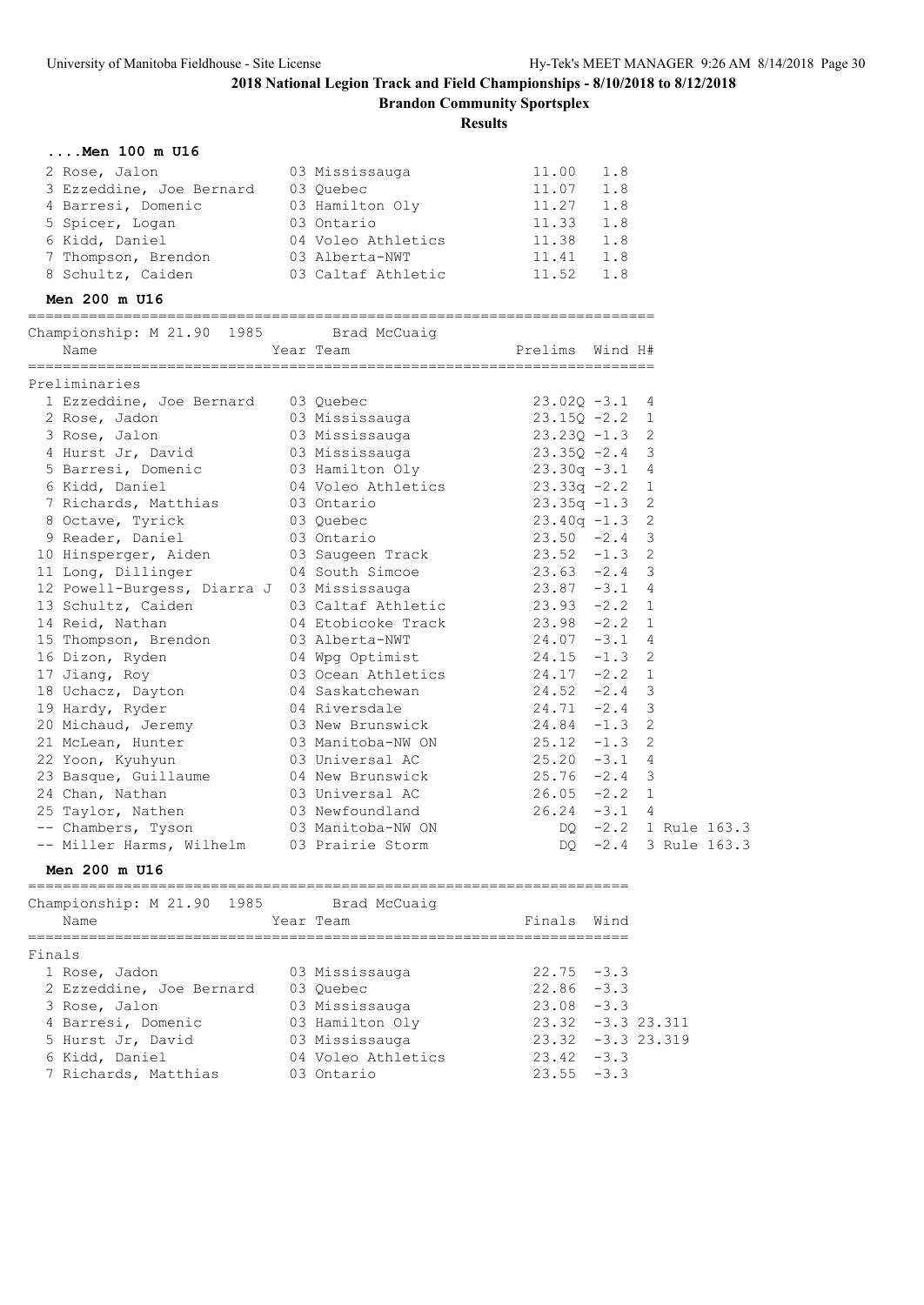**....Men 200 m U16**

# **2018 National Legion Track and Field Championships - 8/10/2018 to 8/12/2018**

**Brandon Community Sportsplex**

| 8 Octave, Tyrick                                  |      | 03 Quebec                      | 23.81                  | $-3.3$         |
|---------------------------------------------------|------|--------------------------------|------------------------|----------------|
| Men 300 m U16                                     |      |                                |                        |                |
| Championship: M 34.62 2017                        |      | Nifaiya Robinson               |                        |                |
| Name                                              |      | Year Team                      | Prelims                | H#             |
| ==================                                |      |                                |                        |                |
| Preliminaries                                     |      |                                |                        |                |
| 1 Ezzeddine, Joe Bernard                          |      | 03 Quebec                      | 35.85Q                 | 3              |
| 2 Reader, Daniel                                  |      | 03 Ontario                     | 36.40Q                 | 1              |
| 3 Monro, Nicholas                                 |      | $03 \text{BC/Yk}$              | 36.68Q                 | $\mathbf{2}$   |
| 4 Hurst Jr, David                                 |      | 03 Mississauga                 | 36.58Q                 | 3              |
| 5 Roberts, Peter                                  |      | 03 Airdrie Aces                | 36.820                 | 2              |
| 6 Dizon, Ryden                                    |      | 04 Wpg Optimist                | 37.82Q                 | 1              |
| 7 Schultz, Caiden                                 |      | 03 Caltaf Athletic             | 37.71q                 | 2              |
| 8 Riad, Yasser                                    |      | 03 Quebec                      | 38.15q                 | 2              |
| 9 Abel Douglas, Teijon                            |      | 03 Riversdale                  | 38.16                  | 2              |
| 10 Derlis, Taylor                                 |      | 03 South Simcoe                | 38.21                  | 1              |
| 11 Henderson, Ried                                |      | 03 Laurel Creek T.F.C.         | 38.32                  | 3              |
| 12 Michaud, Jeremy                                |      | 03 New Brunswick               | 38.63                  | 3              |
| 13 Yoon, Kyuhyun                                  |      | 03 Universal AC                | 39.04                  | 3              |
| 14 Audra, Gabriel                                 |      | 03 Calgary Spartans            | 39.16                  | $\overline{2}$ |
| 15 Popejoy, Dylan                                 |      | 03 Brockville L                | 39.16                  | $\mathbf 1$    |
| 16 Hardy, Ryder                                   |      | 04 Riversdale                  | 39.18                  | 3              |
| 17 McLean, Hunter                                 |      | 03 Manitoba-NW ON              | 39.34                  | 1              |
| 18 Lacroix, Joshua                                |      | 04 Wpg Optimist                | 39.96                  | $\overline{2}$ |
| 19 Ali, Maleek                                    |      | 03 Wpg Optimist                | 40.22                  | 3              |
| 20 Chan, Nathan                                   |      | 03 Universal AC                | 40.24                  | 1              |
| 21 Velazquez, Emiliano                            |      | 03 Caltaf Athletic             | 40.64                  | 2              |
| Men 300 m U16<br>-------------------------------- |      | ============================== |                        |                |
| Championship: M 34.62 2017 Nifaiya Robinson       |      |                                |                        |                |
| Name                                              |      | Year Team                      | Finals                 |                |
| =====================<br>Finals                   |      |                                |                        |                |
| 1 Ezzeddine, Joe Bernard                          |      | 03 Quebec                      | 35.38                  |                |
| 2 Hurst Jr, David                                 |      | 03 Mississauga                 | 36.03                  |                |
| 3 Reader, Daniel                                  |      | 03 Ontario                     | 36.26                  |                |
| 4 Monro, Nicholas                                 |      | $03 \text{ Bc/Yk}$             | 36.63                  |                |
| 5 Riad, Yasser                                    |      | 03 Quebec                      | 37.60                  |                |
| 6 Schultz, Caiden                                 |      | 03 Caltaf Athletic             | 37.71                  |                |
| 7 Dizon, Ryden                                    |      | 04 Wpg Optimist                | 38.07                  |                |
| <b>Men 800 m U16</b>                              |      |                                |                        |                |
|                                                   |      |                                | ---------------------- |                |
| Championship: M 1:54.43                           | 1989 | Kevin Sullivan                 |                        |                |
| Name                                              |      | Year Team                      | Finals                 | H#             |
| 1 Campbell, Eric                                  |      | 03 Ontario                     | 1:59.51                | 2              |
| 2 Swanson, Mats                                   |      | 04 Alberta-NWT                 | 1:59.60                | 2              |
| 3 Simard, Enrique                                 |      | 03 Quebec                      | 2:00.38                | $\overline{c}$ |
| 4 Henderson, Ried                                 |      | 03 Laurel Creek T.F.C.         | 2:01.77                | 2              |
| 5 Derlis, Taylor                                  |      | 03 South Simcoe                | 2:03.10                | $\mathbf{2}$   |
| 6 Enstrom, Owen                                   |      | 03 New Brunswick               | 2:04.01                | 2              |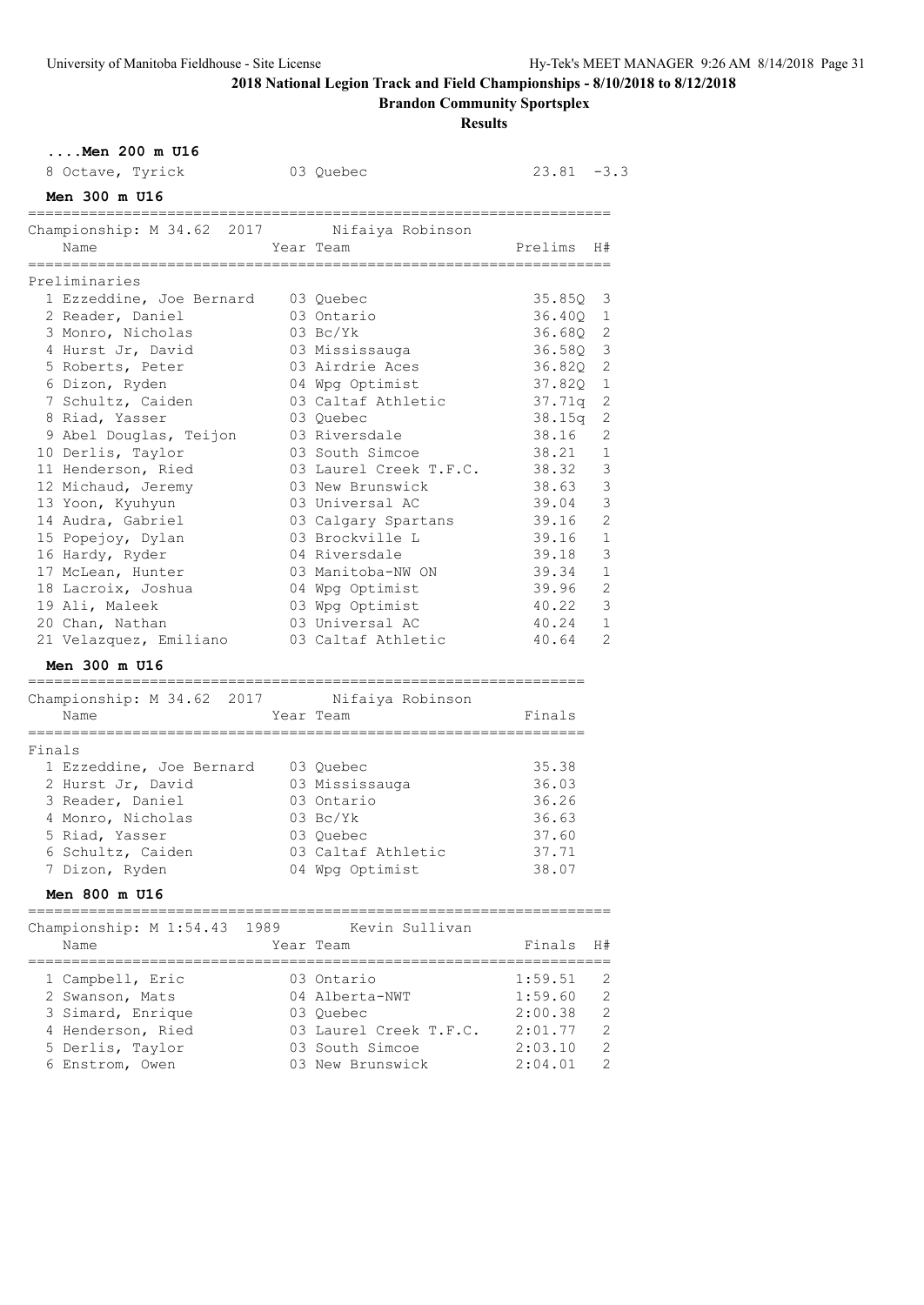**Brandon Community Sportsplex**

**Results**

### **....Men 800 m U16**

| 7 Popejoy, Dylan       | 03 Brockville L    | $2:04.46$ 2 |                |
|------------------------|--------------------|-------------|----------------|
| 8 Abel Douglas, Teijon | 03 Riversdale      | 2:04.63     |                |
| 9 Lysiuk, Haydn        | 03 Manitoba-NW ON  | 2:08.79     |                |
| 10 Lawson, Ben         | 03 Manitoba-NW ON  | 2:08.84     |                |
| 11 Deck, Kaiden        | 03 Saskatchewan    | 2:14.96     | $\overline{1}$ |
| 12 Velazquez, Emiliano | 03 Caltaf Athletic | 2:17.52     |                |
| -- Mytopher, Adam      | 03 Saskatchewan    | DO.         | 1 Rule 163.3   |
| -- Riad, Yasser        | 03 Ouebec          | DO.         | 2 Rule 163.2   |

### **Men 1200 m U16**

================================================================

| Championship: M 3:07.43 2010 | Alex Freemantle        |         |
|------------------------------|------------------------|---------|
| Name                         | Year Team              | Finals  |
| 1 Mytopher, Adam             | 03 Saskatchewan        | 3:14.48 |
| 2 Turcotte, Émile            | 03 Ouebec              | 3:15.23 |
| 3 Campbell, Eric             | 03 Ontario             | 3:15.36 |
| 4 Simard, Enrique            | 03 Quebec              | 3:16.97 |
| 5 Swanson, Mats              | 04 Alberta-NWT         | 3:17.92 |
| 6 Krayacich, Lucas           | 03 Calgary Warriors    | 3:20.69 |
| 7 Schriemer, Michael         | 03 Okanagan Ath        | 3:21.50 |
| 8 James, Zachary             | 03 Nova Scotia/Nunavut | 3:25.24 |
| 9 Lysiuk, Haydn              | 03 Manitoba-NW ON      | 3:26.22 |
| 10 Milroy, Derek             | 03 Laurel Creek T.F.C. | 3:27.27 |
| 11 Lawson, Ben               | 03 Manitoba-NW ON      | 3:27.70 |
| 12 Popejoy, Dylan            | 03 Brockville L        | 3:30.75 |
| 13 Deck, Kaiden              | 03 Saskatchewan        | 3:34.43 |
| 14 Power, James              | 03 Newfoundland        | 3:37.46 |
| 15 Morneault, Andon          | 03 New Brunswick       | 3:42.57 |

### **Men 2000 m U16**

|                                  | Championship: M 5:38.95 2010 |  | Mike Tate              |         |  |  |  |  |
|----------------------------------|------------------------------|--|------------------------|---------|--|--|--|--|
|                                  | Name                         |  | Year Team              | Finals  |  |  |  |  |
|                                  | 1 Turcotte, Emile            |  | 03 Ouebec              | 5:51.45 |  |  |  |  |
|                                  | 2 Toupin, Émile              |  | 03 Ouebec              | 5:53.17 |  |  |  |  |
|                                  | 3 Schriemer, Michael         |  | 03 Okanagan Ath        | 5:53.52 |  |  |  |  |
|                                  | 4 Richard, Francois          |  | 03 New Brunswick       | 5:57.85 |  |  |  |  |
|                                  | 5 Krayacich, Lucas           |  | 03 Calgary Warriors    | 6:00.41 |  |  |  |  |
|                                  | 6 Wiktorski, Liam            |  | 03 Newmarket           | 6:02.60 |  |  |  |  |
|                                  | 7 Lawson, Ben                |  | 03 Manitoba-NW ON      | 6:17.02 |  |  |  |  |
|                                  | 8 Mawii, Darius              |  | 03 Coquitlam Cheetahs  | 6:26.36 |  |  |  |  |
|                                  | 9 Power, James               |  | 03 Newfoundland        | 6:27.42 |  |  |  |  |
|                                  | 10 Caballero, Colton         |  | 03 Nova Scotia/Nunavut | 6:32.24 |  |  |  |  |
|                                  | 11 Coccimiglio, Noah         |  | 03 Manitoba-NW ON      | 7:35.47 |  |  |  |  |
| Men 100 m Hurdles 0.84m-8.5m U16 |                              |  |                        |         |  |  |  |  |

| Championship: M 13.48 2015<br>Name | Aaron Marcynuk<br>Year Team | Prelims Wind H# |  |
|------------------------------------|-----------------------------|-----------------|--|
| Preliminaries                      |                             |                 |  |
| 1 Skerl, Mark                      | 03 Ontario                  | M 13.420 1.3 2  |  |
| 2 Désilets, Emanuel                | 03 Ouebec                   | M 13.460 1.3 1  |  |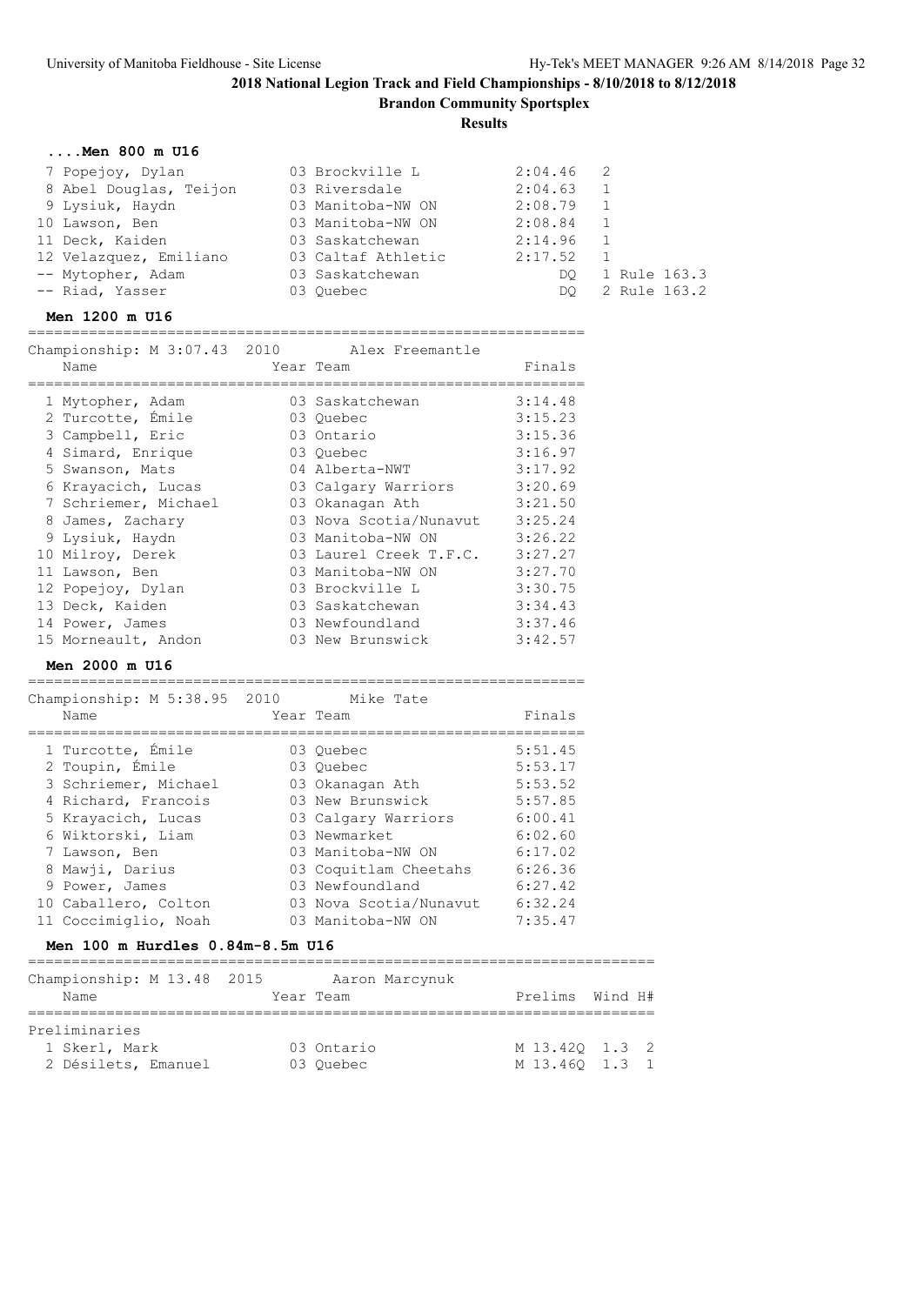|                                                                      | 2018 National Legion Track and Field Championships - 8/10/2018<br><b>Brandon Community Sportsplex</b><br><b>Results</b> |                  |         |                |
|----------------------------------------------------------------------|-------------------------------------------------------------------------------------------------------------------------|------------------|---------|----------------|
| $\ldots$ .Men 100 m Hurdles 0.84m-8.5m U16<br>3 Ma, Quan Ting Thomas | $03\;\mathrm{Bc/Yk}$                                                                                                    | 13.590 1.3 2     |         |                |
| 4 Samson, Ethan                                                      | 03 Alberta-NWT                                                                                                          | 14.360 1.3       |         | $\mathbf{1}$   |
| 5 Pederson, Adam                                                     | $03 \text{ Bc/Yk}$                                                                                                      | 14.510 1.3       |         | 1              |
| 6 Phan, Justin                                                       | 04 Quebec                                                                                                               | 14.69Q 1.3       |         | $\overline{c}$ |
| 7 Audra, Gabriel                                                     | 03 Calgary Spartans                                                                                                     | 14.83q 1.3       |         | $\overline{c}$ |
| 8 Dimande, Tiago                                                     | 04 Saskatchewan                                                                                                         | 14.88q 1.3       |         | $\overline{c}$ |
| 9 Hurley, Kyle                                                       | 03 Nova Scotia/Nunavut                                                                                                  | $15.07$ $1.3$ 2  |         |                |
| 10 Sillars, Taylor                                                   | 03 Universal AC                                                                                                         | $15.18$ 1.3      |         | 1              |
| 11 Arnfast, Oliver                                                   | 03 Nova Scotia/Nunavut                                                                                                  | $15.42$ $1.3$ 1  |         |                |
| 12 Andres, Adam                                                      | 03 Wpg Optimist                                                                                                         | $15.68$ 1.3      |         | $\mathbf{1}$   |
| Men 100 m Hurdles 0.84m-8.5m U16                                     |                                                                                                                         |                  |         |                |
| Championship: M 13.48 2015 Aaron Marcynuk                            |                                                                                                                         |                  |         |                |
| Name                                                                 | Year Team                                                                                                               | Finals Wind      |         |                |
| Finals                                                               |                                                                                                                         |                  |         |                |
| 1 Désilets, Emanuel                                                  | 03 Quebec                                                                                                               | 13.03M 1.7       |         |                |
| 2 Skerl, Mark                                                        | 03 Ontario                                                                                                              | 13.16M 1.7       |         |                |
| 3 Ma, Quan Ting Thomas                                               | 03 Bc/Yk                                                                                                                | 13.45M 1.7       |         |                |
| 4 Pederson, Adam                                                     | 03 Bc/Yk                                                                                                                | 13.86 1.7        |         |                |
| 5 Dimande, Tiago                                                     | 04 Saskatchewan                                                                                                         | 14.28 1.7        |         |                |
| 6 Phan, Justin                                                       | 04 Ouebec                                                                                                               | $14.32$ 1.7      |         |                |
| 7 Samson, Ethan                                                      | 03 Alberta-NWT                                                                                                          | 14.52 1.7        |         |                |
| 8 Audra, Gabriel                                                     | 03 Calgary Spartans                                                                                                     | 14.90 1.7        |         |                |
| Men 200 m Hurdles 0.762m-35m U16                                     |                                                                                                                         |                  |         |                |
| Championship: M 24.27 2012 Davis Edward                              |                                                                                                                         |                  |         |                |
| Name                                                                 | Year Team                                                                                                               | Prelims          | Wind H# |                |
| ==================<br>Preliminaries                                  |                                                                                                                         |                  |         |                |
| 1 Ma, Quan Ting Thomas                                               | $03\ \text{Bc/Yk}$                                                                                                      | $25.03Q - 1.3$ 1 |         |                |
| 2 Skerl, Mark                                                        | 03 Ontario                                                                                                              | $25.52Q - 1.0$ 2 |         |                |
| 3 Samson, Ethan                                                      | 03 Alberta-NWT                                                                                                          | $25.57Q - 1.0$ 2 |         |                |
| 4 Kelsick, Kashay                                                    | 03 Alberta-NWT                                                                                                          | $25.77Q - 1.3$   |         | $\mathbf{1}$   |
|                                                                      |                                                                                                                         |                  |         |                |

| 4 Kelsick, Kashay                     | 03 Alberta-NWT         | $25.770 - 1.3$ 1 |  |
|---------------------------------------|------------------------|------------------|--|
| 5 Aniamaka, Praise                    | 03 Bc/Yk               | $25.580 - 1.0$ 2 |  |
| 6 Dimande, Tiago                      | 04 Saskatchewan        | $26.930 - 1.3$ 1 |  |
| 7 Cheung, Terence                     | 03 Vancouver TB        | $25.87q - 1.0$ 2 |  |
| 8 Hurley, Kyle                        | 03 Nova Scotia/Nunavut | $26.97q -1.0$ 2  |  |
| 9 Henderson, Ried                     | 03 Laurel Creek T.F.C. | $27.39 -1.3$ 1   |  |
| 10 Audra, Gabriel                     | 03 Calgary Spartans    | $28.05 -1.3 1$   |  |
| 11 Arnfast, Oliver                    | 03 Nova Scotia/Nunavut | $28.26 -1.3$ 1   |  |
| 12 Sillars, Taylor                    | 03 Universal AC        | $28.32 -1.0$ 2   |  |
| -- Bayard-Fournier, Émerick 04 Ouebec |                        | $DNF -1.0 2$     |  |
|                                       |                        |                  |  |

## **Men 200 m Hurdles 0.762m-35m U16**

| Championship: M 24.27 2012<br>Name      |  | Year Team                       | Davis Edward | Finals Wind                   |  |
|-----------------------------------------|--|---------------------------------|--------------|-------------------------------|--|
| Finals                                  |  |                                 |              |                               |  |
| 1 Ma, Quan Ting Thomas<br>2 Skerl, Mark |  | $03 \text{BC/Yk}$<br>03 Ontario |              | $24.90 -2.0$<br>$25.19 - 2.0$ |  |
| 3 Samson, Ethan                         |  | 03 Alberta-NWT                  |              | $25.42 -2.0$                  |  |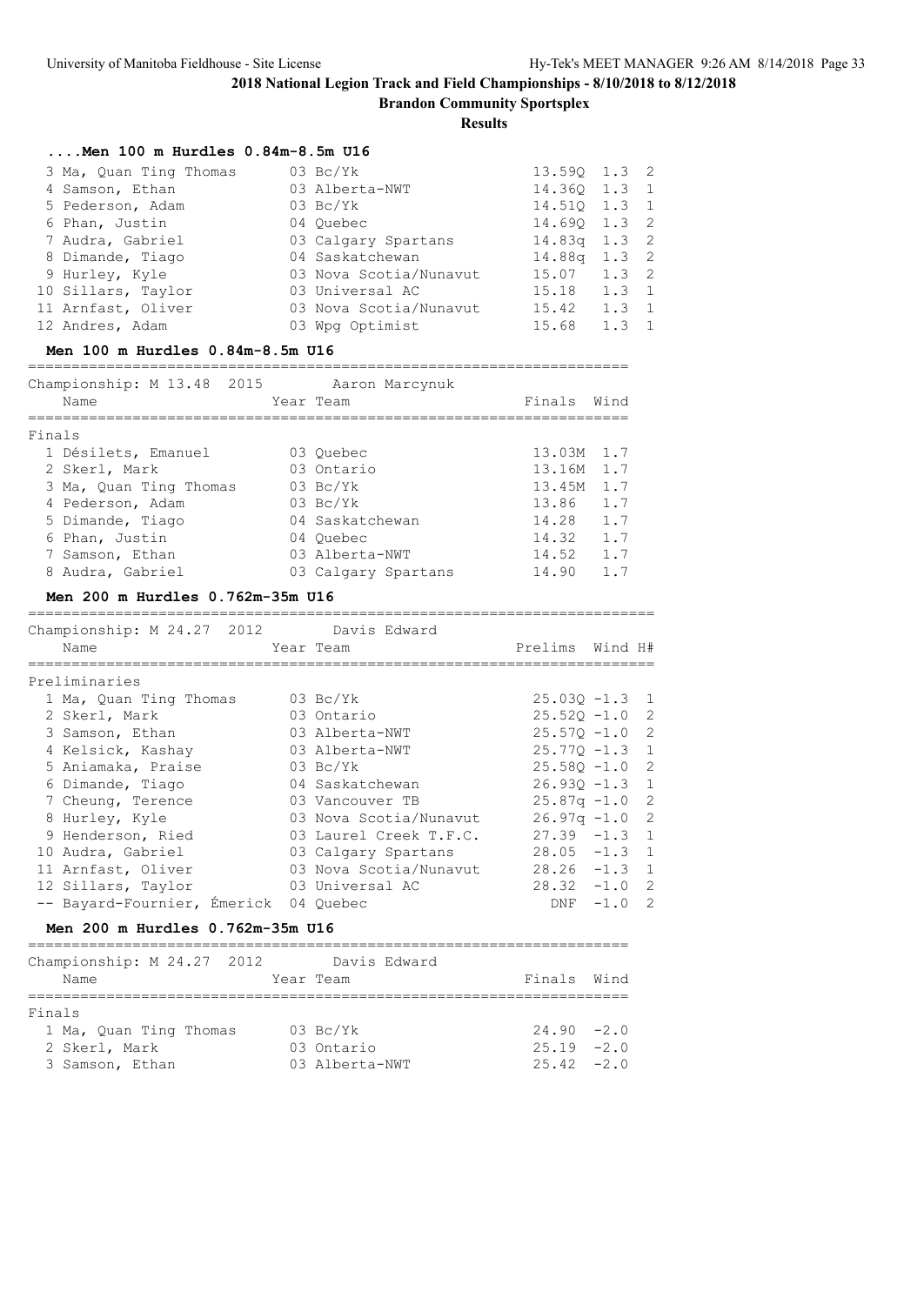**Brandon Community Sportsplex**

| $\ldots$ .Men 200 m Hurdles 0.762m-35m U16                                                                           |               |             |
|----------------------------------------------------------------------------------------------------------------------|---------------|-------------|
| 4 Aniamaka, Praise<br>03 Bc/Yk                                                                                       | $25.67 - 2.0$ |             |
| 03 Alberta-NWT<br>5 Kelsick, Kashay                                                                                  | $25.89 - 2.0$ |             |
| 6 Cheung, Terence<br>03 Vancouver TB                                                                                 | $26.23 -2.0$  |             |
| 7 Dimande, Tiago<br>04 Saskatchewan                                                                                  | $26.87 - 2.0$ |             |
| Men 1500 m Steeplechase 0.762m U16                                                                                   |               |             |
| Championship: M 4:15.15 2012<br>Tobias Wolter                                                                        |               |             |
| Name<br>Year Team                                                                                                    | Finals        |             |
| 03 Quebec<br>1 Toupin, Emile                                                                                         | 4:28.44       |             |
| 2 Richard, Francois 03 New Brunswick 4:29.51                                                                         |               |             |
| 3 Milroy, Derek<br>03 Laurel Creek T.F.C. 4:31.58                                                                    |               |             |
| 4 Goudron, Ryan<br>03 Royal City                                                                                     | 4:33.10       |             |
| 5 James, Zachary                                                                                                     |               |             |
| 03 Nova Scotia/Nunavut 4:42.36<br>03 Coquitlam Cheetahs 4:50.43<br>03 Nova Scotia/Nunavut 4:58.96<br>6 Mawji, Darius |               |             |
| 7 Caballero, Colton                                                                                                  |               |             |
| 03 New Brunswick<br>8 Morneault, Andon                                                                               | 4:59.02       |             |
| Men 4x100 m Relay U16                                                                                                |               |             |
| Championship: M 43.30 1985<br>, ALB                                                                                  |               |             |
| Team                                                                                                                 | Finals        |             |
| 1 Mississauga Olympians T&F A.A. 'A'                                                                                 | 43.50         |             |
| 2 Flying Angels Academy 'A'                                                                                          | 44.51         |             |
| 3 Alberta-Northwest Territories<br>' A'                                                                              | 44.77         |             |
| 4 British Columbia/Yukon Territo 'A'                                                                                 | 45.00         |             |
| 5 Quebec 'A'                                                                                                         | 46.16         |             |
| 6 Ontario 'A'                                                                                                        | 46.80         |             |
| -- New Brunswick 'A'                                                                                                 | DNF           |             |
| Men 1600 Sprint Medley U16                                                                                           |               |             |
| ===========================<br>=============================<br>Championship: M 3:35.30 2010 , ONT                   |               |             |
| Team                                                                                                                 | Finals        |             |
| 1 Ontario 'A'                                                                                                        | 3:40.71       |             |
| 2 Quebec 'A'                                                                                                         | 3:50.11       |             |
| 3 Saskatchewan<br>$\mathsf{A}$                                                                                       | 3:51.81       |             |
| 4 Alberta-Northwest Territories 'A'                                                                                  | 3:54.77       |             |
| 5 Winnipeg Optimist Athletics 'A'                                                                                    | 3:58.14       |             |
| 6 Manitoba & Northwest Ontario<br>' A'                                                                               | 3:59.35       |             |
| -- Unattached 'A'                                                                                                    | DO.           | Rule 170.6c |
| Men High Jump U16                                                                                                    |               |             |
| Championship: M 2.01m 2007 Branden Wilhelm                                                                           |               |             |
| Year Team<br>Name                                                                                                    | Finals        |             |
| 1 McEachern, Nolan<br>$03\text{ BC/Yk}$                                                                              | 1.87m         |             |
| 1.70 1.75 1.78 1.81 1.84 1.87 1.90<br>O O O O XXO XXX<br>$\Omega$                                                    |               |             |
|                                                                                                                      |               |             |
|                                                                                                                      |               |             |
|                                                                                                                      |               |             |
|                                                                                                                      |               |             |
|                                                                                                                      |               |             |
|                                                                                                                      |               |             |
|                                                                                                                      |               |             |
|                                                                                                                      |               |             |
|                                                                                                                      |               |             |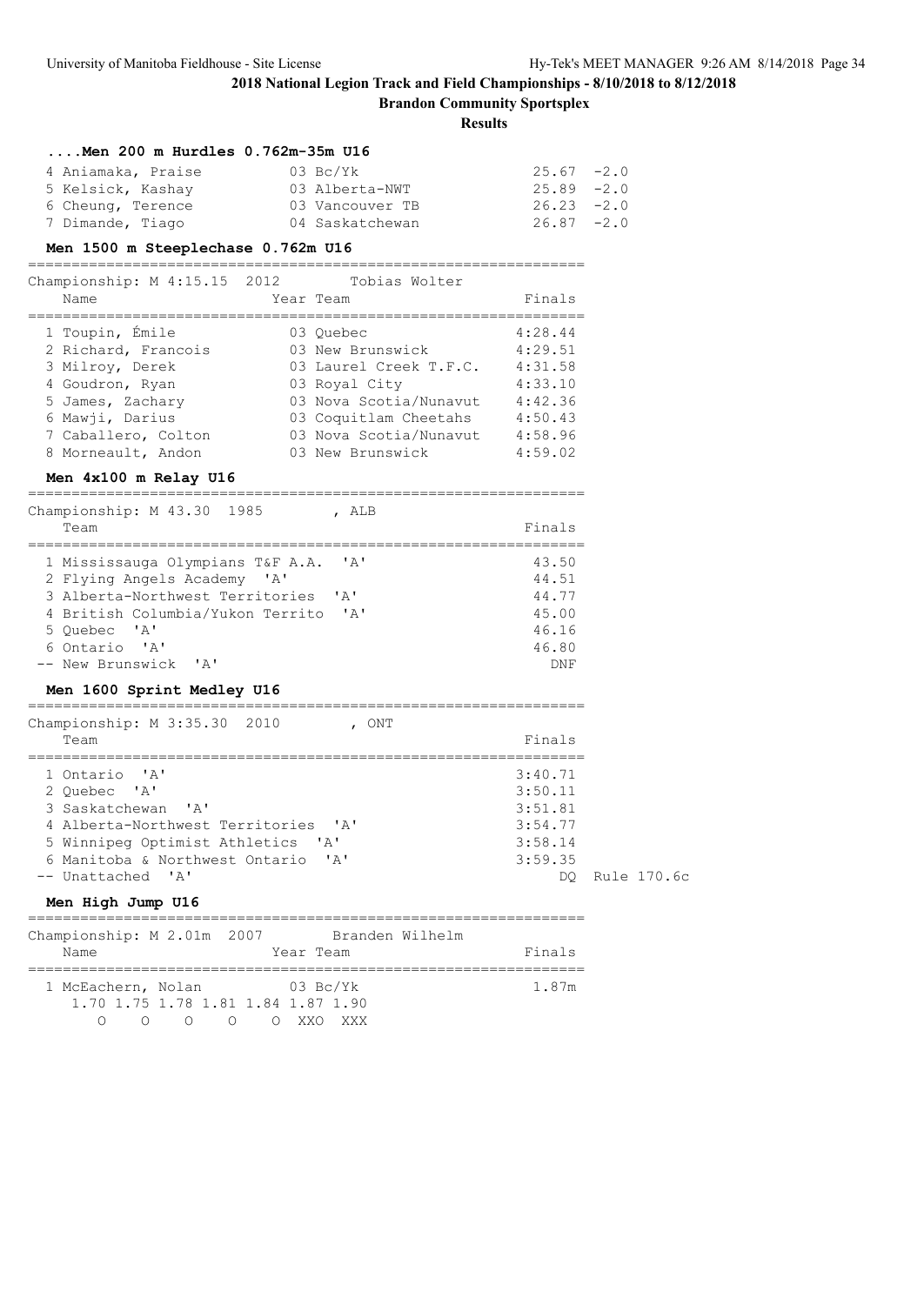**Brandon Community Sportsplex**

### **Results**

| Men High Jump U16                                    |  |                        |        |
|------------------------------------------------------|--|------------------------|--------|
| 2 Rossouw, Ben 63 Bc/Yk                              |  |                        | 1.81m  |
| 1.70 1.75 1.78 1.81 1.84                             |  |                        |        |
| $\Omega$<br>O XO O XXX<br>3 Spicer, Logan 03 Ontario |  |                        | 1.78m  |
| 1.70 1.75 1.78 1.81                                  |  |                        |        |
| $O$ $O$ $XO$ $XXX$                                   |  |                        |        |
| 3 Marshall, Diego                                    |  | 03 Nova Scotia/Nunavut | 1.78m  |
| 1.70 1.75 1.78 1.81                                  |  |                        |        |
| $O$ $O$ $XO$ $XXX$                                   |  |                        |        |
| 5 Rousseau, Éloi<br>1.55 1.60 1.65 1.70 1.75 1.78    |  | 03 Quebec              | 1.75m  |
| $0$ 0 0 0 0 XXX                                      |  |                        |        |
| 5 Kamal, Tawsif                                      |  | 03 Etobicoke Track     | 1.75m  |
| 1.70 1.75 1.78                                       |  |                        |        |
| $O$ $O$ XXX                                          |  |                        |        |
| 7 Van Kooten, Rylan 103 Unattached                   |  |                        | J1.75m |
| 1.60 1.65 1.70 1.75 1.78<br>O XXO O XO XXX           |  |                        |        |
| 8 Henry, Aidan                                       |  | 03 Brockville L        | J1.75m |
| 1.70 1.75 1.78                                       |  |                        |        |
| XO XXO XXX                                           |  |                        |        |
| 9 Bailey, Hudson                                     |  | 04 Yorkton Legion T    | 1.70m  |
| 1.60 1.65 1.70 1.75                                  |  |                        |        |
| O XO XXX<br>XO<br>10 Ivanov, Michael                 |  | 03 Niagara Olympic     | 1.60m  |
| 1.50 1.55 1.60 1.65                                  |  |                        |        |
| O O O XXX                                            |  |                        |        |
| 11 Ayotte, Jayden                                    |  | 04 Manitoba-NW ON      | 1.55m  |
| 1.50 1.55 1.60                                       |  |                        |        |
| O XO XXX                                             |  | 03 Brockville L        | 1.55m  |
| 11 Rayner, Devon<br>1.50 1.55 1.60                   |  |                        |        |
| O XO XXX                                             |  |                        |        |
|                                                      |  |                        |        |

### **Men Pole Vault U16**

| Championship: M 3.80m 2011                                                                                                   | Richard Mirkiewicz                             |        |
|------------------------------------------------------------------------------------------------------------------------------|------------------------------------------------|--------|
| Year Team<br>Name                                                                                                            |                                                | Finals |
| 1 Woods, Bennett<br>3.10 3.20 3.30 3.40 3.50 3.60 3.70 3.81 3.90<br>$\overline{O}$<br>∩<br>P<br>$\overline{O}$<br>$\bigcirc$ | 03 Ontario<br>$\circ$<br>XO.<br>$\circ$<br>XXX | 3.81mM |
| 2 Price-Roberts, Adrian 03 Bc/Yk<br>3.20 3.30 3.40 3.50 3.60<br>XXO XXO<br>∩<br>$\bigcirc$<br>XXX X                          |                                                | 3.50m  |
| 3 Dafoe, Ian<br>3.20 3.30 3.40<br>XO XO XXX<br>Men Long Jump U16                                                             | 03 Peterborough                                | 3.30m  |
| $\alpha$ $\alpha$ $\alpha$ $\alpha$ $\alpha$                                                                                 | $\tau$ , and $\tau$ , and $\tau$               |        |

| Championship: M 6.82m 2007 |  |  |  |  |           | Jared Heldman |             |  |
|----------------------------|--|--|--|--|-----------|---------------|-------------|--|
| Name                       |  |  |  |  | Year Team |               | Finals Wind |  |
|                            |  |  |  |  |           |               |             |  |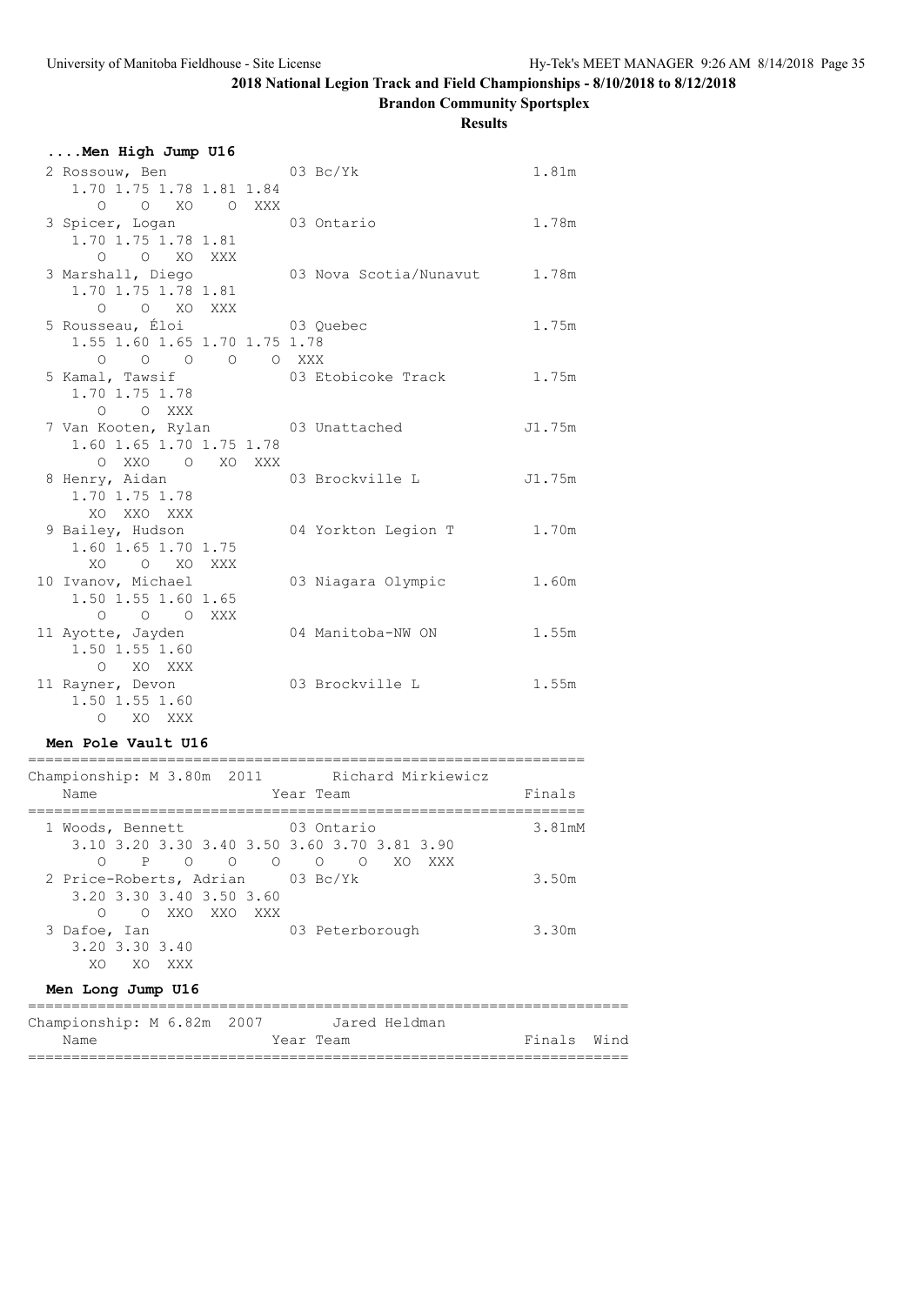**Brandon Community Sportsplex**

| 1 Bayard-Fournier, Émerick 04 Quebec 6.81m 1.4<br>$6.65m(2.3)$ $6.70m(2.7)$ $6.81m(1.4)$ $6.70m(1.6)$ $6.70m(1.5)$ $6.61m(2.1)$<br>2 Nolan, Jamar 63 Ontario<br>$6.69m$ 1.9<br>$6.20m(3.1) 6.66m(3.0) 6.62m(1.4) 6.64m(NWI) 6.69m(1.9) FOUL(1.9)$<br>3 Monro, Nicholas 03 Bc/Yk<br>$6.67m$ 3.0 |     |
|------------------------------------------------------------------------------------------------------------------------------------------------------------------------------------------------------------------------------------------------------------------------------------------------|-----|
|                                                                                                                                                                                                                                                                                                |     |
|                                                                                                                                                                                                                                                                                                |     |
|                                                                                                                                                                                                                                                                                                |     |
|                                                                                                                                                                                                                                                                                                |     |
|                                                                                                                                                                                                                                                                                                |     |
| $6.67m(3.0)$ $6.48m(3.9)$ $6.48m(2.5)$ $6.42m(1.0)$ $6.57m(3.5)$ $6.54m(2.2)$                                                                                                                                                                                                                  |     |
| 4 Powell-Burgess, Diarra J 03 Mississauga<br>$6.61m$ 3.6                                                                                                                                                                                                                                       |     |
| 6.61m (3.6) 6.34m (2.3) 5.57m (1.4) 6.41m (1.9) 6.22m (0.6) 6.07m (2.8)                                                                                                                                                                                                                        |     |
| 5 Small, Almond 6.45m 2.0                                                                                                                                                                                                                                                                      |     |
| $6.45m(2.0)$ $6.08m(1.7)$ $6.13m(2.3)$ $5.94m(1.6)$ $6.25m(2.2)$ $6.16m(0.4)$                                                                                                                                                                                                                  |     |
| 6 Barresi, Domenic 6.39m 3.0                                                                                                                                                                                                                                                                   |     |
| $2.80$ m $(2.8)$ 6.39m $(3.0)$ FOUL $(3.0)$ 5.73m $(1.9)$ FOUL $(2.5)$ 6.04m $(2.7)$                                                                                                                                                                                                           |     |
| 7 Phan, Justin 04 Quebec<br>$6.26m$ 2.5                                                                                                                                                                                                                                                        |     |
| $6.24$ m $(3.7)$ $5.94$ m $(2.1)$ $6.19$ m $(2.6)$ $2.65$ m $(2.7)$ $FOUT(1.2)$ $6.26$ m $(2.5)$                                                                                                                                                                                               |     |
| 8 Gibbs, Mitchell 63 Bc/Yk<br>6.18m 1.8                                                                                                                                                                                                                                                        |     |
| $6.12m(4.7)$ FOUL $(3.7)$ $6.18m(1.8)$ FOUL $(2.6)$ FOUL $(0.5)$ FOUL $(2.0)$                                                                                                                                                                                                                  |     |
| 9 Uchacz, Dayton 64 Saskatchewan 5.91m 2.4                                                                                                                                                                                                                                                     |     |
| FOUL $(3.8)$ 5.91m $(2.4)$ 5.56m $(2.8)$                                                                                                                                                                                                                                                       |     |
| 9 Kamal, Tawsif 63 Etobicoke Track 5.91m 2.9                                                                                                                                                                                                                                                   |     |
| $5.91m(2.9)$ FOUL $(1.7)$ $5.90m(1.5)$                                                                                                                                                                                                                                                         |     |
| 5.88m<br>11 Hinsperger, Aiden 63 Saugeen Track                                                                                                                                                                                                                                                 | 2.2 |
| 5.88m(2.2) 5.55m(1.2) 5.57m(2.3)                                                                                                                                                                                                                                                               |     |
| 11 Manalili, Mikhail (04 Wpg Optimist 1 9.88m                                                                                                                                                                                                                                                  | 3.7 |
| $5.72m(3.2)$ FOUL $(1.8)$ $5.88m(3.7)$<br>5.82m                                                                                                                                                                                                                                                | 1.8 |
| 03 Ontario<br>13 Skerl, Mark                                                                                                                                                                                                                                                                   |     |
| FOUL $(1.6)$ FOUL $(1.6)$ 5.82m $(1.8)$                                                                                                                                                                                                                                                        | 1.3 |
| 14 Rayner, Devon 63 Brockville L 5.54m<br>5.21m(3.6) 5.54m(1.3) 5.08m(2.3)                                                                                                                                                                                                                     |     |
| 15 Bailey, Hudson 64 Yorkton Legion T 5.38m                                                                                                                                                                                                                                                    | 1.2 |
| FOUL $(2.7)$ 5.34m $(1.4)$ 5.38m $(1.2)$                                                                                                                                                                                                                                                       |     |
| 04 Riversdale 5.22m<br>16 Hardy, Ryder                                                                                                                                                                                                                                                         | 3.1 |
| $5.22m(3.1)$ FOUL $(1.2)$ FOUL $(1.7)$                                                                                                                                                                                                                                                         |     |
| 17 Wamboldt, Austin 03 New Brunswick 5.16m<br>1.4                                                                                                                                                                                                                                              |     |
| 5.14m(3.0) 5.12m(2.4) 5.16m(1.4)                                                                                                                                                                                                                                                               |     |
|                                                                                                                                                                                                                                                                                                |     |
| Men Triple Jump U16                                                                                                                                                                                                                                                                            |     |

| Championship: M 13.73m 2009 Nicholas Fyffe |                                                                                                   |                |
|--------------------------------------------|---------------------------------------------------------------------------------------------------|----------------|
| Name<br><b>Example 21 Year Team</b>        |                                                                                                   | Finals Wind    |
| 1 Aniamaka, Praise 03 Bc/Yk                |                                                                                                   | 13.82mM 1.1    |
|                                            | $13.48$ m $(0.9)$ $13.82$ m $(1.1)$ $13.55$ m $(0.8)$ $12.93$ m $(1.0)$ PASS $13.05$ m $(0.6)$    |                |
| 2 Bayard-Fournier, Émerick 04 Quebec       | 13.46m 1.3                                                                                        |                |
|                                            | $13.34$ m $(1.6)$ $13.46$ m $(1.3)$ $13.20$ m $(0.9)$ FOUL $(1.8)$ FOUL $(0.9)$ $13.38$ m $(2.0)$ |                |
|                                            | 3 Seepersad, Joshua 63 Ontario                                                                    | 13.06m 0.9     |
|                                            | $12.68$ m $(2.1)$ $12.86$ m $(2.1)$ $12.51$ m $(0.9)$ FOUL $(0.7)$ $13.06$ m $(0.9)$ FOUL $(0.9)$ |                |
| 4 Phan, Justin 04 Quebec                   |                                                                                                   | $12.33m$ $1.4$ |
|                                            | $11.98m(1.6)$ $12.33m(1.4)$ $FOUL(1.6)$ $PASS$ $11.79m(1.3)$ $FOUL(1.6)$                          |                |
|                                            | 5 Sillars, Taylor 63 Universal AC                                                                 | $11.95m$ 0.3   |
|                                            | FOUL FOUL 11.95m(0.3) PASS FOUL FOUL                                                              |                |
|                                            | 6 Van Kooten, Rylan and 03 Unattached 11.76m 1.6                                                  |                |
|                                            | $11.76m(1.6)$ $10.79m(1.2)$ $11.27m(1.2)$ $11.62m(1.2)$ $11.40m(1.2)$ $11.09m(1.6)$               |                |
|                                            | 7 Ivanov, Michael 03 Niagara Olympic 11.72m 1.5                                                   |                |
|                                            | $11.32m(0.9)$ $11.72m(1.5)$ $11.22m(0.4)$ FOUL $(1.5)$ PASS FOUL $(1.6)$                          |                |
|                                            | 8 Trieu, Nickolas (3 Plying Angel (11.67m 1.9)                                                    |                |
|                                            | $11.57m(1.5)$ $11.39m(1.4)$ $FOUL(1.4)$ $11.67m(1.9)$ $11.51m(1.4)$ $11.51m(0.9)$                 |                |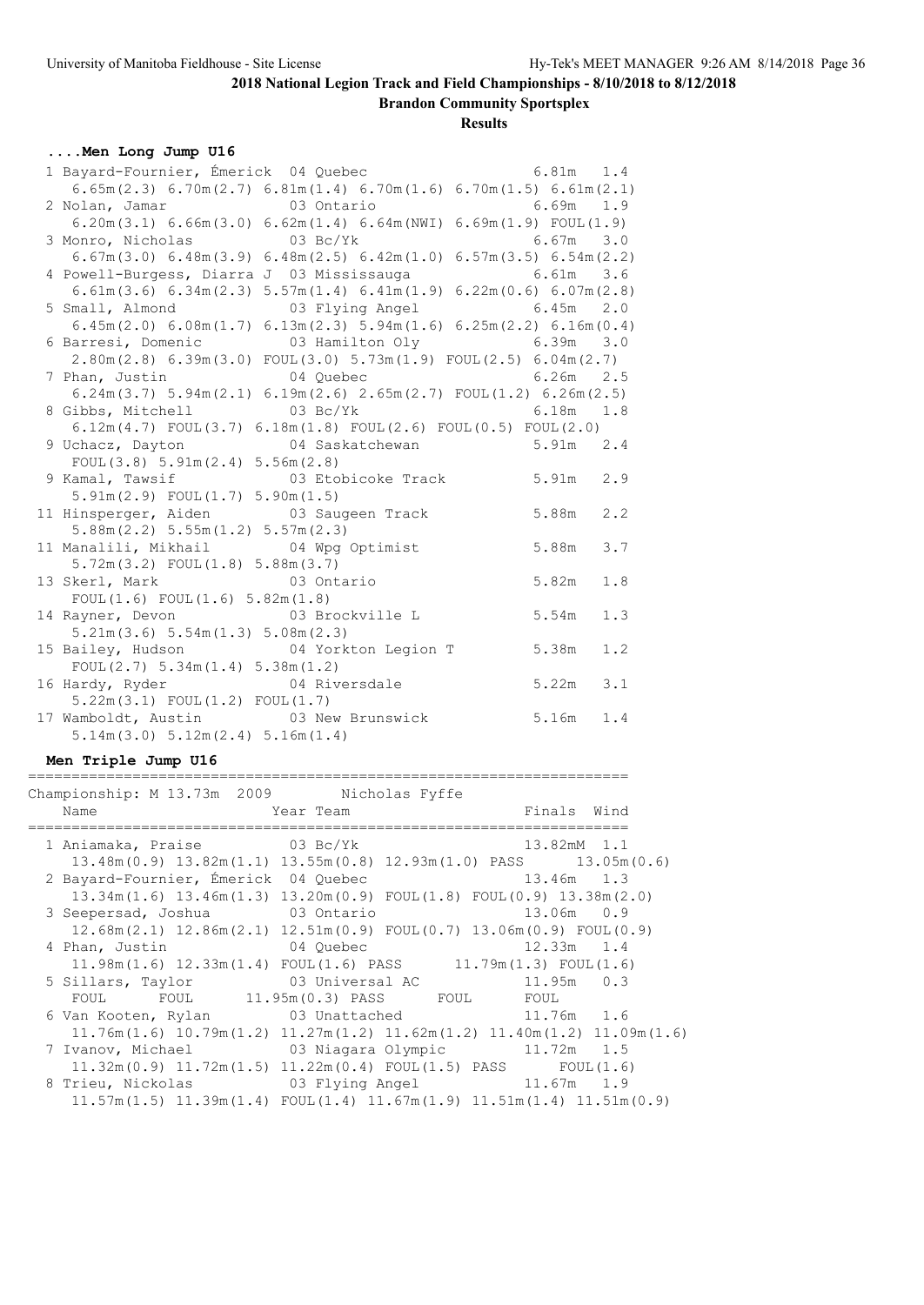**Brandon Community Sportsplex**

### **Results**

| Men Triple Jump U16                       |                  |              |  |
|-------------------------------------------|------------------|--------------|--|
| 9 Wamboldt, Austin                        | 03 New Brunswick | 11.48m 1.6   |  |
| $11.48m(1.6)$ $10.66m(0.6)$ $11.20m(0.7)$ |                  |              |  |
| 10 Rayner, Devon                          | 03 Brockville L  | $11.36m$ 1.6 |  |
| $11.36m(1.6)$ FOUL $(1.4)$ FOUL $(0.8)$   |                  |              |  |

## **Men Shot Put 4kg U16**

| Championship: M 19.66m 2013 Joseph Maxwell                                         |                                                                |        |
|------------------------------------------------------------------------------------|----------------------------------------------------------------|--------|
| Name<br>;======================                                                    | Year Team                                                      | Finals |
| FOUL 15.52m FOUL 16.22m FOUL FOUL                                                  | 1 Ogbeiwi, Michael 04 South Surrey                             | 16.22m |
| FOUL 13.23m 14.88m 14.15m 13.97m 15.02m                                            | 2 Stanat, Arthur 103 St Thomas Legion                          | 15.02m |
| 3 Nijjar, Charanjit 03 Universal AC                                                | 13.69m  13.68m  14.28m  14.79m  14.49m  13.79m                 | 14.79m |
| 4 Brewer, Benjamin 14 Ontario                                                      | 13.89m  14.26m  14.21m  14.55m  14.39m  14.28m                 | 14.55m |
| 5 Morrow, Samuel 63 London Western<br>13.72m  14.08m  13.60m  12.87m  FOUL  13.74m |                                                                | 14.08m |
| 6 Zabihi, Kian                                                                     | 05 Kamloops Track<br>12.16m 13.26m 13.30m 13.19m 13.75m 13.86m | 13.86m |
| 7 Uliana, Matthew                                                                  | 04 Vancouver TB<br>13.59m 13.60m 13.51m 13.79m 12.72m 13.32m   | 13.79m |
| 8 Linington, Josh 03 Ontario<br>11.57m 13.39m FOUL 12.61m 12.26m 13.18m            |                                                                | 13.39m |
| 9 Callan, Dylan<br>11.94m 12.03m 11.54m                                            | 03 Medicine Hat                                                | 12.03m |
| 10 Olafson, Benjamin<br>11.42m  12.02m  11.36m                                     | 03 Unattached-Manitoba                                         | 12.02m |
| 11 Cassell, William<br>10.95m 11.28m 11.63m                                        | 03 New Brunswick                                               | 11.63m |
| 12 Neufeldt, Reid<br>9.54m 8.91m 9.50m                                             | 03 Saskatchewan                                                | 9.54m  |

### **Men Discus 1kg U16**

| Championship: M 63.22m 2013 Joseph Maxwell<br>Name<br>Year Team                        | Finals |
|----------------------------------------------------------------------------------------|--------|
| 03 Unattached-Manitoba<br>1 Novak, Kyle<br>49.05m 50.52m 52.78m 48.47m 47.34m 54.00m   | 54.00m |
| 2 Uliana, Matthew 64 Vancouver TB<br>44.29m 51.05m 47.67m FOUL 51.36m FOUL             | 51.36m |
| 3 Ogbeiwi, Michael 04 South Surrey<br>48.47m FOUL 47.89m FOUL FOUL FOUL                | 48.47m |
| 4 Falardeau, Jamahl 03 Ontario<br>FOUL 36.28m 44.70m FOUL 48.23m 42.03m                | 48.23m |
| 03 Universal AC<br>5 Nijjar, Charanjit<br>44.19m  46.21m  46.86m  45.76m  42.19m  FOUL | 46.86m |
| 03 St Thomas Legion<br>6 Stanat, Arthur<br>45.52m FOUL 46.49m FOUL FOUL 41.28m         | 46.49m |
| 7 Brewer, Benjamin 04 Ontario<br>43.73m  45.63m  44.08m  FOUL  FOUL  FOUL              | 45.63m |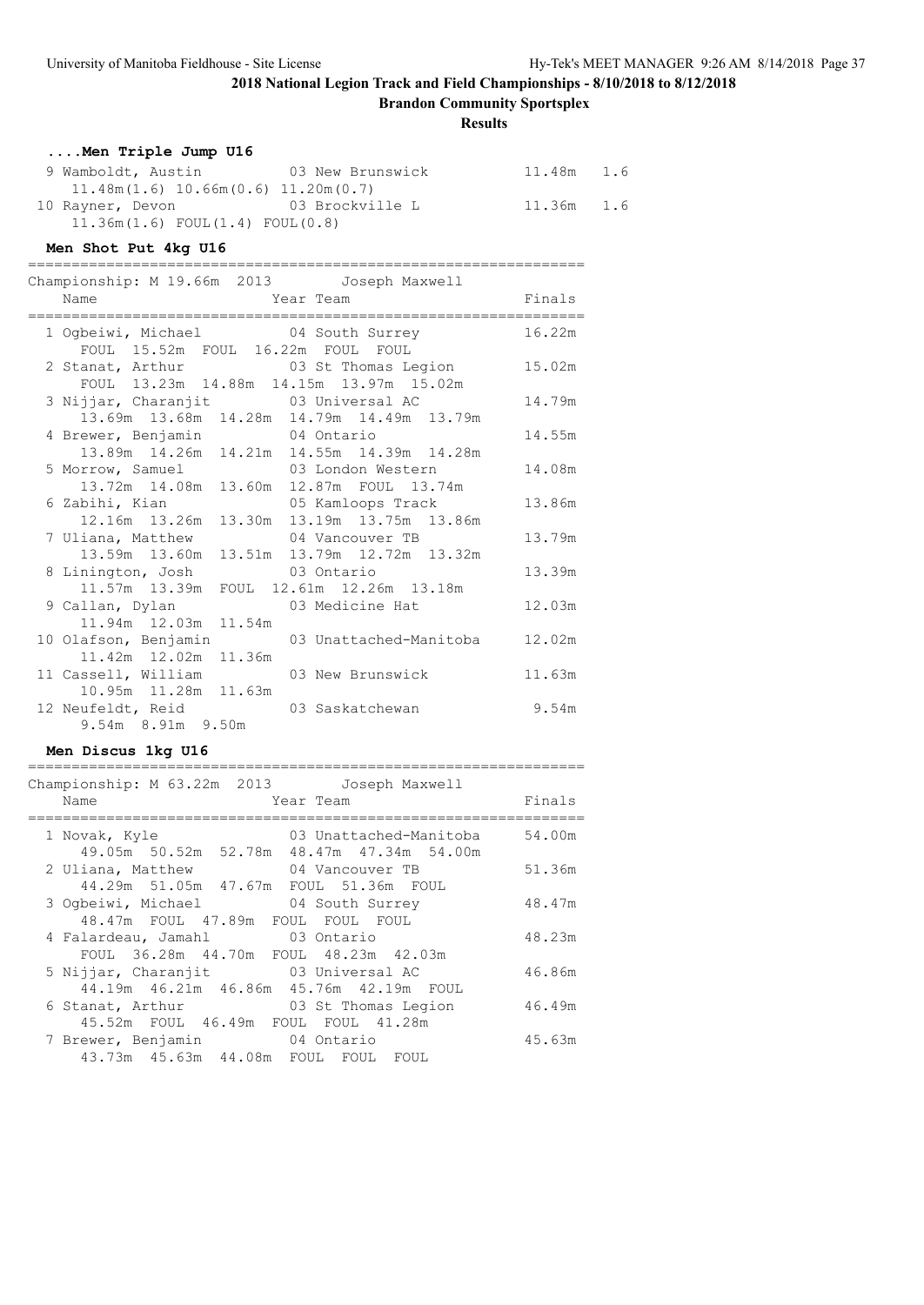**Brandon Community Sportsplex**

**Results**

| Men Discus 1kg U16                      |                       |        |
|-----------------------------------------|-----------------------|--------|
| 8 Dyck, Jaimyn                          | 03 Unattached Alberta | 44.11m |
| 42.08m FOUL 36.54m 43.54m 44.11m 44.11m |                       |        |
| 9 Callan, Aayden                        | 03 Medicine Hat       | 41.39m |
| 34.43m 41.39m 38.16m                    |                       |        |
| 10 Dirom, Luke                          | 03 Campbell River     | 40.17m |
| FOUL 38.69m 40.17m                      |                       |        |
| 11 Cassell, William                     | 03 New Brunswick      | 39.96m |
| 30.03m 39.73m 39.96m                    |                       |        |
| 12 Perras, Trent                        | 03 Campbell River     | 37.25m |
| 34.53m 37.25m FOUL                      |                       |        |
| 13 Swayze, Daniel                       | 04 Thorold Elite      | 36.13m |
| 32.59m FOUL 36.13m                      |                       |        |
| 14 McDougall, Tristan                   | 04 Niagara Olympic    | 32.82m |
| FOUL 32.82m FOUL                        |                       |        |
| -- Neufeldt, Reid                       | 03 Saskatchewan       | FOUL   |
| FOUL FOUL FOUL                          |                       |        |

**Men Hammer 4kg U16**

================================================================ Championship: M 69.54m 2017 Rowan Hamilton Name Tear Team Team Finals ================================================================ 1 Ogbeiwi, Michael 04 South Surrey 60.15m 59.21m 55.65m FOUL FOUL FOUL 60.15m<br>inington, Josh 03 Ontario 2 Linington, Josh 03 Ontario 57.95m 54.74m FOUL 55.44m 55.42m 52.83m 57.95m 3 Uliana, Matthew 04 Vancouver TB 56.57m 55.78m FOUL 54.52m 56.57m FOUL FOUL 4 Zabihi, Kian 05 Kamloops Track 55.37m 49.08m 54.87m FOUL 55.37m FOUL 51.92m 5 Stanat, Arthur 03 St Thomas Legion 42.48m 33.69m 42.48m FOUL FOUL 39.37m FOUL 6 Perras, Trent 03 Campbell River 42.19m 42.19m 41.34m FOUL FOUL FOUL FOUL 7 Olafson, Benjamin 03 Unattached-Manitoba 33.66m FOUL 33.66m FOUL FOUL FOUL FOUL 8 Morrow, Samuel 03 London Western 31.31m FOUL FOUL 31.31m 27.58m 30.34m FOUL

### **Men Javelin 600g U16**

| Championship: M 60.70m 2004<br>Name |                      | Jared Baird<br>Year Team                                            | Finals |
|-------------------------------------|----------------------|---------------------------------------------------------------------|--------|
| 1 Lander-Pinard, Michael            |                      | 03 Nova Scotia/Nunavut<br>36.17m 45.27m 48.52m 49.24m 48.57m 49.86m | 49.86m |
| 2 Kuziak, Cameron                   |                      | 03 Caltaf Athletic                                                  | 48.78m |
| 3 Bibby, Cole                       | 41.72m 43.59m 48.77m | 47.28m 48.78m 44.52m<br>04 Unattached BC                            | 48.62m |
|                                     |                      | 46.13m  46.43m  45.06m  48.62m  FOUL  43.92m                        |        |
| 4 Swayze, Daniel                    |                      | 04 Thorold Elite                                                    | 46.50m |
|                                     | 39.81m 38.86m 41.22m | 43.05m 46.50m 41.54m                                                |        |
| 5 Bulawka-Lepine, Jesse             |                      | 03 Unattached-Manitoba                                              | 45.36m |
|                                     | 43.24m 45.36m 44.85m | 44.05m 44.34m FOUL                                                  |        |

================================================================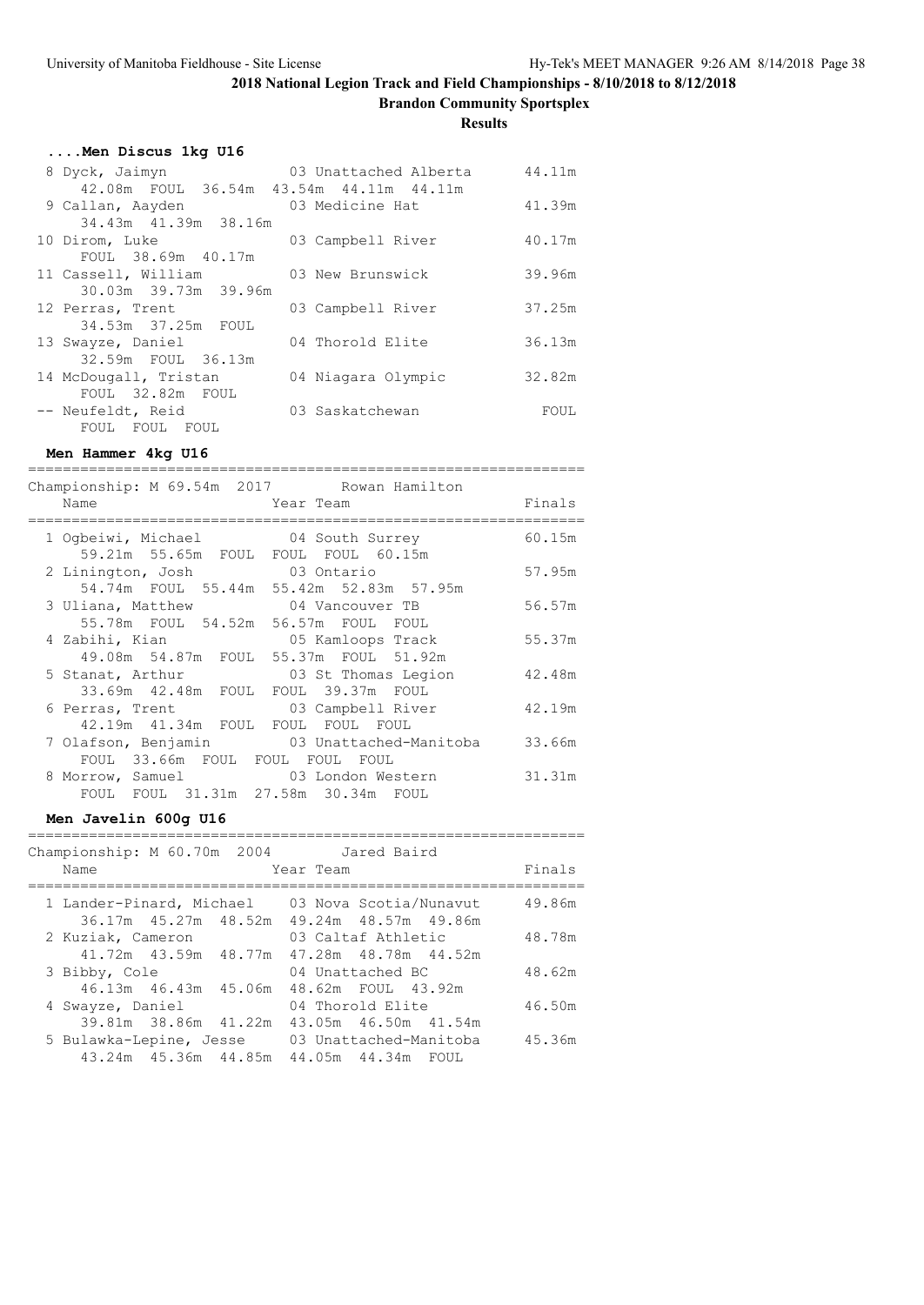**Brandon Community Sportsplex**

### **Results**

|  |  |  |  | Men Javelin 600g U16 |  |  |
|--|--|--|--|----------------------|--|--|
|--|--|--|--|----------------------|--|--|

| 6 Dirom, Luke                             | 03 Campbell River     | 44.18m |
|-------------------------------------------|-----------------------|--------|
| 43.62m 42.33m 40.23m 40.30m 40.49m 44.18m |                       |        |
| 7 Cassell, William                        | 03 New Brunswick      | 41.44m |
| 39.42m 41.38m 41.44m 39.97m 39.31m 35.46m |                       |        |
| 8 Tzvetkov, Denis                         | 03 Thorold Elite      | 38.77m |
| 38.77m FOUL 35.69m 38.59m 37.64m 37.61m   |                       |        |
| 9 Woods, Bennett                          | 03 Ontario            | 38.31m |
| 33.10m 38.31m FOUL                        |                       |        |
| 10 McDougall, Tristan                     | 04 Niagara Olympic    | 37.93m |
| 32.63m 37.93m 35.58m                      |                       |        |
| 11 Falardeau, Jamahl                      | 03 Ontario            | 37.65m |
| 37.65m 34.08m FOUL                        |                       |        |
| 12 Dyck, Jaimyn                           | 03 Unattached Alberta | 32.60m |
| FOUL 32.60m FOUL                          |                       |        |
| 13 Neufeldt, Reid                         | 03 Saskatchewan       | 29.99m |
| FOUL 29.99m FOUL                          |                       |        |

### **Outdoor Pentathlon: #5 Men 1000 m U16 Outdoor Pentathlon**

| Championship: M 2:56.21 8/7/2016 | Brayden Arnason, Saskatchewan |               |     |
|----------------------------------|-------------------------------|---------------|-----|
| Name                             | Year Team                     | Finals Points |     |
|                                  |                               |               |     |
| 1 Désilets, Emanuel              | 03 Ouebec                     | 2:53.89M      | 725 |
| 2 Stevenson, Ty                  | 03 Golden Ears                | 3:02.23       | 643 |
|                                  |                               |               |     |

#### **Outdoor Pentathlon: #1 Men 100 m Hurdles 0.84m-8.5m U16 Outdoor Pentathlon** ============================================================================

| Championship: M 14.55 8/7/2016<br>Name |  | Mackenzie Stathis, Ouebec<br>Year Team | Finals Wind Points             |            |
|----------------------------------------|--|----------------------------------------|--------------------------------|------------|
| 1 Désilets, Emanuel<br>2 Stevenson, Ty |  | 03 Ouebec<br>03 Golden Ears            | $13.83M - 2.7$<br>$16.40 -2.7$ | 856<br>554 |

### **Outdoor Pentathlon: #4 Men High Jump U16 Outdoor Pentathlon**

| Championship: M 1.70m 8/7/2016 Caleb Timm, Ontario<br>Year Team<br>Name                            | Finals Points |     |
|----------------------------------------------------------------------------------------------------|---------------|-----|
| 1 Désilets, Emanuel 03 Ouebec<br>1.50 1.53 1.56 1.59 1.62 1.65 1.68<br>0 0 0 0 XOXXOXXX            | 1.65m         | 504 |
| 03 Golden Ears<br>2 Stevenson, Ty<br>1.50 1.53 1.56 1.59 1.62<br>XXO<br>XXO<br>XXX<br>∩<br>$\circ$ | 1.59m         | 457 |

### **Outdoor Pentathlon: #2 Men Long Jump U16 Outdoor Pentathlon**

|                 | Championship: M 5.74m 8/7/2016 Caleb Timm, Ontario |                        |           |  |                     |  |
|-----------------|----------------------------------------------------|------------------------|-----------|--|---------------------|--|
| Name            |                                                    |                        | Year Team |  | Finals Wind Points  |  |
|                 |                                                    |                        |           |  |                     |  |
|                 | 1 Désilets, Emanuel (3 Ouebec                      |                        |           |  | $6.57m$ $2.8$ $713$ |  |
|                 | 6.57m(2.8) 6.55m(2.7) 6.47m(3.6)                   |                        |           |  |                     |  |
| 2 Stevenson, Ty |                                                    | and the US Golden Ears |           |  | 5.83mM 1.6 550      |  |
|                 | 5.62m(3.8) 5.67m(2.2) 5.83m(1.6)                   |                        |           |  |                     |  |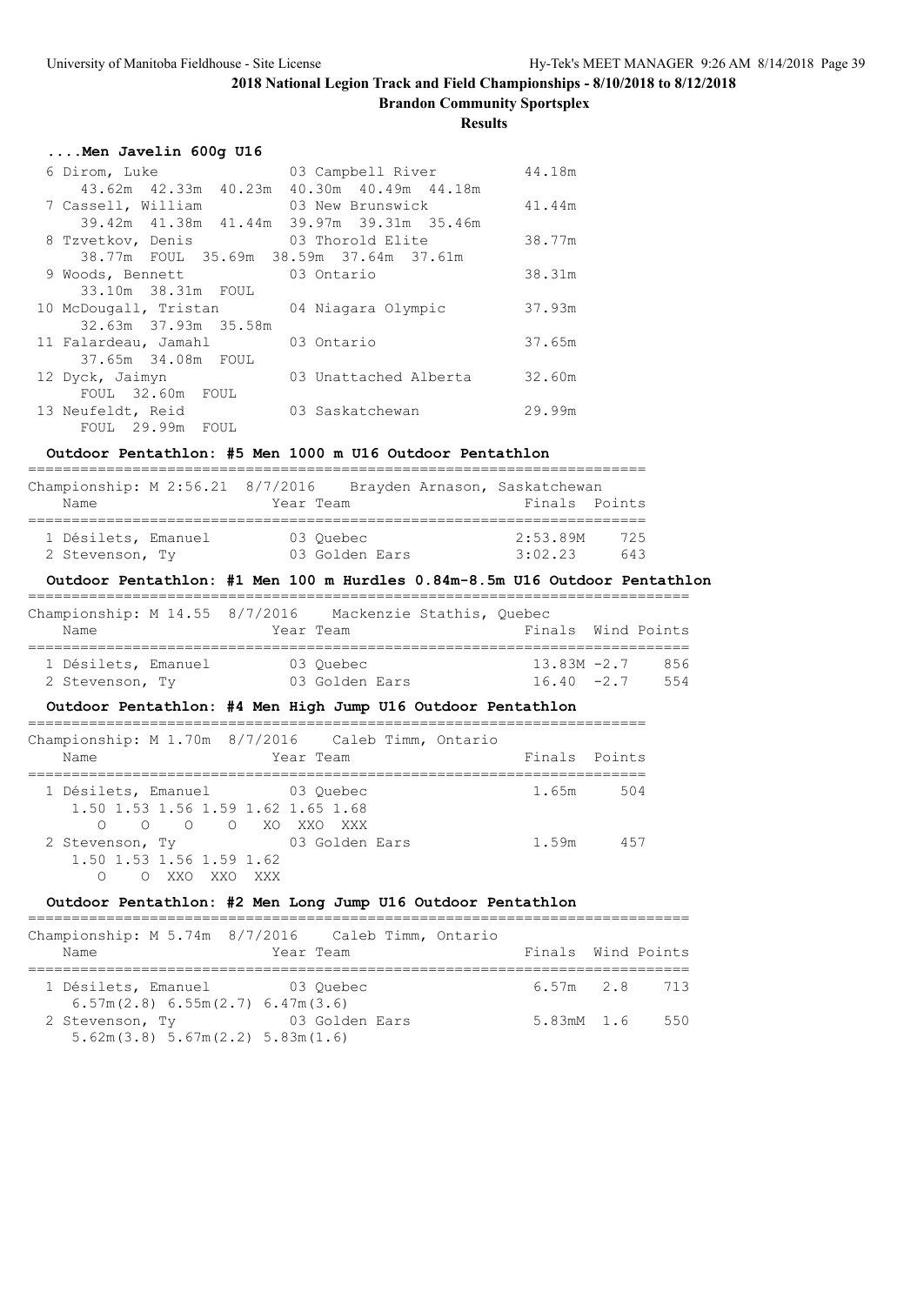**Brandon Community Sportsplex**

| Outdoor Pentathlon: #3 Men Shot Put 4kg U16 Outdoor Pentathlon                     |                                                   |                        |                                     |  |
|------------------------------------------------------------------------------------|---------------------------------------------------|------------------------|-------------------------------------|--|
| Championship: M 12.64m 8/7/2016 Mackenzie Stathis, Quebec<br>Name                  | Year Team                                         | Finals Points          |                                     |  |
| 1 Désilets, Emanuel 03 Quebec                                                      |                                                   | 12.69mM 648            |                                     |  |
| 11.98m  12.00m  12.69m<br>2 Stevenson, Ty 63 Golden Ears<br>10.14m  11.01m  10.40m |                                                   | 11.01m 546             |                                     |  |
| Men Outdoor Pentathlon U16                                                         |                                                   |                        |                                     |  |
| Championship: M 3399 2014 Joel Harrison<br>Year Team<br>Name                       |                                                   | Finals                 |                                     |  |
| 1 Désilets, Emanuel 03 Quebec<br>2 Stevenson, Ty 03 Golden Ears                    |                                                   | 3446M<br>2750          |                                     |  |
| Men 1500 m Race Walk U16                                                           |                                                   |                        |                                     |  |
| Championship: M 6:26.94 2011 Marek Adamowick<br>Name                               | Year Team                                         | Finals                 |                                     |  |
| 03 Quebec<br>1 Côté, Alexis                                                        |                                                   | 7:09.00                |                                     |  |
| Men 100 m U18                                                                      |                                                   |                        |                                     |  |
| Championship: M 10.49 2009 Aaron Brown<br>National: N 10.46 2009 Aaron Brown       |                                                   |                        |                                     |  |
| Name                                                                               | Year Team                                         | Prelims Wind H#        |                                     |  |
| Preliminaries                                                                      |                                                   |                        |                                     |  |
| 1 Généreux, Joakim<br>2 Beaulieu, Nick<br>3 Sivakumar, Andre                       | 01 Quebec<br>01 Nova Scotia/Nunavut<br>01 Ontario | 10.850 2.3 1           | 10.81Q 1.7 2<br>11.020 2.7 3 11.011 |  |
| 4 Ogunbiyi, Dami                                                                   | 01 Saskatchewan                                   |                        | 10.86Q 2.3 1                        |  |
| 5 Tomlinson, Trae                                                                  | 02 Manitoba-NW ON                                 |                        | 10.98Q 1.7 2 10.971                 |  |
| 6 Dowhos, Niko                                                                     | 01 Manitoba-NW ON                                 | 10.98q  1.7  2  10.977 | 11.020 2.7 3 11.013                 |  |
| 7 David, Jardin<br>8 Sartain, Mason                                                | 01 Alberta-NWT<br>02 Alberta-NWT                  |                        | $11.09q$ 2.3 1                      |  |
| 9 Sheriff, Javon                                                                   | 01 Etobicoke Track                                | $11.17$ 1.7            | 2                                   |  |
| 10 Middleton, Taine                                                                | 01 Prairie Storm                                  | 11.21 2.7              | 3                                   |  |
| 11 Railton, Maximillian (ma 02 Unattached Ontario                                  |                                                   | $11.22$ 2.7            | 3                                   |  |
| 12 Williams, Jaiden                                                                | 01 Nova Scotia/Nunavut                            | 11.25                  | 2.7<br>3                            |  |
| 13 Meay, Shemar                                                                    | 01 Etobicoke Track                                | 11.27                  | 2.3<br>1                            |  |
| 14 Ward, Thomas                                                                    | 01 Saskatchewan                                   | 11.29                  | 1.7<br>2                            |  |
| 15 Belcher, Jeremy                                                                 | 01 Royal City                                     | 11.30                  | 2.3<br>$\mathbf 1$                  |  |
| 16 Wilson, Zach                                                                    | 01 Prince Edward                                  | 11.61                  | 1.7<br>2                            |  |
| 17 Owusu, Joshua                                                                   | 01 Etobicoke Track                                | 11.66                  | 2.3<br>1                            |  |
| 18 Philpott, Benjamin                                                              | 02 Newfoundland                                   | 11.67                  | 2.7<br>3                            |  |
| 19 King, Ben                                                                       | 02 New Brunswick                                  | 11.81                  | 1.7<br>2                            |  |
| 20 Johnson, Erik                                                                   | 01 Etobicoke Track                                | 12.19                  | 2.7<br>3                            |  |
| 21 Alexander, David                                                                | 02 Newfoundland                                   | 12.33                  | 2.3<br>$\mathbf{1}$                 |  |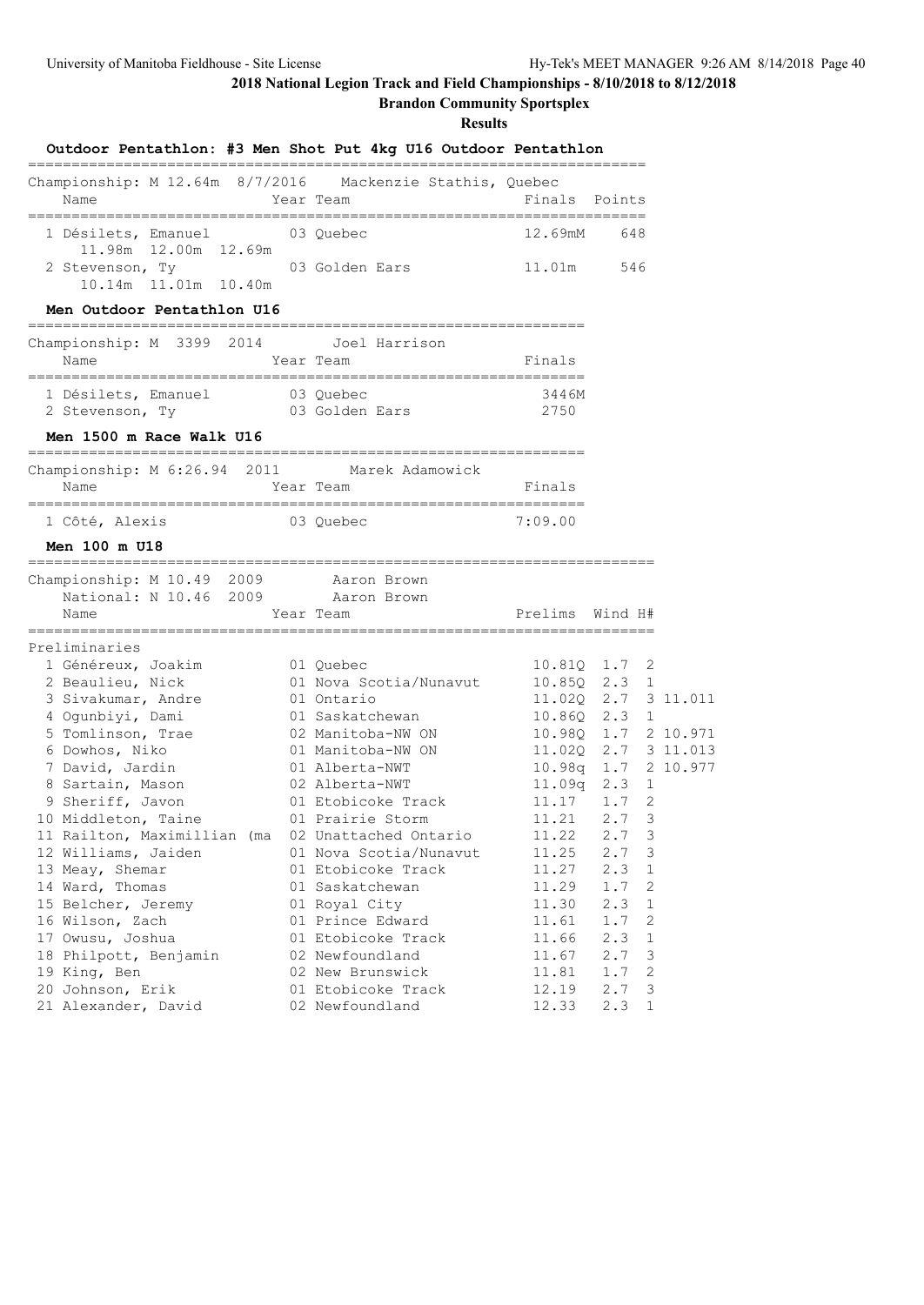**Brandon Community Sportsplex**

| Championship: M 10.49 2009                     | Aaron Brown                               |                                |          |
|------------------------------------------------|-------------------------------------------|--------------------------------|----------|
| National: N 10.46 2009<br>Name                 | Aaron Brown<br>Year Team                  | Finals Wind                    |          |
| ==================<br>Finals                   | ==============                            | _________________              |          |
| 1 Ogunbiyi, Dami                               | 01 Saskatchewan                           | 10.71                          | 1.4      |
| 2 Beaulieu, Nick                               | 01 Nova Scotia/Nunavut                    | 10.82                          | 1.4      |
| 3 Généreux, Joakim                             | 01 Quebec                                 | 10.84                          | 1.4      |
| 4 Sivakumar, Andre                             | 01 Ontario                                | 10.98                          | 1.4      |
| 5 Tomlinson, Trae                              | 02 Manitoba-NW ON                         | 10.99 1.4                      |          |
| 6 David, Jardin                                | 01 Alberta-NWT                            | $11.02 \t1.4$                  |          |
| 7 Dowhos, Niko                                 | 01 Manitoba-NW ON                         | 11.04 1.4                      |          |
| 8 Sartain, Mason                               | 02 Alberta-NWT                            | 11.06 1.4                      |          |
| Men 200 m U18                                  |                                           |                                |          |
| Championship: M 21.20 1988                     | Pierre Johann                             |                                |          |
| National: N 20.93 1982                         | Courtney Brown                            |                                |          |
| Name<br>-------------------------              | Year Team                                 | Prelims Wind H#                |          |
| Preliminaries                                  |                                           |                                |          |
| 1 Généreux, Joakim                             | 01 Quebec                                 | $22.34Q - 2.3$                 |          |
| 2 McKenzie, Jordan                             | 01 Ontario                                | $22.51Q - 2.5$                 |          |
| 3 Beaulieu, Nick                               | 01 Nova Scotia/Nunavut                    | $22.75Q - 2.0$                 |          |
| 4 Robinson, Callum                             | 01 Sundown Ath                            | $22.77Q - 2.3$                 |          |
| 5 Sartain, Mason                               | 02 Alberta-NWT                            | $22.88Q - 2.0$                 |          |
| 6 Sheriff, Javon                               | 01 Etobicoke Track                        | $22.98Q - 2.5$                 |          |
| 7 Tomlinson, Trae                              | 02 Manitoba-NW ON                         | $22.87q -2.3$                  |          |
| 8 Ogunbiyi, Dami                               | 01 Saskatchewan                           | $22.90q -2.0$                  |          |
| 9 Bowness, Zachary                             | 02 Brockville L<br>01 Nova Scotia/Nunavut | $23.09 - 2.0$                  |          |
| 10 Williams, Jaiden                            | $01 \text{ Bc/Yk}$                        | $23.16 - 2.3$<br>$23.18 - 2.5$ |          |
| 11 Bradley, Carson<br>12 Pederson, Ryan        | 01 Ocean Athletics                        | $23.25 -2.5$                   |          |
| 13 Railton, Maximillian (ma                    | 02 Unattached Ontario                     | $23.42 -2.5$                   |          |
| 14 Ward, Thomas                                | 01 Saskatchewan                           | $23.48 - 2.3$                  |          |
| 15 Grant, Josh                                 | 01 Manitoba-NW ON                         | $23.53 -2.0$                   |          |
| 16 Middleton, Taine                            | 01 Prairie Storm                          | $23.76 - 2.0$                  |          |
| 17 Magdic, Peter                               | 02 York University                        | $23.80 -2.5$                   |          |
| 18 Wilson, Zach                                | 01 Prince Edward                          | $24.07 - 2.3$                  |          |
| 19 Philpott, Benjamin                          | 02 Newfoundland                           | 24.68                          | $-2.5$ 2 |
| 20 King, Ben                                   | 02 New Brunswick                          | $24.78 - 2.0$                  |          |
| 21 Ford, Mark                                  | 01 Newfoundland                           | $25.10 -2.0$                   |          |
| Men 200 m U18<br>============================= | =============================             |                                |          |
| Championship: M 21.20 1988                     | Pierre Johann                             |                                |          |
| National: N 20.93 1982 Courtney Brown          |                                           |                                |          |
| Name                                           | Year Team                                 | Finals Wind                    |          |
| Finals                                         |                                           |                                |          |
| 1 Généreux, Joakim                             | 01 Quebec                                 | $22.28 - 1.2$                  |          |
| 2 McKenzie, Jordan                             | 01 Ontario                                | $22.43 - 1.2$                  |          |
| 3 Beaulieu, Nick                               | 01 Nova Scotia/Nunavut                    | $22.61 - 1.2$                  |          |
| 4 Robinson, Callum                             | 01 Sundown Ath                            | $22.76 - 1.2$                  |          |
| 5 Sheriff, Javon                               | 01 Etobicoke Track                        | $22.77 - 1.2$                  |          |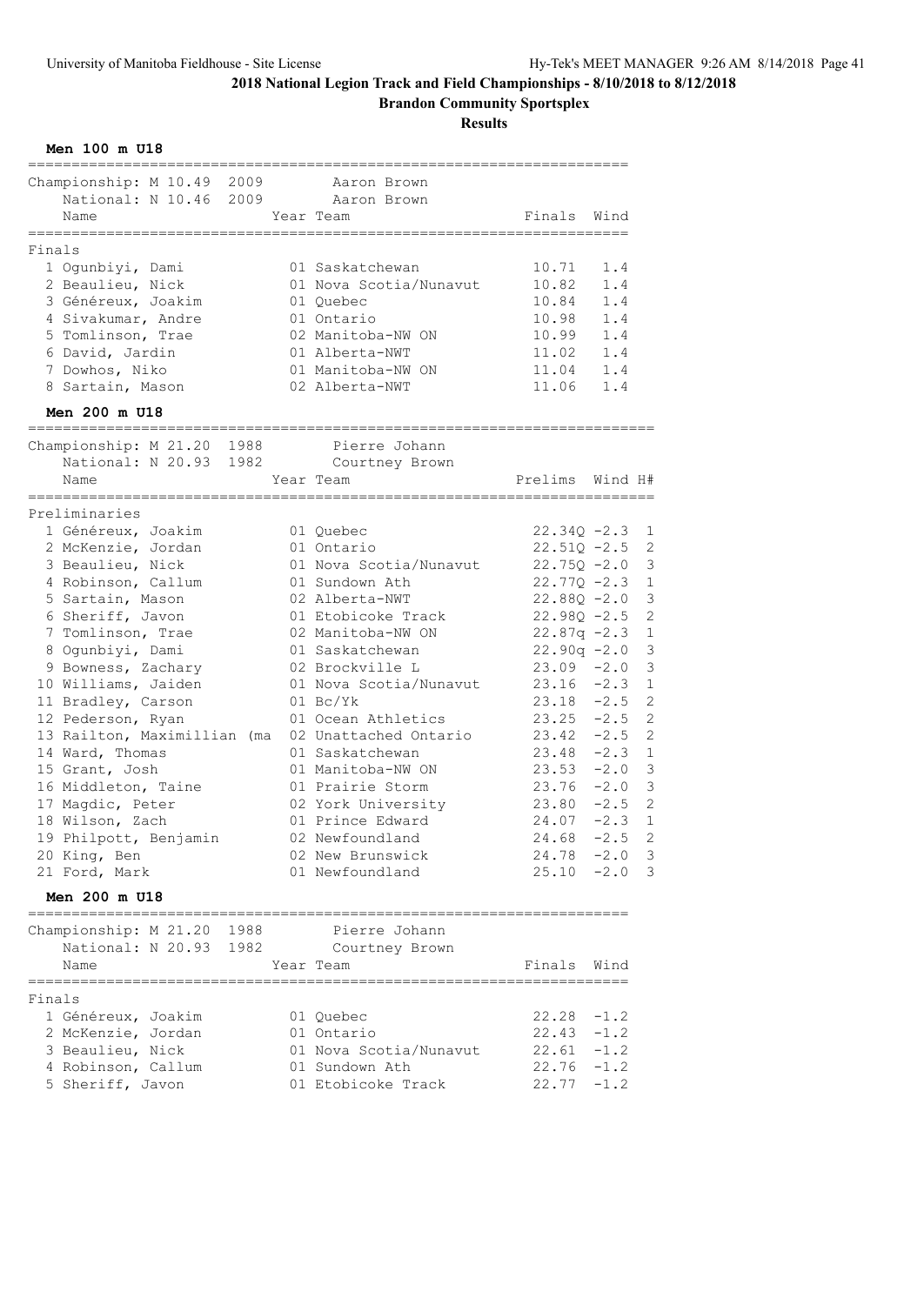**Brandon Community Sportsplex**

|        | Men 200 m U18                              |                        |               |                |
|--------|--------------------------------------------|------------------------|---------------|----------------|
|        | 6 Ogunbiyi, Dami                           | 01 Saskatchewan        | $22.82 - 1.2$ |                |
|        | 7 Tomlinson, Trae                          | 02 Manitoba-NW ON      | $22.84 - 1.2$ |                |
|        | 8 Sartain, Mason                           | 02 Alberta-NWT         | $22.98 - 1.2$ |                |
|        | Men 400 m U18                              |                        |               |                |
|        | Championship: M 46.83 2011                 | Brandon McBride        |               |                |
|        | National: N 46.79 2015 Michael Aono        |                        |               |                |
|        | Name                                       | Year Team              | Prelims       | H#             |
|        | Preliminaries                              |                        |               |                |
|        | 1 Aron, Nicholas                           | 02 Bc/Yk               | 49.56Q        | 3              |
|        | 2 Bradley, Carson                          | 01 Bc/Yk               | 50.370        | 2              |
|        | 3 Nziemi, Stephen                          | 01 Quebec              | 50.420        | 1              |
|        | 4 Galvin, Brady                            | 01 Alberta-NWT         | 49.76Q        | 3              |
|        | 5 Perrett, Benjamin                        | 01 Prairie Storm       | 50.410        | $\overline{2}$ |
|        | 6 Bowness, Zachary                         | 02 Brockville L        | 50.70Q        | $\mathbf 1$    |
|        | 7 Martin, Benjamin                         | 01 Ouebec              | 50.67q        | 2              |
|        | 8 Robinson, Callum                         | 01 Sundown Ath         | 51.24q        | 3              |
|        | 9 Chahid, Adam                             | 01 Wpg Optimist        | 51.55         | 1              |
|        | 10 Springer, Camden                        | 02 Nova Scotia/Nunavut | 51.65         | 2              |
|        | 11 McKenzie, Jordan                        | 01 Ontario             | 51.78         | 1              |
|        | 12 Mann, Dawson                            | 01 Stride Ahead        | 52.17         | $\overline{2}$ |
|        | 13 Magdic, Peter                           | 02 York University     | 52.23         | 3              |
|        | 14 Friesen, Trey                           | 01 Wpg Optimist        | 52.42         | 3              |
|        | 15 Nault, Garen                            | 01 Manitoba-NW ON      | 53.06         | 1              |
|        | 16 Knight, Eric                            | 01 Newfoundland        | 53.73         | $\mathbf{1}$   |
|        | 17 Kean, Mitchell                          | 01 New Brunswick       | 53.85         | $\overline{2}$ |
|        | 18 Mahar, Nathan                           | 01 Prince Edward       | 55.90         | 3              |
|        | 19 Smith, Philip                           | 02 Newfoundland        | 56.56         | 3              |
|        | 20 Defranceschi, Cale                      | 02 Manitoba-NW ON      | 57.05         | $\mathbf{2}$   |
|        | 21 King, Ben                               | 02 New Brunswick       | 57.60         | $\mathbf 1$    |
|        | Men 400 m U18                              |                        |               |                |
|        | Championship: M 46.83 2011 Brandon McBride |                        |               |                |
|        | National: N 46.79 2015                     | Michael Aono           |               |                |
|        | Name                                       | Year Team              | Finals        |                |
| Finals |                                            |                        |               |                |
|        | 1 Aron, Nicholas                           | $02\ \text{Bc/Yk}$     | 49.99         |                |
|        | 2 Galvin, Brady                            | 01 Alberta-NWT         | 50.24         |                |
|        | 3 Bradley, Carson                          | $01$ Bc/Yk             | 50.42         |                |
|        | 4 Perrett, Benjamin                        | 01 Prairie Storm       | 50.56         |                |
|        | 5 Martin, Benjamin                         | 01 Quebec              | 50.85         |                |
|        | 6 Nziemi, Stephen                          | 01 Quebec              | 50.89         |                |
|        | 7 Bowness, Zachary                         | 02 Brockville L        | 51.01         |                |
|        | 8 Robinson, Callum                         | 01 Sundown Ath         | 52.55         |                |
|        |                                            |                        |               |                |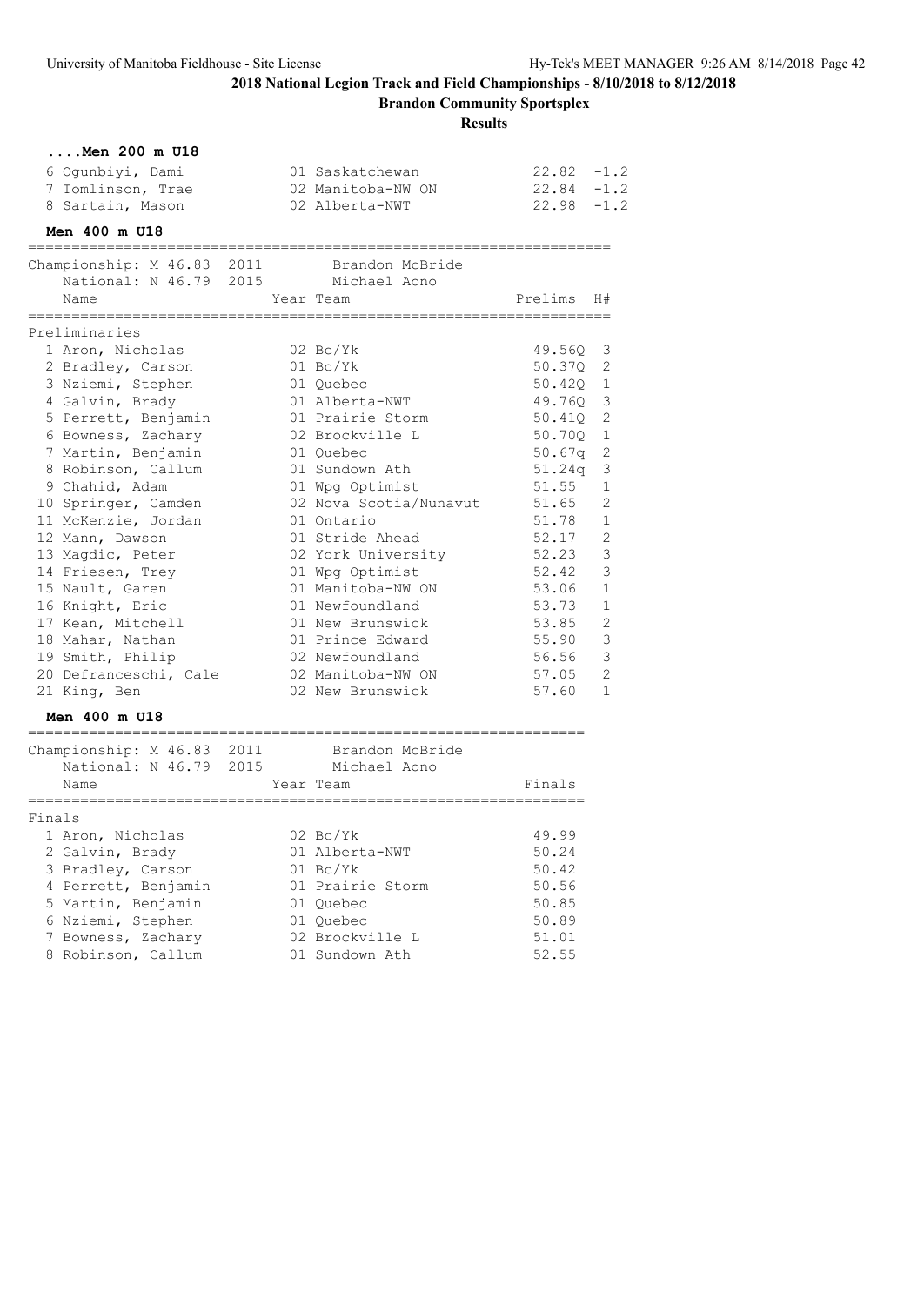**Brandon Community Sportsplex**

**Results**

**Men 800 m U18**

| Championship: M 1:48.41 2011 Brandon McBride |                                           |                             |                |  |
|----------------------------------------------|-------------------------------------------|-----------------------------|----------------|--|
|                                              | National: N 1:48.07 1990 Sasha Smilijanic |                             |                |  |
| Name                                         | Year Team                                 | Finals<br>----------------- | H#             |  |
| 1 Aron, Nicholas                             | 02 Bc/Yk                                  | 1:55.39                     | 3              |  |
| 2 Fast, Quincy                               | 01 Riversdale                             | 1:55.69                     | 3              |  |
| 3 Goguen, Dakota                             | 02 Newmarket                              | 1:56.51                     | 3              |  |
| 4 Malleck, Foster                            | 01 Laurel Creek T.F.C. 1:56.55            |                             | 3              |  |
| 5 MacLean, Ron                               | 01 Saskatchewan                           | 1:57.16                     | 3              |  |
| 6 Van Allen, Fraser                          | $02\ \text{Bc/Yk}$                        | 1:57.30                     | 3              |  |
| 7 Cook, Nicholas                             | 01 Alberta-NWT                            | 1:57.56                     | 3              |  |
| 8 Knight, Evan                               | 01 Newfoundland                           | 1:58.11                     | 1              |  |
| 9 Pernitsky, Treyton                         | 01 Riversdale                             | 1:58.49                     | $\overline{2}$ |  |
| 10 Mann, Dawson                              | 01 Stride Ahead                           | 1:59.00                     | 2              |  |
| 11 Hollinger, Jake                           | 01 Ontario                                | 1:59.08                     | $\mathbf 1$    |  |
| 12 Kean, Mitchell                            | 01 New Brunswick                          | 1:59.26                     | $\mathbf 1$    |  |
| 13 Knight, Eric                              | 01 Newfoundland                           | 1:59.33                     | 1              |  |
| 14 Martin, Benjamin                          | 01 Quebec                                 | 1:59.65                     | 2              |  |
| 15 Kramer, Liam                              | 01 Caltaf Athletic                        | 1:59.83                     | $\mathbf{2}$   |  |
|                                              |                                           |                             | $\mathbf{2}$   |  |
| 16 Good, Aiden                               | 02 Airdrie Aces                           | 1:59.99                     | $\overline{2}$ |  |
| 17 Fenton, Scott                             | 01 Riversdale                             | 2:01.25                     |                |  |
| 18 Seshadri, Benjamin                        | 02 Riversdale                             | 2:01.54                     | $\overline{2}$ |  |
| 19 Galvin, Brady                             | 01 Alberta-NWT                            | 2:01.63                     | 2              |  |
| 20 Graenert, Maurice                         | 01 Newmarket                              | 2:02.49                     | 2              |  |
| 21 Spulnick, Brandon                         | 02 Manitoba-NW ON 2:06.39                 |                             | $\mathbf{1}$   |  |
| 22 Kurys, Heath                              | 02 Wpg Optimist                           | 2:11.01                     | $\mathbf{1}$   |  |
| 23 Zemilduk, Fischer                         | 02 Manitoba-NW ON                         | 2:13.21                     | $\mathbf{1}$   |  |
| Men 1500 m U18<br>======================     |                                           |                             |                |  |
| Championship: M 3:52.67 1999 Ryan Hayden     |                                           |                             |                |  |
| National: N 3:45.87 2010 Robert Denault      |                                           |                             |                |  |
| Name                                         | Year Team                                 | Finals                      | H#             |  |
|                                              |                                           |                             |                |  |
| 1 Malleck, Foster                            |                                           |                             |                |  |
|                                              | 01 Laurel Creek T.F.C. 3:57.58            |                             | -2             |  |
| 2 MacLean, Ron                               | 01 Saskatchewan 3:57.77 2 3:57.761        |                             |                |  |
| 3 Hollinger, Jake                            | 01 Ontario                                | 3:57.77 2 3:57.767          |                |  |
| 4 Fast, Quincy                               | 01 Riversdale                             | 3:58.68                     | 2              |  |
| 5 Van Allen, Fraser                          | $02 \text{ Bc/Yk}$                        | 4:00.17                     | 2              |  |
| 6 Knight, Evan                               | 01 Newfoundland                           | 4:04.76                     | $\mathbf{1}$   |  |
| 7 Kuipers, Anton                             | 01 Caltaf Athletic 4:05.43                |                             | $\mathbf{1}$   |  |
| 8 Said, Moktar                               | 01 Riversdale                             | 4:05.92                     | 2              |  |
| 9 Mota, Nicholas                             | 01 Newmarket                              | 4:06.03                     | 2              |  |
| 10 Pernitsky, Treyton                        | 01 Riversdale                             | 4:06.94                     | 2              |  |
| 11 Boyle, William                            | 02 Wpg Optimist                           | 4:07.02                     | 1              |  |
| 12 Minfray, Antoine                          | $01 \text{BC/Yk}$                         | 4:07.98                     | 2              |  |
| 13 Somers, Drew                              | 01 Nova Scotia/Nunavut                    | 4:09.70                     | 1              |  |
| 14 Grocholski, Kobe                          | 02 Wolves Athletics                       | 4:10.07                     | 2              |  |
| 15 Reimer, Calvin                            | 01 Wpg Optimist                           | 4:11.17                     | 1              |  |
| 16 Héroux, Éliott                            | 01 Quebec                                 | 4:12.37                     | $\mathbf{2}$   |  |
| 17 Seshadri, Benjamin                        | 02 Riversdale                             | 4:12.53                     | 1              |  |
| 18 Bauman, Dylan                             | 01 Riversdale                             | 4:13.08                     | 1              |  |
| 19 Kean, Mitchell                            | 01 New Brunswick                          | 4:18.02                     | 1              |  |
| 20 Morneault, Tristan                        | 02 New Brunswick                          | 4:24.44                     | 1              |  |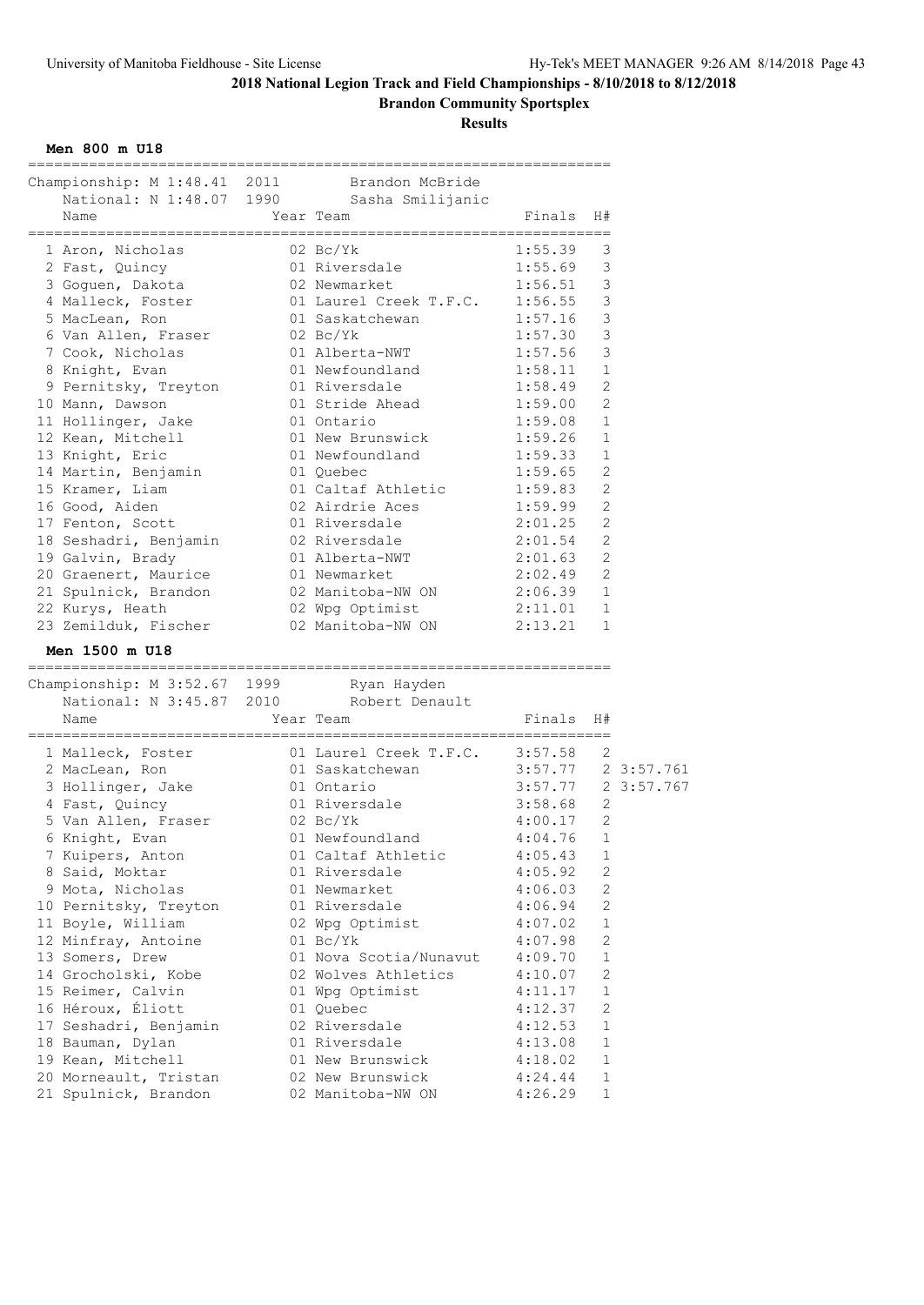**Brandon Community Sportsplex**

### **Results**

| $\ldots$ . Men 1500 m U18 |                   |         |                |
|---------------------------|-------------------|---------|----------------|
| 22 Hwang, Logan           | 01 Kamloops Track | 4:29.16 | $\overline{2}$ |
| 23 Peterson, Samuel       | 01 Prince Edward  | 4:34.71 | $\overline{1}$ |
| 24 Smith, Philip          | 02 Newfoundland   | 4:47.06 | 1              |
| -- Nkurunziza, Prince     | 01 Ouebec         | DNF.    | -2             |

### **Men 3000 m U18**

================================================================

| Championship: M 8:25.99 2010<br>National: N 8:16.37 2003 Micheal Woods | Eamonn Kichuk          |         |
|------------------------------------------------------------------------|------------------------|---------|
| Name                                                                   | Year Team              | Finals  |
| 1 Hollinger, Jake                                                      | 01 Ontario             | 8:51.46 |
| 2 MacLean, Ron                                                         | 01 Saskatchewan        | 8:55.33 |
| 3 Mota, Nicholas                                                       | 01 Newmarket           | 8:55.98 |
| 4 Nkurunziza, Prince                                                   | 01 Ouebec              | 8:58.67 |
| 5 Said, Moktar                                                         | 01 Riversdale          | 9:01.52 |
| 6 Kuipers, Anton                                                       | 01 Caltaf Athletic     | 9:03.52 |
| 7 Minfray, Antoine                                                     | $01 \text{ Bc/Yk}$     | 9:03.80 |
| 8 Lowrie, Jason                                                        | 01 Laurel Creek T.F.C. | 9:04.09 |
| 9 Sandras, Alex                                                        | 01 Newmarket           | 9:04.91 |
| 10 Jean, Aidan                                                         | 01 Newmarket           | 9:05.19 |
| 11 Goguen, Dakota                                                      | 02 Newmarket           | 9:08.14 |
| 12 Howse, Jared                                                        | 02 Red Deer Titans     | 9:13.83 |
| 13 Grocholski, Kobe                                                    | 02 Wolves Athletics    | 9:21.77 |
| 14 Hwang, Logan                                                        | 01 Kamloops Track      | 9:27.51 |
| 15 Spulnick, Brandon                                                   | 02 Manitoba-NW ON      | 9:57.71 |

### **Men 110 m Hurdles 0.914m-9.14m U18**

| Championship: M 13.71 2015         |  | Joey Daniels           |                     |  |                      |  |  |  |
|------------------------------------|--|------------------------|---------------------|--|----------------------|--|--|--|
| National: N 13.43 2009             |  | Gregory Macneill       |                     |  |                      |  |  |  |
| Name                               |  | Year Team              | Prelims Wind H#     |  |                      |  |  |  |
| Preliminaries                      |  |                        |                     |  |                      |  |  |  |
| 1 Exley, Adam                      |  | 01 Ontario             | 14.130 0.5 1        |  |                      |  |  |  |
| 2 O'Neill, Wilson                  |  | 01 Unattached Ontario  | 14.470 1.4 2        |  |                      |  |  |  |
| 3 Thorne, Craig                    |  | 01 New Brunswick       | 14.360 0.5 1        |  |                      |  |  |  |
| 4 Haidl, Thomas                    |  |                        |                     |  |                      |  |  |  |
| 5 Landry, Nick                     |  | 01 Nova Scotia/Nunavut | 14.520 0.5 1        |  |                      |  |  |  |
| 6 Lebrun, Antoine                  |  | 01 Ouebec              | 15.490 1.4 2        |  |                      |  |  |  |
| 7 Gabaud, Shaidan                  |  | 01 Ouebec              | $14.53q$ 0.5 1      |  |                      |  |  |  |
| 8 Hofatt, Jaydin                   |  | 01 Caltaf Athletic     | $16.01q$ 1.4 2      |  |                      |  |  |  |
| 9 Polischuk, Max                   |  | 02 Saskatchewan        | $16.90 \t 0.5 \t 1$ |  |                      |  |  |  |
| 10 Watson, Jared                   |  | 01 Burlington T        | 17.16 1.4           |  | 2                    |  |  |  |
| -- Vanderquqten, Ian               |  | 01 Langley Mustangs    |                     |  | DQ 1.4 2 Rule 168.7a |  |  |  |
| Men 110 m Hurdles 0.914m-9.14m U18 |  |                        |                     |  |                      |  |  |  |

| Championship: M 13.71 2015 | Joey Daniels          |             |                 |
|----------------------------|-----------------------|-------------|-----------------|
| National: N 13.43 2009     | Gregory Macneill      |             |                 |
| Name                       | Year Team             | Finals Wind |                 |
|                            |                       |             |                 |
| Finals                     |                       |             |                 |
| 1 Exley, Adam              | 01 Ontario            | 13.99       | 1.6             |
| 2 O'Neill, Wilson          | 01 Unattached Ontario | 14.05       | $1\overline{6}$ |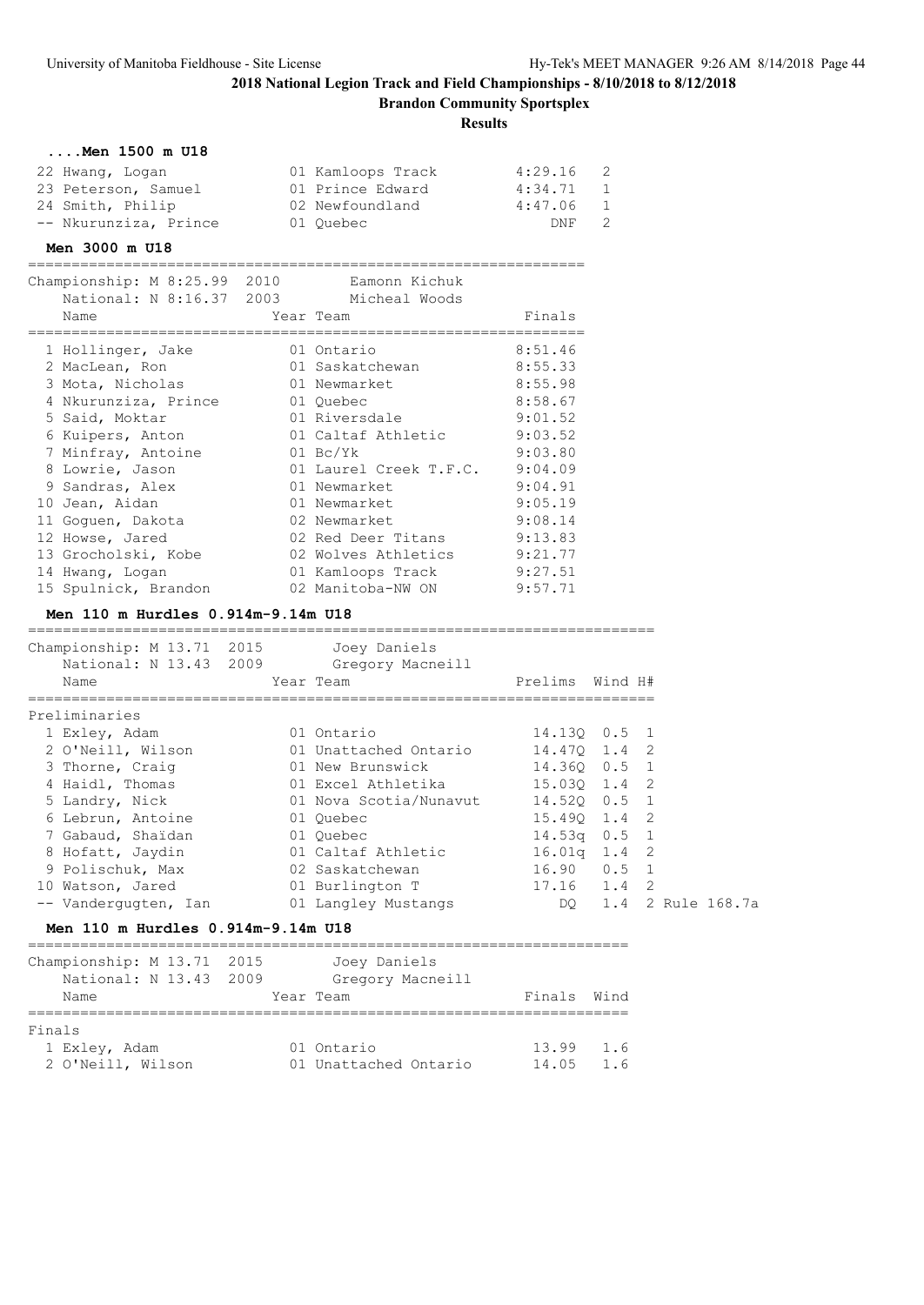**Brandon Community Sportsplex**

**Results**

### **....Men 110 m Hurdles 0.914m-9.14m U18**

| 3 Thorne, Craig   |                   | 01 New Brunswick       | 14.21 1.6 |     |
|-------------------|-------------------|------------------------|-----------|-----|
| 4 Landry, Nick    |                   | 01 Nova Scotia/Nunavut | 14.28     | 1.6 |
| 5 Lebrun, Antoine |                   | 01 Ouebec              | 14.45 1.6 |     |
|                   | 6 Gabaud, Shaidan | 01 Ouebec              | 14.74     | 1.6 |
| 7 Haidl, Thomas   |                   | 01 Excel Athletika     | 14.99     | 1.6 |
| 8 Hofatt, Jaydin  |                   | 01 Caltaf Athletic     | 15.49     | 1.6 |

### **Men 400 m Hurdles 0.84m-35m U18**

|  | Championship: M 53.02 1998<br>National: N 52.52 2015<br>Name |  | Gosh Guggenheimer<br>Cody Pauli<br>Year Team | Finals  | H#             |  |  |  |
|--|--------------------------------------------------------------|--|----------------------------------------------|---------|----------------|--|--|--|
|  | 1 Thorne, Craiq                                              |  | 01 New Brunswick                             | 54.42   | 3              |  |  |  |
|  | 2 O'Neill, Wilson                                            |  | 01 Unattached Ontario                        | 54.66   | 3              |  |  |  |
|  | 3 Landry, Nick                                               |  | 01 Nova Scotia/Nunavut                       | 57.29   | 3              |  |  |  |
|  | 4 Hofatt, Jaydin                                             |  | 01 Caltaf Athletic                           | 57.33   | 3              |  |  |  |
|  | 5 Friesen, Trey                                              |  | 01 Wpg Optimist                              | 58.15   | $\overline{2}$ |  |  |  |
|  | 6 Haidl, Thomas                                              |  | 01 Excel Athletika                           | 58.93   | $\overline{2}$ |  |  |  |
|  | 7 Klassen, Conner                                            |  | 02 Unattached-Manitoba                       | 1:00.68 | 3              |  |  |  |
|  | 8 Belcher, Jeremy                                            |  | 01 Royal City                                | 1:00.98 | $\mathbf{1}$   |  |  |  |
|  | 9 Buchanan, Rudy                                             |  | 01 Airdrie Aces                              | 1:01.00 | $\mathfrak{D}$ |  |  |  |
|  | 10 Bradbury, Spencer                                         |  | 02 Mid Island Distance                       | 1:01.39 | $\mathcal{L}$  |  |  |  |
|  | 11 Villanueva, Jestoni                                       |  | 01 Manitoba-NW ON                            | 1:01.49 | $\mathcal{L}$  |  |  |  |
|  | 12 Yu, Daniel                                                |  | 01 Burnaby Stri                              | 1:02.96 | $\mathbf{1}$   |  |  |  |
|  | 13 Dubois, Benjamin                                          |  | 01 London Legion                             | 1:04.59 | $\mathbf{1}$   |  |  |  |
|  | 14 Nicholson, Justin                                         |  | 02 York University                           | 1:04.89 | $\mathbf{1}$   |  |  |  |
|  | 15 Watson, Jared                                             |  | 01 Burlington T                              | 1:05.07 | $\mathbf{1}$   |  |  |  |
|  | 16 Ford, Mark                                                |  | 01 Newfoundland                              | 1:08.18 | $\mathbf{1}$   |  |  |  |

### **Men 2000 m Steeplechase 0.84m U18**

| Name                  | Sean Bergman<br>Chris Winter | Finals                                                                                                                                                                                                                                                                                                                                                                                            |
|-----------------------|------------------------------|---------------------------------------------------------------------------------------------------------------------------------------------------------------------------------------------------------------------------------------------------------------------------------------------------------------------------------------------------------------------------------------------------|
| 1 York, Skyler        |                              | 6:00.59                                                                                                                                                                                                                                                                                                                                                                                           |
| 2 Héroux, Éliott      |                              | 6:05.50                                                                                                                                                                                                                                                                                                                                                                                           |
| 3 Said, Moktar        |                              | 6:10.81                                                                                                                                                                                                                                                                                                                                                                                           |
| 4 Howse, Jared        |                              |                                                                                                                                                                                                                                                                                                                                                                                                   |
| 5 Lowrie, Jason       |                              |                                                                                                                                                                                                                                                                                                                                                                                                   |
| 6 Boyle, William      |                              | 6:23.64                                                                                                                                                                                                                                                                                                                                                                                           |
| 7 Somers, Drew        |                              | 6:24.41                                                                                                                                                                                                                                                                                                                                                                                           |
| 8 Morgan, Huw         |                              | 6:32.32                                                                                                                                                                                                                                                                                                                                                                                           |
| 9 Reimer, Calvin      |                              | 6:36.80                                                                                                                                                                                                                                                                                                                                                                                           |
| 10 Bauman, Dylan      |                              | 6:41.16                                                                                                                                                                                                                                                                                                                                                                                           |
| 11 Morneault, Tristan |                              | 6:46.26                                                                                                                                                                                                                                                                                                                                                                                           |
| 12 Hrycuik, Matthew   |                              | 6:47.47                                                                                                                                                                                                                                                                                                                                                                                           |
| 13 Campbell, Josh     |                              | 6:58.47                                                                                                                                                                                                                                                                                                                                                                                           |
| 14 Peterson, Samuel   |                              | 7:04.12                                                                                                                                                                                                                                                                                                                                                                                           |
| 15 Sharma, Naveen     |                              | 7:24.17                                                                                                                                                                                                                                                                                                                                                                                           |
|                       |                              | Championship: M 5:47.98 2015<br>National: N 5:44.23 2003<br>Year Team<br>01 Alberta-NWT<br>01 Ouebec<br>01 Riversdale<br>02 Red Deer Titans 6:11.93<br>01 Laurel Creek T.F.C. 6:22.27<br>02 Wpg Optimist<br>01 Nova Scotia/Nunavut<br>02 Caltaf Athletic<br>01 Wpg Optimist<br>01 Riversdale<br>02 New Brunswick<br>01 Riversdale<br>01 Red Deer Titans<br>01 Prince Edward<br>02 Etobicoke Track |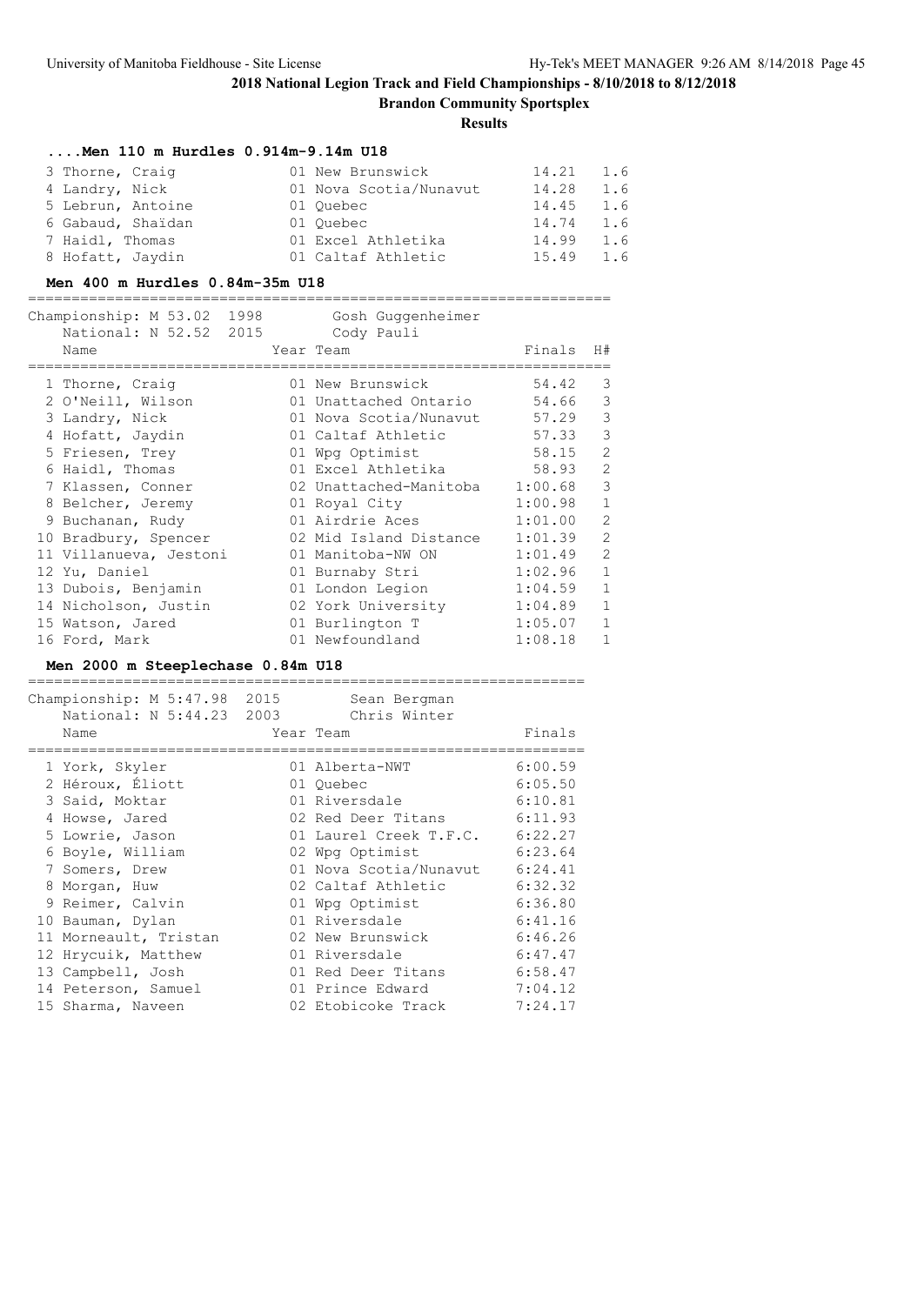**Men 4x100 m Relay U18**

# **2018 National Legion Track and Field Championships - 8/10/2018 to 8/12/2018**

**Brandon Community Sportsplex**

| Championship: M 41.80 1985 , AB<br>National: N 41.44 2011<br>D. Bramwell, S. Ajayi, D. Jean-Jacques, K. Joyce                                                                                                                                                                                                                                                                                                                                        |                                                                                                                                    |                                                                                                                           |                |
|------------------------------------------------------------------------------------------------------------------------------------------------------------------------------------------------------------------------------------------------------------------------------------------------------------------------------------------------------------------------------------------------------------------------------------------------------|------------------------------------------------------------------------------------------------------------------------------------|---------------------------------------------------------------------------------------------------------------------------|----------------|
| Team                                                                                                                                                                                                                                                                                                                                                                                                                                                 | Finals                                                                                                                             | H#                                                                                                                        |                |
| 1 Ouebec 'A'<br>2 Saskatchewan 'A'<br>3 Manitoba & Northwest Ontario 'A'<br>4 Etobicoke Track & Field Club<br>' A'<br>5 Nova Scotia/Nunavut 'A'<br>6 Alberta-Northwest Territories 'A'<br>7 Ontario 'A'<br>8 British Columbia/Yukon Territo<br>$^{\prime}$ A $^{\prime}$<br>9 Newfoundland/Labrador 'A'<br>Men 4x400 m Relay U18                                                                                                                     | 42.96<br>43.13<br>43.32 1<br>43.48 1 43.480<br>43.63 2<br>44.24 1<br>44.61 2<br>46.74 2                                            | 1<br>$\overline{2}$                                                                                                       | 43.48 2 43.475 |
| .========================                                                                                                                                                                                                                                                                                                                                                                                                                            |                                                                                                                                    |                                                                                                                           |                |
| Championship: M 3:17.31 2011<br>, ONT<br>National: N 3:17.31 2011<br>J. Solomon, N. Pal Jola, W. Best, B. McBride<br>Team                                                                                                                                                                                                                                                                                                                            | Finals                                                                                                                             | H#                                                                                                                        |                |
| 1 British Columbia/Yukon Territo 'A'<br>2 Ontario 'A'<br>3 Alberta-Northwest Territories 'A'<br>4 Riversdale Athletics Track 'A'<br>5 Nova Scotia/Nunavut<br>$^{\prime}$ A $^{\prime}$<br>6 Quebec 'A'<br>7 Winnipeg Optimist Athletics 'A'<br>8 Manitoba & Northwest Ontario<br>' A'<br>9 Newfoundland/Labrador 'A'<br>10 Caltaf Athletic Association<br>$\overline{A}$<br>11 New Brunswick 'A'<br>12 Prince Edward Island 'A'<br>Men High Jump U18 | 3:26.16<br>3:29.09<br>3:30.62<br>3:33.00 2<br>3:34.15<br>3:34.34<br>3:36.26<br>3:37.64<br>3:38.65<br>3:40.53<br>3:43.67<br>3:52.68 | 2<br>2<br>$\overline{1}$<br>$\mathbf{1}$<br>2<br>$\overline{2}$<br>$\mathbf{1}$<br>$\mathbf{1}$<br>1<br>$\mathbf{1}$<br>2 |                |
| --------------------------<br>Championship: M 2.15m 1982 Alain Metellus<br>National: N 2.17m 2009 Django Lovett<br>Year Team<br>Name                                                                                                                                                                                                                                                                                                                 | Finals                                                                                                                             |                                                                                                                           |                |
| =======================<br>1 Spencer, Bazil 61 Bc/Yk<br>1.86 1.89 1.92 1.95 1.98 2.01 2.04<br>O XXO O XO O XO XXX<br>2 Grout, Aiden 62 Bc/Yk                                                                                                                                                                                                                                                                                                         | 2.01m<br>1.95m                                                                                                                     |                                                                                                                           |                |
| 1.86 1.89 1.92 1.95 1.98<br>0 0 0 0 XXX<br>3 Thome, Andreas<br>01 Leduc Track<br>1.70 1.75 1.80 1.83 1.86 1.89 1.92 1.95                                                                                                                                                                                                                                                                                                                             | 1.92m                                                                                                                              |                                                                                                                           |                |
| 0 0 0 0 0 0 0 XXX<br>4 Olak, Benayo 61 Ontario<br>1.75 1.80 1.83 1.86 1.89 1.92 1.95<br>0 0 0 XXO 0 0 XXX                                                                                                                                                                                                                                                                                                                                            | J1.92m                                                                                                                             |                                                                                                                           |                |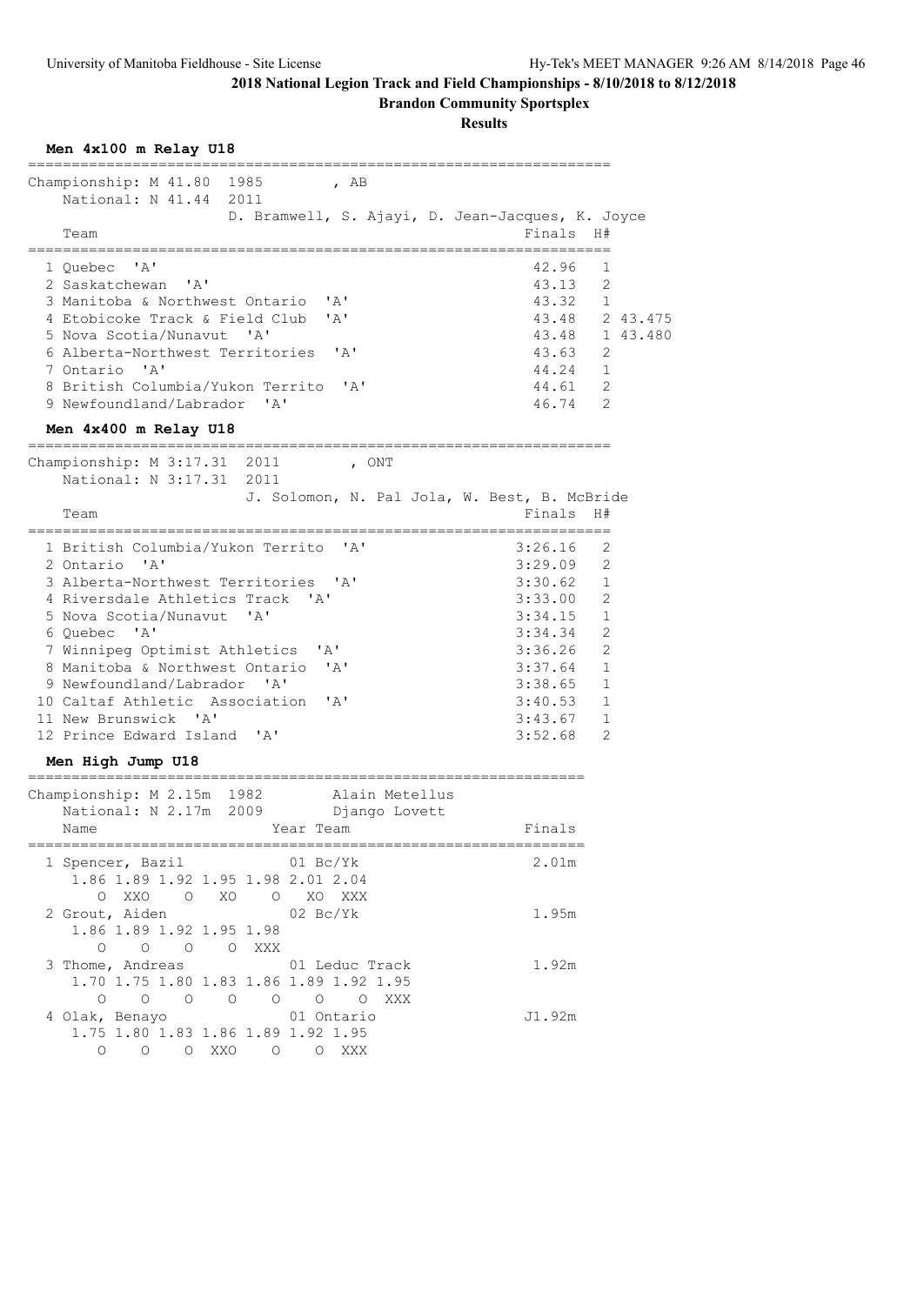**Brandon Community Sportsplex**

**Results**

| Men High Jump U18                                                                               |                               |        |
|-------------------------------------------------------------------------------------------------|-------------------------------|--------|
| 5 Rurangirwa, Markus (01 Wpg Optimist<br>1.83 1.86 1.89 1.92 1.95<br>O O XO XO XXX              |                               | J1.92m |
| 6 Kull, Preston 61 Manitoba-NW ON<br>1.80 1.83 1.86 1.89<br>$O$ $O$ $O$ XXX                     |                               | 1.86m  |
| 7 Dommasch, Noah<br>1.75 1.80 1.83 1.86 1.89<br>O XO XO XO XXX                                  | 02 Thorold Elite              | J1.86m |
| 8 Brady, Jonathan<br>1.75 1.80 1.83 1.86 1.89<br>O XXO O XXO XXX                                | 01 Brockville L               | J1.86m |
| 8 Batt, Griffin<br>1.75 1.80 1.83 1.86 1.89<br>O XO XO XXO XXX                                  | 01 Nova Scotia/Nunavut J1.86m |        |
| 10 Espedido, Liam<br>1.83 1.86<br>O XXX                                                         | 02 Valley Royals              | 1.83m  |
| 11 Linek, Paul<br>1.80 1.83 1.86<br>XO XXO XXX                                                  | 01 Calgary Spartans J1.83m    |        |
| 12 Docherty, Thomas<br>1.70 1.75 1.80 1.83<br>O XO XO XXX                                       | 02 Prince Edward              | 1.80m  |
| 13 Polischuk, Max<br>1.70 1.75 1.80 1.83<br>XO O XXO XXX                                        | 02 Saskatchewan               | J1.80m |
| 14 Turner, Daxx<br>1.70 1.75 1.80<br>XO XO XXO                                                  | 02 Manitoba-NW ON J1.80m      |        |
| 15 Alexander, David<br>1.60 1.65<br>XO XXX                                                      | 02 Newfoundland               | 1.60m  |
| Men Pole Vault U18<br>__________________________________                                        |                               |        |
| Championship: M 4.80m 2001<br>National: N 5.00m 2001 David Foley<br>Year Team<br>Name           | David Foley                   | Finals |
| $01\ \text{BC/Yk}$<br>1 Clements, Isaac<br>3.80 3.90 4.00 4.15 4.30 4.40<br>OXXO O O OXXX       |                               | 4.30m  |
| 2 Carsience, Joshua 02 Valley Royals<br>3.40 3.50 3.60 3.70 3.80 3.90 4.00<br>O OXXO XO OXO XXX |                               | 3.90m  |
| 3 Musto, Samuel<br>3.80 3.90                                                                    | 02 Quebec                     | 3.80m  |

 O XXX 4 Litzenberger, Jaden 01 Excel Athletika J3.80m 3.40 3.50 3.60 3.70 3.80 3.90 XO O XO O O XXX<br>5 Knapp, Wyatt 02 Br 02 Brockville L 3.70m 3.30 3.40 3.50 3.60 3.70 3.80

O O O O XO XXX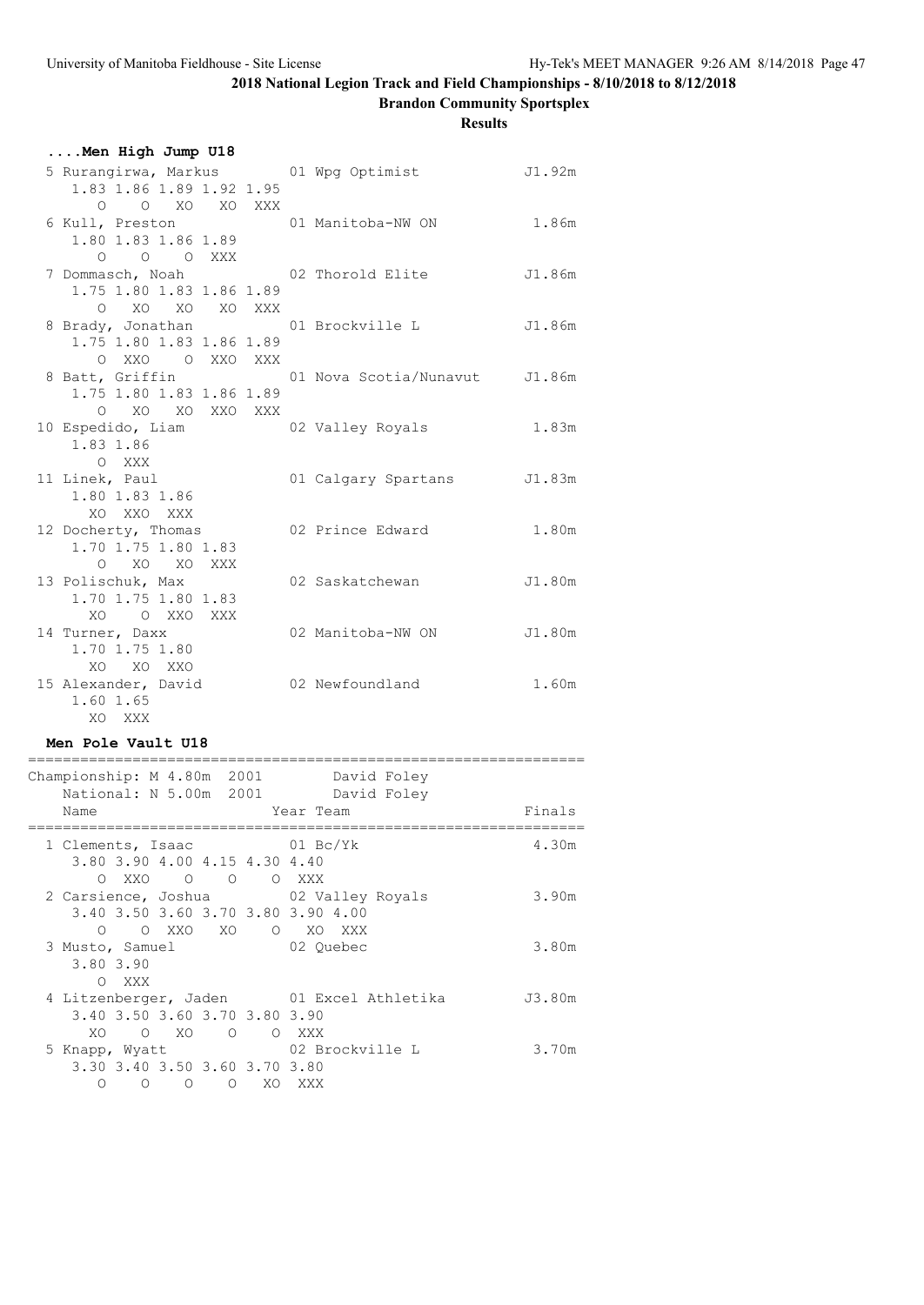**Brandon Community Sportsplex**

| Men Pole Vault U18                                                                                                                             |                       |               |
|------------------------------------------------------------------------------------------------------------------------------------------------|-----------------------|---------------|
| 6 Therault, Nathan                                                                                                                             | 02 Peterborough 3.40m |               |
| 3.30 3.40 3.50                                                                                                                                 |                       |               |
| XXO O XXX                                                                                                                                      |                       |               |
| Men Long Jump U18                                                                                                                              |                       |               |
| Championship: M 7.25m 1994 Shane Niemi                                                                                                         |                       |               |
| National: N 7.32m 2004 Oluseyi Smith                                                                                                           |                       |               |
|                                                                                                                                                |                       | Finals Wind   |
| 1 Pederson, Ryan 01 Ocean Athletics 6.93m 2.6                                                                                                  |                       |               |
| $6.76m(0.4)$ $6.73m(0.4)$ $6.93m(2.6)$ $6.42m(0.4)$ $6.77m(4.1)$ FOUL(-0.2)                                                                    |                       |               |
| 2 Gabaud, Shaidan and 1 Quebec 3 01 Cuebec 6.76m 1.4                                                                                           |                       |               |
| FOUL(2.4) $6.50m(1.9) 6.76m(1.4) 6.53m(-0.2)$ FOUL(1.4) FOUL(-0.2)                                                                             |                       |               |
| 3 Beaulieu, Nick 6.71m 3.2                                                                                                                     |                       |               |
| $6.48m(2.1)$ $6.71m(3.2)$ $6.10m(-0.1)$ $6.56m(+0.0)$ $6.50m(2.0)$ $F\text{OUL}(1.8)$                                                          |                       |               |
|                                                                                                                                                |                       |               |
| $6.49m(1.5) 6.26m(2.1) 6.56m(1.7) FOUL(1.3) 6.58m(3.5) FOUL(1.4)$                                                                              |                       |               |
| 5 Arase, Solomon 62 Etobicoke Track 6.57m 3.9                                                                                                  |                       |               |
| FOUL $(2.0)$ FOUL $(3.2)$ 6.57m $(3.9)$ 6.03m $(0.5)$ 3.19m $(1.4)$ 6.29m $(2.5)$                                                              |                       |               |
| 6 Indome, Mathieu 		 01 Stride Ahead 		 6.53m 0.2                                                                                              |                       |               |
| $6.40$ m $(1.2)$ $6.53$ m $(0.2)$ $6.44$ m $(1.1)$ $6.52$ m $(4.6)$ $6.38$ m $(1.3)$ $6.21$ m $(3.5)$<br>7 Lebrun, Antoine 01 Quebec 6.42m 1.2 |                       |               |
| $6.36m(2.0)$ $6.12m(0.5)$ $6.42m(1.2)$ $6.11m(1.4)$ $6.37m(1.5)$ $6.29m(3.9)$                                                                  |                       |               |
| 8 Denman, Ryan 6.39m                                                                                                                           |                       | 1.6           |
| $6.03m(0.6)$ $6.28m(-0.1)$ $6.39m(1.6)$ $6.33m(2.6)$ $6.22m(2.2)$ $2.83m(1.2)$                                                                 |                       |               |
| 9 Joseph Cletus, Scott 01 Saskatchewan 6.35m -1.4                                                                                              |                       |               |
| FOUL $(1.3)$ FOUL $(0.9)$ 6.35m $(-1.4)$                                                                                                       |                       |               |
| 10 Brady, Jonathan (01 Brockville L 6.33m 1.2                                                                                                  |                       |               |
| 6.33m(1.2) 5.71m(2.2) 5.99m(0.2)                                                                                                               |                       |               |
| 11 Williamson, Robert 01 Nova Scotia/Nunavut 6.29m 0.7                                                                                         |                       |               |
| $6.18m(1.5) 6.29m(0.7) FOUT(+0.0)$                                                                                                             |                       |               |
| 12 Omelyanchuk, Illya 61 Alberta-NWT<br>$6.26m(+0.0) 6.13m(2.3) FOUT(3.7)$                                                                     |                       | $6.26m + 0.0$ |
| 13 Villanueva, Jestoni 01 Manitoba-NW ON                                                                                                       |                       | $6.17m$ $0.2$ |
| $6.17m(0.2)$ FOUL<br>FOUL                                                                                                                      |                       |               |
| 14 Paquette, Jakob 02 Manitoba-NW ON                                                                                                           |                       | 6.13m<br>0.6  |
| $5.98m(-0.0) 6.13m(0.6) 6.12m(1.0)$                                                                                                            |                       |               |
| 15 Wang, Timothy 61 Speed River                                                                                                                |                       | $6.12m$ 2.4   |
| 5.89m(0.4) 6.12m(2.4) 5.96m(4.4)                                                                                                               |                       |               |
| 16 Arnason, Brayden                                                                                                                            | 01 Riversdale         | 5.92m<br>0.3  |
| 5.86m(1.6) 5.39m(2.5) 5.92m(0.3)                                                                                                               |                       |               |
| 17 Boudreau, Andrew                                                                                                                            | 01 New Brunswick      | 5.87m<br>3.4  |
| $5.66m(2.0) 5.87m(3.4) 5.77m(+0.0)$                                                                                                            |                       |               |
| 18 Thome, Andreas<br>FOUL $(0.8)$ 5.84m $(1.3)$ 5.78m $(3.0)$                                                                                  | 01 Leduc Track        | 5.84m<br>1.3  |
|                                                                                                                                                |                       |               |
| Men Triple Jump U18                                                                                                                            |                       |               |
| ===================================                                                                                                            |                       |               |

| Championship: M 15.02m 2015 |                         | Ivan Nyemeck                           |                             |  |
|-----------------------------|-------------------------|----------------------------------------|-----------------------------|--|
|                             | National: N 15.19m 2012 |                                        | Tacuma Andreson-Richards    |  |
| Name                        |                         | Year Team                              | Finals Wind                 |  |
|                             |                         |                                        |                             |  |
| 1 Fournier, Deandre         |                         | 01 Thorold Elite                       | 14.37m 2.6                  |  |
|                             |                         | 14.36m(2.2) 14.18m(1.8) FOUL(2.0) PASS | $14.37m(2.6)$ $14.25m(1.8)$ |  |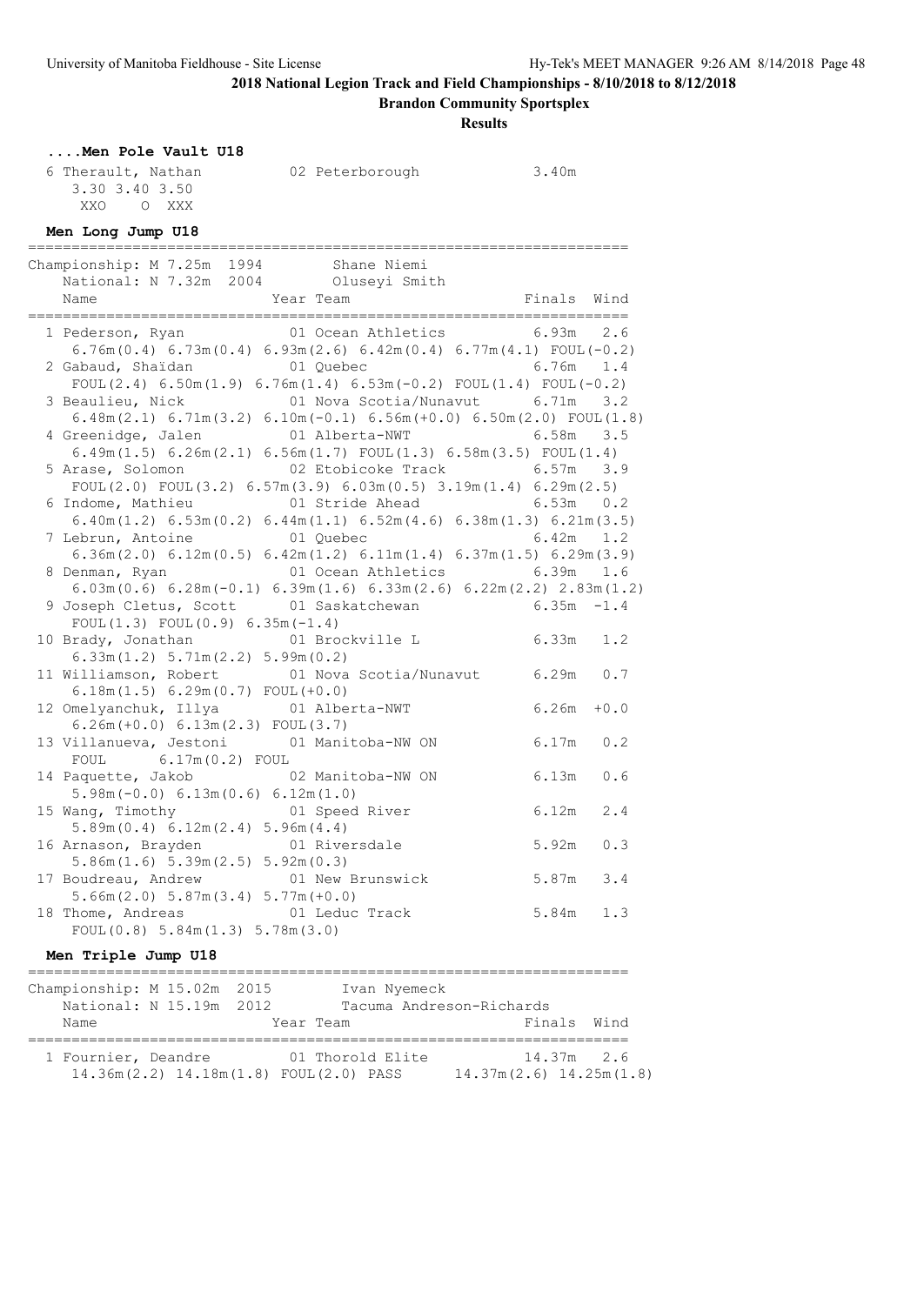**Brandon Community Sportsplex**

**Results**

**....Men Triple Jump U18**

| 2 Olak, Benayo                 01 Ontario               14.32m   2.8 |                                                                                                             |                |  |
|----------------------------------------------------------------------|-------------------------------------------------------------------------------------------------------------|----------------|--|
|                                                                      | $13.57m(NWI)$ $14.32m(2.8)$ $13.87m(1.8)$ $13.94m(3.0)$ $14.06m(2.1)$ $13.87m(2.0)$                         |                |  |
| 3 Rurangirwa, Markus (01 Wpg Optimist 14.11m 4.0                     |                                                                                                             |                |  |
|                                                                      | FOUL $(4.1)$ 14.03m $(2.6)$ FOUL $(3.5)$ FOUL $(1.5)$ 14.11m $(4.0)$ 13.55m $(1.9)$                         |                |  |
| 4 Joseph Cletus, Scott 01 Saskatchewan 14.07m 3.4                    |                                                                                                             |                |  |
|                                                                      | $14.05m(0.9)$ $13.44m(3.0)$ $14.05m(2.5)$ $12.74m(0.8)$ $14.07m(3.4)$ $13.97m(2.3)$                         |                |  |
| 5 Turner, Daxx 62 Manitoba-NW ON 3.8                                 |                                                                                                             |                |  |
|                                                                      | $13.70$ m $(2.4)$ $12.41$ m $(2.6)$ $13.57$ m $(1.9)$ $13.94$ m $(3.4)$ $13.64$ m $(4.6)$ $14.06$ m $(3.8)$ |                |  |
|                                                                      |                                                                                                             |                |  |
|                                                                      | $13.29$ m $(2.8)$ $11.86$ m $(3.1)$ FOUL $(3.2)$ $13.23$ m $(2.6)$ $13.80$ m $(2.6)$ FOUL $(1.9)$           |                |  |
|                                                                      |                                                                                                             |                |  |
|                                                                      | $13.53m(4.5)$ $13.14m(1.9)$ $12.77m(1.7)$ $12.85m(3.1)$ $13.07m(2.3)$ $13.35m(3.0)$                         |                |  |
| 8 Gerstner, Robbie 6 01 Manitoba-NW ON 3.28m 0.9                     |                                                                                                             |                |  |
|                                                                      | $11.26m(1.6)$ $13.09m(2.4)$ $12.37m(3.0)$ $FOUL(2.2)$ $12.25m(NWI)$ $13.28m(0.9)$                           |                |  |
| 9 Isadore, Dante 		 01 Nova Scotia/Nunavut 13.07m 0.6                |                                                                                                             |                |  |
| $13.07m(0.6)$ $12.76m(1.8)$ $13.04m(2.0)$                            |                                                                                                             |                |  |
| 10 Williamson, Robert 01 Nova Scotia/Nunavut 12.76m 2.1              |                                                                                                             |                |  |
| $12.29m(1.2)$ $12.76m(2.1)$ $12.03m(1.8)$                            |                                                                                                             |                |  |
| 11 Stathis, Mackenzie 01 Quebec                                      |                                                                                                             | $12.73m$ 3.2   |  |
| 12.73m(3.2) FOUL FOUL                                                |                                                                                                             |                |  |
| 12 Thome, Andreas 61 Leduc Track                                     |                                                                                                             | $12.68m$ $2.2$ |  |
| $12.48$ m $(2.0)$ $12.68$ m $(2.2)$ $12.14$ m $(1.5)$                |                                                                                                             |                |  |

### **Men Shot Put 5kg U18**

|                                         | =====================                          |        |
|-----------------------------------------|------------------------------------------------|--------|
| National: N 20.89m 2003 Kyle Helf       | Championship: M 19.52m 2014 Joseph Maxwell     |        |
| Name                                    | Year Team                                      | Finals |
| 1 Woodhall, Lucas 01 Ontario            |                                                | 19.34m |
|                                         | 18.80m FOUL 18.45m 19.34m 18.45m 19.07m        |        |
| 2 Chong, Jarrett 01 Bc/Yk               |                                                | 17.59m |
|                                         | 16.33m FOUL 17.59m FOUL 15.91m 15.60m          |        |
| 3 Jacklin, Ryan 02 Ontario              |                                                | 17.10m |
|                                         | 15.03m  15.53m  15.93m  17.10m  16.49m  16.12m |        |
|                                         | 4 Argyropoulos, Anthony 01 York University     | 16.31m |
|                                         | 14.41m  16.14m  16.31m  FOUL  FOUL  12.18m     |        |
|                                         | 5 Saldutto, Callan 62 Brantford T.F.C.         | 15.43m |
|                                         | 15.01m  14.48m  14.67m  15.42m  FOUL  15.43m   |        |
|                                         |                                                | 15.17m |
|                                         | 13.76m  14.55m  15.17m  FOUL  15.02m  FOUL     |        |
|                                         | 7 Elliott, Jeremy 62 Saugeen Track             | 15.14m |
|                                         | 14.12m  14.59m  14.95m  15.14m  14.87m  FOUL   |        |
|                                         | 8 Bourque, Samuel 01 New Brunswick             | 14.67m |
|                                         | 13.81m 14.34m 14.49m 14.65m 14.67m 12.35m      |        |
| 9 Rolland, Cédric (01 Quebec            |                                                | 13.12m |
| 13.12m  12.68m  12.85m                  |                                                |        |
| 10 Elliott, Jared                       | 01 Brockville L                                | 13.02m |
| 12.45m 13.02m 12.62m                    |                                                |        |
| 11 Sobti, Druv                          | $01$ Bc/Yk                                     | 12.95m |
| FOUL FOUL 12.95m                        |                                                |        |
| 12 Yeo, Thomas                          | 02 Prince Edward                               | 12.81m |
| 11.93m 12.69m 12.81m                    |                                                |        |
| 13 Panhuis, Christian 01 London Western |                                                | 12.36m |

12.36m FOUL 11.68m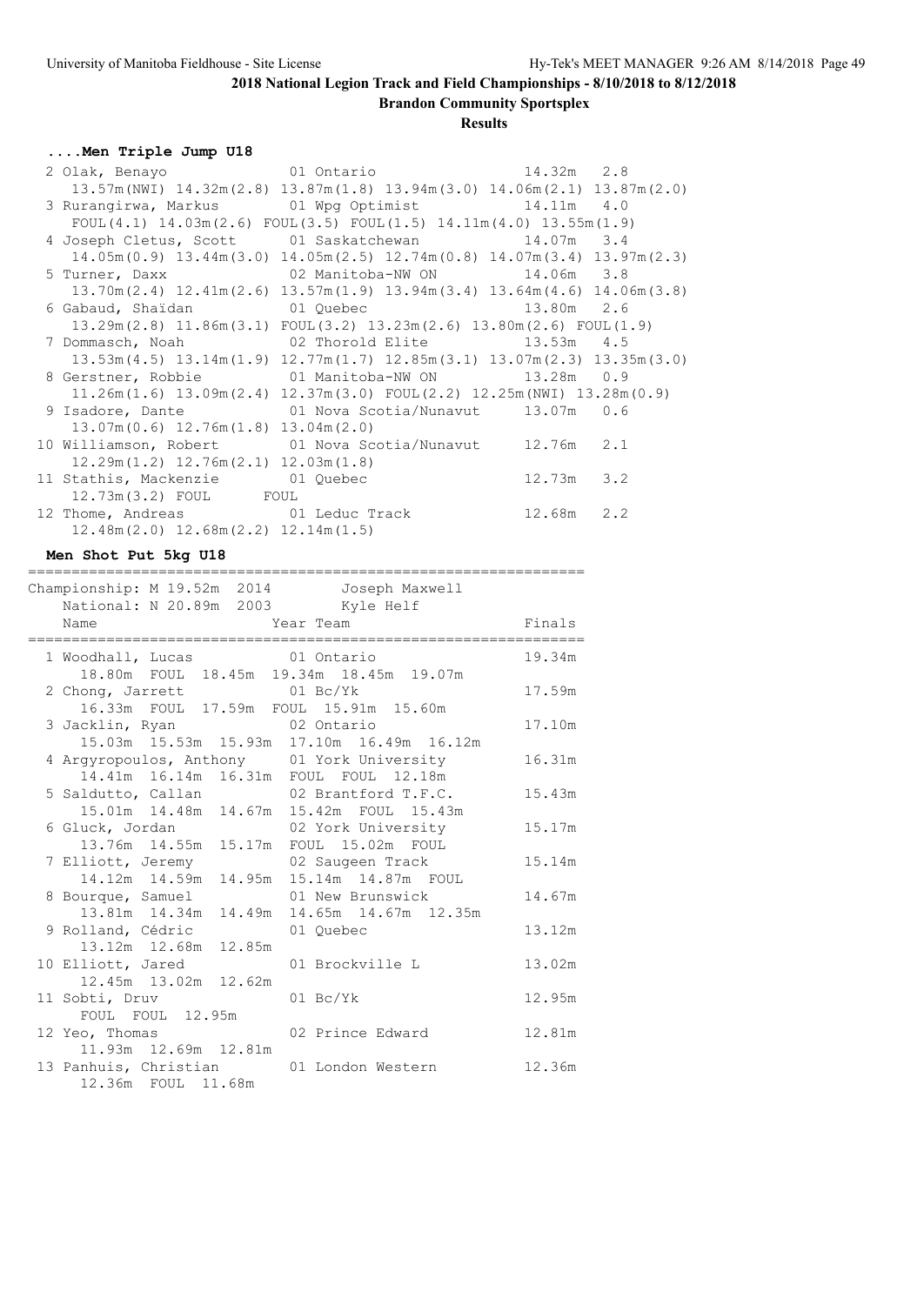**Brandon Community Sportsplex**

**Results**

| Men Shot Put 5kg U18 |                 |        |
|----------------------|-----------------|--------|
| 14 Suelzle, Joshua   | 01 Medicine Hat | 12.11m |
| 12.11m 12.04m 12.06m |                 |        |
| 15 Wallster, Hunter  | 02 Saskatchewan | 12.06m |
| FOUL FOUL 12.06m     |                 |        |
| -- Boyce, Matthew    | 01 Sarnia       | FOUL.  |
| FOUL FOUL<br>FOUL.   |                 |        |

**Men Discus 1.5kg U18**

| --------------------------                                                                 |                    | ;===============           |        |
|--------------------------------------------------------------------------------------------|--------------------|----------------------------|--------|
| Championship: M 60.74m 2010 Jordan Young                                                   |                    |                            |        |
| National: N 60.74m 2010 Jordan Young                                                       |                    |                            |        |
|                                                                                            |                    |                            |        |
|                                                                                            |                    |                            |        |
| 1 Jacklin, Ryan 02 Ontario<br>FOUL 45.74m 52.11m 51.85m 49.99m 51.68m                      |                    |                            | 52.11m |
| 2 Woodhall, Lucas 01 Ontario<br>43.63m 45.70m 46.80m 49.07m 50.85m 50.76m                  |                    |                            | 50.85m |
| 3 Saldutto, Callan<br>47.59m  47.40m  45.54m  44.80m  45.68m  47.99m                       |                    | 02 Brantford T.F.C.        | 47.99m |
| 4 Elliott, Jeremy 62 Saugeen Track<br>45.80m FOUL FOUL 46.72m 47.77m 46.74m                |                    |                            | 47.77m |
| 5 Gluck, Jordan<br>43.04m FOUL 46.43m FOUL FOUL FOUL                                       |                    | 02 York University 46.43m  |        |
| 6 Argyropoulos, Anthony 01 York University<br>44.15m  41.90m  43.10m  45.03m  45.91m  FOUL |                    |                            | 45.91m |
| 7 Rolland, Cédric 61 Quebec<br>FOUL FOUL 44.03m 44.20m FOUL FOUL                           |                    |                            | 44.20m |
| 8 Lewis, Jordan 61 Project Athletic 40.99m<br>36.62m FOUL 40.99m FOUL 38.10m FOUL          |                    |                            |        |
| 9 Boyce, Matthew 01 Sarnia<br>FOUL FOUL 40.48m                                             |                    |                            | 40.48m |
| 10 Sobti, Druv<br>FOUL 40.36m FOUL                                                         | $01\ \text{Bc/Yk}$ |                            | 40.36m |
| 11 Burr, Toren<br>39.58m 39.00m 37.42m                                                     |                    | 02 Brantford T.F.C. 39.58m |        |
| 12 Wallster, Hunter<br>39.54m FOUL FOUL                                                    | 02 Saskatchewan    |                            | 39.54m |
| 13 Bourque, Samuel<br>38.81m 30.96m 37.29m                                                 |                    | 01 New Brunswick           | 38.81m |
| 14 Panhuis, Christian<br>36.16m 33.62m 37.34m                                              |                    | 01 London Western          | 37.34m |
| 15 Suelzle, Joshua<br>31.07m FOUL 34.39m                                                   | 01 Medicine Hat    |                            | 34.39m |
| 16 Yeo, Thomas<br>33.57m FOUL FOUL                                                         | 02 Prince Edward   |                            | 33.57m |
| 17 Huziak, Sean<br>32.57m 32.86m FOUL                                                      |                    | 02 Manitoba-NW ON 32.86m   |        |
| -- Wroe, Nic                                                                               | 01 Airdrie Aces    |                            | FOUL   |

FOUL FOUL FOUL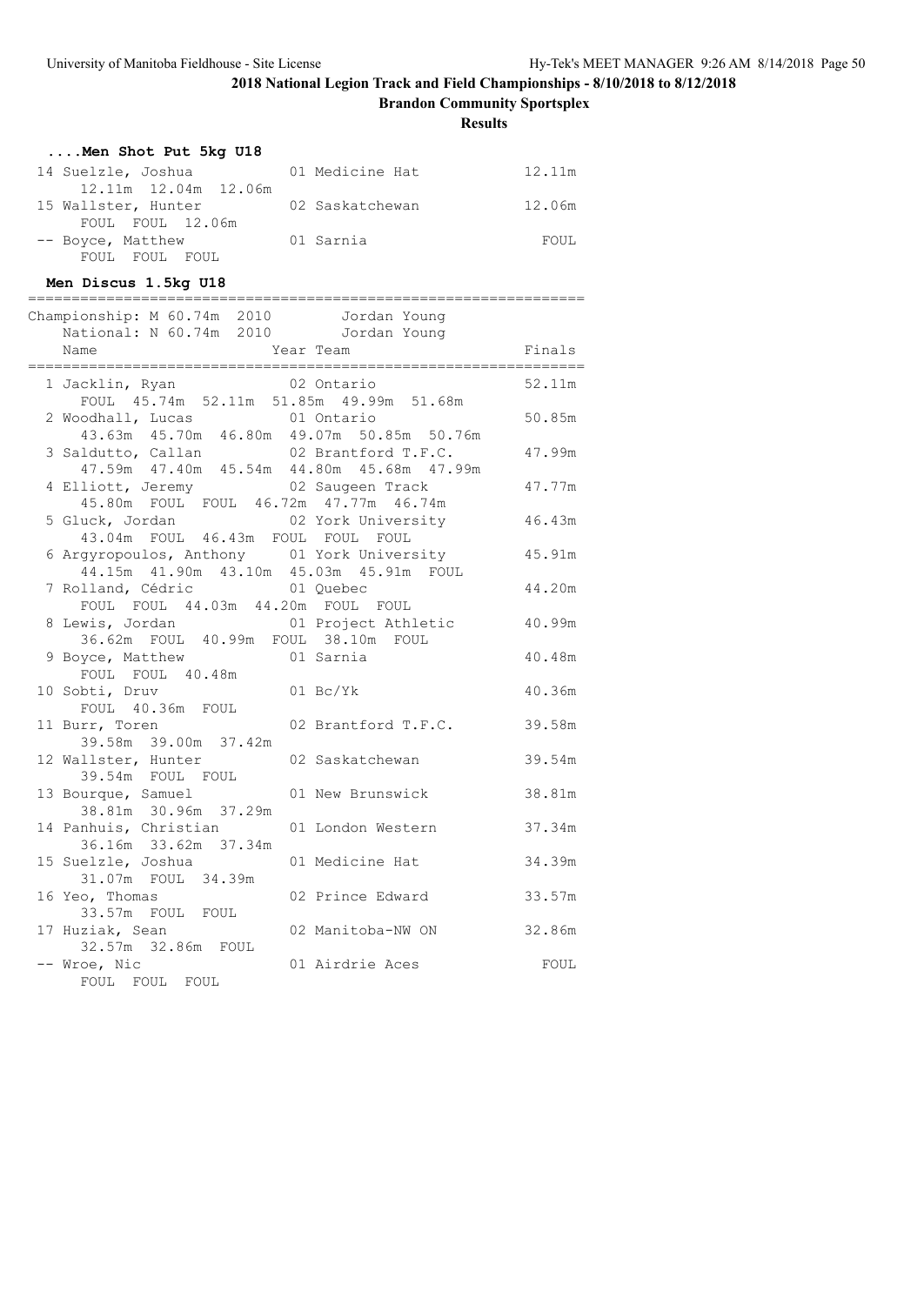**Brandon Community Sportsplex**

|  | Men Hammer 5kg U18 |  |  |
|--|--------------------|--|--|
|--|--------------------|--|--|

| Championship: M 70.22m 1998 Dylan Armstrong                         |        |
|---------------------------------------------------------------------|--------|
| National: N 67.45m 2006 Nolan Henderson                             |        |
| Name<br>Year Team                                                   | Finals |
|                                                                     |        |
| 1 Jacklin, Ryan<br>02 Ontario                                       | 64.81m |
| 64.22m 62.70m 64.81m 59.83m FOUL 64.81m                             |        |
| $02\ \text{Bc/Yk}$<br>2 Katzberg, Ethan                             | 58.26m |
| 54.05m 58.26m 53.09m FOUL FOUL FOUL                                 |        |
| $01$ Bc/Yk<br>3 Bhandal, Iqam                                       | 56.47m |
| FOUL 47.36m FOUL 51.88m 56.47m FOUL                                 |        |
| 4 Rolland, Cédric<br>01 Quebec                                      | 54.25m |
| 45.70m FOUL FOUL 51.54m FOUL 54.25m                                 |        |
| 02 Saskatchewan<br>5 Wallster, Hunter                               | 51.68m |
| FOUL 45.83m 44.08m FOUL 50.49m 51.68m                               |        |
| 6 Arnold, Matthew<br>02 Kamloops Track                              | 51.45m |
| FOUL 48.68m FOUL FOUL 46.68m 51.45m                                 |        |
| 7 Grant, C J<br>01 Nova Scotia/Nunavut                              | 50.51m |
| FOUL FOUL FOUL 47.59m<br>$50.51m$ FOUL                              |        |
| 8 Elliott, Jeremy<br>02 Saugeen Track                               | 50.45m |
| 48.99m FOUL<br>FOUL FOUL FOUL 50.45m                                |        |
| 9 Lewis, Jordan<br>01 Project Athletic                              | 45.44m |
| 45.44m FOUL FOUL                                                    |        |
| 10 Allen, Parker<br>01 Airdrie Aces                                 | 44.94m |
| FOUL 44.94m 41.75m                                                  |        |
| 11 Burr, Toren<br>02 Brantford T.F.C.                               | 43.53m |
| FOUL 36.73m 43.53m                                                  |        |
| 12 Boyce, Matthew<br>01 Sarnia                                      | 41.35m |
| FOUL 40.73m 41.35m                                                  |        |
| 13 Saldutto, Callan<br>02 Brantford T.F.C.                          | 40.02m |
| 40.02m FOUL FOUL                                                    |        |
| Men Javelin 700g U18                                                |        |
|                                                                     |        |
| Championship: M 74.35m 2007<br>Wiley Collins                        |        |
| National: N 75.99m 2006<br>Trevor Snyder                            |        |
| Name<br>Year Team                                                   | Finals |
| ___________________________<br>;=================================== |        |
| $01\ \text{Bc/Yk}$<br>1 Chong, Jarrett                              | 67.55m |
| 67.55m  64.84m  FOUL  63.13m  FOUL  60.57m                          |        |
| 2 Elliott, Jared<br>01 Brockville L                                 | 62.85m |
| FOUL 62.85m FOUL FOUL 52.51m FOUL                                   |        |
| 3 Lidlow, Caleb<br>01 Ontario                                       | 60.17m |
| 53.82m 60.17m 54.90m 55.22m 55.31m 55.71m                           |        |
| 4 Taylor, Jacob<br>$01\;\mathrm{Bc/Yk}$                             | 59.10m |
| 57.87m 59.10m 56.57m 55.65m 52.63m 54.30m                           |        |
| 5 Payne, Elliott<br>02 Valley Royals                                | 57.88m |
| FOUL FOUL 57.88m 53.75m FOUL FOUL                                   |        |
| 6 Goodick, Taylor<br>01 Nova Scotia/Nunavut                         | 53.54m |
| 52.06m 51.90m FOUL 53.54m 50.84m 50.65m                             |        |
| 7 Breault, Justin<br>01 Alberta-NWT                                 | 52.47m |
| FOUL 51.54m 52.47m 47.66m 47.39m FOUL                               |        |
| 8 Berniquer, Noah<br>02 Nova Scotia/Nunavut                         | 52.10m |
| FOUL 49.06m 52.10m 49.38m 50.82m 50.78m                             |        |
| 9 Fiset-Hofer, Cobey<br>01 Alberta-NWT                              | 51.80m |
| 51.80m  47.35m  FOUL                                                |        |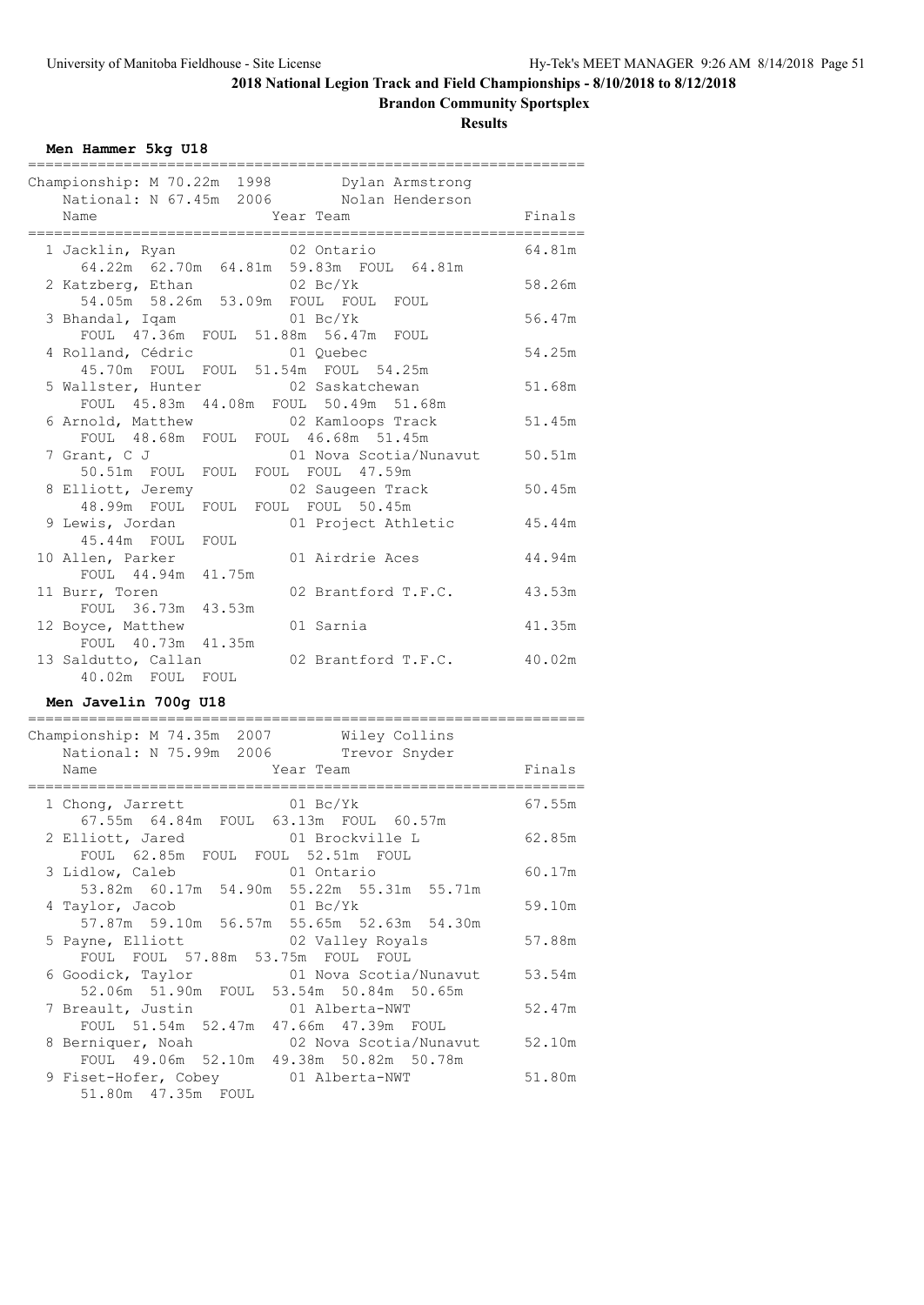**Brandon Community Sportsplex**

### **Results**

| Men Javelin 700g U18                       |                     |        |  |  |  |  |  |
|--------------------------------------------|---------------------|--------|--|--|--|--|--|
| 10 Saldutto, Callan 62 Brantford T.F.C.    |                     | 51.51m |  |  |  |  |  |
| FOUL 51.51m FOUL                           |                     |        |  |  |  |  |  |
| 11 Suelzle, Joshua 61 Medicine Hat         |                     | 50.61m |  |  |  |  |  |
| 45.86m 46.74m 50.61m                       |                     |        |  |  |  |  |  |
| 12 Caya, Jeremy 61 Brockville L            |                     | 50.47m |  |  |  |  |  |
| 50.05m 50.47m 45.73m                       |                     |        |  |  |  |  |  |
| 13 D'Costa, Nathan (2011) 02 Thorold Elite |                     | 48.22m |  |  |  |  |  |
| FOUL 48.22m FOUL                           |                     |        |  |  |  |  |  |
| 14 Linek, Paul                             | 01 Calgary Spartans | 47.51m |  |  |  |  |  |
| 41.15m 37.87m 47.51m                       |                     |        |  |  |  |  |  |
| 15 Allen, Parker                           | 01 Airdrie Aces     | 45.88m |  |  |  |  |  |
| 45.88m  41.13m  FOUL                       |                     |        |  |  |  |  |  |
| 16 Docherty, Thomas 62 Prince Edward       |                     | 44.47m |  |  |  |  |  |
| 44.47m 36.50m 38.77m                       |                     |        |  |  |  |  |  |
| 17 Yeo, Thomas                             | 02 Prince Edward    | 44.26m |  |  |  |  |  |
| 44.26m FOUL FOUL                           |                     |        |  |  |  |  |  |
| 18 Hawkes, Daniel                          | 02 New Brunswick    | 43.31m |  |  |  |  |  |
| 43.31m FOUL FOUL                           |                     |        |  |  |  |  |  |
| 19 Turner, Daxx                            | 02 Manitoba-NW ON   | 42.46m |  |  |  |  |  |
| 39.95m FOUL 42.46m                         |                     |        |  |  |  |  |  |
| 20 Huziak, Sean                            | 02 Manitoba-NW ON   | 36.16m |  |  |  |  |  |
| 36.16m 34.51m 35.15m                       |                     |        |  |  |  |  |  |

#### **Decathlon: #1 Men 100 m U18 Decathlon**

=============================================================================== Championship: M 11.83 8/5/2016 Laurent Grandmangin

| Name                 | Year Team            | Finals           |               |          | Wind H# Points |
|----------------------|----------------------|------------------|---------------|----------|----------------|
| 1 Devinney, Blake    | 01 Niagara Regional  | $11.44M$ $1.4$ 2 |               |          | 765            |
| 2 Timm, Caleb        | 01 Ontario           | 11.53M 1.8 1     |               |          | 746            |
| 3 Dasiuk, Jordan     | 01 Saskatchewan      | 11.55M           | $1.4 \quad 2$ |          | 742            |
| 4 Denes, Tyler       | 01 Bolton Pole Vault | 11.73M           | $1.4 \quad 2$ |          | 705            |
| 5 Couch, Bailey      | 01 Woodstock Legion  | 11.95            | 1.8 1         |          | 661            |
| 6 Stathis, Mackenzie | 01 Ouebec            | 12.00            | 1.4           | - 2      | 651            |
| 7 Collins, Isaiah    | $02 \text{ Bc/Yk}$   | 12.11            | 1.4           | - 2      | 629            |
| 8 Gillan, Aneel      | 02 Ocean Athletics   | 12.19            | 1.8           | $\sim$ 1 | 614            |
| 9 Wesolowski, Jack   | 02 Caltaf Athletic   | 12.44            | 1.8           |          | 567            |

### **Decathlon: #5 Men 400 m U18 Decathlon**

==========================================================================

Championship: M 51.81 8/5/2016 Laurent Grandmangin, Quebec

| Name                 | Year Team            | Finals |               | H# Points |
|----------------------|----------------------|--------|---------------|-----------|
| 1 Devinney, Blake    | 01 Niagara Regional  | 52.90  |               | 686       |
| 2 Stathis, Mackenzie | 01 Ouebec            | 53.73  | 1             | 651       |
| 3 Timm, Caleb        | 01 Ontario           | 54.07  | $\mathcal{L}$ | 637       |
| 4 Couch, Bailey      | 01 Woodstock Legion  | 54.09  | $\mathcal{L}$ | 636       |
| 5 Gillan, Aneel      | 02 Ocean Athletics   | 54.36  | $\mathbf{1}$  | 625       |
| 6 Denes, Tyler       | 01 Bolton Pole Vault | 54.57  | $\mathbf{1}$  | 616       |
| 7 Dasiuk, Jordan     | 01 Saskatchewan      | 55.98  | 2             | 560       |
| 8 Collins, Isaiah    | $02 \text{ Bc/Yk}$   | 56.01  | $\mathcal{L}$ | 559       |
| 9 Wesolowski, Jack   | 02 Caltaf Athletic   | 56.41  |               | 543       |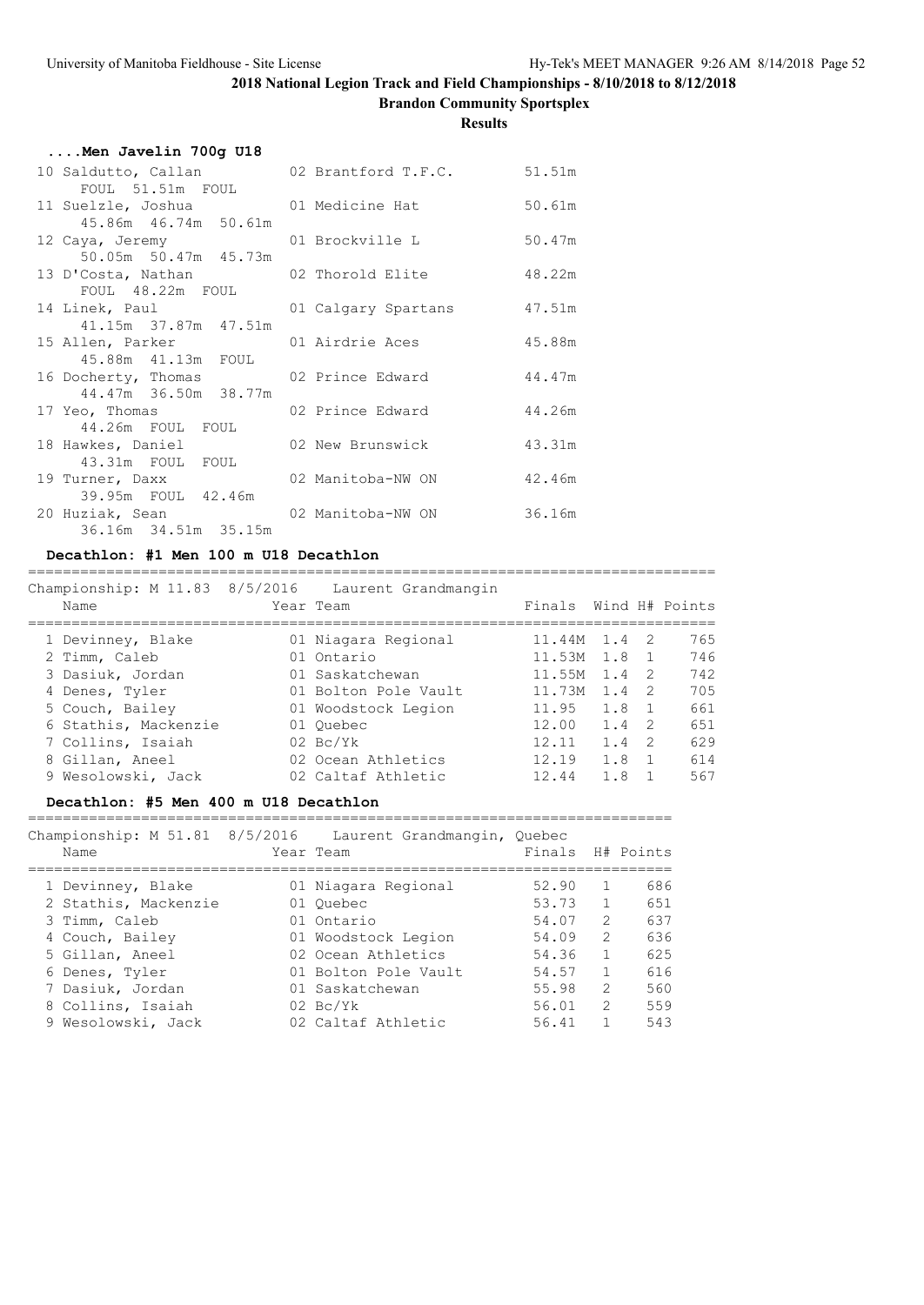**Brandon Community Sportsplex**

**Results**

#### **Decathlon: #10 Men 1500 m U18 Decathlon**

| Championship: M 4:36.46 8/5/2016<br>Name                                                                                                 | Mackenzie Riddell, British Colu<br>Year Team                                                                                              |                                                                           | Finals Points                                 |
|------------------------------------------------------------------------------------------------------------------------------------------|-------------------------------------------------------------------------------------------------------------------------------------------|---------------------------------------------------------------------------|-----------------------------------------------|
| 1 Couch, Bailey<br>2 Stathis, Mackenzie<br>3 Devinney, Blake<br>4 Gillan, Aneel<br>5 Timm, Caleb<br>6 Wesolowski, Jack<br>7 Denes, Tyler | 01 Woodstock Legion<br>01 Ouebec<br>01 Niagara Regional<br>02 Ocean Athletics<br>01 Ontario<br>02 Caltaf Athletic<br>01 Bolton Pole Vault | 4:44.50<br>4:52.00<br>4:52.52<br>4:53.92<br>5:05.83<br>5:11.76<br>5:13.16 | 652<br>607<br>604<br>595<br>527<br>494<br>486 |
| 8 Collins, Isaiah<br>9 Dasiuk, Jordan                                                                                                    | $02 \text{ Bc/Yk}$<br>01 Saskatchewan                                                                                                     | 5:22.93<br>5:50.40                                                        | 435<br>305                                    |

#### **Decathlon: #6 Men 110 m Hurdles 0.914m-9.14m U18 Decathlon** ===============================================================================

Championship: M 15.13 8/5/2016 Laurent Grandmangin, Quebec Name Team Team Finals Wind H# Points =============================================================================== 1 Devinney, Blake 01 Niagara Regional 15.26 -1.5 2 818 2 Stathis, Mackenzie 01 Quebec 15.39 -1.5 2 803 3 Timm, Caleb 01 Ontario 15.59 -1.5 2 780 4 Gillan, Aneel 02 Ocean Athletics 16.10 -1.1 1 722 5 Couch, Bailey 01 Woodstock Legion 16.12 -1.1 1 719 6 Denes, Tyler 01 Bolton Pole Vault 16.43 -1.1 1 685 7 Dasiuk, Jordan 01 Saskatchewan 17.02 -1.5 2 622 8 Wesolowski, Jack 02 Caltaf Athletic 17.22 -1.5 2 602 9 Collins, Isaiah 02 Bc/Yk 17.34 -1.1 1 589

### **Decathlon: #4 Men High Jump U18 Decathlon**

| Championship: M 1.79m 8/5/2016 Mackenzie Riddell, British Colu                 |  |  |          |    |                                                                                                                        |  |
|--------------------------------------------------------------------------------|--|--|----------|----|------------------------------------------------------------------------------------------------------------------------|--|
| Name                                                                           |  |  |          |    | <b>Example 2</b> Year Team and the State of Team and Team and Team and Team and Team and Team and Team and Team and Te |  |
| 1 Wesolowski, Jack 02 Caltaf Athletic 1.83mM 653                               |  |  |          |    |                                                                                                                        |  |
| 1.50 1.53 1.56 1.59 1.62 1.65 1.68 1.71 1.74 1.77 1.80 1.83 1.86               |  |  |          |    |                                                                                                                        |  |
|                                                                                |  |  |          |    |                                                                                                                        |  |
| 2 Stathis, Mackenzie $01$ Quebec $1.80 \text{m}$ 627                           |  |  |          |    |                                                                                                                        |  |
| 1.50 1.53 1.56 1.59 1.62 1.65 1.68 1.71 1.74 1.77 1.80 1.83                    |  |  |          |    |                                                                                                                        |  |
| PPP PPP PPP PPP PPP PPP PPP O                                                  |  |  | $\Omega$ | XO | XO XXX                                                                                                                 |  |
| 3 Dasiuk, Jordan                 01 Saskatchewan               1.74m       577 |  |  |          |    |                                                                                                                        |  |
| 1.50 1.53 1.56 1.59 1.62 1.65 1.68 1.71 1.74 1.77                              |  |  |          |    |                                                                                                                        |  |
| O OPPP OXO XO OXXO XOXXX                                                       |  |  |          |    |                                                                                                                        |  |
| 3 Timm, Caleb 01 Ontario                                                       |  |  |          |    | 1.74m 577                                                                                                              |  |
| 1.50 1.53 1.56 1.59 1.62 1.65 1.68 1.71 1.74 1.77                              |  |  |          |    |                                                                                                                        |  |
| PPP PPP PPP O PPP XO O O O XXX                                                 |  |  |          |    |                                                                                                                        |  |
| 5 Gillan, Aneel 62 Ocean Athletics 1.68m 528                                   |  |  |          |    |                                                                                                                        |  |
| 1.50 1.53 1.56 1.59 1.62 1.65 1.68 1.71                                        |  |  |          |    |                                                                                                                        |  |
| O PPP PPP O PPP O XO XXX                                                       |  |  |          |    |                                                                                                                        |  |
| 5 Devinney, Blake 61 Niagara Regional 1.68m 528                                |  |  |          |    |                                                                                                                        |  |
| 1.50 1.53 1.56 1.59 1.62 1.65 1.68 1.71                                        |  |  |          |    |                                                                                                                        |  |
| PPP PPP 0 PPP 0 0 XO XXX                                                       |  |  |          |    |                                                                                                                        |  |
| 7 Couch, Bailey <b>31 Couch</b> , Bailey <b>31 Couch, Bailey 304</b>           |  |  |          |    |                                                                                                                        |  |
| 1.50 1.53 1.56 1.59 1.62 1.65 1.68                                             |  |  |          |    |                                                                                                                        |  |
| PPP PPP 0 0 0 0 XXX                                                            |  |  |          |    |                                                                                                                        |  |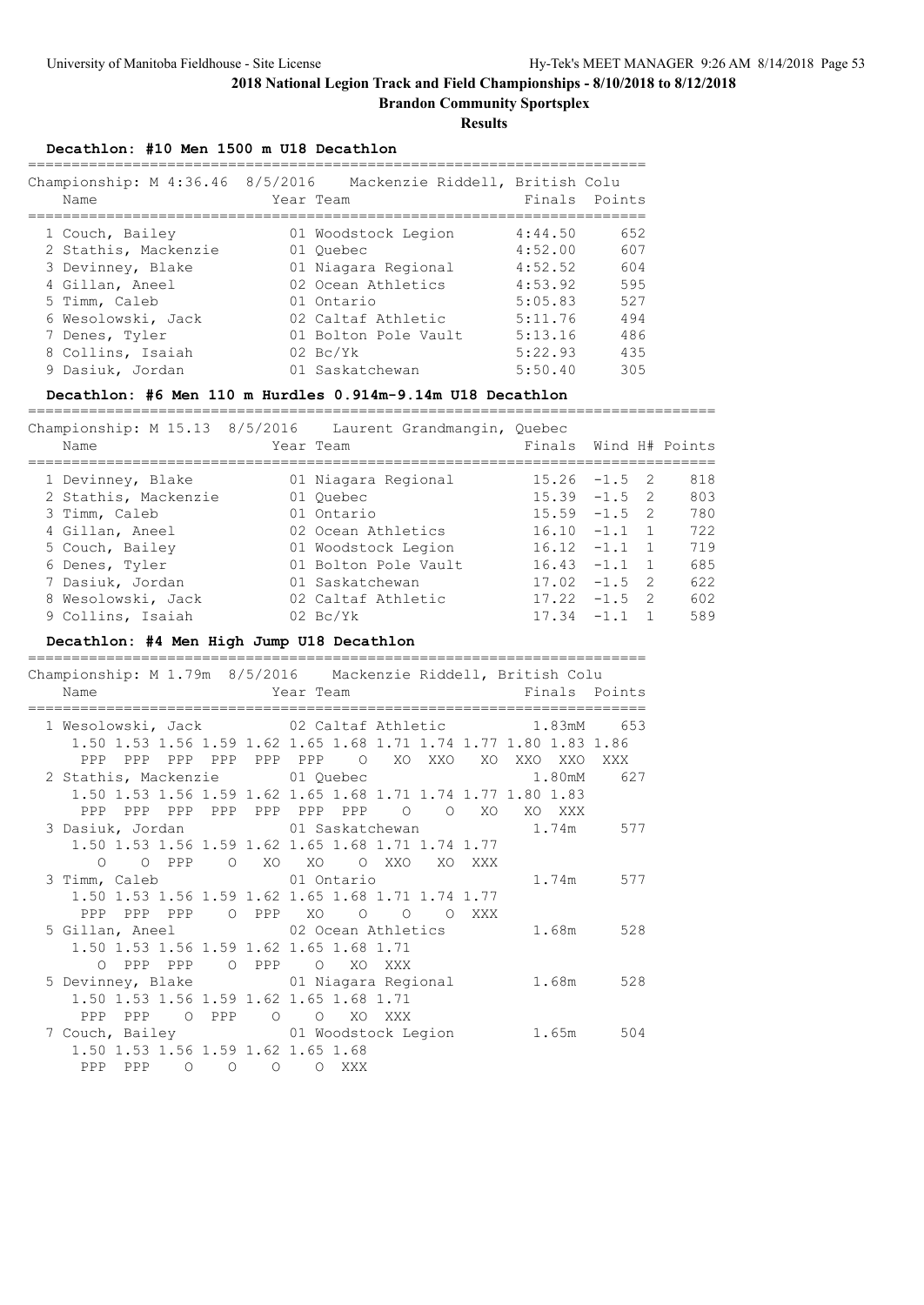**Brandon Community Sportsplex**

**Results**

|                                    | Decathlon: #4 Men High Jump U18 Decathlon |       |     |
|------------------------------------|-------------------------------------------|-------|-----|
| 7 Denes, Tyler                     | 01 Bolton Pole Vault 1.65m                |       | 504 |
| 1.50 1.53 1.56 1.59 1.62 1.65 1.68 |                                           |       |     |
| PPP XO O XO O XXO XXX              |                                           |       |     |
| 9 Collins, Isaiah (02 Bc/Yk        |                                           | 1.59m | 457 |
| 1.50 1.53 1.56 1.59 1.62           |                                           |       |     |
| PPP PPP PPP XXO XXX                |                                           |       |     |

### **Decathlon: #8 Men Pole Vault U18 Decathlon**

| Year Team<br>Name                                                                              | Championship: M 3.85m 8/5/2016 Ethan Foster, British Colu | Finals Points |           |
|------------------------------------------------------------------------------------------------|-----------------------------------------------------------|---------------|-----------|
| 3.50 3.60 3.70 3.80 3.90                                                                       | 1 Denes, Tyler 62 01 Bolton Pole Vault 3.80m 562          |               |           |
| O PXXOXXOXXX<br>2 Timm, Caleb 01 Ontario<br>3.40 3.50 3.60 3.70                                |                                                           |               | 3.60m 509 |
| $O$ $O$ $O$ $XXX$<br>3 Stathis, Mackenzie 01 Quebec<br>2.80 2.90 3.00 3.10 3.20 3.30 3.40      |                                                           |               | 3.30m 431 |
| 0 0 0 0 XO 0 XXX<br>2.80 2.90 3.00 3.10 3.20 3.30 3.40                                         | 3 Wesolowski, Jack and 2 Caltaf Athletic 3.30m 431        |               |           |
| 0 0 XXO 0 0 0 XXX<br>2.80 2.90 3.00 3.10 3.20 3.30                                             | 5 Gillan, Aneel 62 Ocean Athletics 3.20m 406              |               |           |
| O P O XO XO XXX<br>5 Collins, Isaiah (02 Bc/Yk<br>2.50 2.60 2.70 2.80 2.90 3.00 3.10 3.20 3.30 |                                                           |               | 3.20m 406 |
| 0 P O P O O O XXO XXX<br>2.80 2.90 3.00 3.10                                                   | 7 Couch, Bailey 61 Woodstock Legion                       |               | 3.00m 357 |
| O P O XXX<br>2.80 2.90 3.00 3.10                                                               | 7 Devinney, Blake 61 Niagara Regional                     |               | 3.00m 357 |
| O O O XXX<br>9 Dasiuk, Jordan 101 Saskatchewan<br>2.50 2.60 2.70 2.80<br>XO PXXP X             |                                                           | 2.50m 242     |           |

## **Decathlon: #2 Men Long Jump U18 Decathlon**

#### ============================================================================  $Chamnionshin: M 6.08m 8/5/2016$

| Championship: M 6.08m   8/9/2016     Ethan Foster, British Colu<br>Name                         | Year Team | Finals Wind Points           |     |
|-------------------------------------------------------------------------------------------------|-----------|------------------------------|-----|
| 1 Dasiuk, Jordan 61 Saskatchewan<br>5.90m(1.6) 5.88m(1.6) 6.26m(1.1)                            |           | $6.26mM$ 1.1                 | 644 |
| 2 Couch, Bailey <b>12 Couch, Bailey</b> 11 Woodstock Legion<br>5.87m(1.2) 5.71m(1.8) 6.19m(4.1) |           | $6.19m$ $4.1$                | 628 |
| 3 Devinney, Blake 61 Niagara Regional<br>FOUL(1.2) FOUL(2.0) 6.10m(1.9)                         |           | $6.10 \text{m} \text{M}$ 1.9 | 608 |
| 4 Stathis, Mackenzie 01 Ouebec<br>5.98m(1.3) 5.93m(1.2) 6.07m(2.2)                              |           | $6.07m$ 2.2                  | 602 |
| 5 Denes, Tyler 61 Bolton Pole Vault<br>5.71m(1.4) 5.95m(1.1) F0UL(1.9)                          |           | $5.95m$ 1.1                  | 576 |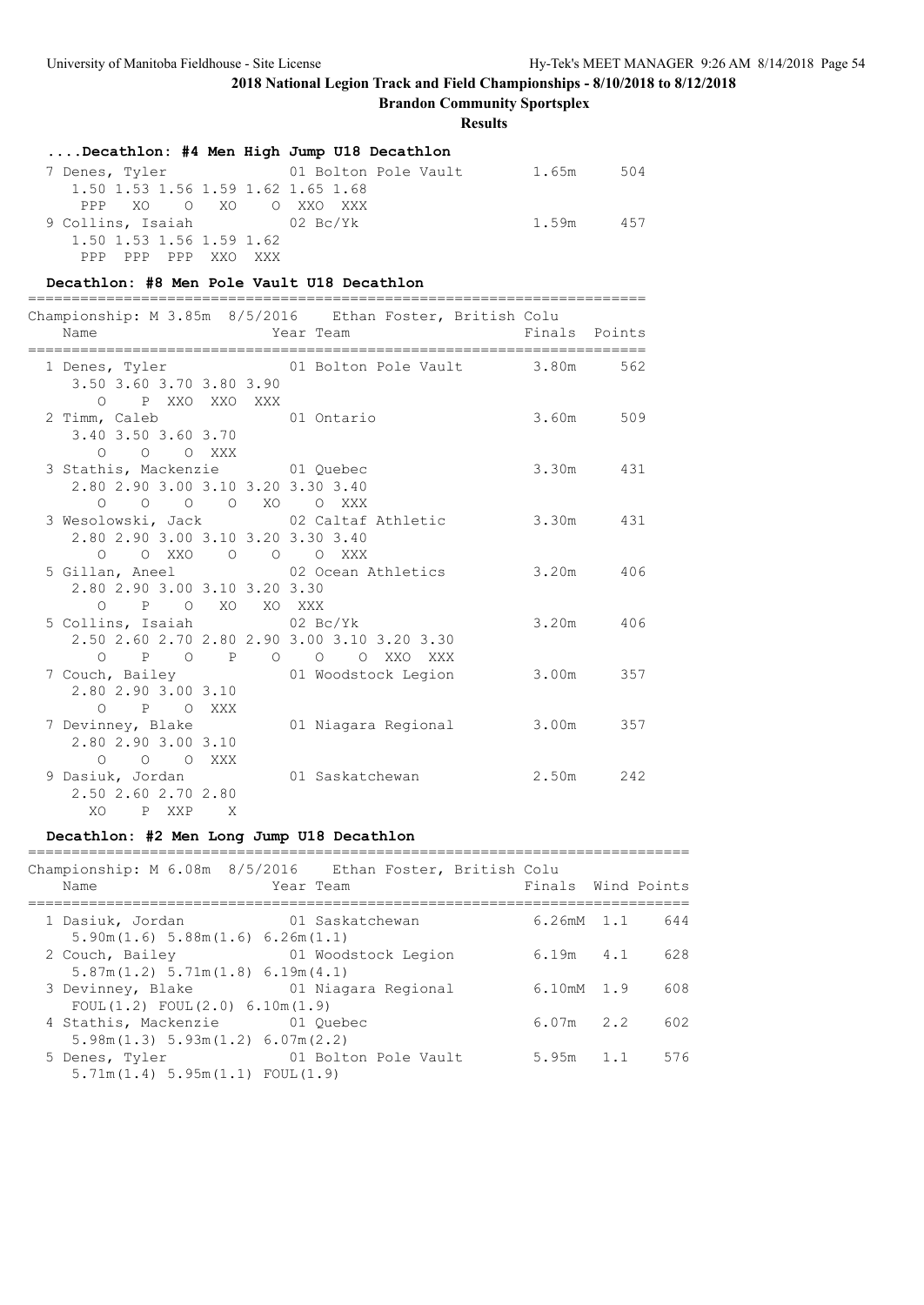**Brandon Community Sportsplex**

**Results**

| Decathlon: #2 Men Long Jump U18 Decathlon    |            |                     |  |
|----------------------------------------------|------------|---------------------|--|
| 6 Timm, Caleb                                | 01 Ontario | $5.73m$ $2.3$ $529$ |  |
| $4.68$ m $(1.4)$ 5.48m $(2.0)$ 5.73m $(2.3)$ |            |                     |  |
| 7 Wesolowski, Jack 62 Caltaf Athletic        |            | 5.67m 1.3 516       |  |
| 5.45m(1.6) 5.67m(1.3) FOUL(1.9)              |            |                     |  |
| 8 Gillan, Aneel 62 Ocean Athletics           |            | $5.65m$ $2.5$ $512$ |  |
| 5.26m(0.7) 5.41m(1.2) 5.65m(2.5)             |            |                     |  |
| 9 Collins, Isaiah (02 Bc/Yk                  |            | 5.56m 1.7 494       |  |
| $5.18$ m $(1.4)$ 5.56m $(1.7)$ 5.47m $(2.4)$ |            |                     |  |

### **Decathlon: #3 Men Shot Put 5kg U18 Decathlon**

| Championship: M 12.80m 8/5/2016 Laurent Grandmangin, Quebec<br>Name | Year Team                  | Finals Points   |     |
|---------------------------------------------------------------------|----------------------------|-----------------|-----|
|                                                                     |                            |                 |     |
| 1 Collins, Isaiah (02 Bc/Yk<br>11.09m FOUL 12.25m                   |                            | 12.25m 622      |     |
| 2 Gillan, Aneel 62 Ocean Athletics<br>11.18m  12.00m  11.84m        |                            | 12.00m 606      |     |
| 3 Timm, Caleb<br>10.46m 11.98m 11.50m                               | 01 Ontario                 | 11.98m 605      |     |
| 4 Devinney, Blake<br>11.59m 11.68m 11.61m                           | 01 Niagara Regional        | 11 <b>.</b> 68m | 587 |
| 5 Dasiuk, Jordan<br>11.06m  11.33m  11.30m                          | 01 Saskatchewan            | 11.33m          | 566 |
| 6 Stathis, Mackenzie 101 Quebec<br>11.23m 10.85m FOUL               |                            | 11.23m          | 560 |
| 7 Wesolowski, Jack 02 Caltaf Athletic<br>10.22m 9.68m 10.09m        |                            | 10.22m 499      |     |
| 8 Couch, Bailey                                                     | 01 Woodstock Legion        | 9.90m           | 480 |
| 9.90m 9.66m 9.81m<br>9 Denes, Tyler<br>9.63m 9.55m 9.63m            | 01 Bolton Pole Vault 9.63m |                 | 463 |

## **Decathlon: #7 Men Discus 1.5kg U18 Decathlon**

| Championship: M 35.27m 8/5/2016 Adam Farmer, Nova Scotia/<br>Name | Year Team            | Finals Points |     |
|-------------------------------------------------------------------|----------------------|---------------|-----|
| 1 Collins, Isaiah (02 Bc/Yk<br>FOUL FOUL 36.47m                   |                      | 36.47mM 593   |     |
| 2 Stathis, Mackenzie 61 Ouebec<br>FOUL 34.38m FOUL                |                      | 34.38m        | 551 |
| 3 Gillan, Aneel<br>30.78m 33.59m 31.52m                           | 02 Ocean Athletics   | 33.59m        | 536 |
| 4 Timm, Caleb<br>FOUL 32.06m 32.12m                               | 01 Ontario           | 32.12m        | 506 |
| 5 Denes, Tyler<br>25.35m FOUL 28.99m                              | 01 Bolton Pole Vault | 28.99m        | 445 |
| 6 Wesolowski, Jack 62 Caltaf Athletic<br>27.77m 28.12m 27.67m     |                      | 28.12m        | 428 |
| 7 Devinney, Blake<br>26.23m 27.43m 25.52m                         | 01 Niagara Regional  | 27.43m        | 414 |
| 8 Couch, Bailey<br>FOUL 26.04m 21.61m                             | 01 Woodstock Legion  | 26.04m        | 387 |